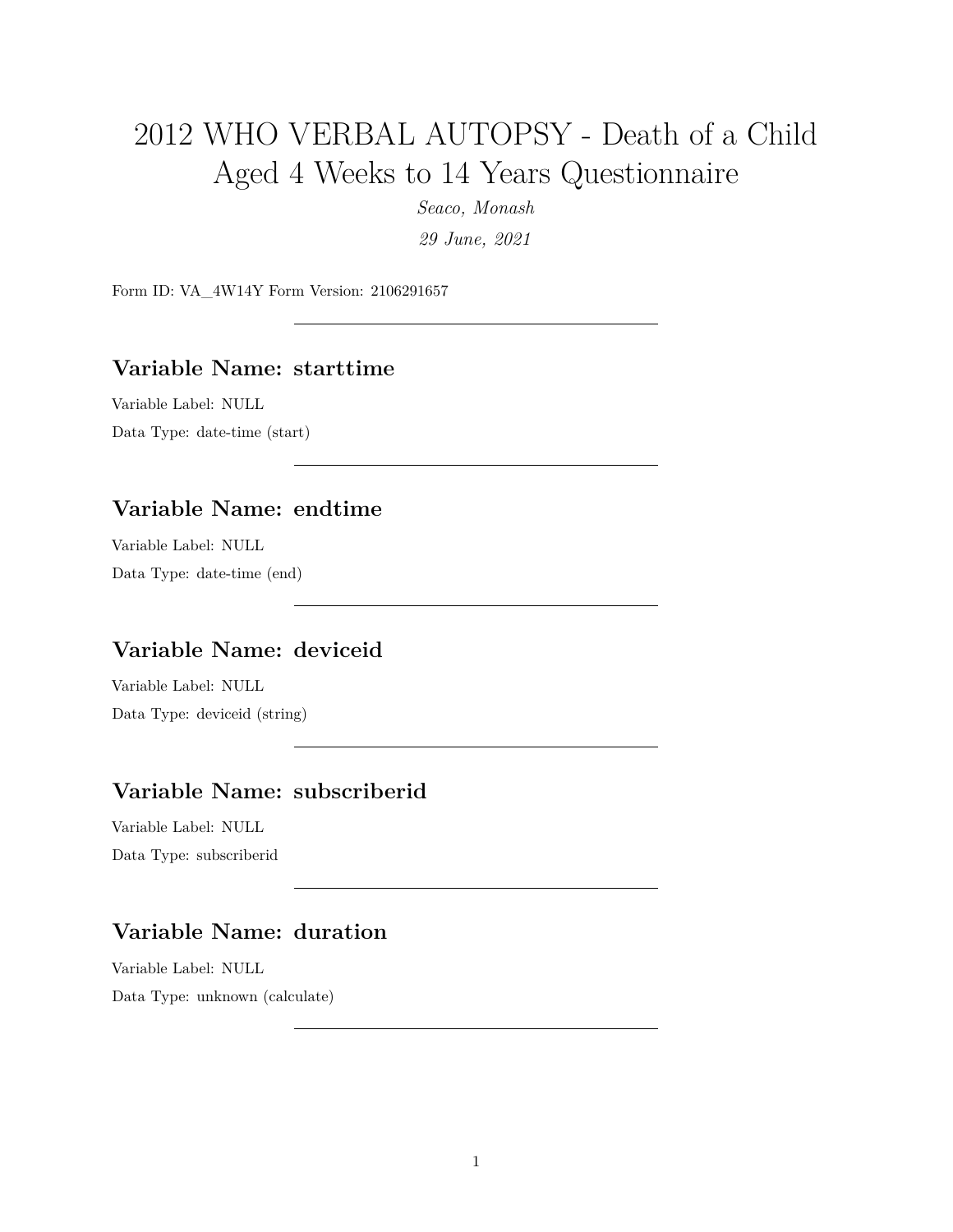## **Variable Name: caseid**

Variable Label: NULL Data Type: caseid

## **Variable Name: dc\_namelist**

Variable Label: Please select your name:

Data Type: factor (select one)

| Value               | Label |
|---------------------|-------|
| de password de name |       |

### **Variable Name: dc\_name**

Variable Label: NULL Data Type: unknown (calculate)

#### **Variable Name: dc\_id**

Variable Label: Please key in your password:

Data Type: string

## **Variable Name: sensitive\_response**

Variable Label: NULL

Data Type: calculate\_here

## **Variable Name: intrvwType**

Variable Label: Please select an interview method Data Type: factor (select one)

| Value Label   |                        |
|---------------|------------------------|
|               | Phone Interview        |
| $\mathcal{D}$ | Face to face Interview |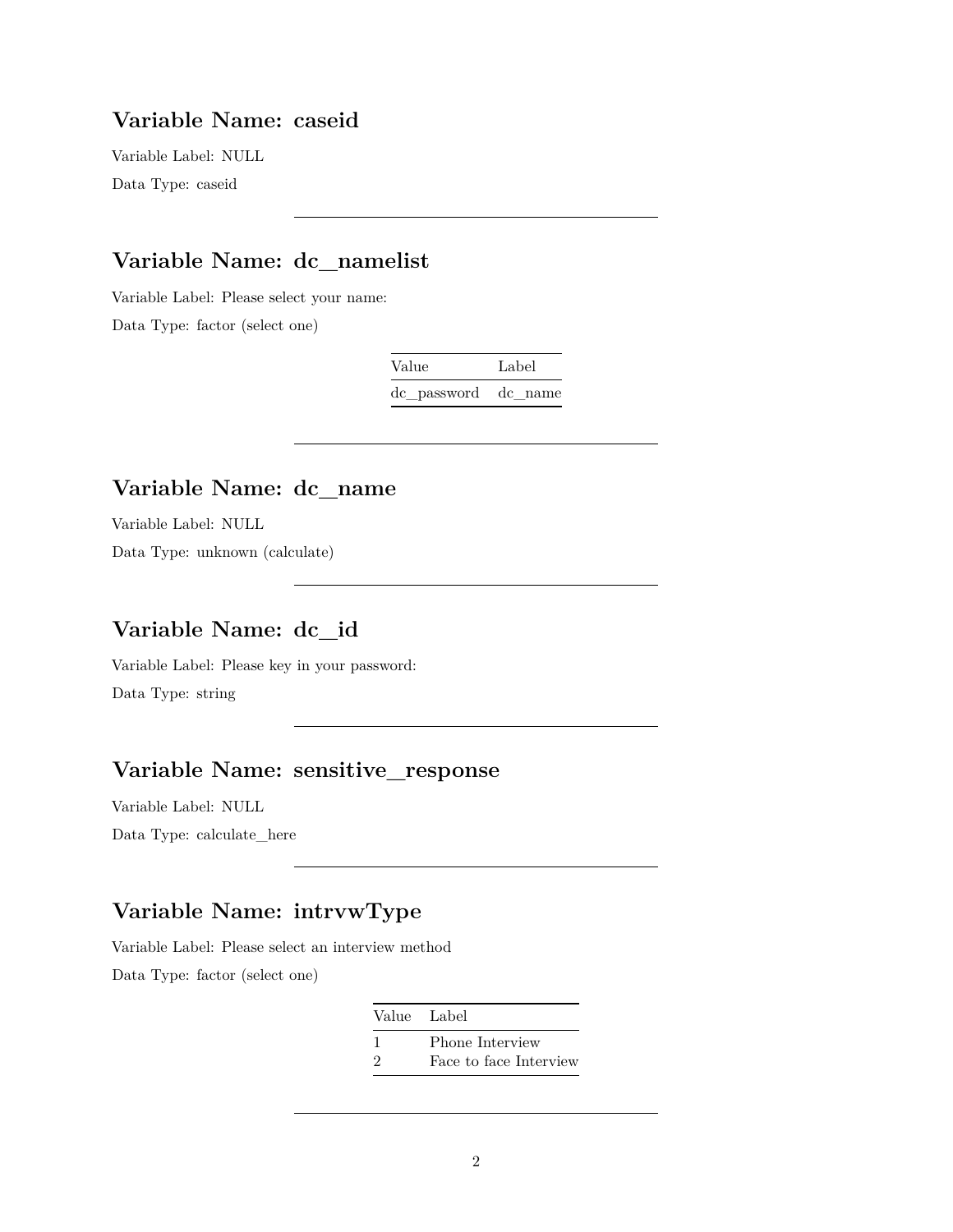## **Variable Name: health\_1**

Variable Label: Have you been to any area or states of COVID-19 as indicated by Malaysian Ministry of Health over the past 14 days?

Data Type: factor (select one)

| Value             | Label |
|-------------------|-------|
| $\mathbf{\Omega}$ | Nο    |
|                   | Yes   |

## **Variable Name: health\_2**

Variable Label: Please indicate the zone status: Data Type: factor (select one)

> Value Label 0 Red 1 Yellow/Green

## **Variable Name: health\_note**

Variable Label: Have you had any of the following symptoms over the past 14 days? Data Type: factor (select one)

| Value             | Label |
|-------------------|-------|
| $\mathbf{\Omega}$ | No    |
|                   | Yes   |

## **Variable Name: health\_3**

Variable Label: Fever

Data Type: factor (select one)

| Value             | Label |
|-------------------|-------|
| $\mathbf{\Omega}$ | Nο    |
|                   | Yes   |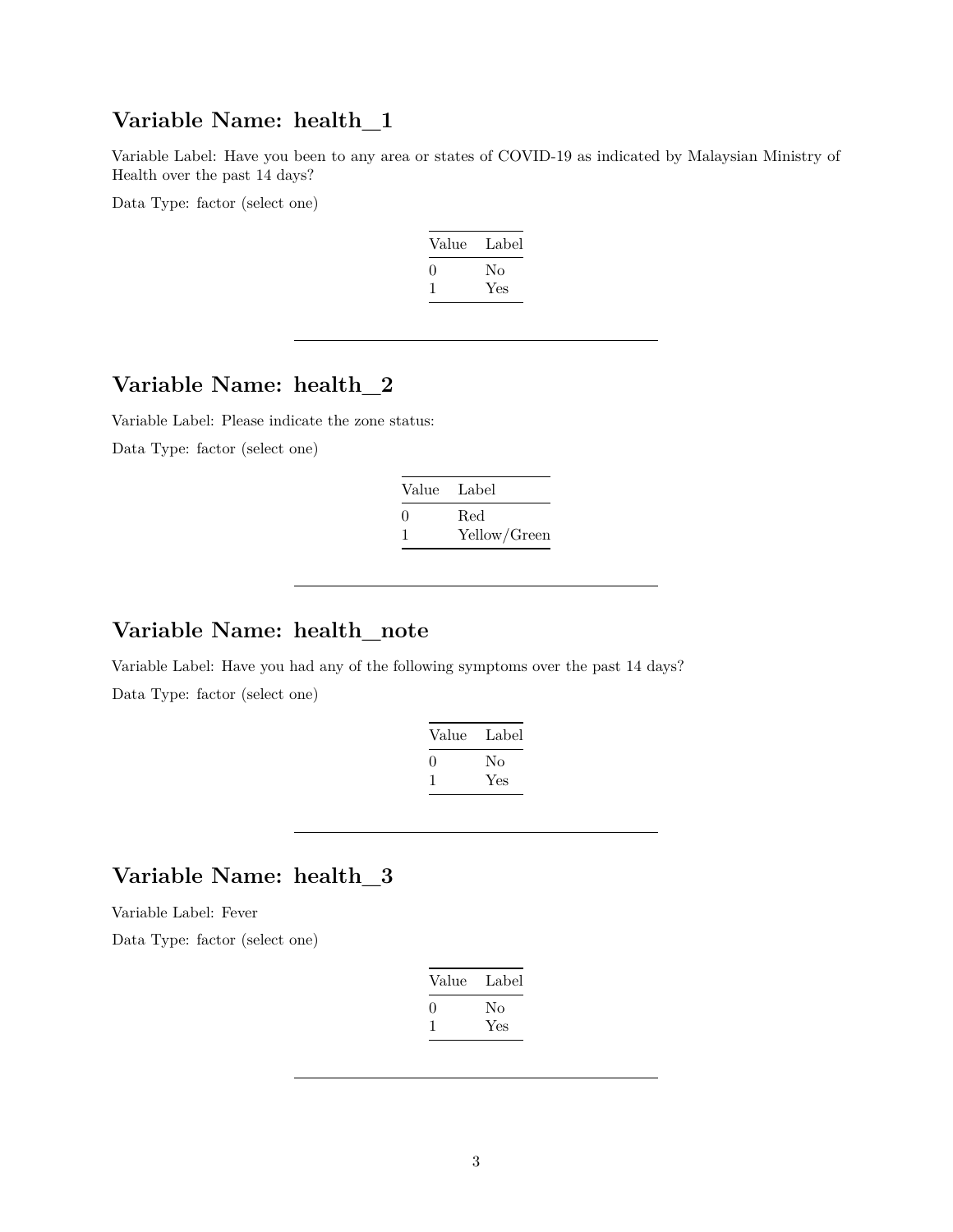#### **Variable Name: health\_4**

Variable Label: Cough Data Type: factor (select one)

| Label |
|-------|
| No    |
| Yes   |
|       |

## **Variable Name: health\_5**

Variable Label: Difficulty in breathing Data Type: factor (select one)

| Value        | Label |
|--------------|-------|
| $\mathbf{I}$ | Nο    |
|              | Yes   |

## **Variable Name: health\_6**

Variable Label: Sore throat

Data Type: factor (select one)

| Value        | Label |
|--------------|-------|
| $\mathbf{0}$ | Nο    |
|              | Yes   |

## **Variable Name: health\_7**

Variable Label: Other symptoms

Data Type: factor (select one)

| Value | Label |
|-------|-------|
| 0     | Nο    |
|       | Yes   |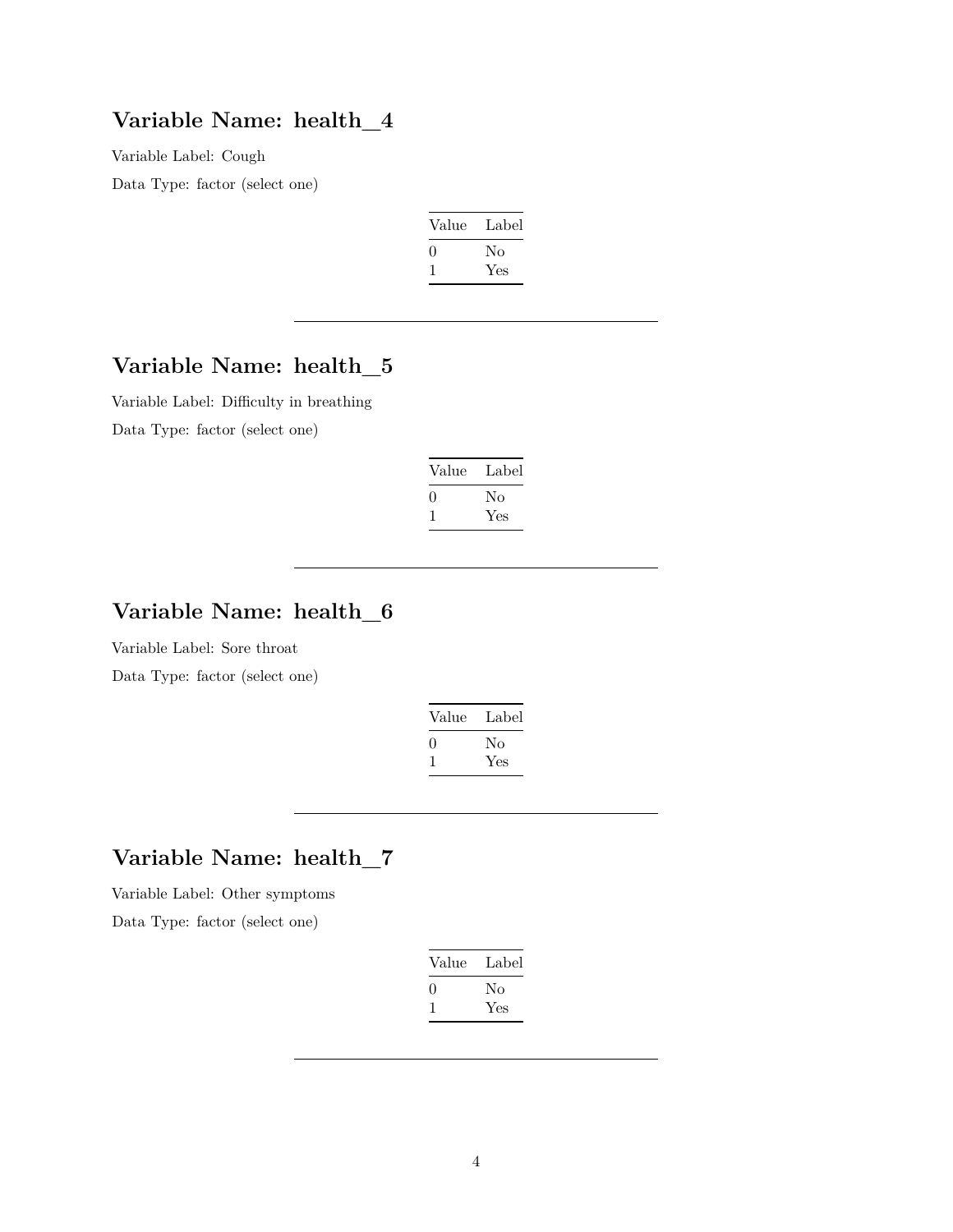#### **Variable Name: health\_8**

Variable Label: Other symptoms Data Type: string

## **Variable Name: health\_9**

Variable Label: Have you been in close contact with person suspected to have COVID-19? Data Type: factor (select one)

| Value             | Label |
|-------------------|-------|
| $\mathbf{\Omega}$ | Nο    |
|                   | Yes   |

## **Variable Name: barcode\_01**

Variable Label: Was this address previously registered by SEACO?

Data Type: factor (select one)

| Label |
|-------|
| Yes   |
| Nο    |
|       |

#### **Variable Name: alwaysHide**

Variable Label: NULL

Data Type: unknown (calculate)

## **Variable Name: searchopt**

Variable Label: Please select an appropriate identification of the household Data Type: factor (select one)

| Value Label |                     |
|-------------|---------------------|
|             | SEACO House Barcode |
| З           | House Address       |
| 5           | House ID            |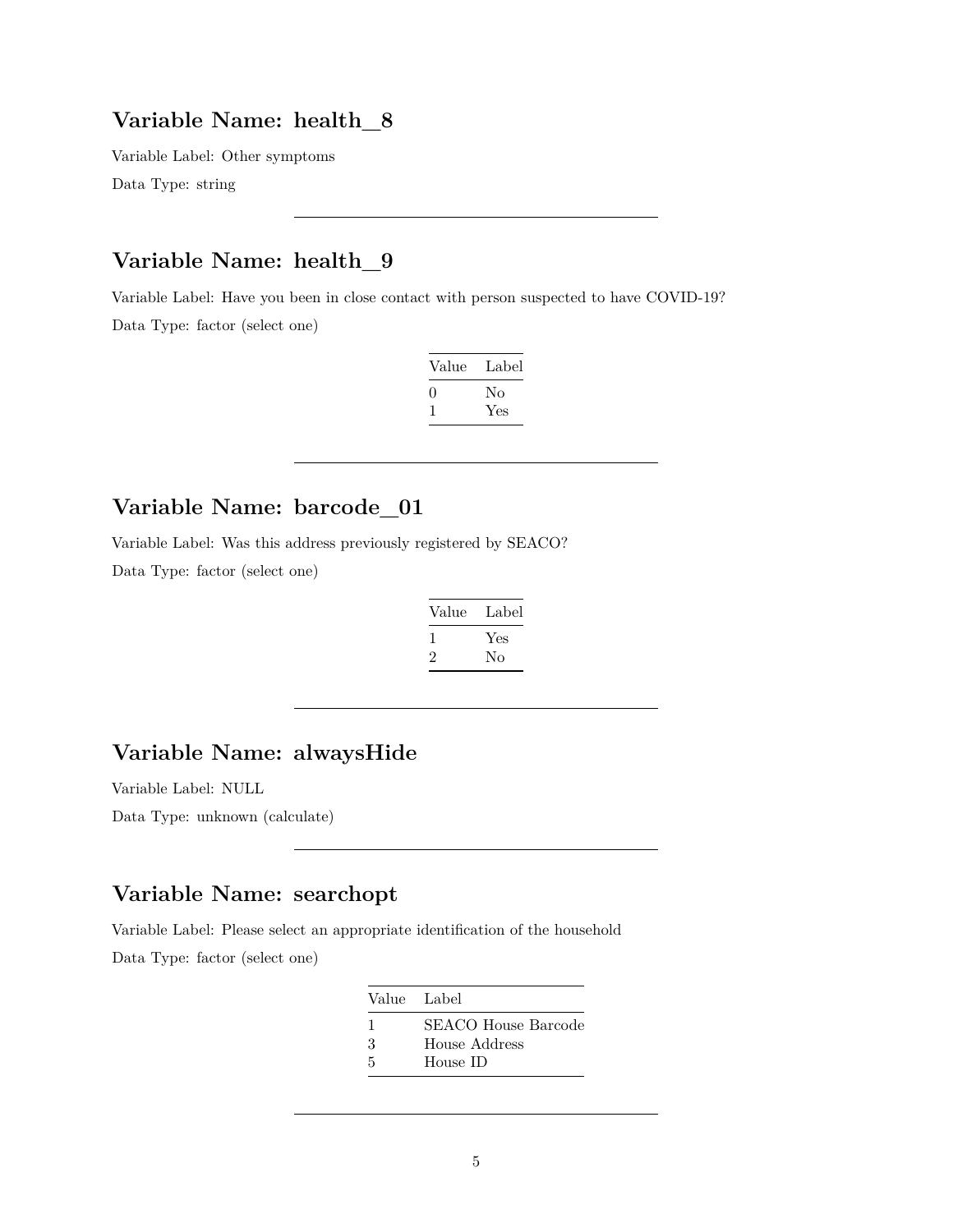#### **Variable Name: searchoptText**

Variable Label: Please enter part of the word to search: Data Type: string

## **Variable Name: searchopt1\_list**

Variable Label: Barcode

Data Type: factor (select one)

| Value           | Label           |
|-----------------|-----------------|
| HouseDetails ID | HouseDetails ID |

## **Variable Name: searchopt2\_list**

Variable Label: Individual Name

Data Type: factor (select one)

| Value                          | Label |
|--------------------------------|-------|
| HouseDetails ID residents name |       |

## **Variable Name: searchopt3\_list**

Variable Label: House Address

Data Type: factor (select one)

| Value | Label                           |
|-------|---------------------------------|
|       | HouseDetails_ID address_summary |

## **Variable Name: searchopt4\_list**

Variable Label: MyKad

Data Type: factor (select one)

| Value           |  |       | Label |
|-----------------|--|-------|-------|
| HouseDetails ID |  | ic 5a |       |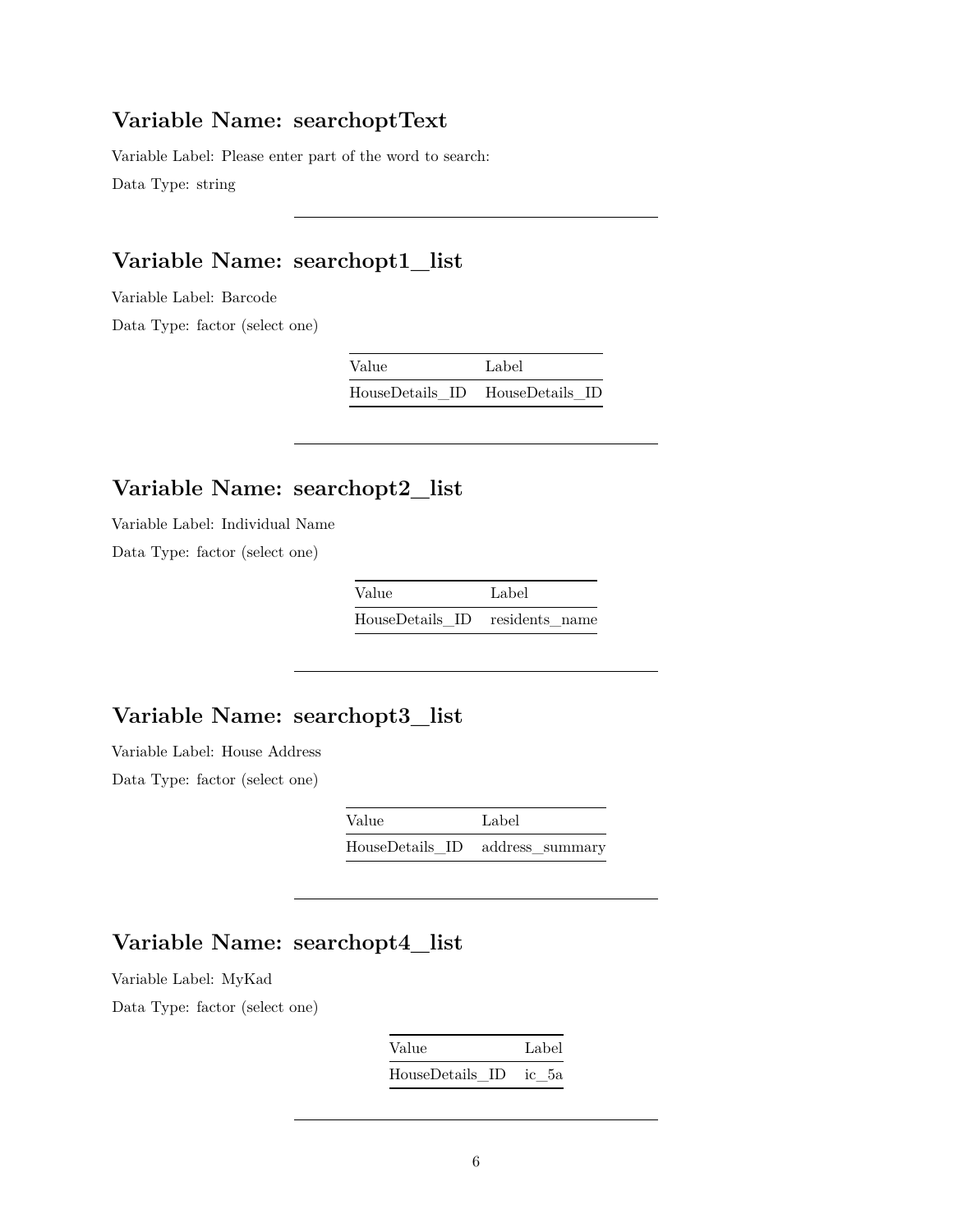#### **Variable Name: searchopt5\_list**

Variable Label: House ID Data Type: factor (select one)

| Value                    | Label |
|--------------------------|-------|
| HouseDetails ID house id |       |

## **Variable Name: updateListSelected**

Variable Label: NULL Data Type: unknown (calculate)

#### **Variable Name: address\_name\_summary**

Variable Label: NULL Data Type: unknown (calculate)

## **Variable Name: houseDetails\_id\_cnsus**

Variable Label: NULL Data Type: unknown (calculate)

## **Variable Name: cs\_submissionkey\_census**

Variable Label: NULL Data Type: unknown (calculate)

## **Variable Name: nameSelected**

Variable Label: NULL Data Type: unknown (calculate)

#### **Variable Name: existing\_barcode**

Variable Label: Is the following barcode accurate? \${houseDetails\_id\_cnsus}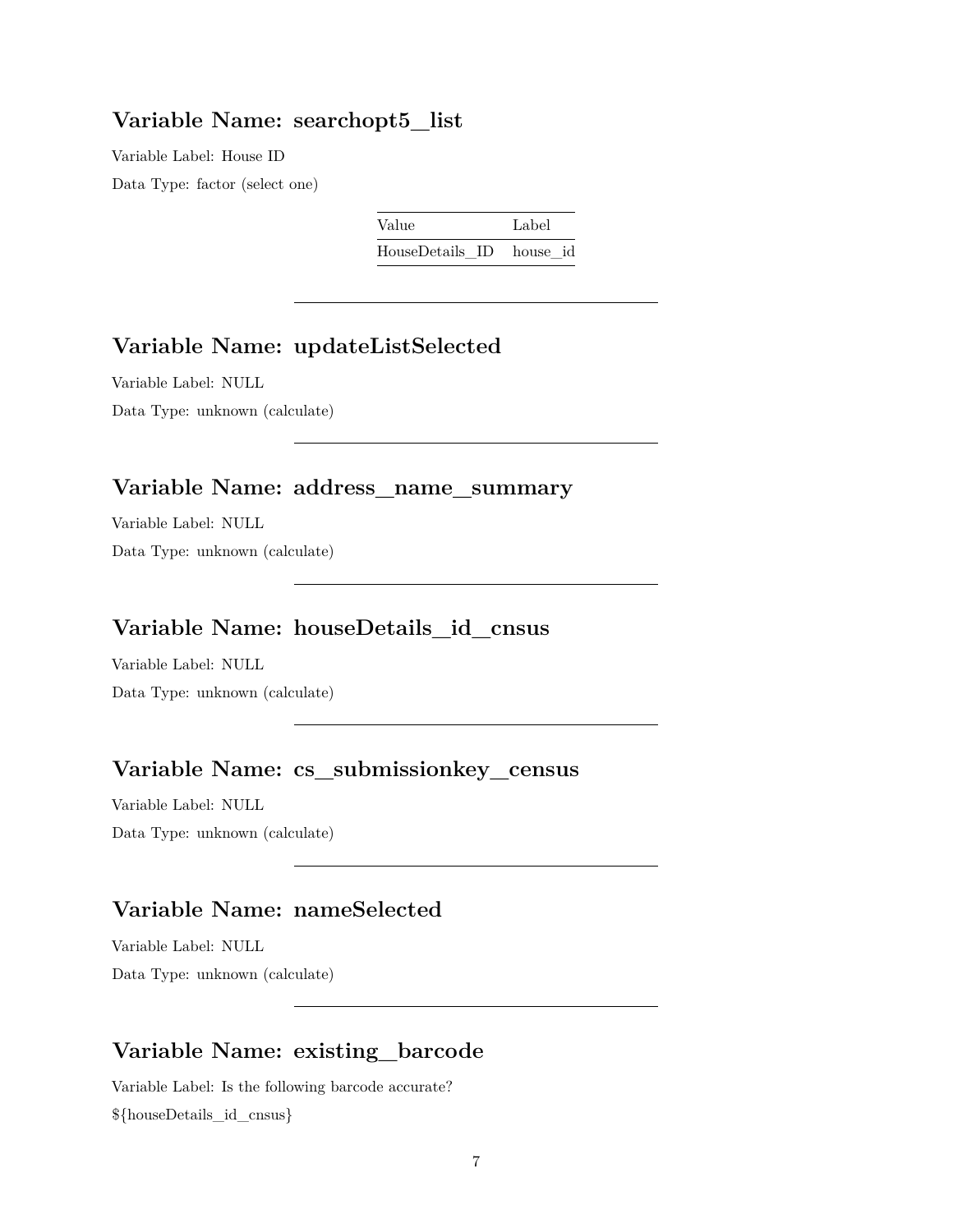Data Type: factor (select one)

| Value   | Label |
|---------|-------|
|         | Yes   |
| $\cdot$ | No    |

## **Variable Name: barcode\_02**

Variable Label: Is the SEACO Barcode available?

Data Type: factor (select one)

| Value | Label     |
|-------|-----------|
|       | Yes<br>Nο |
| ۰,    |           |

## **Variable Name: barcode\_03**

Variable Label: Why is there no Barcode?

Data Type: factor (select one)

| Value | Label                                          |
|-------|------------------------------------------------|
|       | The Barcode was removed                        |
|       | The Barcode is missing/lost                    |
|       | The household is part of SEACO, but no Barcode |
|       | was ever attached to the house                 |
|       | The house is empty and I can't see the barcode |

## **Variable Name: barcode\_04**

Variable Label: Try to record the barcode with the camera

Data Type: string

## **Variable Name: barcode\_05**

Variable Label: The barcode was not recorded. Manually enter it. Data Type: string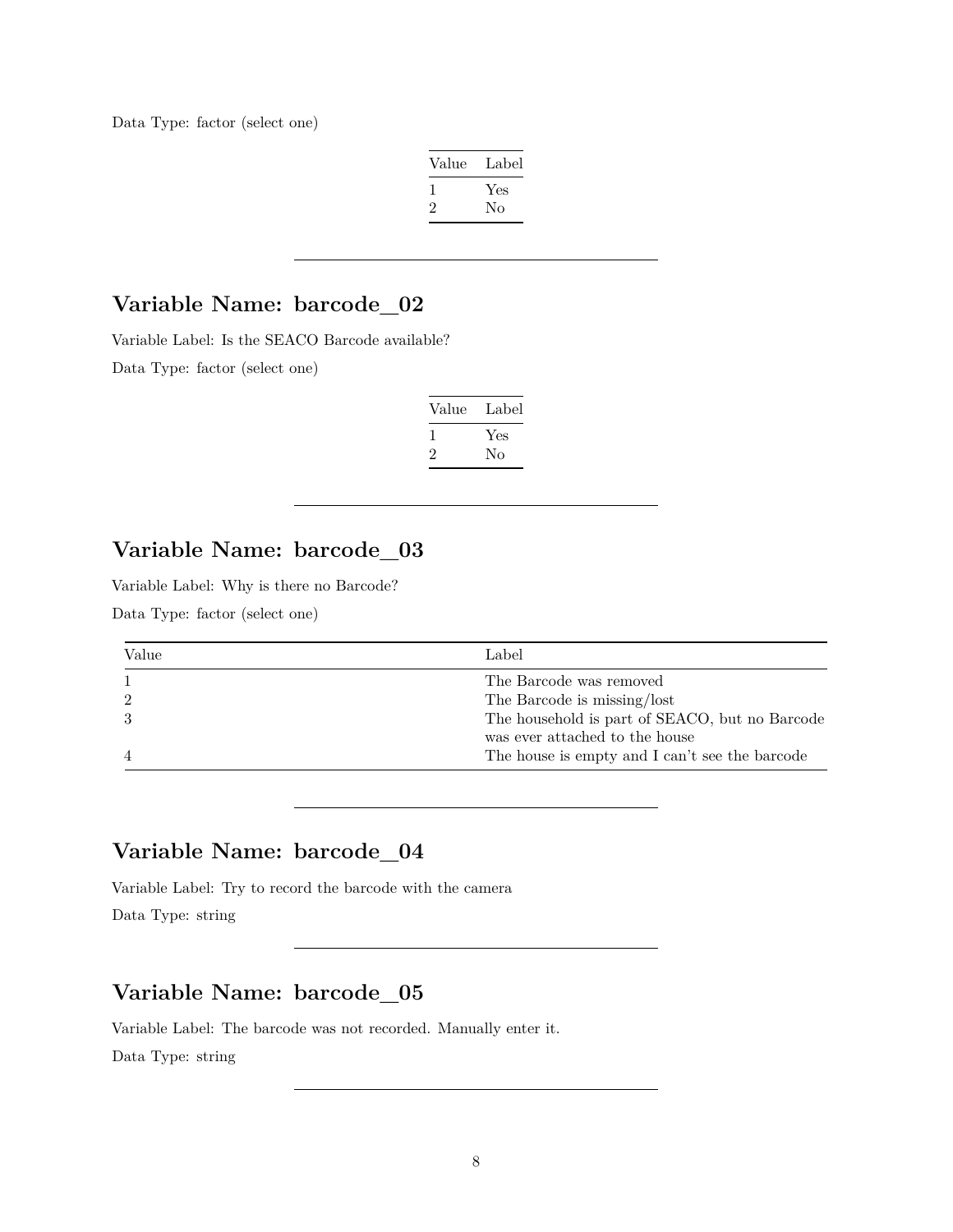#### **Variable Name: existing\_house\_address**

Variable Label: Is the following address accurate?

\${address\_name\_summary}

Data Type: factor (select one)

| Value | Label |
|-------|-------|
|       | Yes   |
| ۰,    | Nο    |

#### **Variable Name: house\_id**

Variable Label: NULL

Data Type: unknown (calculate)

## **Variable Name: barcode\_07**

Variable Label: Respondent's Status

Data Type: factor (select one)

| Value Label    |                             |
|----------------|-----------------------------|
|                | Agree                       |
| $\mathfrak{D}$ | Reject                      |
| 3              | Empty/Moved                 |
|                | Not at Home (Uncontactable) |

## **Variable Name: datetime\_visit\_01**

Variable Label: Date and time visit (Do not change the values – swipe to next page) Data Type: datetime

#### **Variable Name: deceased\_nameNE**

Variable Label: 1A100. What was the name of the deceased? Data Type: string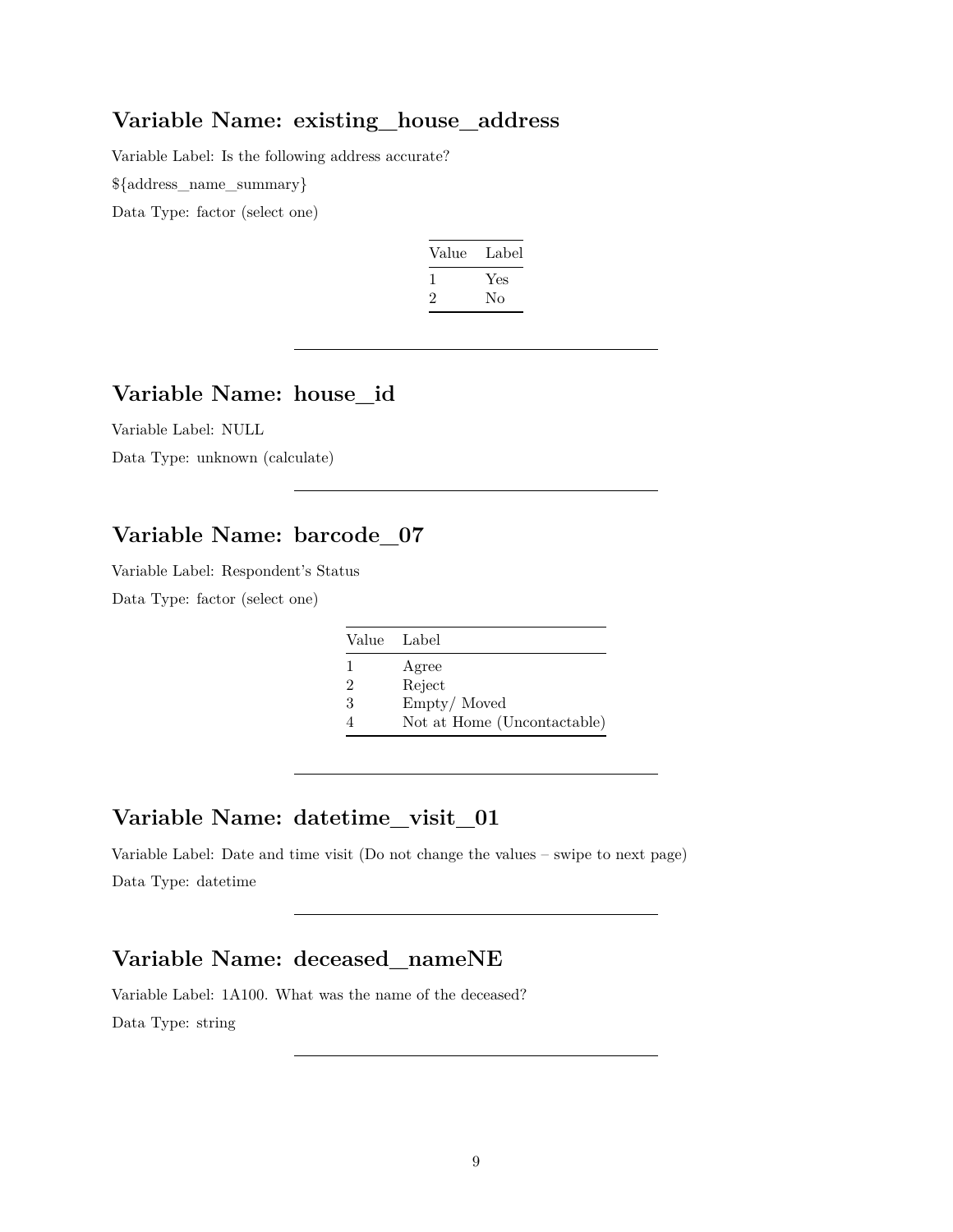### **Variable Name: status\_visit02**

Variable Label: Second visit: House status

Data Type: factor (select one)

| Value Label    |                       |
|----------------|-----------------------|
|                | Yes                   |
| $\overline{2}$ | Nο                    |
| 3              | <b>Empty House</b>    |
|                | No respondent at home |

#### **Variable Name: datetime\_visit\_02**

Variable Label: Date and time visit (Do not change the values – swipe to next page) Data Type: datetime

## **Variable Name: status\_visit03**

Variable Label: Third visit: House status

Data Type: factor (select one)

| Value Label |                       |
|-------------|-----------------------|
| 1           | Yes                   |
| 2           | No                    |
| 3           | <b>Empty House</b>    |
| 4           | No respondent at home |

#### **Variable Name: datetime\_visit\_03**

Variable Label: Date and time visit (Do not change the values – swipe to next page) Data Type: datetime

## **Variable Name: consent\_record**

Variable Label: Do you get permission or consent to record this interview? Data Type: factor (select one)

| Value | Label |
|-------|-------|
|       | Yes   |
| ۰,    | Nο    |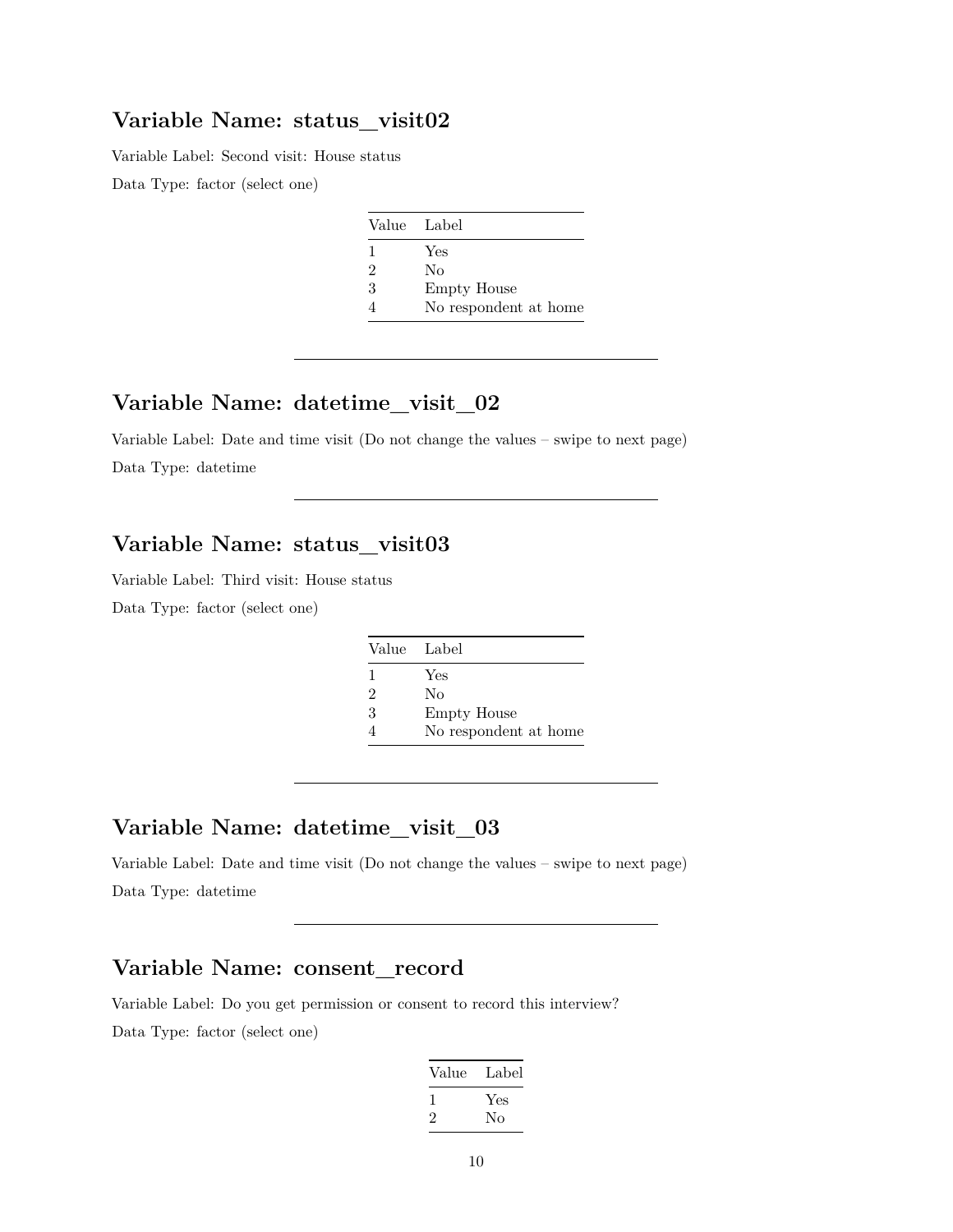## **Variable Name: typeOfRejection**

Variable Label: Type of Rejection:

Data Type: factor (select one)

| Value | Label               |
|-------|---------------------|
| -99   | Other               |
| 1     | Reject DC           |
| 2     | Reject DCS          |
| 3     | Reject Door Knocker |

## **Variable Name: rejectionreq**

Variable Label: In your opinion, would rejection revisit by another data collector or door knocker or DC Supervisor change the status?

Data Type: factor (select one)

| Value        | Label |
|--------------|-------|
| $\mathbf{I}$ | Yes   |
| $\mathbf{z}$ | No    |

## **Variable Name: reasonGive**

Variable Label: Is the reason of refusal from:

Data Type: factor (select one)

|   | Value Label       |
|---|-------------------|
|   | Observation       |
| 2 | Respondent answer |

## **Variable Name: categoryRejectChoose**

Variable Label: Category of reject

Data Type: factor (select multiple)

| Value | Label                                                                  |
|-------|------------------------------------------------------------------------|
|       | No interest in survey (don?t feel interview/research)<br>is necessary) |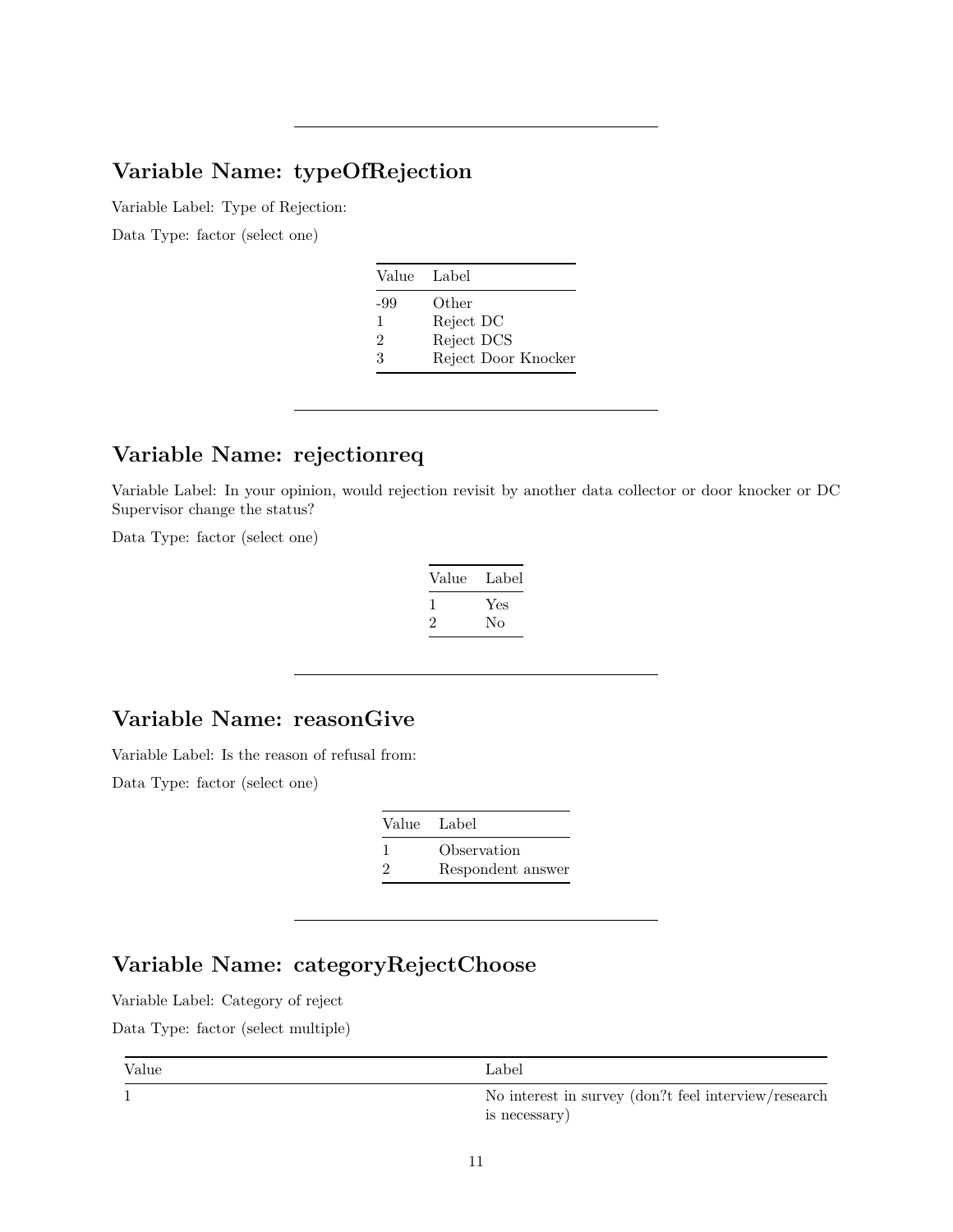| Value           | Label                                                                                                        |
|-----------------|--------------------------------------------------------------------------------------------------------------|
| $\mathfrak{D}$  | Complete avoidance (ex:Respondent at home but<br>didn?t give response/did not have a chance to<br>introduce) |
| 3               | Not a suitable time (Grief $/$ in the period of<br>mourning/ busy with other work)                           |
| $\overline{4}$  | Too frequent visits from SEACO                                                                               |
| $5\overline{)}$ | Concerning of data privacy                                                                                   |
| 6               | Appointments scheduled but eventually refused<br>with no reason                                              |
|                 | Others                                                                                                       |

## **Variable Name: typeOfRejection\_other**

Variable Label: Please state other type of rejection Data Type: string

#### **Variable Name: reasonOthers**

Variable Label: Please specify other category of reject?

Data Type: string

## **Variable Name: nonparticipate\_deceased\_name\_yesno**

Variable Label: Does the respondent willing to give the name of the deceased? Data Type: factor (select one)

| Value | Label |
|-------|-------|
| L     | Yes   |
| '2    | Nο    |

## **Variable Name: nonparticipate\_deceased\_name**

Variable Label: What was the name of the deceased?

Data Type: string

## **Variable Name: trigger\_1**

Variable Label: Start the question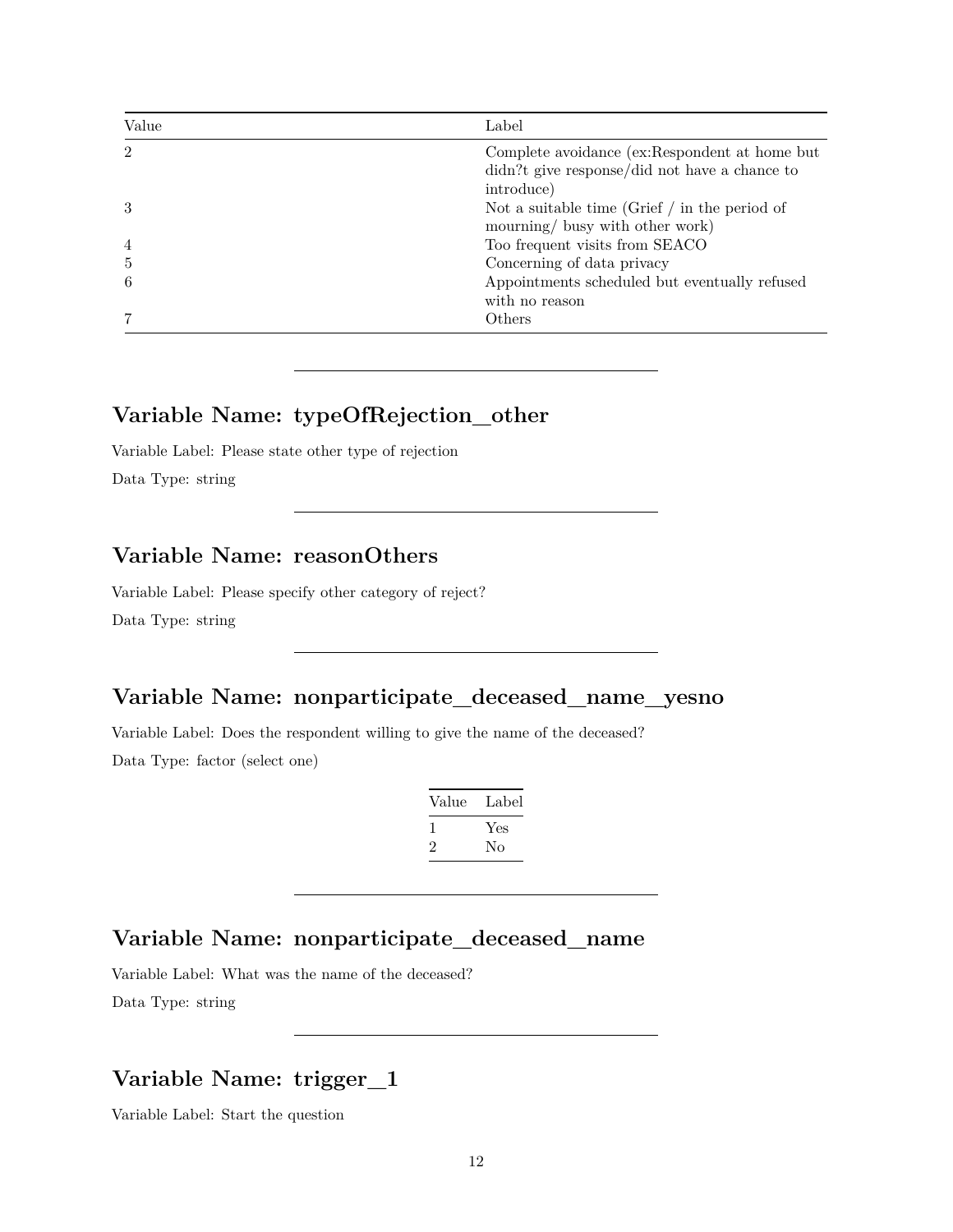Data Type: acknowledge

## **Variable Name: acknowledge\_section1**

Variable Label: SECTION 1. BASIC INFORMATION ABOUT THE INTERVIEW AND THE RESPON-DENT

Data Type: acknowledge

#### **Variable Name: respondent\_name**

Variable Label: 2A100. Name verbal autopsy respondent Data Type: string

## **Variable Name: participant\_ic**

Variable Label: Does the respondent have a NRIC Data Type: factor (select one)

| Value        | Label |
|--------------|-------|
| $\mathbf{I}$ | Yes   |
| $\cdot$      | No    |

## **Variable Name: participant\_ic\_yes**

Variable Label: Enter NRIC number Data Type: string

#### **Variable Name: participant\_ic\_yes2**

Variable Label: Enter NRIC number (repeat) Data Type: string

#### **Variable Name: participant\_ic\_no**

Variable Label: What other identification does the respondnet has? Data Type: factor (select one)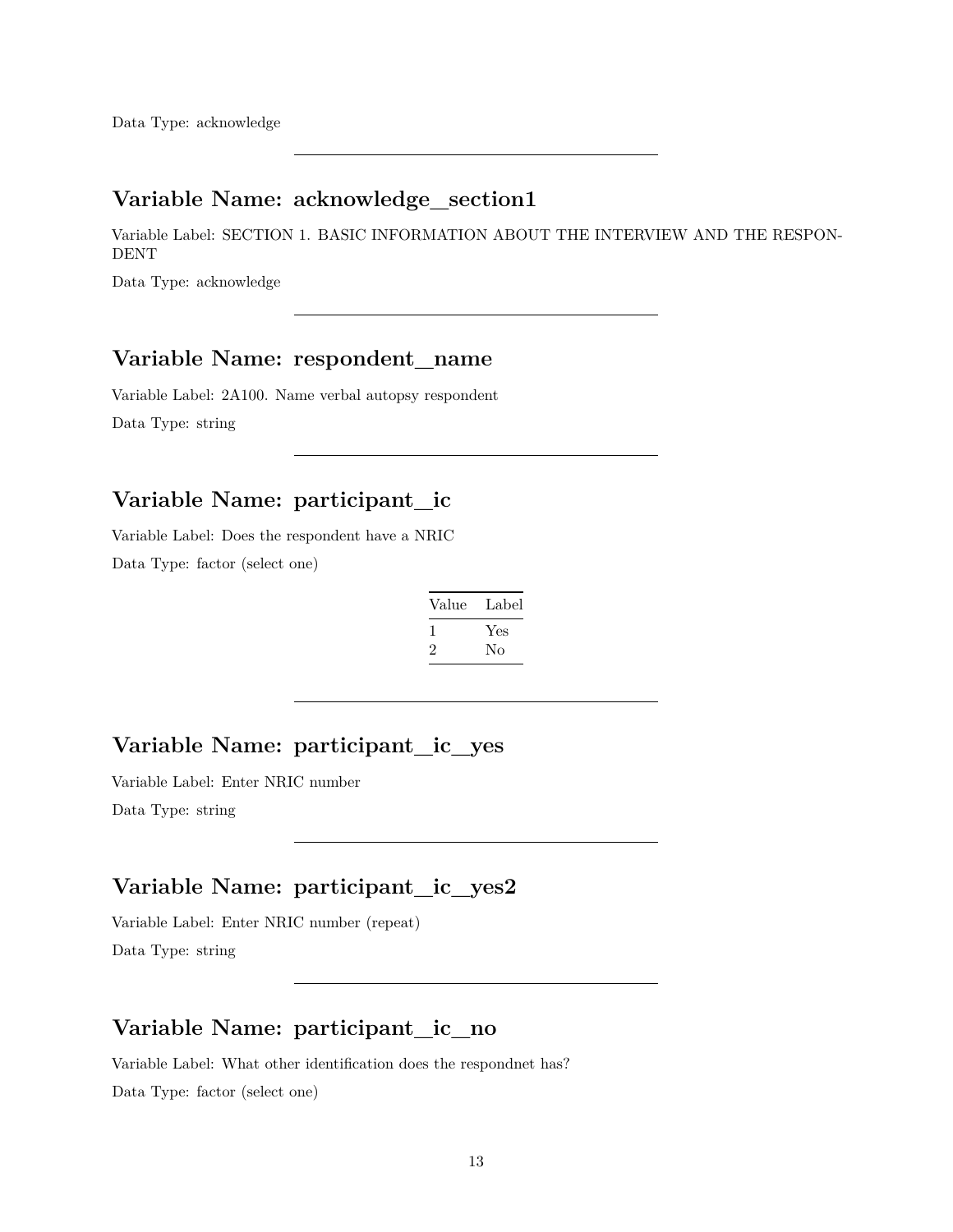| Value Label                 |                                      |
|-----------------------------|--------------------------------------|
|                             | Other Malaysian government issued ID |
| $\mathcal{D}_{\mathcal{L}}$ | Foreign passport                     |
| 3                           | Other                                |
|                             | ID missing                           |

## **Variable Name: participant\_ic\_no\_other**

Variable Label: Please specify other category of reject? Data Type: string

#### **Variable Name: id\_number**

Variable Label: Please enter the ID number (include letters in UPPERCASE)

Data Type: string

## **Variable Name: phone\_number**

Variable Label: Phone number

Data Type: string

#### **Variable Name: consent\_note**

Variable Label: I \${respondent\_name} have been asked to take part in the Monash University research project specified above. I have read the Explanatory Statement or it was read out to me in full (which is applicable). I understood the agreeing to take part means what. My participation in this project is purely voluntary. I can withdraw myself at any stage of the project and there is no penalty if I decide not to participate or refuse to respond to any questions. Hereby I consent to participate in this project.

Data Type: factor (select one)

| Value | Label |
|-------|-------|
|       | Yes   |
| ۰,    | Nο    |

#### **Variable Name: consent\_1**

Variable Label: To be interviewed by the researcher

Data Type: factor (select one)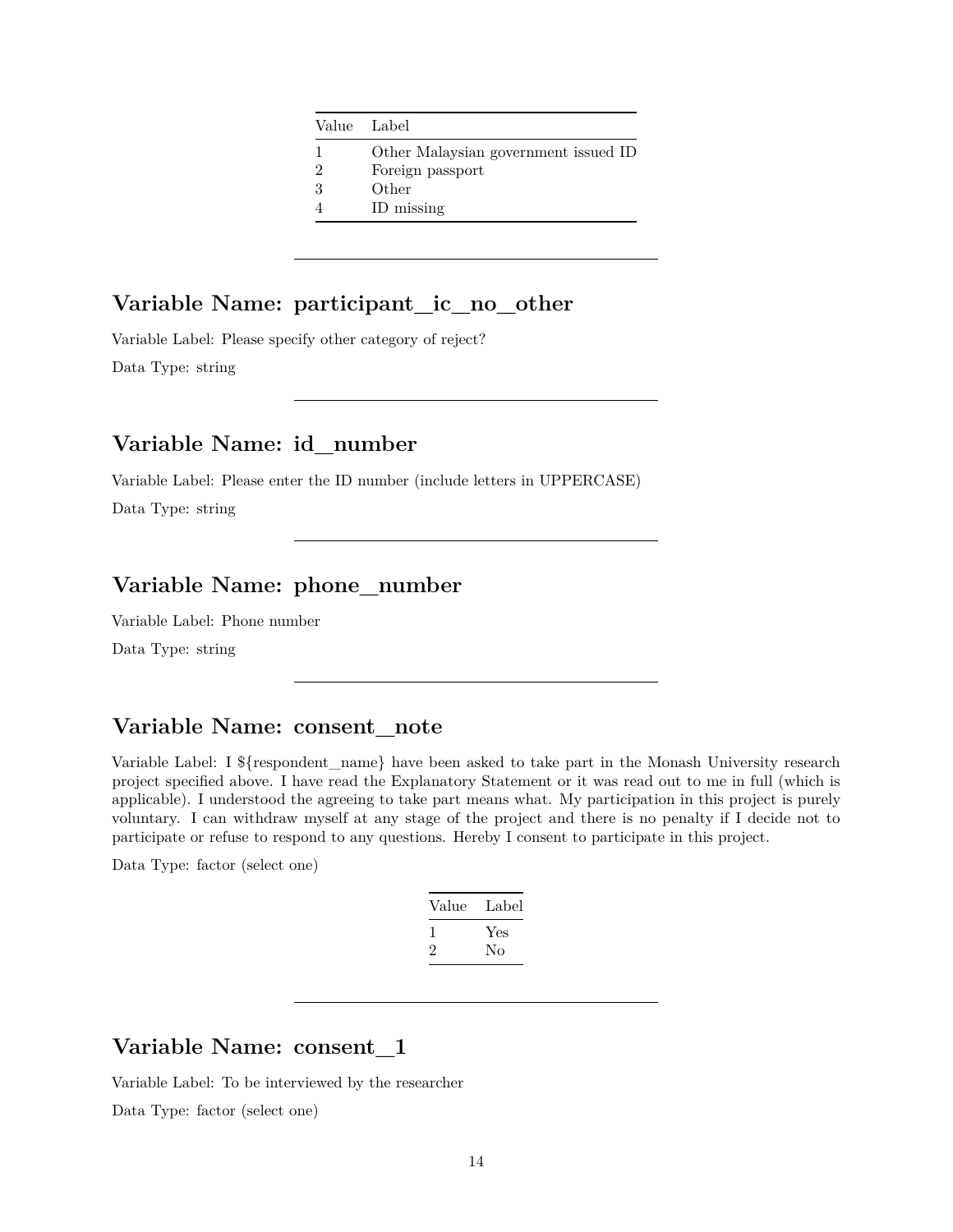| Value | Label |
|-------|-------|
|       | Yes   |
| ν.    | No    |
|       |       |

## **Variable Name: consent\_2**

Variable Label: To allow the interview to be recorded by electronic device Data Type: factor (select one)

| Value | Label |
|-------|-------|
|       | Yes   |
| ۰,    | Nο    |

## **Variable Name: consent\_3**

Variable Label: To allow the data to be kept in secure storage and accessible to the research team Data Type: factor (select one)

| Value | Label |
|-------|-------|
|       | Yes   |
| ۰,    | Nο    |

#### **Variable Name: consent\_4**

Variable Label: To allow the data to be kept in secure storage and accessible to the research team Data Type: factor (select one)

| Value    | Label |
|----------|-------|
| <b>I</b> | Yes   |
| ۰,       | Nο    |

## **Variable Name: consent\_5**

Variable Label: To allow the research findings to be pulished in de-identified summary form Data Type: factor (select one)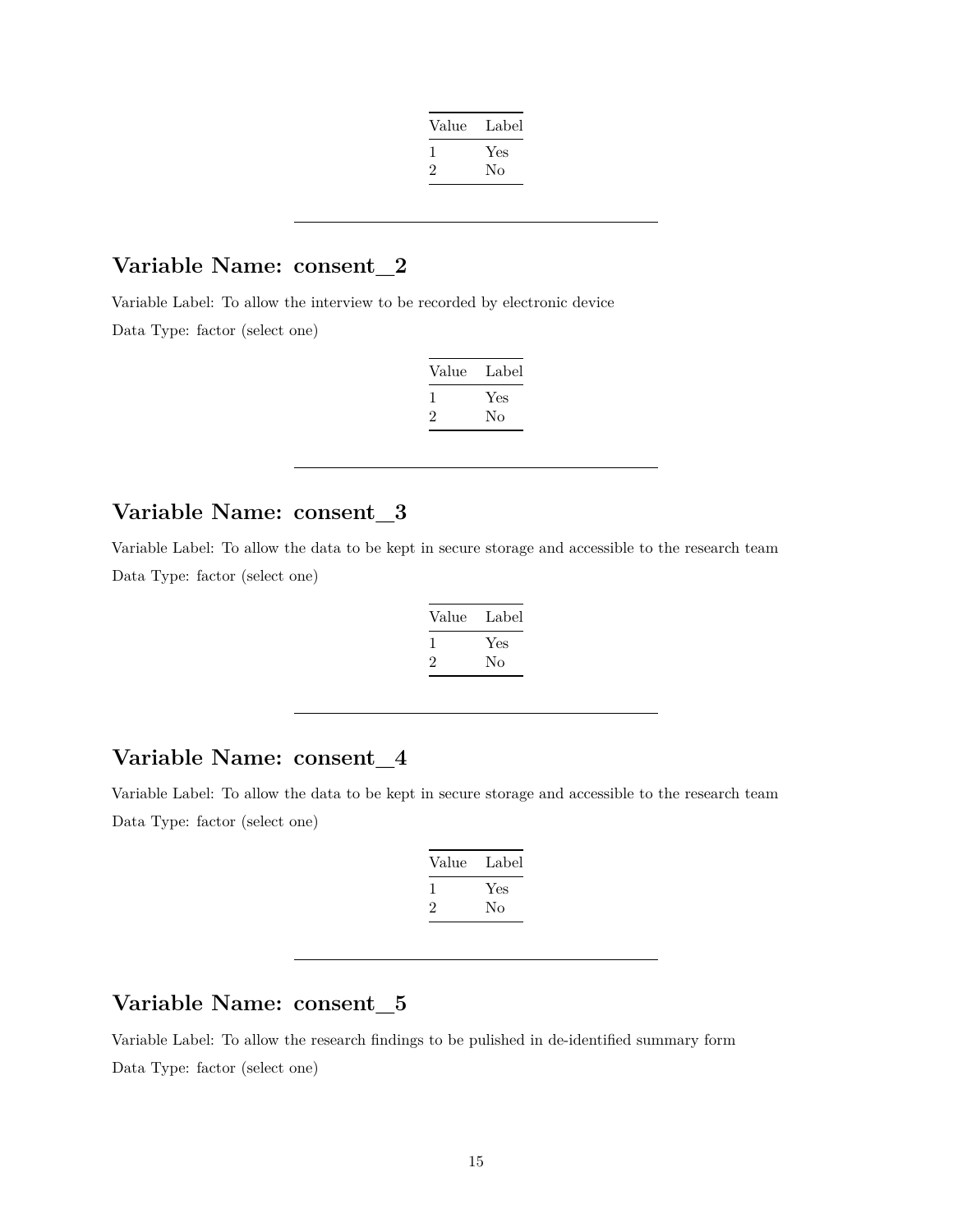| Value | Label |
|-------|-------|
| 1     | Yes   |
| '2    | Nο    |
|       |       |

## **Variable Name: consented\_initial\_1**

Variable Label: NULL Data Type: unknown (calculate)

#### **Variable Name: signiture**

Variable Label: \${respondent\_name}'s signature Data Type: image

## **Variable Name: signed**

Variable Label: Did \${respondent\_name} sign the consent? Data Type: factor (select one)

| Value | Label |
|-------|-------|
|       | Yes   |
| '2    | Nο    |

## **Variable Name: consented\_1**

Variable Label: NULL

Data Type: unknown (calculate)

## **Variable Name: trigger\_2**

Variable Label: We do not have consent to continue. Save and Close the form. Data Type: acknowledge

## **Variable Name: acknowledge\_section2**

Variable Label: SECTION 2. INFORMATION ON THE DECEASED AND DATE/PLACE OF DEATH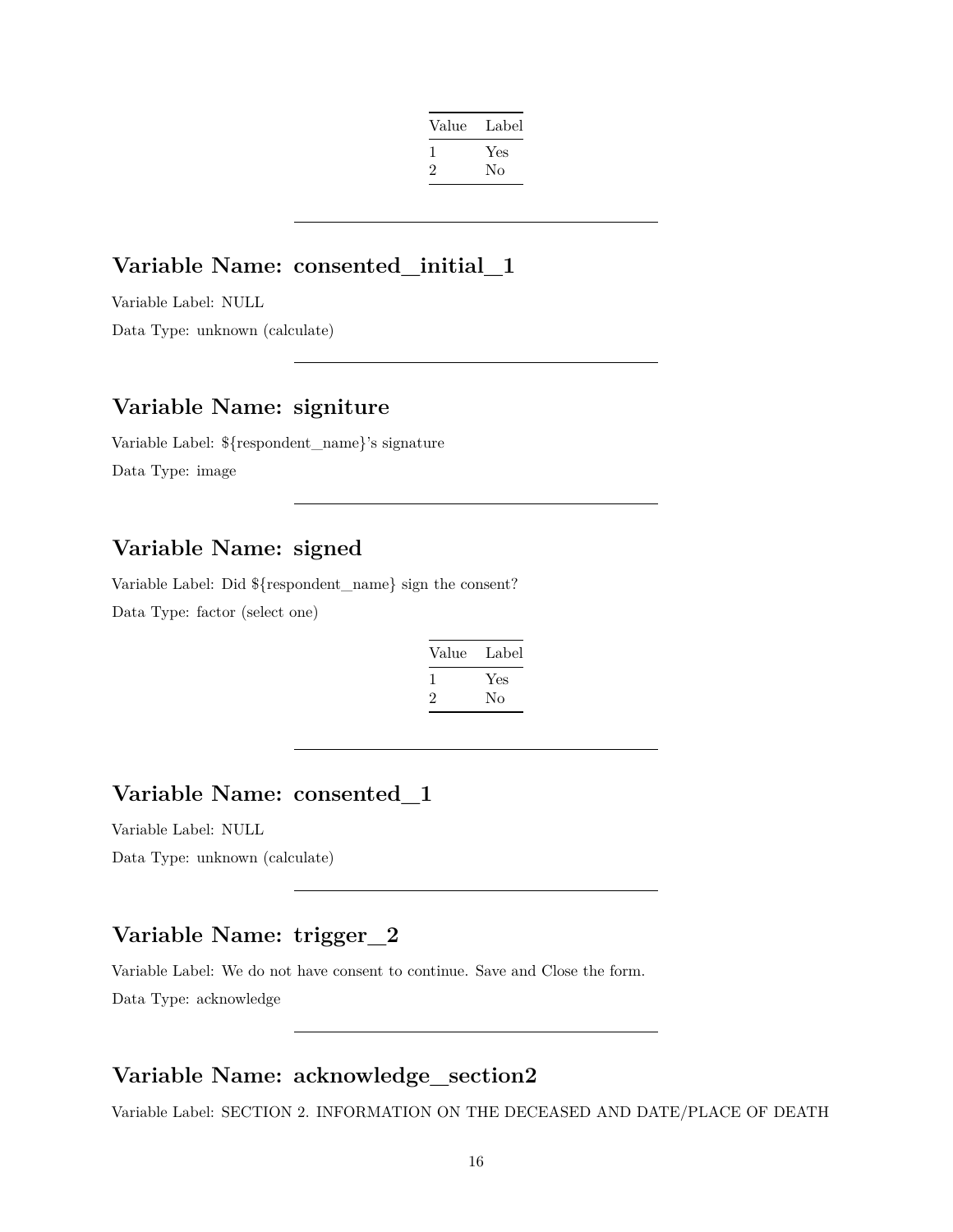## **Variable Name: deceased\_name**

Variable Label: 1A100. What was the name of the deceased? Data Type: string

#### **Variable Name: relationship\_deceased**

Variable Label: 2A110. What is your relationship to \${deceased\_name}? Data Type: factor (select one)

| Value          | Label        |
|----------------|--------------|
| 1              | Father       |
| $\overline{2}$ | Mother       |
| 3              | Son/daughter |
| 4              | Spouse       |
| 5              | Sibling      |
| 6              | Relatives    |
| 7              | No Relation  |
| 8              | Other        |
|                |              |

## **Variable Name: relationship\_deceased\_other**

Variable Label: If other, please specify what relationship do you have? Data Type: string

#### **Variable Name: live\_deceased**

Variable Label: 2A115. Did you live with the deceased in the period leading up to \${deceased\_name} death? Data Type: factor (select one)

| Value | Label |
|-------|-------|
| -1    | Yes   |
| '2    | Nο    |
|       |       |

#### **Variable Name: deceased\_1A110**

Variable Label: 1A110. What is \${deceased\_name}'s gender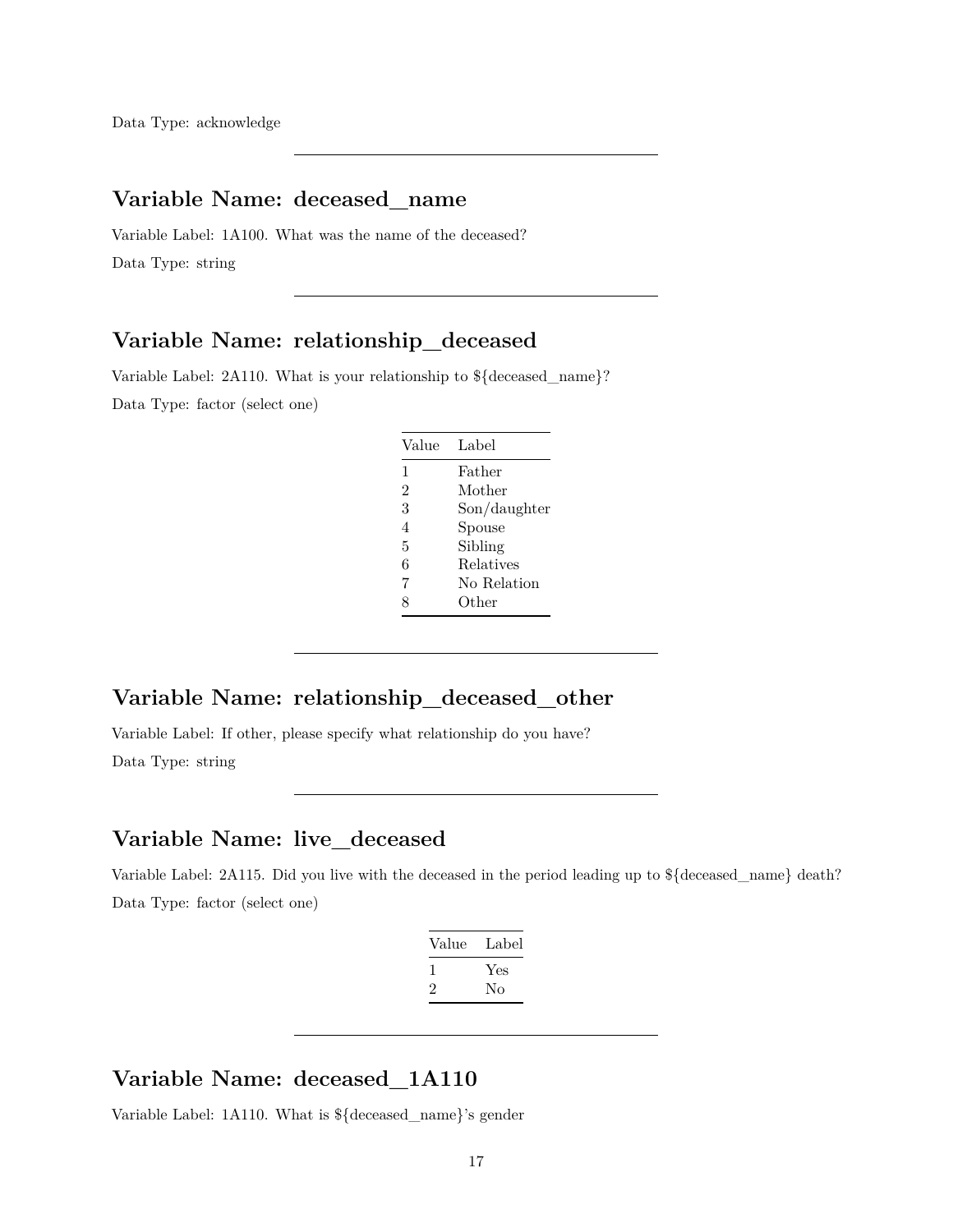Data Type: factor (select one)

| Value   | Label  |
|---------|--------|
| -1      | Female |
| $\cdot$ | Male   |

## **Variable Name: deceased\_1A200**

Variable Label: 1A200. Is date of birth known?

Data Type: factor (select one)

| Value | Label     |
|-------|-----------|
|       | Yes<br>Nο |

## **Variable Name: deceased\_1A210**

Variable Label: 1A210. When was the \${deceased\_name} born? Data Type: date

## **Variable Name: Residents\_age**

Variable Label: NULL

Data Type: unknown (calculate)

#### **Variable Name: deceased\_1A220**

Variable Label: 1A220. Is date of death known? Data Type: factor (select one)

| Value | Label |
|-------|-------|
|       | Yes   |
| ۰,    | Nο    |
|       |       |

## **Variable Name: deceased\_1A230**

Variable Label: 1A230. When did \${deceased\_name} pass away?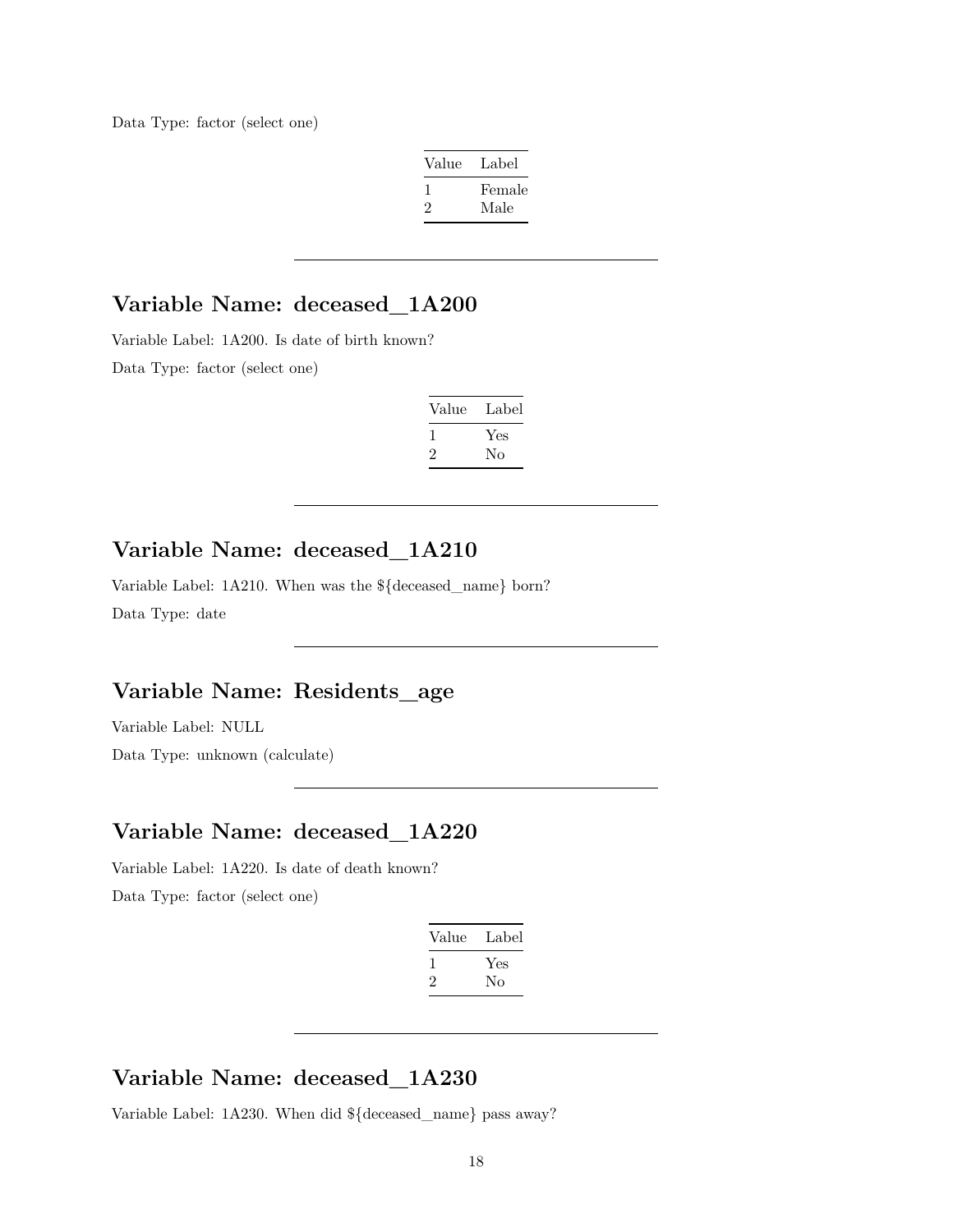## **Variable Name: deceased\_1A240**

Variable Label: 1A240. How old was \${deceased\_name} when passed away? Estimated age is: \${Residents\_age}

Data Type: integer

#### **Variable Name: deceased\_1A250**

Variable Label: 1A250. IF AGE IS LESS THAN 1 YEAR RECORD IN MONTHS

Data Type: integer

#### **Variable Name: deceased\_1A400**

Variable Label: 1A400. Was \${deceased\_name} who passed away more than 42 days but less than 1 year after being pregnant or delivering a baby?

Data Type: factor (select one)

| Value   | Label |
|---------|-------|
| 1       | Yes   |
| $\cdot$ | Nο    |

## **Variable Name: deceased\_1A500**

Variable Label: 1A500. What was \${deceased\_name}'s citizenship?

Data Type: factor (select one)

| Value          | Label             |
|----------------|-------------------|
| -9             | Refused to answer |
| -8             | Don't know        |
| 1              | Malaysian         |
| $\overline{2}$ | Singaporean       |
| 3              | Indian            |
| 4              | Vietnamese        |
| 5              | Philippines       |
| 6              | Bangladeshi       |
| 7              | Nepali            |
| 8              | Thai              |
| 9              | Cambodian         |
| 10             | Other             |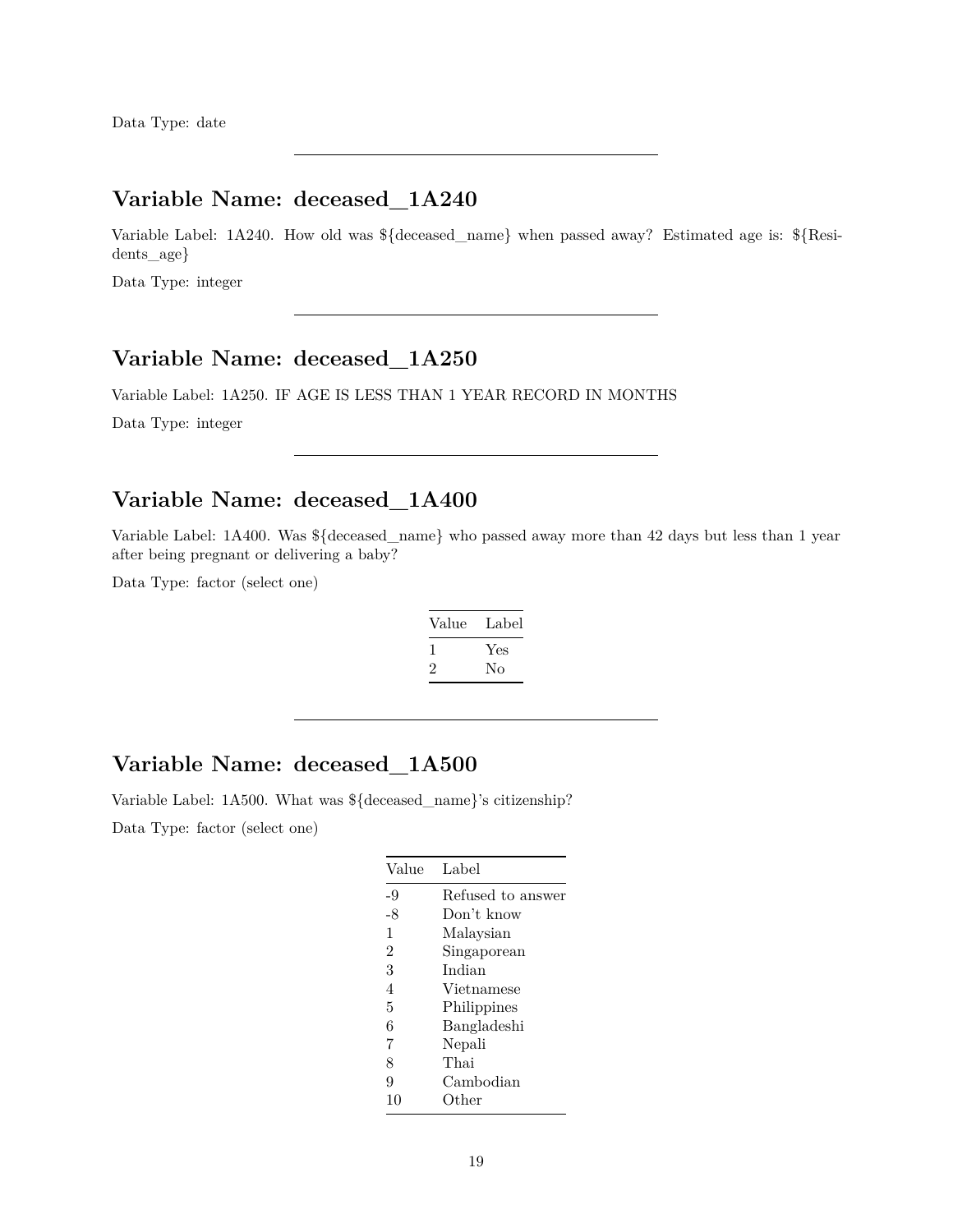## **Variable Name: deceased\_1A500\_other**

Variable Label: If other please specify citizenship of \${deceased\_name}. Data Type: string

## **Variable Name: deceased\_1A510**

Variable Label: 1A510. What was \${deceased\_name}'s ethnicity? Data Type: factor (select multiple)

| Label             |
|-------------------|
| Refused to answer |
| Don't know        |
| Malay             |
| Chinese           |
| Indian            |
| Bumiputera        |
| Orang Asli        |
| $\rm Other$       |
|                   |

## **Variable Name: deceased\_1A510\_other**

Variable Label: If other, please specify the ethnicity of \${deceased\_name}. Data Type: string

## **Variable Name: deceased\_1A520**

Variable Label: 1A520. What was \${deceased\_name} place of birth? Data Type: factor (select one)

| Value Label    |                       |
|----------------|-----------------------|
| -8             | Don't Know            |
| 1              | Hospital              |
| $\mathfrak{D}$ | Other Health Facility |
| 3              | Home                  |
|                | Other                 |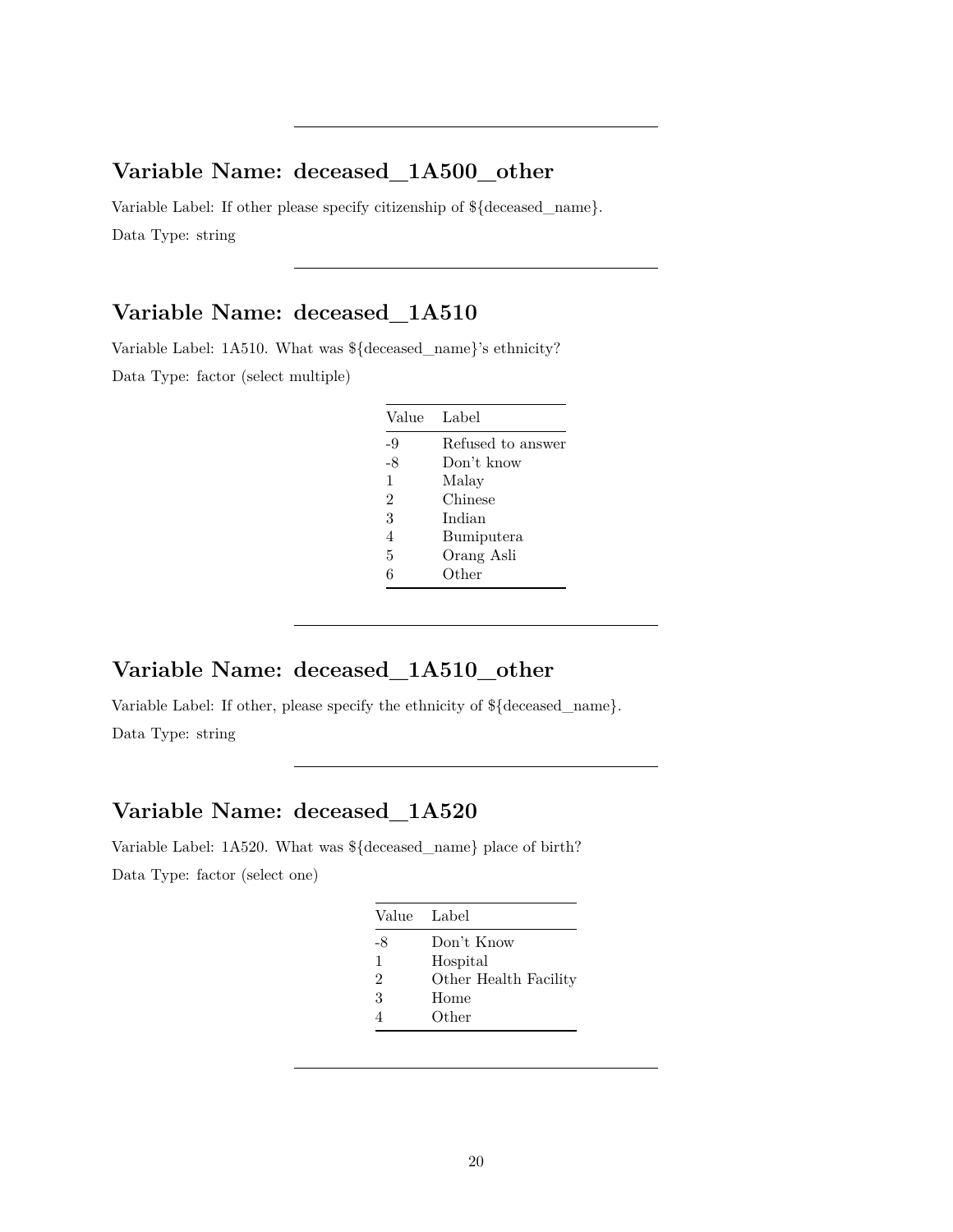#### **Variable Name: deceased\_1A520\_other**

Variable Label: If other, please specify Data Type: string

## **Variable Name: HouseDetails\_Mukim**

Variable Label: Which mukim is that dwelling in?

Data Type: factor (select one)

| Value Label |                |
|-------------|----------------|
| 1           | Bekok          |
| 2           | Chaah          |
| 3           | Gemereh        |
| 4           | Jabi           |
| 5           | Sungai Segamat |

## **Variable Name: HouseDetails\_Batu**

Variable Label: Which batu is that dwelling along? Data Type: factor (select one)

| Value | Label                               |
|-------|-------------------------------------|
|       | HouseDetails Batu HouseDetails Batu |

## **Variable Name: HouseDetails\_Area**

Variable Label: Type of the Taman/Kampung/Felda/Felcra/Quarters of that dwelling?

Data Type: factor (select one)

| Value | Label                                     |
|-------|-------------------------------------------|
|       | HouseDetails Area3 HouseDetails AreaDesc3 |

#### **Variable Name: HouseDetails\_Area2**

Variable Label: Please specify the Taman/Kampung/Felda/Felcra/Quarters of that dwelling?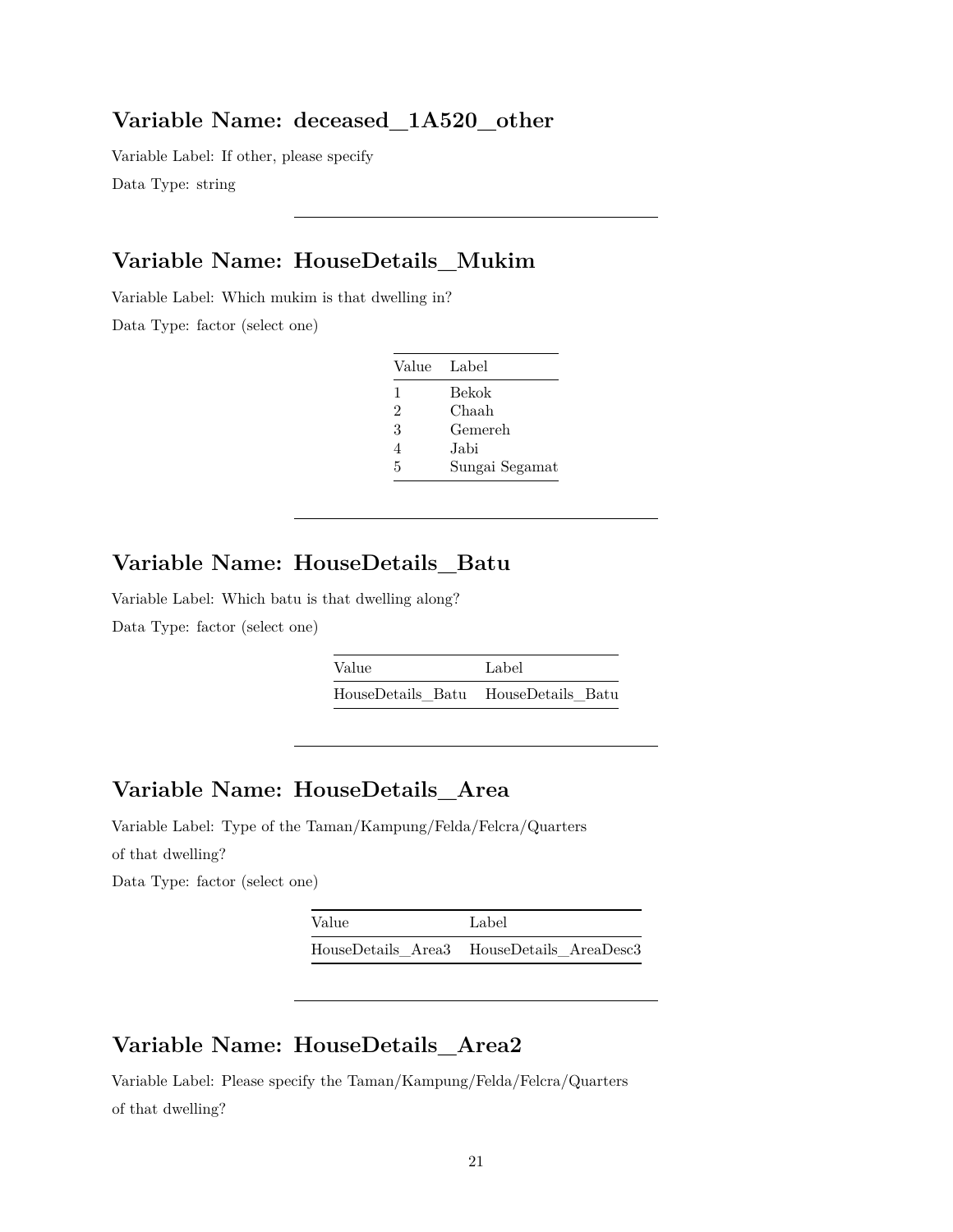Data Type: factor (select one)

| Value                                 | Label |
|---------------------------------------|-------|
| HouseDetails Area4 HouseDetails Area4 |       |

## **Variable Name: HouseDetails\_Area3**

Variable Label: Type of the Taman/Kampung/Felda/Felcra/Quarters of that dwelling?

Data Type: factor (select one)

Value Label HouseDetails\_Area HouseDetails\_AreaDesc

## **Variable Name: HouseDetails\_Area4**

Variable Label: Please specify the Taman/Kampung/Felda/Felcra/Quarters of that dwelling?

Data Type: factor (select one)

Value Label HouseDetails\_Area2 HouseDetails\_Area2

#### **Variable Name: HouseDetails\_Street**

Variable Label: Type of the Street/Lorong of that dwelling? Data Type: factor (select one)

| Value | Label                                         |
|-------|-----------------------------------------------|
|       | HouseDetails Street3 HouseDetails StreetDesc3 |

#### **Variable Name: HouseDetails\_Street2**

Variable Label: Please specify the Street name/Lorong of that dwelling? Data Type: factor (select one)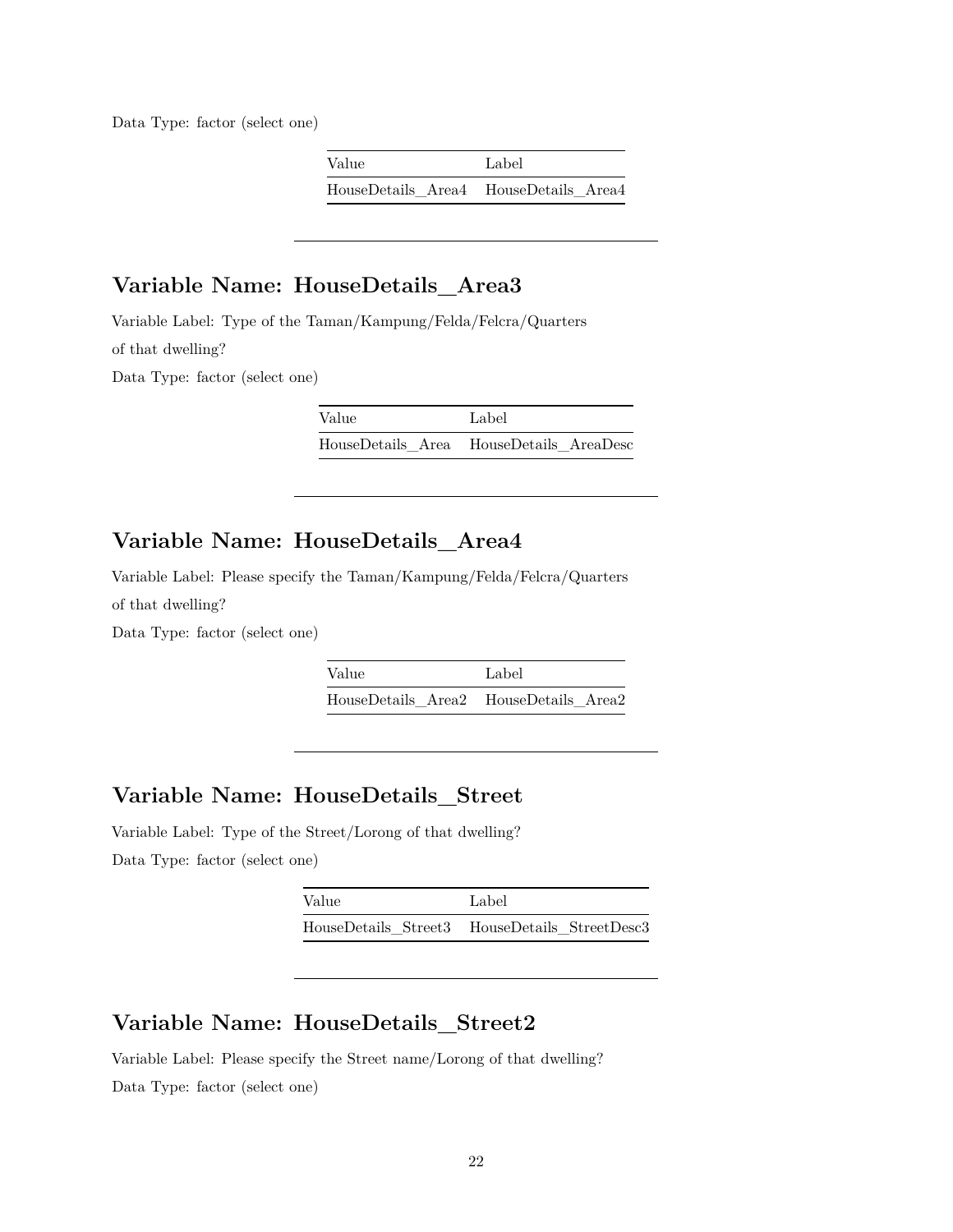| Value                                     | Label |
|-------------------------------------------|-------|
| HouseDetails Street4 HouseDetails Street4 |       |

#### **Variable Name: HouseDetails\_Street3**

Variable Label: Type of the Street/Lorong of that dwelling? Data Type: factor (select one)

| Value | Label                                       |
|-------|---------------------------------------------|
|       | HouseDetails Street HouseDetails StreetDesc |

#### **Variable Name: HouseDetails\_Street4**

Variable Label: Please specify the Street name/Lorong of that dwelling? Data Type: factor (select one)

| Value                                     | Label |
|-------------------------------------------|-------|
| HouseDetails Street2 HouseDetails Street2 |       |

#### **Variable Name: HouseDetails\_Number**

Variable Label: Type of the Lot number/House number/Pole number of that dwelling? Data Type: factor (select one)

| Value | - Label        |
|-------|----------------|
| 1     | Lot            |
| 2     | Number         |
| 3     | Pole number    |
|       | Not applicable |

## **Variable Name: HouseDetails\_Number2**

Variable Label: Please specify the Lot number/House number/Pole number of that dwelling? Data Type: string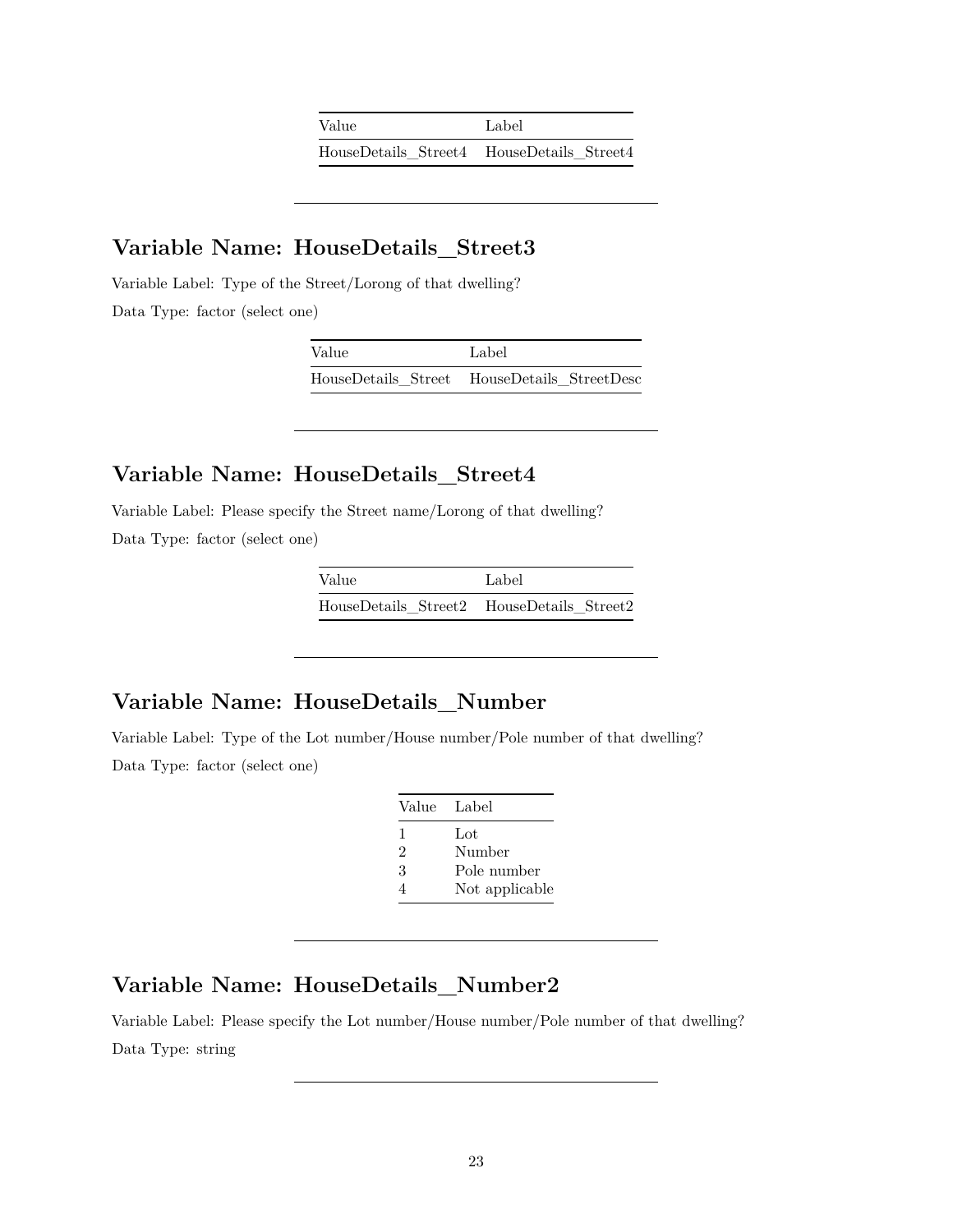#### **Variable Name: HouseDetails\_Number3**

Variable Label: Type of the Lot number/House number/Pole number of that dwelling? Data Type: factor (select one)

| Value Label |                |
|-------------|----------------|
| 1           | Lot            |
| 2           | Number         |
| 3           | Pole number    |
| 4           | Not applicable |

## **Variable Name: HouseDetails\_Number4**

Variable Label: Please specify the Lot number/House number/Pole number of that dwelling? Data Type: string

## **Variable Name: addrAreaVal**

Variable Label: NULL

Data Type: unknown (calculate)

## **Variable Name: addrAreaVal2**

Variable Label: NULL Data Type: unknown (calculate)

#### **Variable Name: finalValArea**

Variable Label: NULL Data Type: unknown (calculate)

#### **Variable Name: addrStreetVal**

Variable Label: NULL Data Type: unknown (calculate)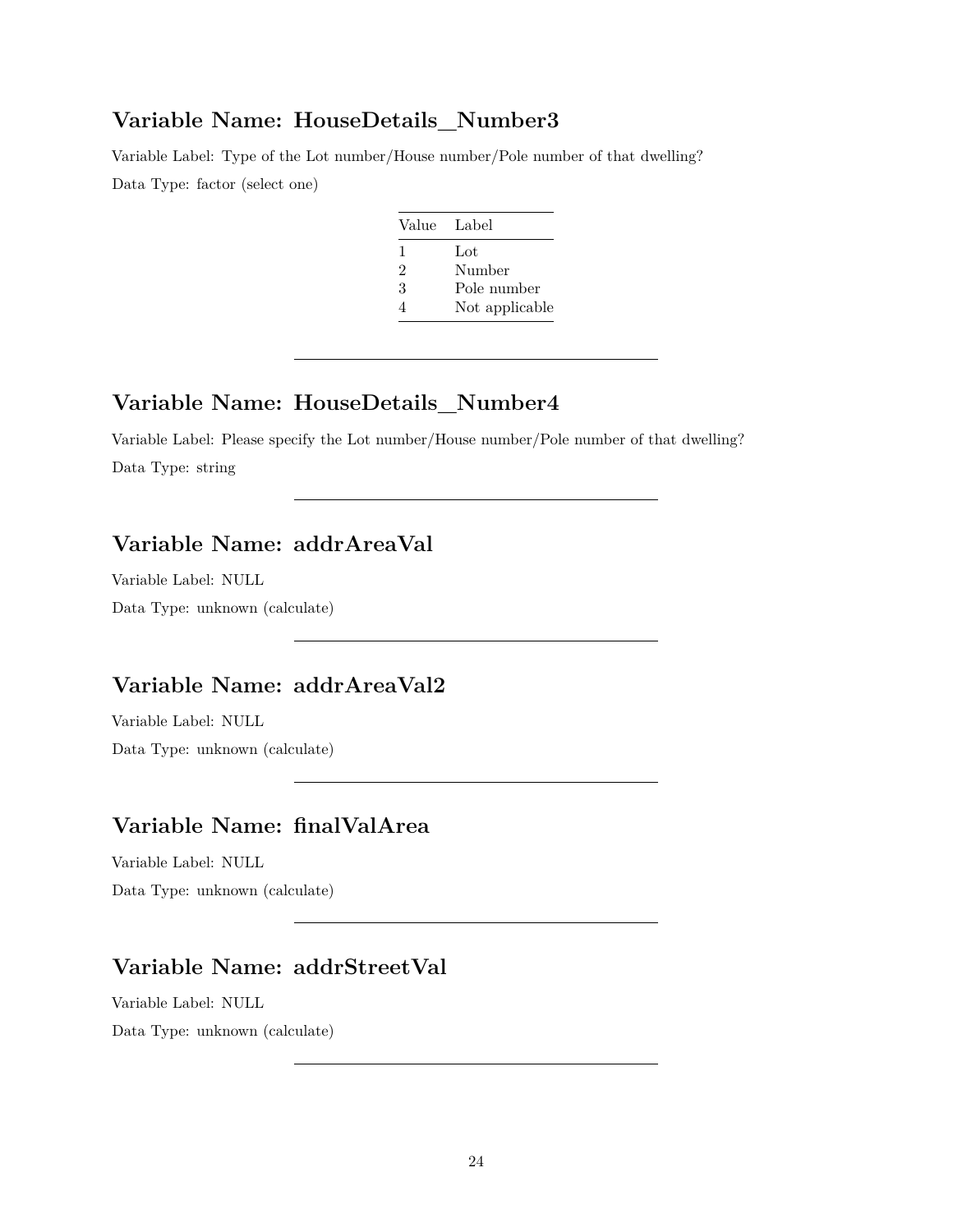## **Variable Name: addrStreetVal2**

Variable Label: NULL Data Type: unknown (calculate)

## **Variable Name: finalValStreet**

Variable Label: NULL Data Type: unknown (calculate)

## **Variable Name: addrNumberVal**

Variable Label: NULL Data Type: unknown (calculate)

## **Variable Name: addrNumberVal2**

Variable Label: NULL Data Type: unknown (calculate)

## **Variable Name: finalValNumber**

Variable Label: NULL Data Type: unknown (calculate)

#### **Variable Name: finalbatu**

Variable Label: NULL Data Type: unknown (calculate)

## **Variable Name: finalMukim**

Variable Label: NULL Data Type: unknown (calculate)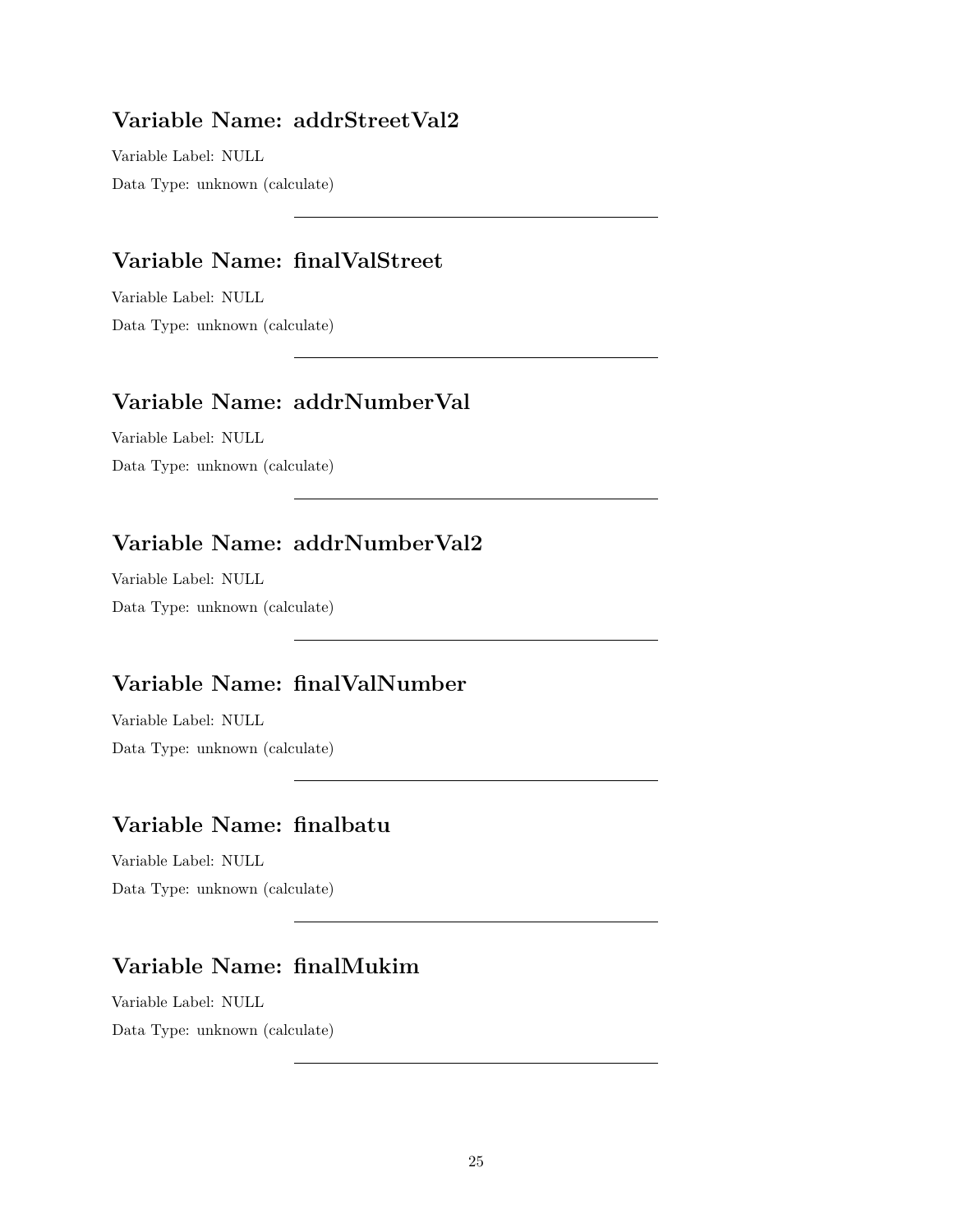#### **Variable Name: deceased\_home**

Variable Label: Was this house \${deceased\_name}'s home before the death?

Data Type: factor (select one)

| Value | Label |
|-------|-------|
|       | Yes   |
| '2    | Nο    |

#### **Variable Name: deceased\_inside\_segamat**

Variable Label: Was \${deceased\_name}'s home in Segamat District? Data Type: factor (select one)

| Value   | Label |
|---------|-------|
| 1       | Yes   |
| $\cdot$ | Nο    |

#### **Variable Name: deceased\_inside\_segamat2**

Variable Label: Do you know the address of the house of the \${deceased\_name} in Segamat? Data Type: factor (select one)

| Value | Label |
|-------|-------|
|       | Yes   |
| 2     | Nο    |
|       |       |

#### **Variable Name: Deceased\_HouseDetails\_Mukim**

Variable Label: Which mukim is that dwelling in?

Data Type: factor (select one)

| Value | Label          |
|-------|----------------|
| 1     | Bekok          |
| 2     | Chaah          |
| 3     | Gemereh        |
| 4     | Jabi           |
| 5     | Sungai Segamat |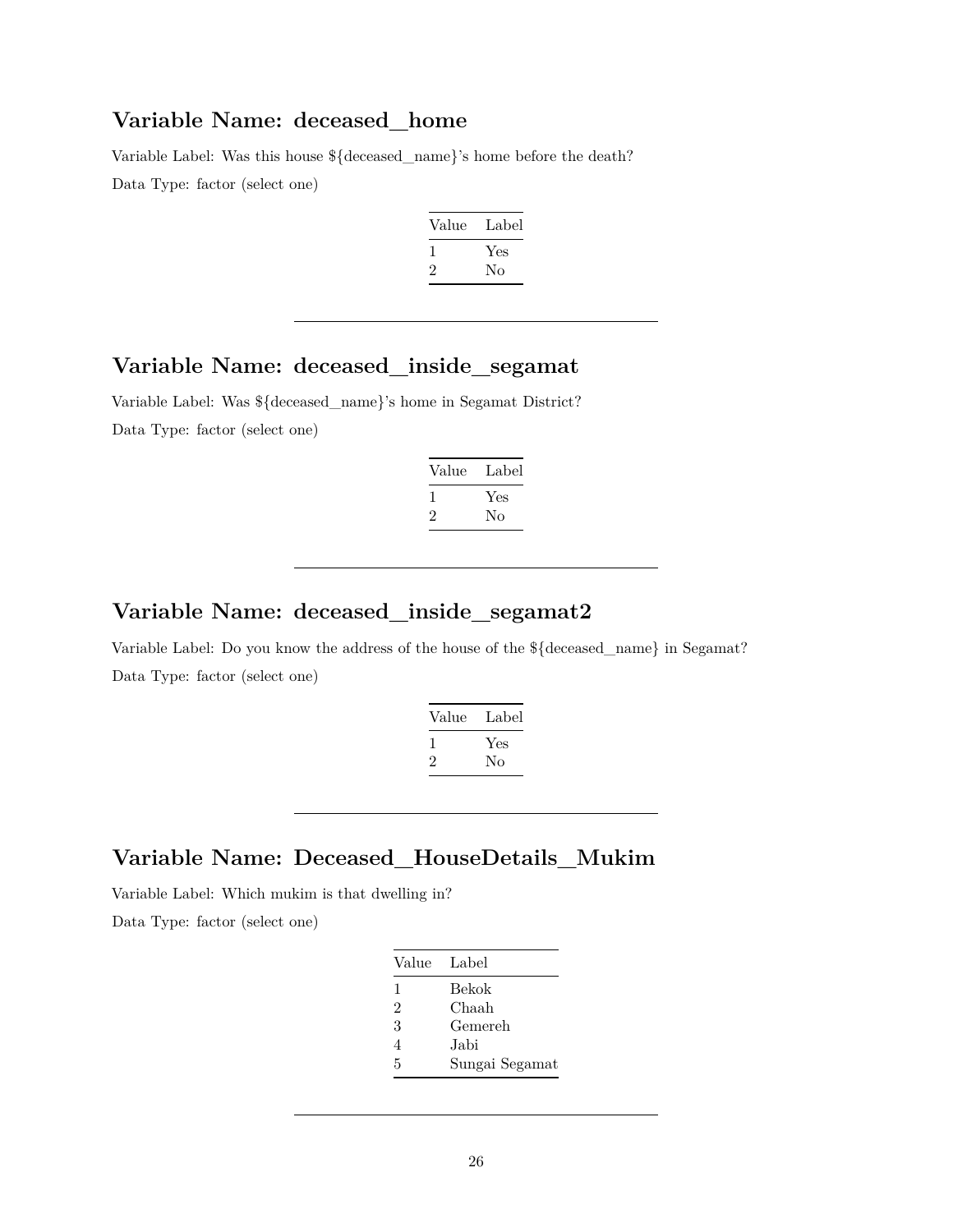#### **Variable Name: Deceased\_HouseDetails\_Batu**

Variable Label: Which batu is that dwelling along? Data Type: string

## **Variable Name: Deceased\_HouseDetails\_Area**

Variable Label: Type of the Taman/Kampung/Felda/Felcra/Quarters of that dwelling?

Data Type: factor (select one)

| Value          | Label          |
|----------------|----------------|
| 1              | Taman          |
| $\overline{2}$ | Kampung        |
| 3              | Felda          |
| 4              | Felcra         |
| 5              | Quarters       |
| 6              | Not applicable |

#### **Variable Name: Deceased\_HouseDetails\_Area2**

Variable Label: Please specify the Taman/Kampung/Felda/Felcra/Quarters of that dwelling? Data Type: string

## **Variable Name: Deceased\_HouseDetails\_Area3**

Variable Label: Type of the Taman/Kampung/Felda/Felcra/Quarters

of that dwelling?

Data Type: factor (select one)

| Value          | Label          |
|----------------|----------------|
| 1              | Taman          |
| $\overline{2}$ | Kampung        |
| 3              | Felda          |
| 4              | Felcra         |
| 5              | Quarters       |
| 6              | Not applicable |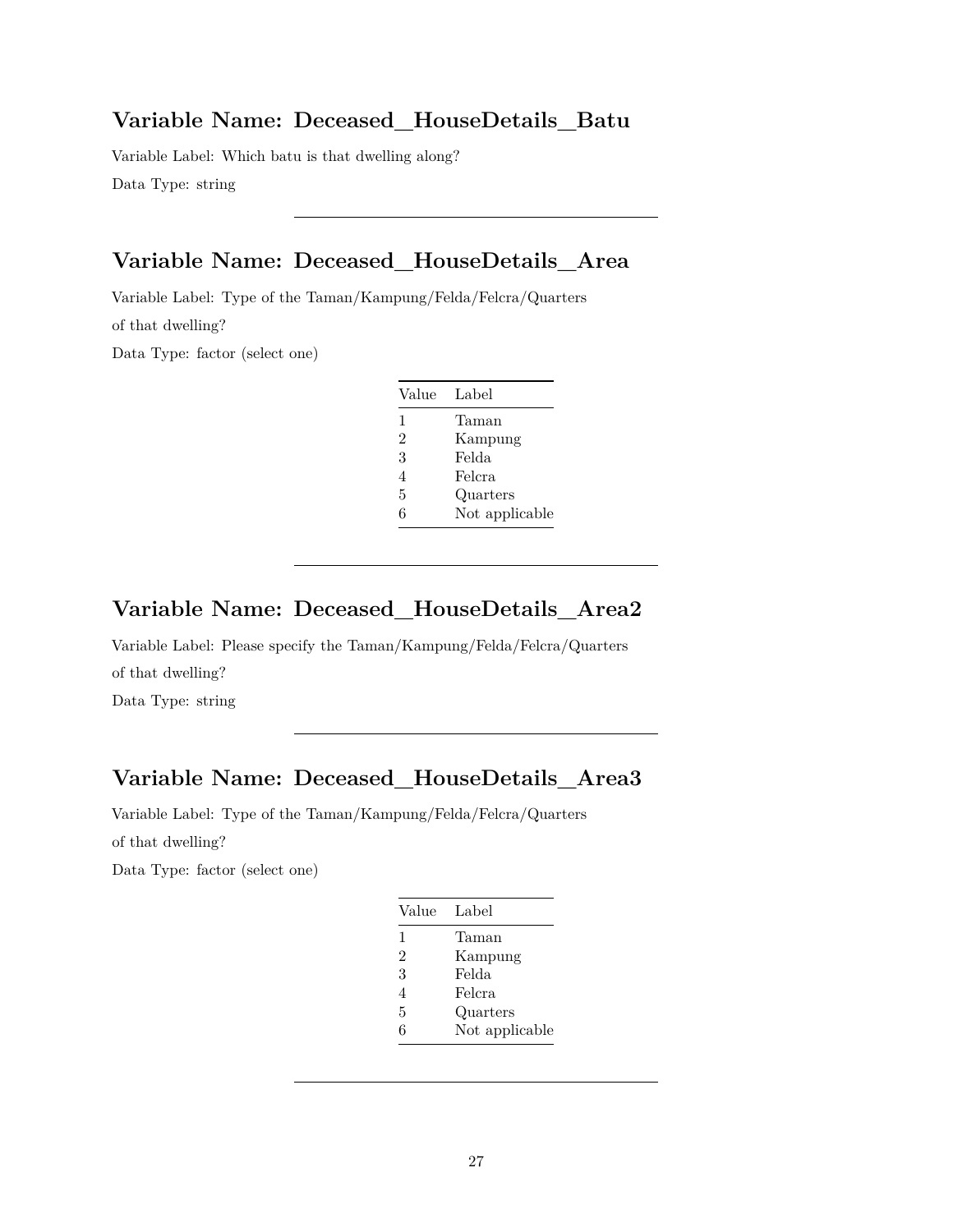#### **Variable Name: Deceased\_HouseDetails\_Area4**

Variable Label: Please specify the Taman/Kampung/Felda/Felcra/Quarters of that dwelling? Data Type: string

#### **Variable Name: Deceased\_HouseDetails\_Street**

Variable Label: Type of the Street/Lorong of that dwelling? Data Type: factor (select one)

| Value Label  |                |
|--------------|----------------|
| $\mathbf{I}$ | Jalan          |
| 2            | Lorong         |
| 3            | Not applicable |

## **Variable Name: Deceased\_HouseDetails\_Street2**

Variable Label: Please specify the Street name/Lorong of that dwelling? Data Type: string

#### **Variable Name: Deceased\_HouseDetails\_Street3**

Variable Label: Type of the Street/Lorong of that dwelling? Data Type: factor (select one)

| Value          | - Label        |
|----------------|----------------|
| $\mathbf{I}$   | Jalan          |
| $\mathfrak{D}$ | Lorong         |
| 3              | Not applicable |

#### **Variable Name: Deceased\_HouseDetails\_Street4**

Variable Label: Please specify the Street name/Lorong of that dwelling? Data Type: string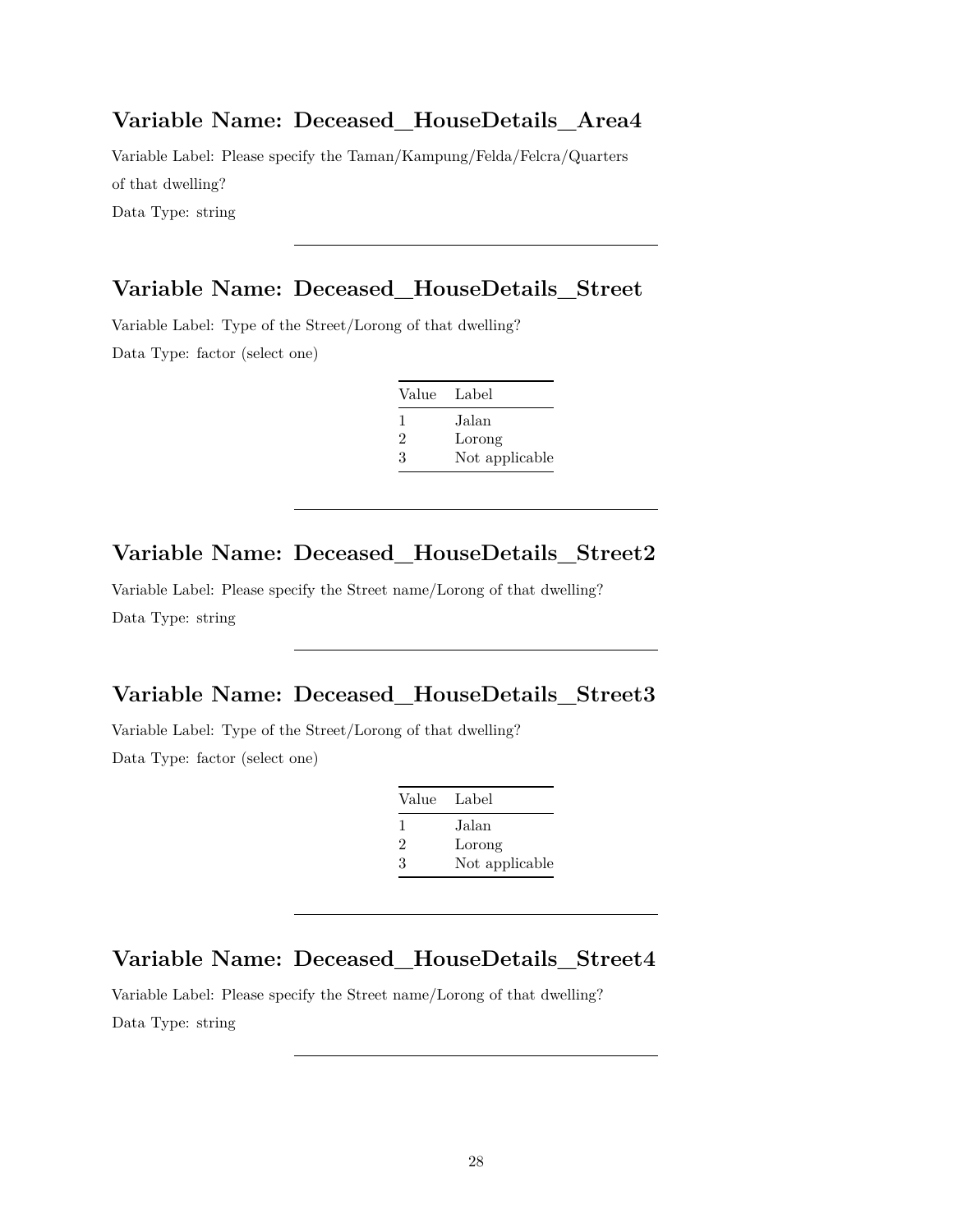#### **Variable Name: Deceased\_HouseDetails\_Number**

Variable Label: Type of the Lot number/House number/Pole number of that dwelling? Data Type: factor (select one)

| Value Label |                |
|-------------|----------------|
| 1           | Lot            |
| 2           | Number         |
| 3           | Pole number    |
|             | Not applicable |

#### **Variable Name: Deceased\_HouseDetails\_Number2**

Variable Label: Please specify the Lot number/House number/Pole number of that dwelling? Data Type: string

#### **Variable Name: Deceased\_HouseDetails\_Number3**

Variable Label: Type of the Lot number/House number/Pole number of that dwelling? Data Type: factor (select one)

| Value Label    |                |
|----------------|----------------|
| 1              | Lot            |
| $\mathfrak{D}$ | Number         |
| 3              | Pole number    |
| 4              | Not applicable |

#### **Variable Name: Deceased\_HouseDetails\_Number4**

Variable Label: Please specify the Lot number/House number/Pole number of that dwelling? Data Type: string

## **Variable Name: deceased\_1A560**

Variable Label: 1A560. What was the place of \${deceased\_name}'s death? Data Type: factor (select one)

> Value Label -8 Don't know 1 Hospital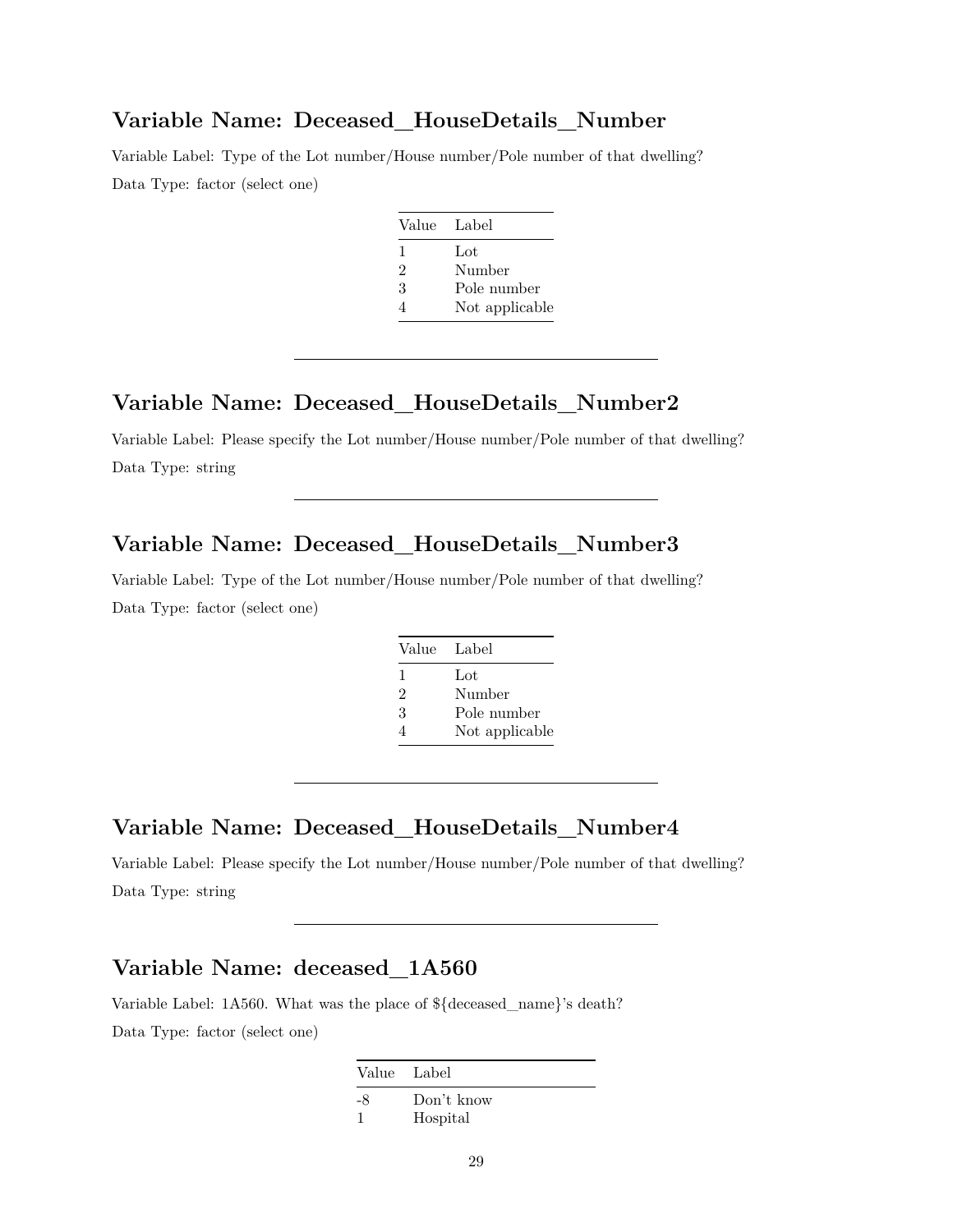|   | Value Label                 |
|---|-----------------------------|
| 2 | Other Health Facility       |
| 3 | \${deceased_name}'s home    |
| 4 | A relative or friend's home |
| 5 | Other                       |

## **Variable Name: deceased\_1A560\_other**

Variable Label: If 'other' site of death, please specify Data Type: string

## **Variable Name: deceased\_1A600**

Variable Label: 1A600. What was the marital status of \${deceased\_name}? Data Type: factor (select one)

| Value | Label                                   |
|-------|-----------------------------------------|
|       | Single                                  |
| 2     | Married                                 |
| 3     | Separated / Living Apart (Not Divorced) |
|       | Divorced                                |
| 5     | Widow / Widower                         |
| 6     | Don't Know                              |
|       | Refused to answer                       |

## **Variable Name: deceased\_1A600\_1**

Variable Label: Do you know the date of marriage of the \${deceased\_name}? Data Type: factor (select one)

| Label |
|-------|
| Yes   |
| Nο    |
|       |

## **Variable Name: deceased\_1A610**

Variable Label: 1A610. What was the date of marriage? Data Type: date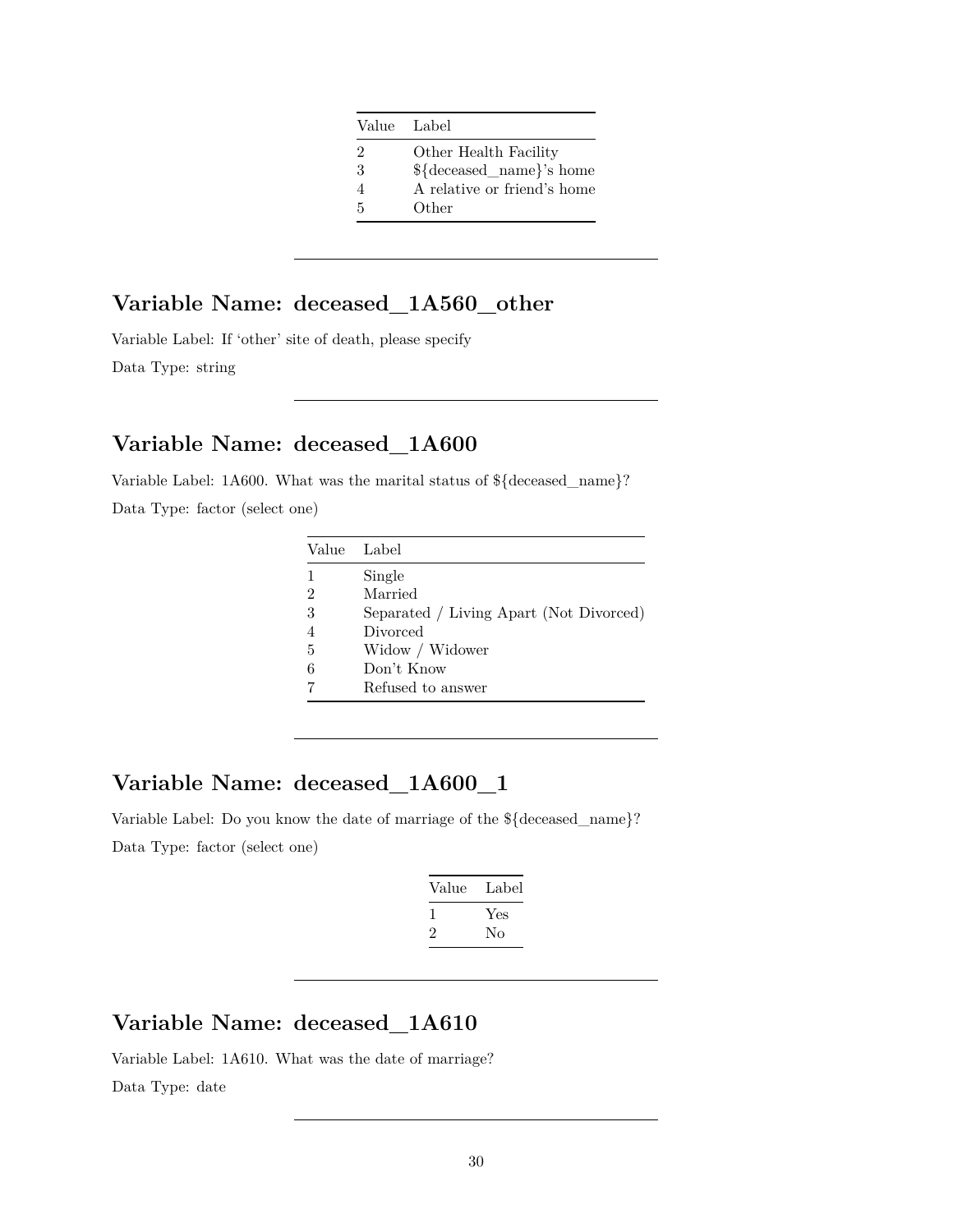#### **Variable Name: deceased\_1A630\_1**

Variable Label: Do you know the full name of \${deceased\_name}'s mother? Data Type: factor (select one)

| Label |
|-------|
| Yes   |
| Nο    |
|       |

## **Variable Name: deceased\_1A630**

Variable Label: 1A630.What was the name of the mother? Data Type: string

## **Variable Name: deceased\_1A620\_1**

Variable Label: Do you know the full name of \${deceased\_name}'s father? Data Type: factor (select one)

| Value | Label |
|-------|-------|
|       | Yes   |
| 2     | Nο    |

## **Variable Name: deceased\_1A620**

Variable Label: 1A620. What was the name of the father? Data Type: string

## **Variable Name: deceased\_1A650**

Variable Label: 1A650. Was \${deceased\_name} able to read and write? Data Type: factor (select one)

| Value Label |
|-------------|
| Don't know  |
| Yes         |
| Nο          |
|             |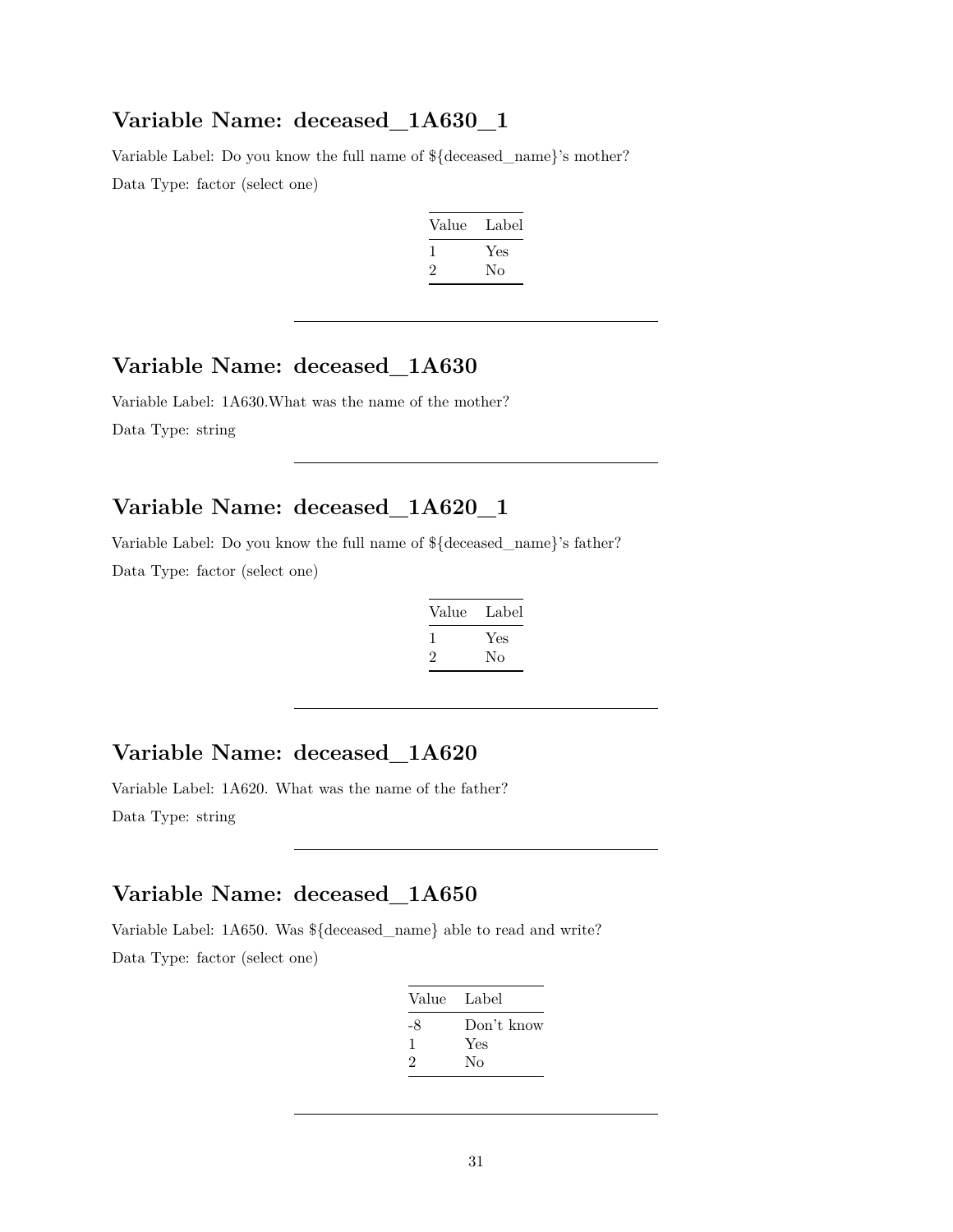## **Variable Name: deceased\_1A640**

Variable Label: 1A640. What was the schooling history of \${deceased\_name}? Data Type: factor (select one)

| Value          | Label                                      |
|----------------|--------------------------------------------|
| $-9$           | Refused to answer                          |
| $-8$           | Do not know                                |
| $\mathbf{1}$   | Never attended school                      |
| $\overline{2}$ | Attended but did not finish Primary School |
| 3              | Finished Primary School                    |
| $\overline{4}$ | Started High School                        |
| 5              | Finished Form 3                            |
| 6              | Finished Form 5                            |
| 7              | Finished Form 6                            |
| 8              | Started College (Diploma)                  |
| 9              | Finished College (Diploma)                 |
| 10             | Started University (Degree)                |
| 11             | Finished University (Degree)               |
| 12             | Other                                      |

## **Variable Name: deceased\_1A640\_other**

Variable Label: If other, please specify the schooling history of \${deceased\_name}. Data Type: string

## **Variable Name: deceased\_1A660**

Variable Label: 1A660. What was the employment status of \${deceased\_name} at the time of death? Data Type: factor (select one)

| Value Label    |                          |
|----------------|--------------------------|
| -9             | Refused to answer        |
| -8             | Don't Know               |
| $\mathbf{1}$   | Too young to work        |
| $\overline{2}$ | Student                  |
| 3              | Housewife / Househusband |
| 4              | Not Working              |
| 5              | Casual Jobs              |
| 6              | Working Part-time        |
| 7              | Working Full-Time        |
| 10             | Pensioners/Pensions      |
| 11             | Self Employed            |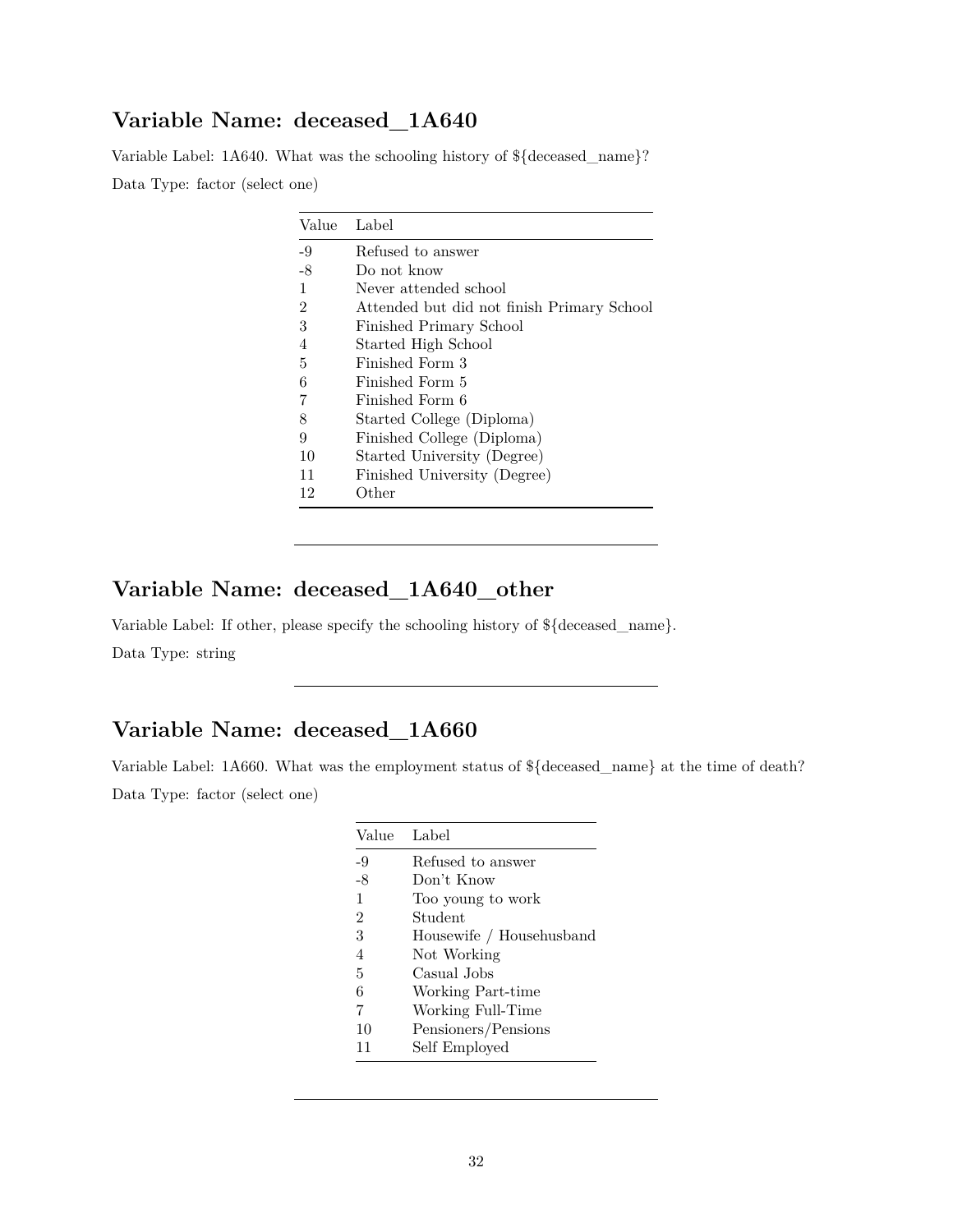#### **Variable Name: deceased\_1A670**

Variable Label: 1A670. What was the occupation of \${deceased\_name} at the time of death? Data Type: string

## **Variable Name: register\_death**

Variable Label: Was the death of \${deceased\_name} has been registered? Data Type: factor (select one)

| Value | Label |
|-------|-------|
| L     | Yes   |
| ۰,    | Nο    |

## **Variable Name: acknowledge\_section3**

Variable Label: SECTION 3. DEATH REGISTRATION AND CERTIFICATION Data Type: acknowledge

#### **Variable Name: ishaveDeathCert**

Variable Label: Do you have the \${deceased\_name} death certificate? Data Type: factor (select one)

| Value        | Label |
|--------------|-------|
| $\mathbf{I}$ | Yes   |
| $\cdot$      | Nο    |

## **Variable Name: reg\_cert\_1A700**

Variable Label: 1A700. Death registration number Data Type: string

#### **Variable Name: reg\_cert\_1A710**

Variable Label: 1A710. Date of registration Data Type: date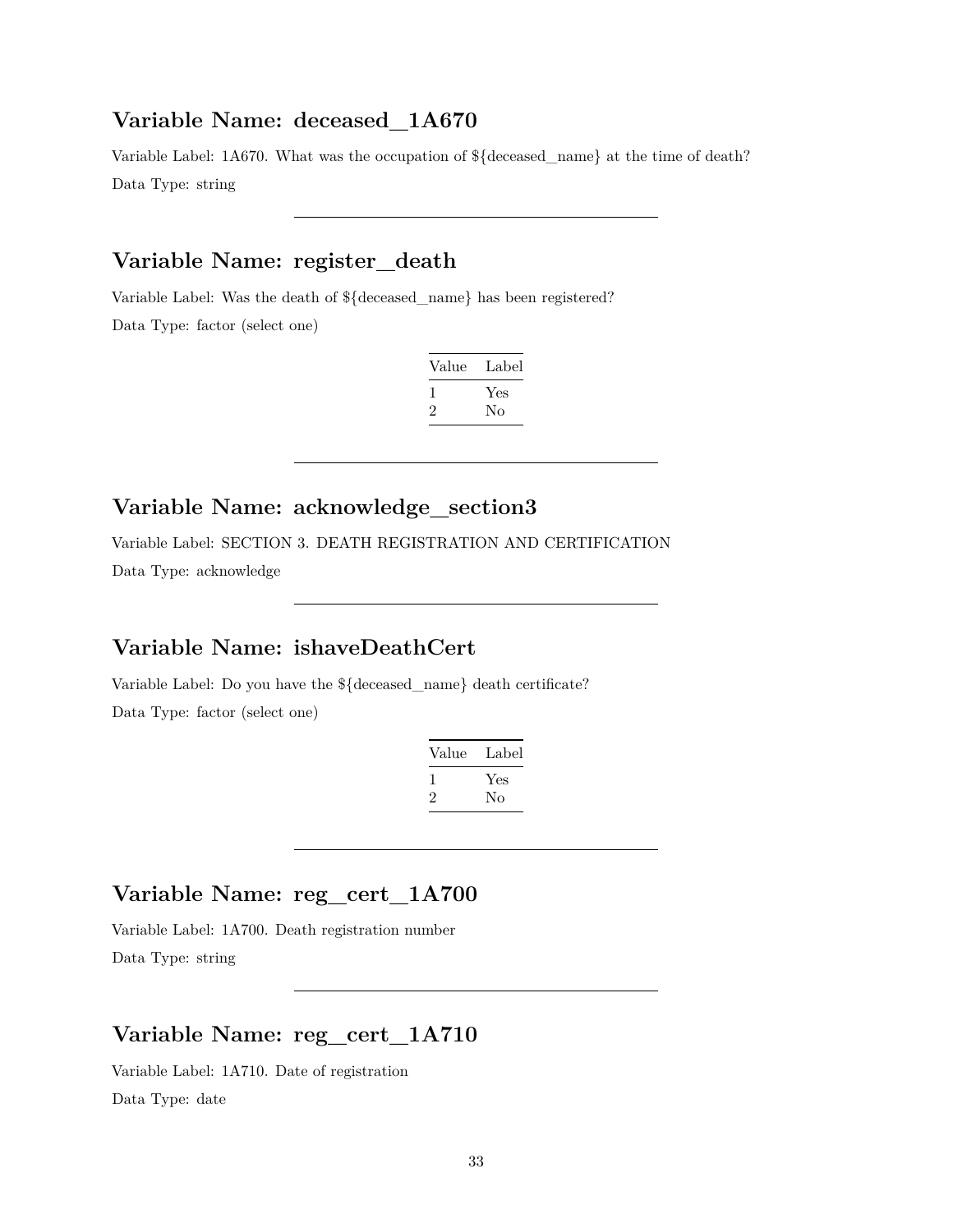## **Variable Name: reg\_cert\_1A720\_1**

Variable Label: 1A720\_1. Where was the death registered Data Type: factor (select one)

|   | Value Label                      |
|---|----------------------------------|
| 1 | Jabatan Pendaftaran Negara (JPN) |
| 2 | Police Station                   |
| 3 | Hospital                         |
|   | Clinic Health                    |
| 5 | Other                            |
|   |                                  |

## **Variable Name: reg\_cert\_1A720\_1\_A**

Variable Label: 1A720\_1\_A. If other please specify: Data Type: string

## **Variable Name: reg\_cert\_1A720\_2**

Variable Label: 1A720\_2. Registration Centre Data Type: string

## **Variable Name: reg\_cert\_1A720\_3**

Variable Label: 1A720\_3. Photo of the Death Certificate Data Type: image

## **Variable Name: reg\_cert\_id\_type**

Variable Label: What type of ID was \${deceased\_name} using before passed away? Data Type: factor (select one)

| Value          | Label             |
|----------------|-------------------|
| -8             | Don't Know        |
| 1              | Birth Certificate |
| $\overline{2}$ | MyKAD             |
| 3              | MyKID             |
|                | MyPolis           |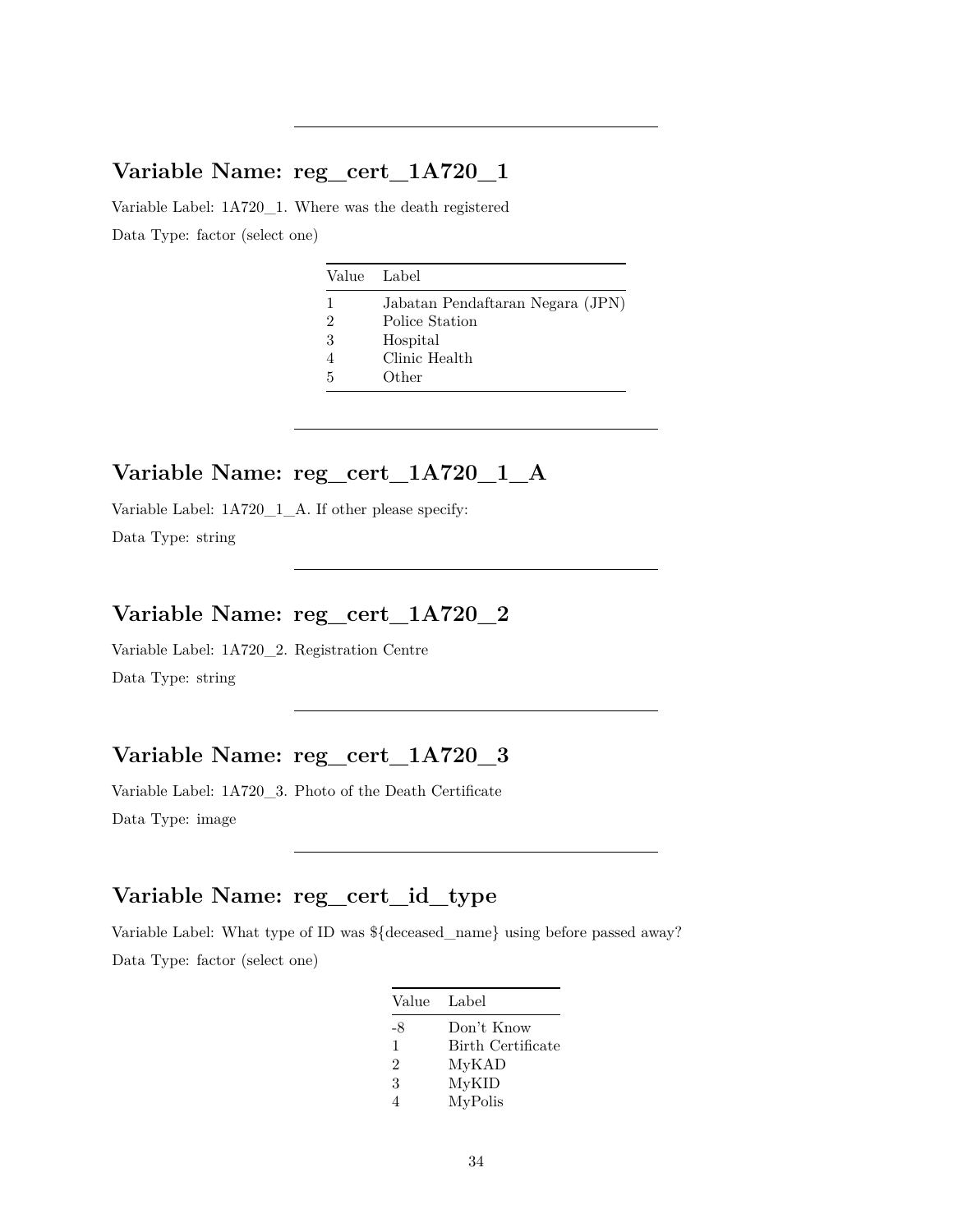| Value | Label     |
|-------|-----------|
| 5     | MyTentera |
| 6     | MyPR      |
| 7     | Passport  |
| 8     | Other     |

## **Variable Name: reg\_cert\_id\_type\_other**

Variable Label: Enter the type of ID \${deceased\_name} using. Data Type: string

#### **Variable Name: reg\_cert\_nric1**

Variable Label: Enter \${deceased\_name}'s NRIC (MyKAD, MyKID, MyPolis, MyTentera, MyPR, etc.) Data Type: string

## **Variable Name: reg\_cert\_nric2**

Variable Label: Re-enter \${deceased\_name}'s NRIC (MyKAD, MyKID, MyPolis, MyTentera, MyPR, etc.) Data Type: string

#### **Variable Name: reg\_cert\_nric\_foreign**

Variable Label: Enter the ID number (include letters in UPPERCASE) Data Type: string

## **Variable Name: acknowledge\_section4**

Variable Label: SECTION 4. RESPONDENT'S ACCOUNT OF ILLNESS/EVENTS LEADING TO DEATH Data Type: acknowledge

#### **Variable Name: allowAudioRcd**

Variable Label: May I have this section audio recorded? Data Type: factor (select one)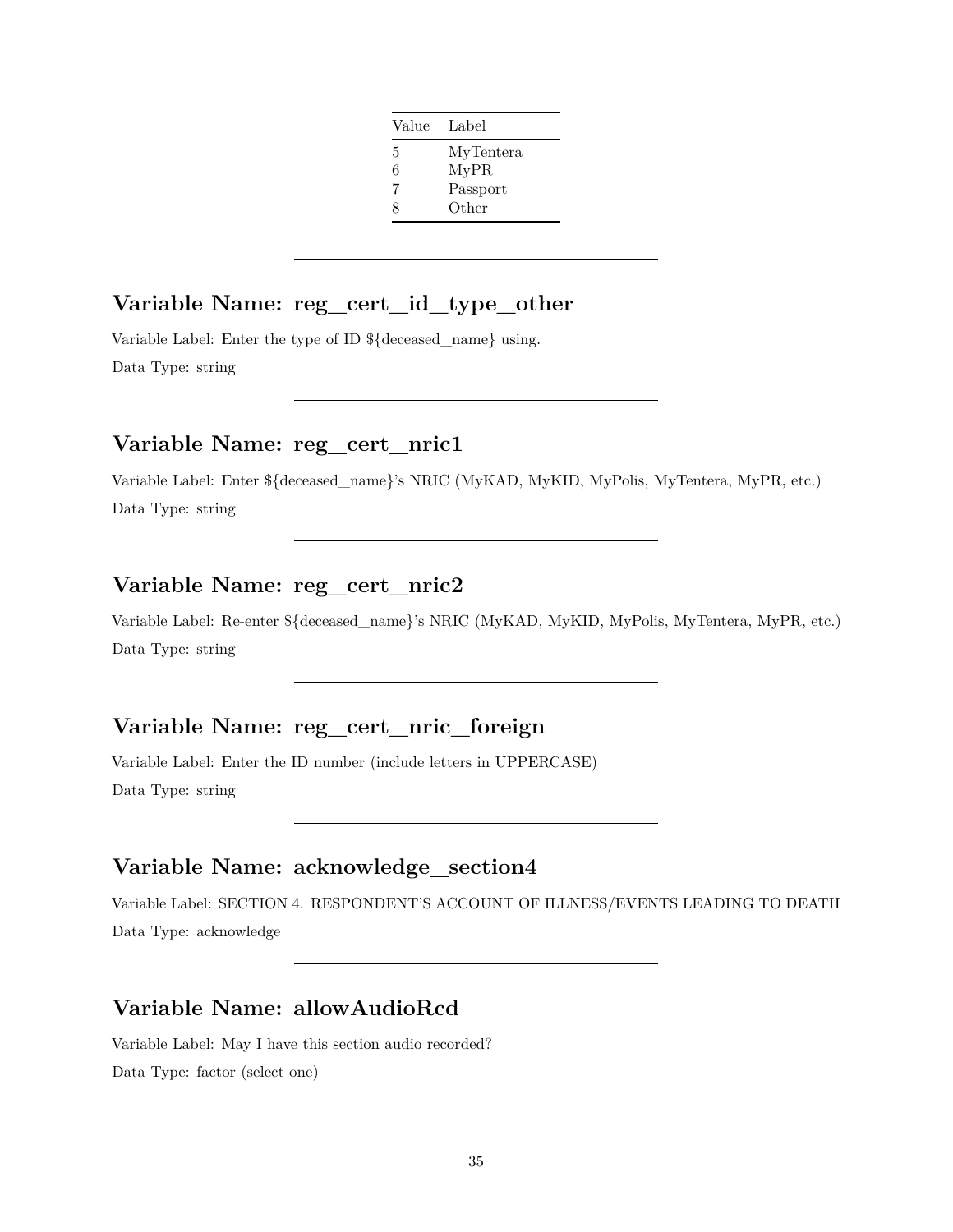| Value        | Label |
|--------------|-------|
| $\mathbf{I}$ | Yes   |
| ۰,           | No    |
|              |       |

#### **Variable Name: deathcause\_0**

Variable Label: Could you tell me about the illness/events that led to her/his death? Data Type: audio

#### **Variable Name: deathcause\_1**

Variable Label: CAUSE OF DEATH 1 ACCORDING TO RESPONDENT

Data Type: string

## **Variable Name: deathcause\_2**

Variable Label: CAUSE OF DEATH 2 ACCORDING TO RESPONDENT

Data Type: string

#### **Variable Name: acknowledge\_section5**

Variable Label: SECTION 5. CONTEXT AND HISTORY OF PREVIOUSLY KNOWN MEDICAL CONDITIONS

Data Type: acknowledge

#### **Variable Name: section\_5**

Variable Label: I would like to ask you some questions concerning the context and previously known medical conditions the \${deceased\_name} had; injuries and accidents that the \${deceased\_name} suffered; and signs and symptoms that the \${deceased\_name} had/showed when s/he was ill. Some of these questions may not appear to be directly related to his/her death.

Please bear with me and answer all the questions. They will help us to get a clear picture of all possible symptoms that \${deceased\_name} had.

Data Type: acknowledge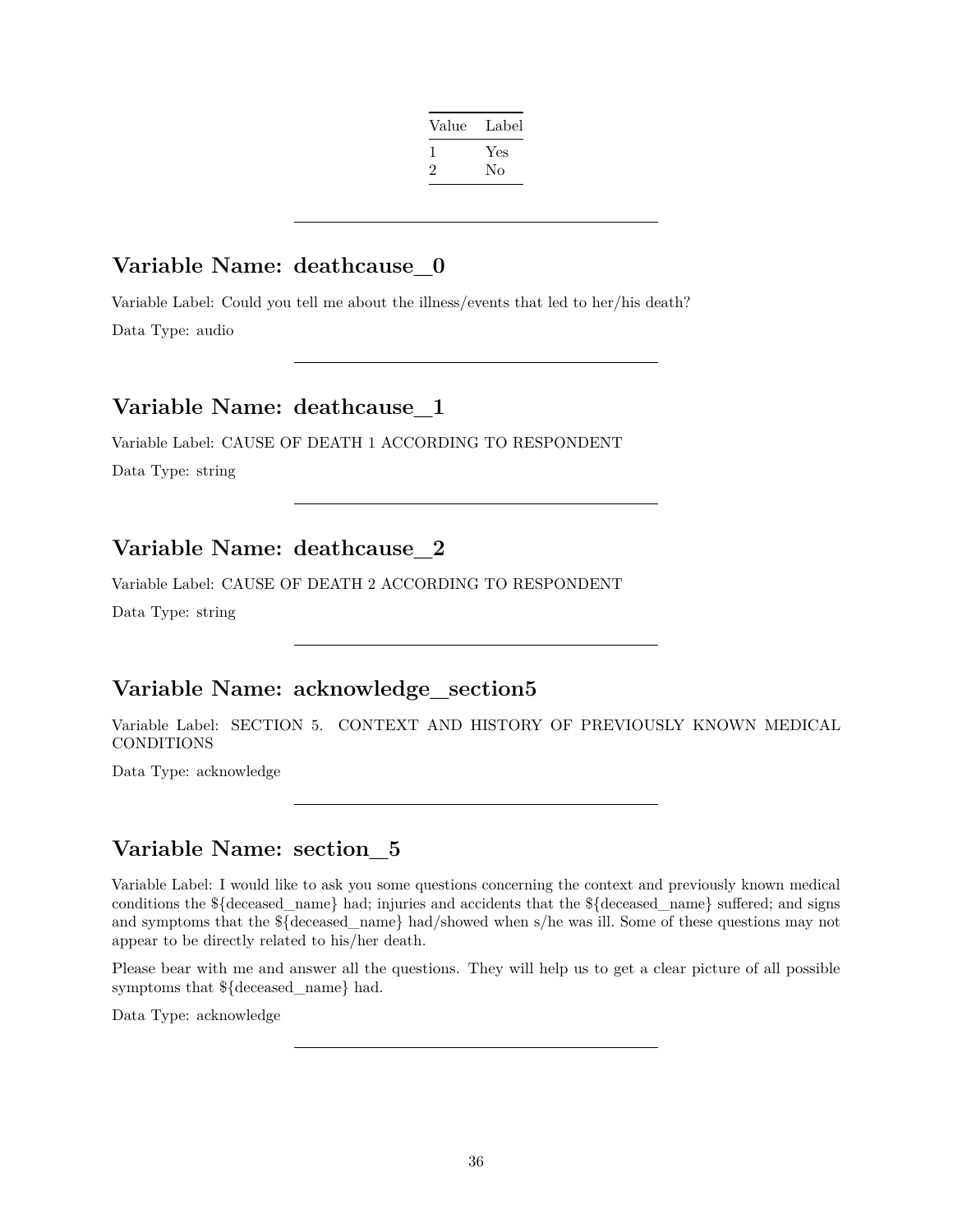Variable Label: 3A100. Was there any diagnosis by a qualified health care practitioner of Tuberculosis? Data Type: factor (select one)

| Value Label |            |
|-------------|------------|
| -8          | Don't know |
| -1          | Yes        |
| 2           | No         |
|             |            |

# **Variable Name: medical\_3A110**

Variable Label: 3A110. Was there any diagnosis by a qualified health care practitioner of HIV AIDS? Data Type: factor (select one)

| Value Label |            |
|-------------|------------|
| -8          | Don't know |
| 1           | Yes        |
| 2           | Nο         |
|             |            |

# **Variable Name: medical\_3A120**

Variable Label: 3A120. Was there a recent diagnosis by a qualified health care practitioner of Dengue? Data Type: factor (select one)

| Don't know |
|------------|
| Yes        |
| Nο         |
|            |

### **Variable Name: medical\_3A140**

Variable Label: 3A140. Was there any diagnosis by a qualified health care practitioner of Measles? Data Type: factor (select one)

| Value Label |    |
|-------------|----|
| Don't know  | -8 |
| Yes         | ı. |
| Nο          | 2  |
|             |    |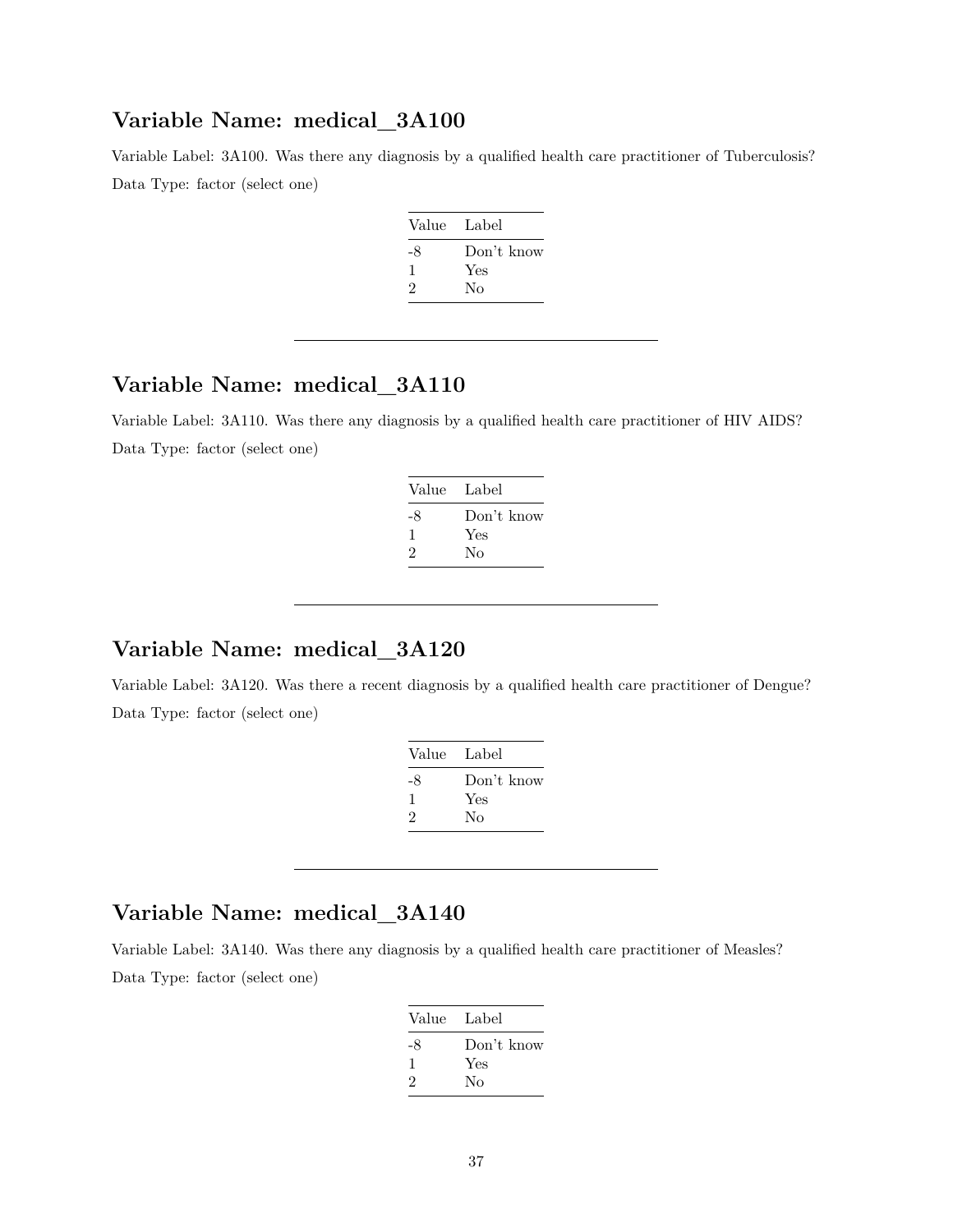Variable Label: 3A150. Was there any diagnosis by a qualified health care practitioner of High Blood Pressure Data Type: factor (select one)

| Value | Label      |
|-------|------------|
| -8    | Don't know |
| -1    | Yes        |
| 2     | Nο         |
|       |            |

#### **Variable Name: medical\_3A160**

Variable Label: 3A160. Was there any diagnosis by a qualified health care practitioner of Heart Disease? Data Type: factor (select one)

| Value Label |            |
|-------------|------------|
| -8          | Don't know |
| 1           | Yes        |
| 2           | Nο         |
|             |            |

# **Variable Name: medical\_3A170**

Variable Label: 3A170. Was there any diagnosis by a qualified health care practitioner of Diabetes? Data Type: factor (select one)

| Value Label |            |
|-------------|------------|
| -8          | Don't know |
| ı           | Yes        |
| 2           | No         |

# **Variable Name: medical\_3A180**

Variable Label: 3A180. Was there any diagnosis by a qualified health care practitioner of Asthma? Data Type: factor (select one)

| Value Label |            |
|-------------|------------|
| -8          | Don't know |
|             | Yes        |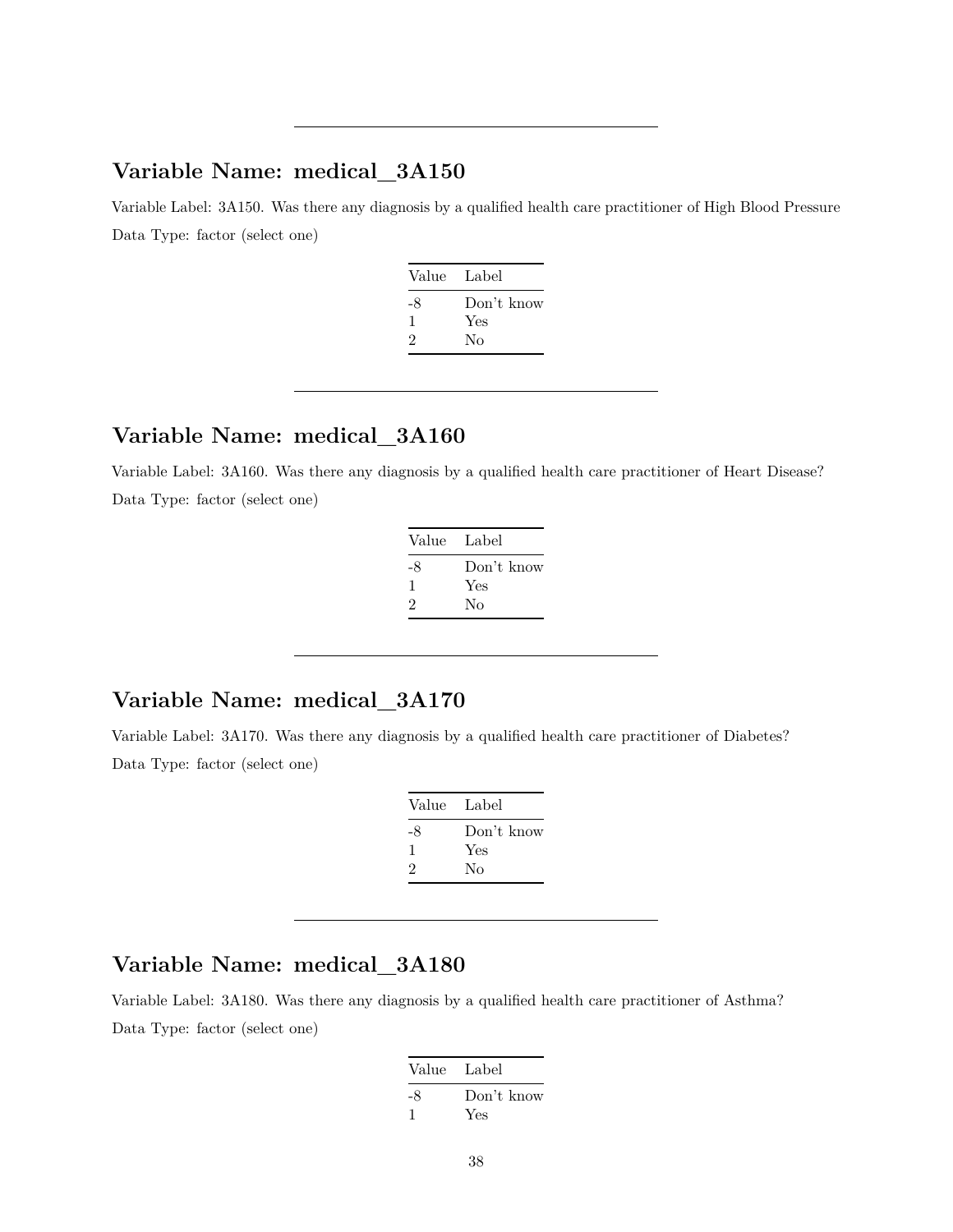| Value Label |    |
|-------------|----|
| ٠,          | Nο |

Variable Label: 3A190. Was there any diagnosis by a qualified health care practitioner of Epilepsy? Data Type: factor (select one)

| Label      |
|------------|
| Don't know |
| Yes        |
| Nο         |
|            |

# **Variable Name: medical\_3A200**

Variable Label: 3A200. Was there any diagnosis by a qualified health care practitioner of Cancer? Data Type: factor (select one)

| Value Label |            |
|-------------|------------|
| -8          | Don't know |
| -1          | Yes        |
| 2           | Nο         |
|             |            |

# **Variable Name: medical\_3A210**

Variable Label: 3A210. Was there any diagnosis by a qualified health care practitioner of Chronic Obstructive Pulmonary Disease (COPD)?

Data Type: factor (select one)

| Value Label |            |
|-------------|------------|
| -8          | Don't know |
| 1           | Yes        |
| 2           | Nο         |
|             |            |

# **Variable Name: medical\_3A220**

Variable Label: 3A220. Was there any diagnosis by a qualified health care practitioner of Dementia?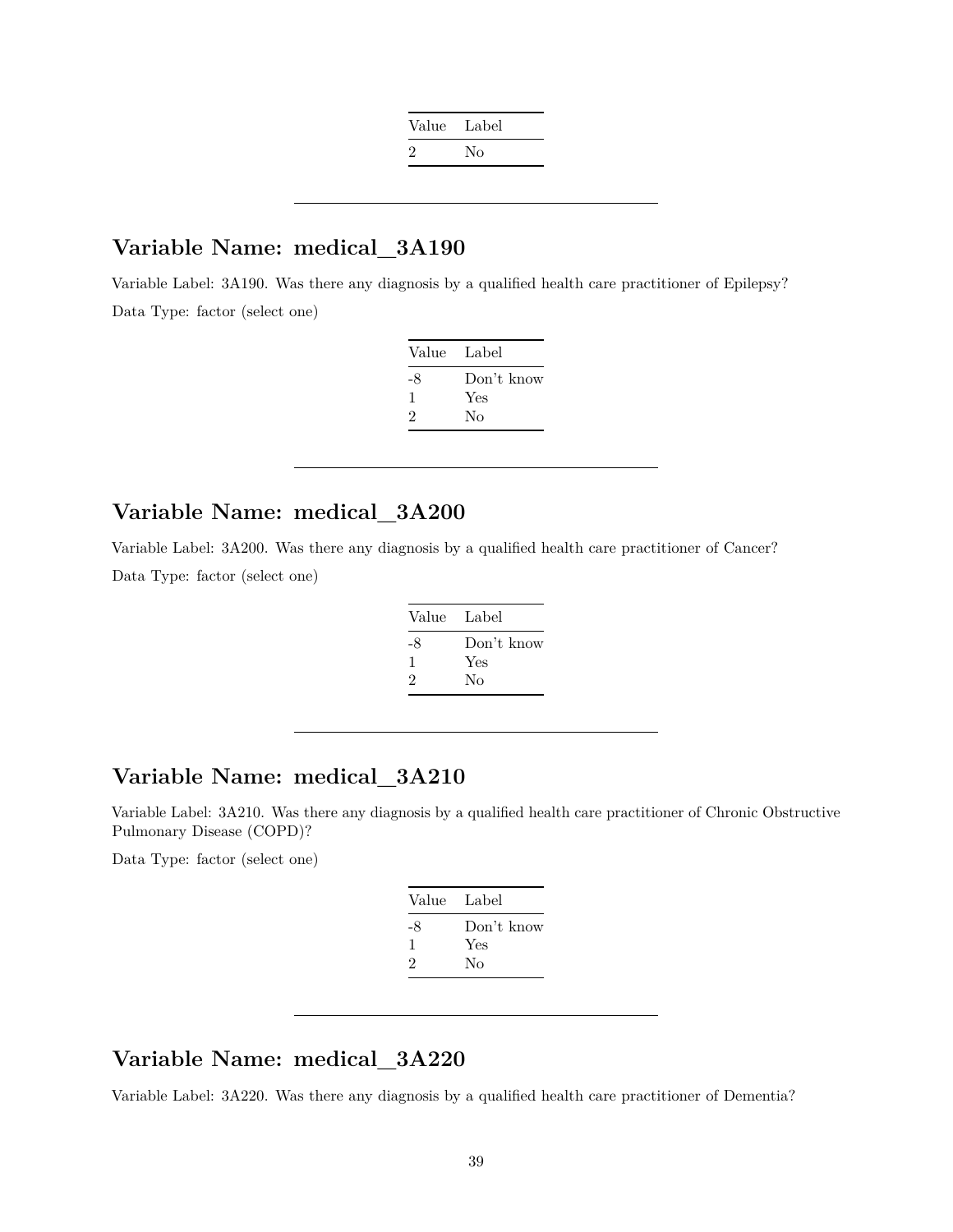Data Type: factor (select one)

| Value Label |            |
|-------------|------------|
| -8          | Don't know |
| 1           | Yes        |
| 2           | Nο         |

# **Variable Name: medical\_3A230**

Variable Label: 3A230. Was there any diagnosis by a qualified health care practitioner of Depression? Data Type: factor (select one)

| Value Label |            |
|-------------|------------|
| -8          | Don't know |
| ı           | Yes        |
| 2           | Nο         |

# **Variable Name: medical\_3A240**

Variable Label: 3A240. Was there any diagnosis by a qualified health care practitioner of Stroke? Data Type: factor (select one)

| Value | Label      |
|-------|------------|
| -8    | Don't know |
| 1     | Yes        |
| 2     | No         |
|       |            |

### **Variable Name: medical\_3A250**

Variable Label: 3A250. Was there any diagnosis by a qualified health care practitioner of Sickle Cell disease? Data Type: factor (select one)

|    | Value Label |
|----|-------------|
| -8 | Don't know  |
| ı  | Yes         |
| 2  | Nο          |
|    |             |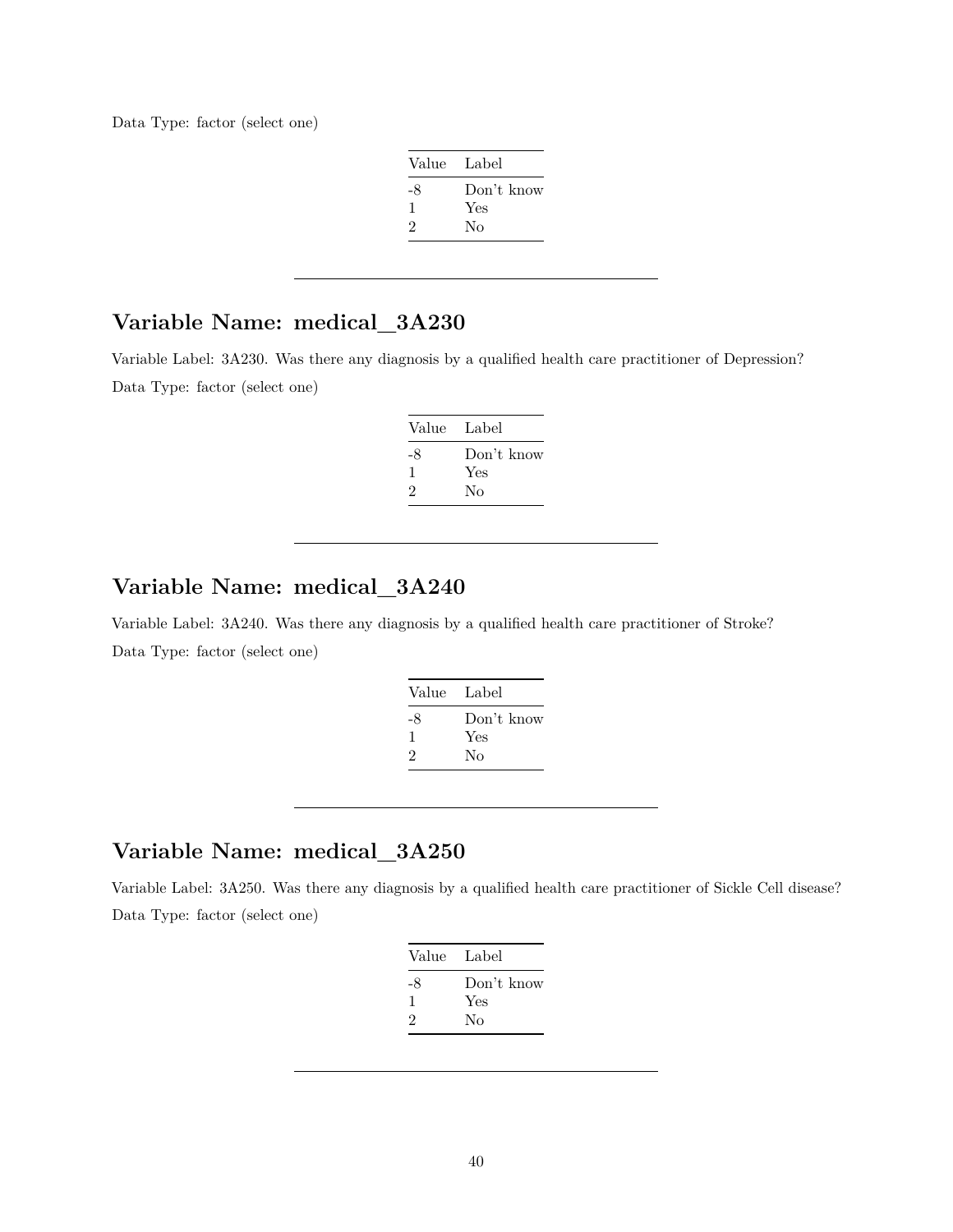Variable Label: 3A260. Was there any diagnosis by a qualified health care practitioner of Kidney disease? Data Type: factor (select one)

| Value Label |            |
|-------------|------------|
| -8          | Don't know |
| -1          | Yes        |
| 2           | No         |
|             |            |

# **Variable Name: medical\_3A270**

Variable Label: 3A270. Was there any diagnosis by a qualified health care practitioner of Liver disease? Data Type: factor (select one)

| Value | Label      |
|-------|------------|
| -8    | Don't know |
| 1     | Yes        |
| 2     | Nο         |
|       |            |

## **Variable Name: medical\_3A300**

Variable Label: 3A300. For how long was \${deceased\_name} ill before s/he passed away? Data Type: factor (select one)

| Value | Label      |
|-------|------------|
| -8    | Don't Know |
| 1     | Days       |
| 2     | Weeks      |
| 3     | Month      |
| 4     | Year       |
|       |            |

# **Variable Name: medical\_3A300\_day**

Variable Label: If time is in days, please specify in how many days?

Data Type: integer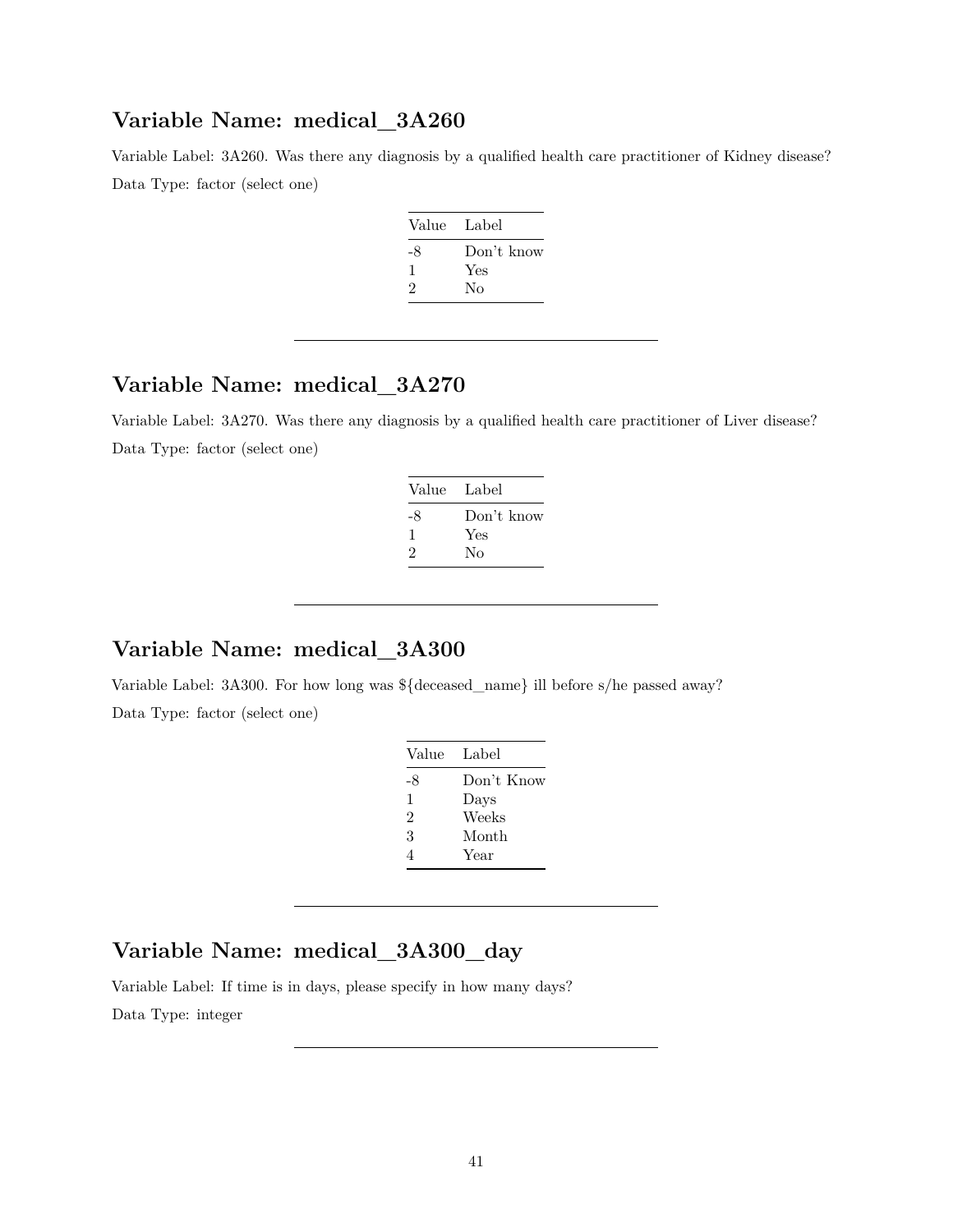#### **Variable Name: medical\_3A300\_week**

Variable Label: If time is in weeks, please specify in how many weeks? Data Type: integer

# **Variable Name: medical\_3A300\_month**

Variable Label: If time is in month, please specify in how many months? Data Type: integer

#### **Variable Name: medical\_3A300\_year**

Variable Label: If time is in year, please specify in how many years?

Data Type: integer

# **Variable Name: injury\_3E100\_check\_section6**

Variable Label: 3E100. Did \${deceased\_name} suffer from any injury or accident that led to \${deceased\_name} death?

Data Type: factor (select one)

| Value Label |            |
|-------------|------------|
| -8          | Don't know |
| 1           | Yes        |
| 2           | No         |

#### **Variable Name: acknowledge\_section6**

Variable Label: SECTION 6. HISTORY OF INJURIES/ACCIDENTS

Data Type: acknowledge

#### **Variable Name: injury\_3E110**

Variable Label: 3E110. Did \${deceased\_name} suffer from a road traffic accident? Data Type: factor (select one)

| Value Label |                   |
|-------------|-------------------|
| -8          | Don't know<br>Yes |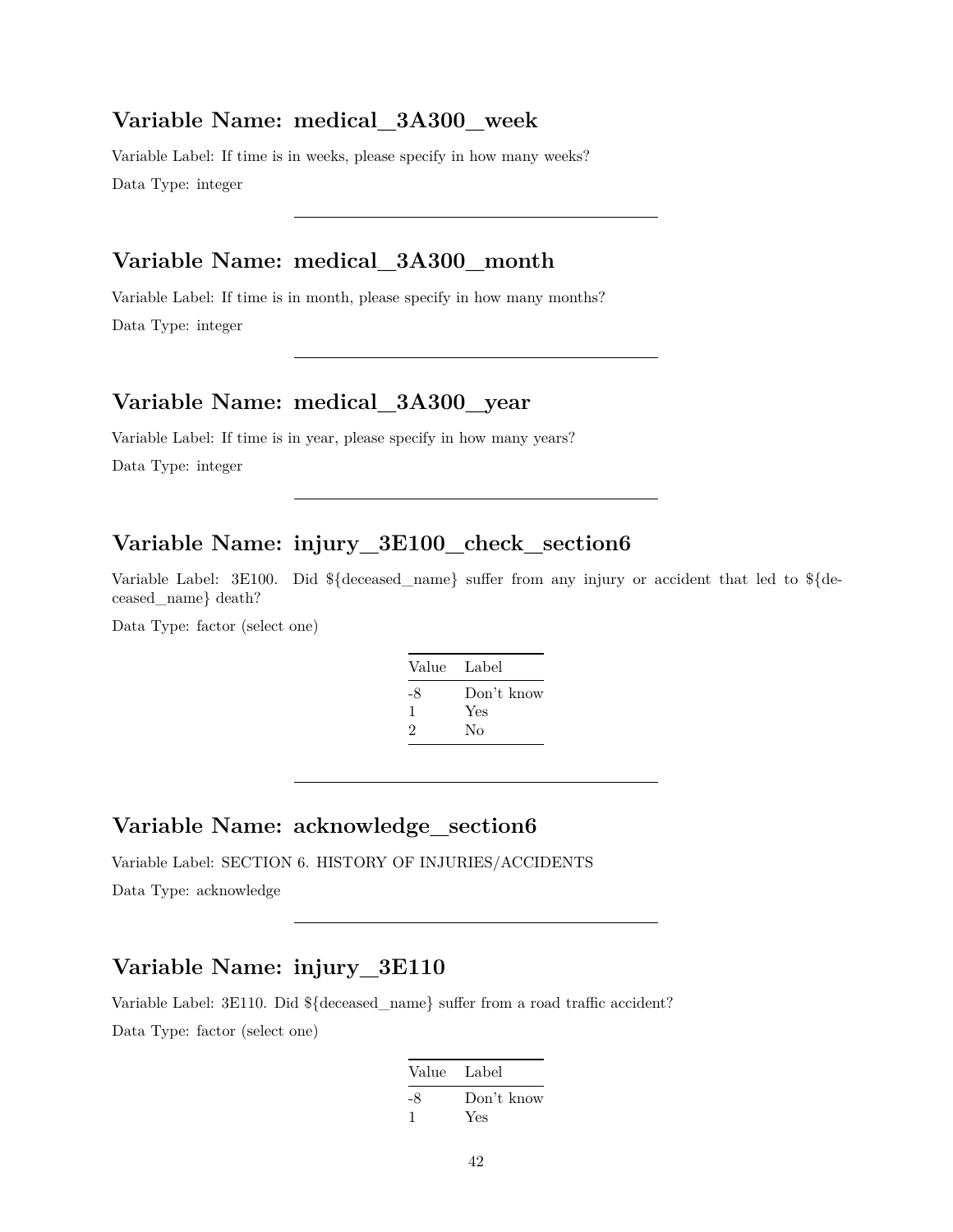| Value Label   |    |
|---------------|----|
| $\mathcal{L}$ | Nο |

Variable Label: 3E120. Was \${deceased\_name} injured as a pedestrian/walking? Data Type: factor (select one)

| Value | Label      |
|-------|------------|
| -8    | Don't know |
| ı     | Yes        |
| 2     | Nο         |
|       |            |

# **Variable Name: injury\_3E130**

Variable Label: 3E130. Was \${deceased\_name} injured as an occupant of a car vehicle?

Data Type: factor (select one)

| Value | Label      |
|-------|------------|
| -8    | Don't know |
| 1     | Yes        |
| 2     | No         |

### **Variable Name: injury\_3E140**

Variable Label: 3E140. Was \${deceased\_name} injured as an occupant of a bus/heavy transport vehicle? Data Type: factor (select one)

| Value Label |            |
|-------------|------------|
| -8          | Don't know |
| 1           | Yes        |
| 2           | Nο         |
|             |            |

## **Variable Name: injury\_3E150**

Variable Label: 3E150. Was \${deceased\_name} injured as a driver or passenger of a motorcycle? Data Type: factor (select one)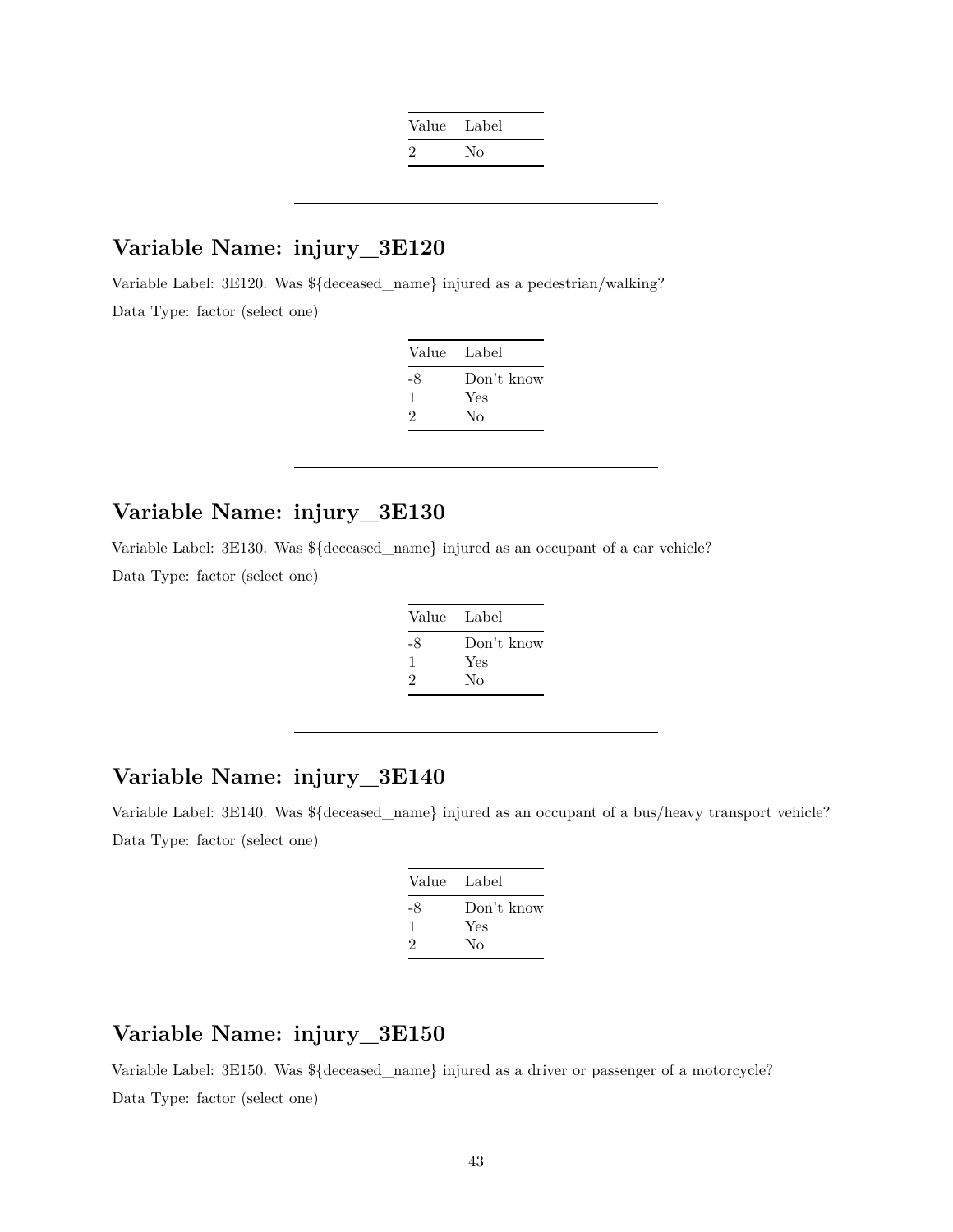| Value Label |            |
|-------------|------------|
| -8          | Don't know |
| 1           | Yes        |
| 2           | Nο         |
|             |            |

Variable Label: 3E160. Was \${deceased\_name} injured as a pedal cyclist?

Data Type: factor (select one)

| Value Label |
|-------------|
| Don't know  |
| Yes         |
| Nο          |
|             |

# **Variable Name: injury\_3E170**

Variable Label: 3E170. Do you know anything about the counter part that was hit during the road traffic accident?

Data Type: factor (select one)

| Value | Label |
|-------|-------|
|       | Yes   |
| '2    | No    |
|       |       |

# **Variable Name: injury\_3E200**

Variable Label: 3E200. Was it a pedestrian?

Data Type: factor (select one)

| Value Label |            |
|-------------|------------|
| -8          | Don't know |
| ı           | Yes        |
| 2           | Nο         |

### **Variable Name: injury\_3E210**

Variable Label: 3E210. Was it a stationary object?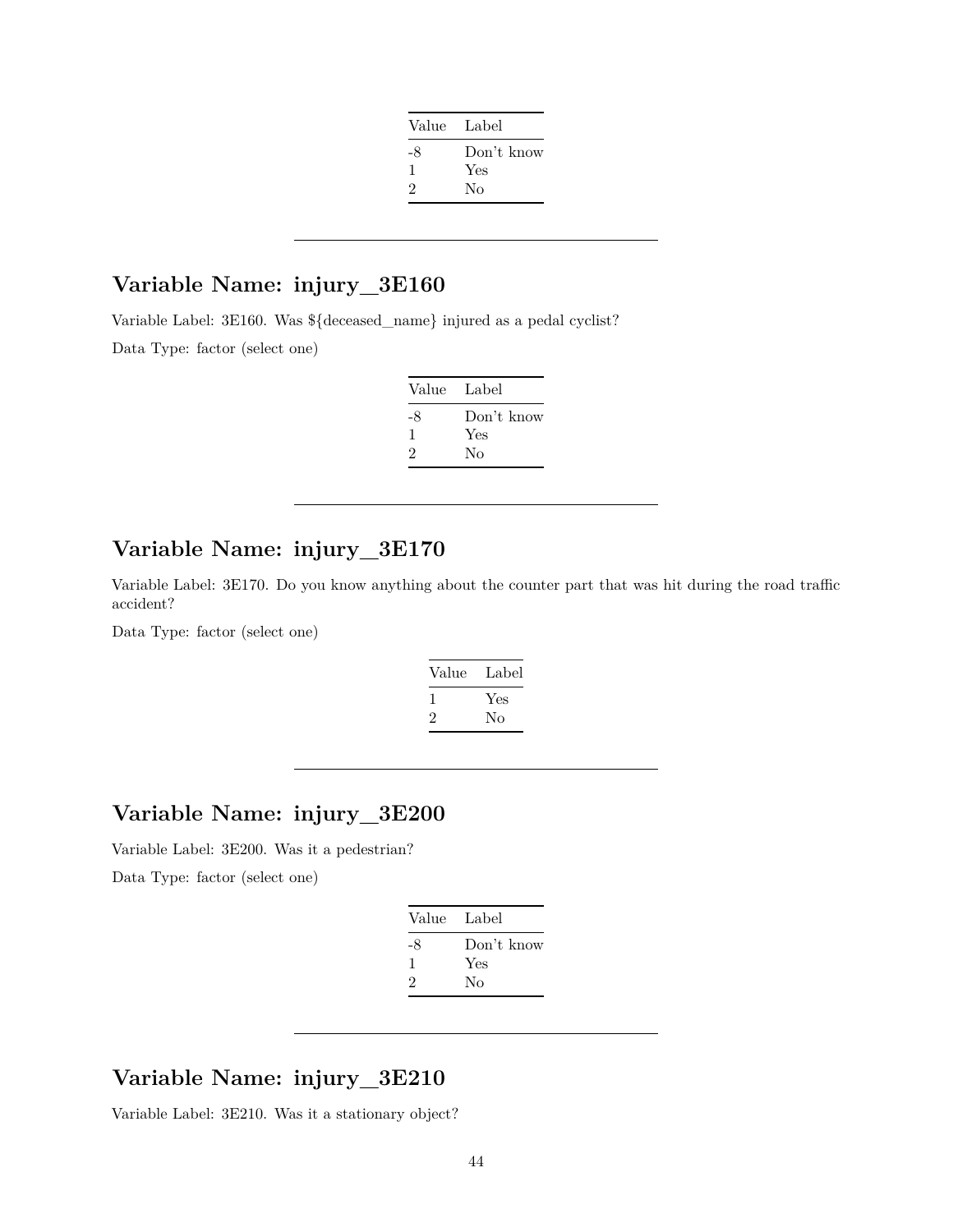Data Type: factor (select one)

| Value Label |            |
|-------------|------------|
| -8          | Don't know |
| 1           | Yes        |
| 2           | Nο         |

# **Variable Name: injury\_3E220**

Variable Label: 3E220. Was it a car vehicle?

Data Type: factor (select one)

| Value Label |            |
|-------------|------------|
| -8          | Don't know |
| ı.          | Yes        |
| 2           | Nο         |

# **Variable Name: injury\_3E230**

Variable Label: 3E230. Was it a bus or heavy transport vehicle? Data Type: factor (select one)

| Value Label |            |
|-------------|------------|
| -8          | Don't know |
| 1           | Yes        |
| 2           | No         |
|             |            |

# **Variable Name: injury\_3E240**

Variable Label: 3E240. Was it a motorcycle?

Data Type: factor (select one)

| Value Label |            |
|-------------|------------|
| -8          | Don't know |
| 1           | Yes        |
| 2           | Nο         |
|             |            |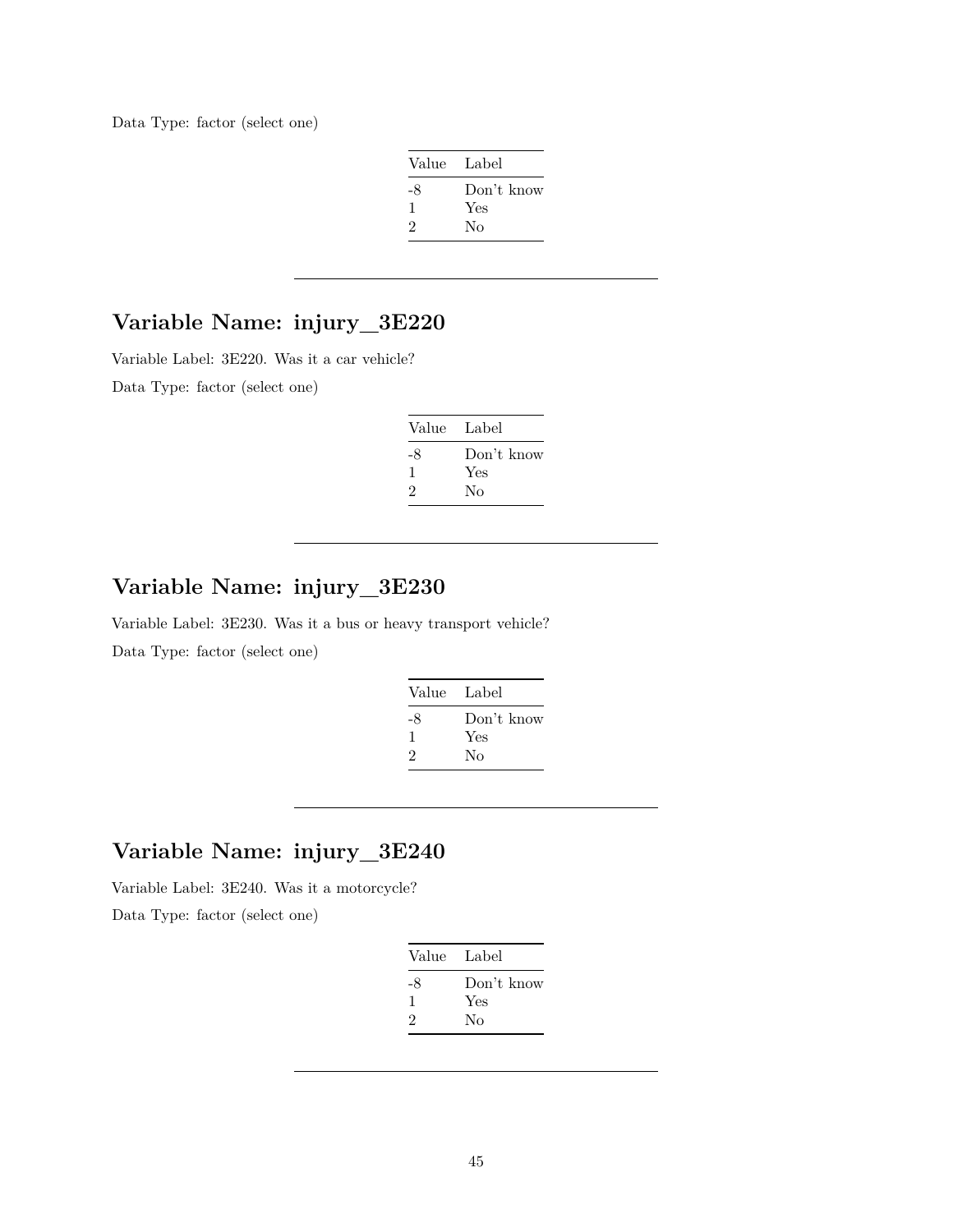Variable Label: 3E250. Was it pedal cycle?

Data Type: factor (select one)

| Value | Label      |
|-------|------------|
| -8    | Don't know |
| ı     | Yes        |
| 2     | Nο         |

# **Variable Name: injury\_3E260**

Variable Label: 3E260. Was it something else? Data Type: factor (select one)

| Value Label |
|-------------|
| Don't know  |
| Yes         |
| Nο          |
|             |

## **Variable Name: injury\_3E300**

Variable Label: E300. Was \${deceased\_name} injured in a non-road transport accident? Data Type: factor (select one)

| - Label    |
|------------|
| Don't know |
| Yes        |
| Nο         |
|            |

# **Variable Name: injury\_3E310**

Variable Label: 3E310. Was \${deceased\_name} injured in fall

Data Type: factor (select one)

| Value Label |            |
|-------------|------------|
| -8          | Don't know |
| 1           | Yes        |
| 2           | Nο         |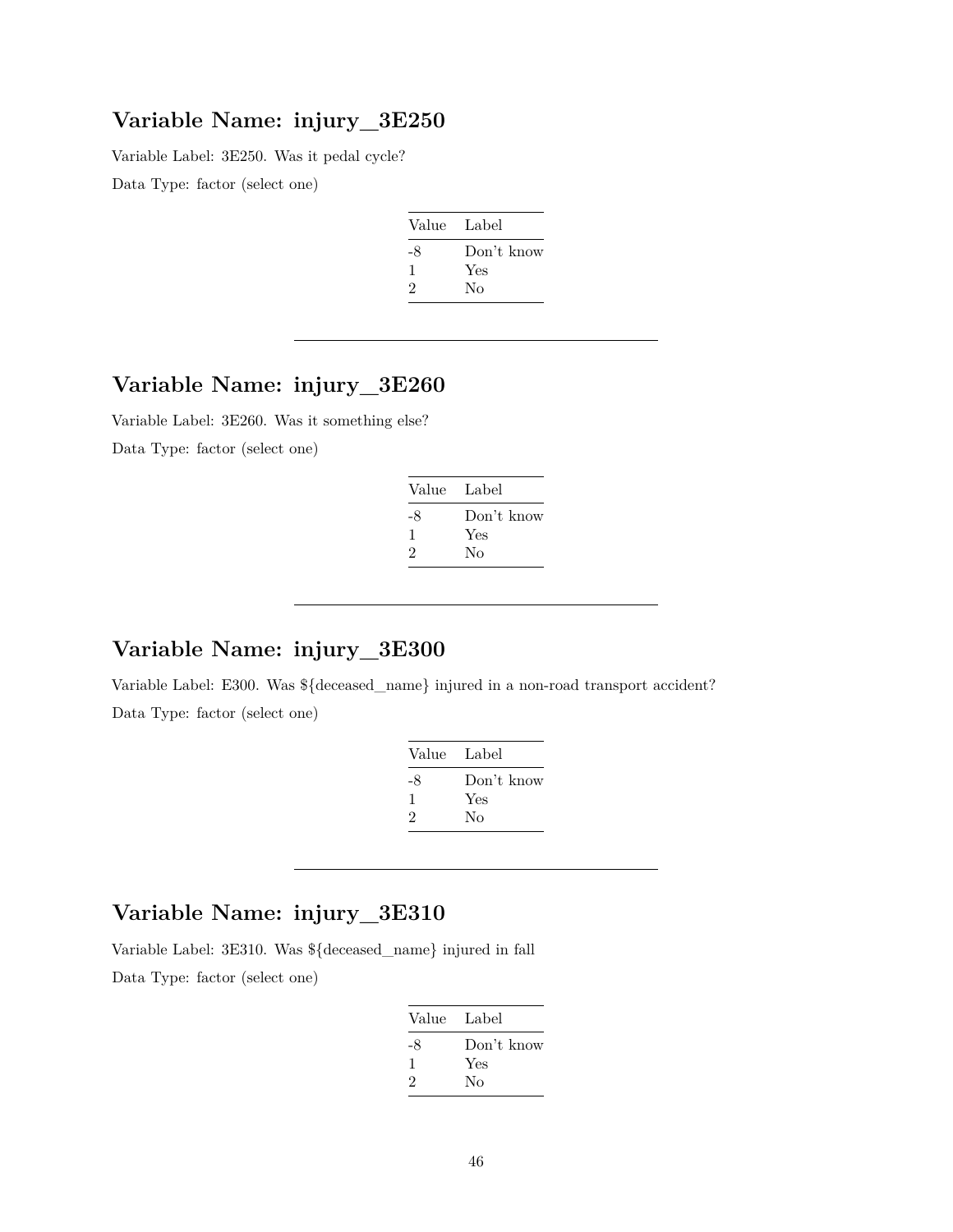Variable Label: 3E320. Did \${deceased\_name} pass away of drowning? Data Type: factor (select one)

| Value Label |            |
|-------------|------------|
| -8          | Don't know |
| ı.          | Yes        |
| 2           | Nο         |
|             |            |

#### **Variable Name: injury\_3E330**

Variable Label: 3E330. Did \${deceased\_name} suffer from bums?

Data Type: factor (select one)

| Value Label |            |
|-------------|------------|
| -8          | Don't know |
| ı.          | Yes        |
| 2           | Nο         |

### **Variable Name: injury\_3E340**

Variable Label: 3E340. Did \${deceased\_name} suffer from any plant/animal/insect bite or sting that led to \${deceased\_name} death

Data Type: factor (select one)

| Value | Label      |
|-------|------------|
| -8    | Don't know |
| ı     | Yes        |
| 2     | No         |
|       |            |

#### **Variable Name: injury\_3E400**

Variable Label: 3E400. Was it a dog?

Data Type: factor (select one)

Value Label -8 Don't know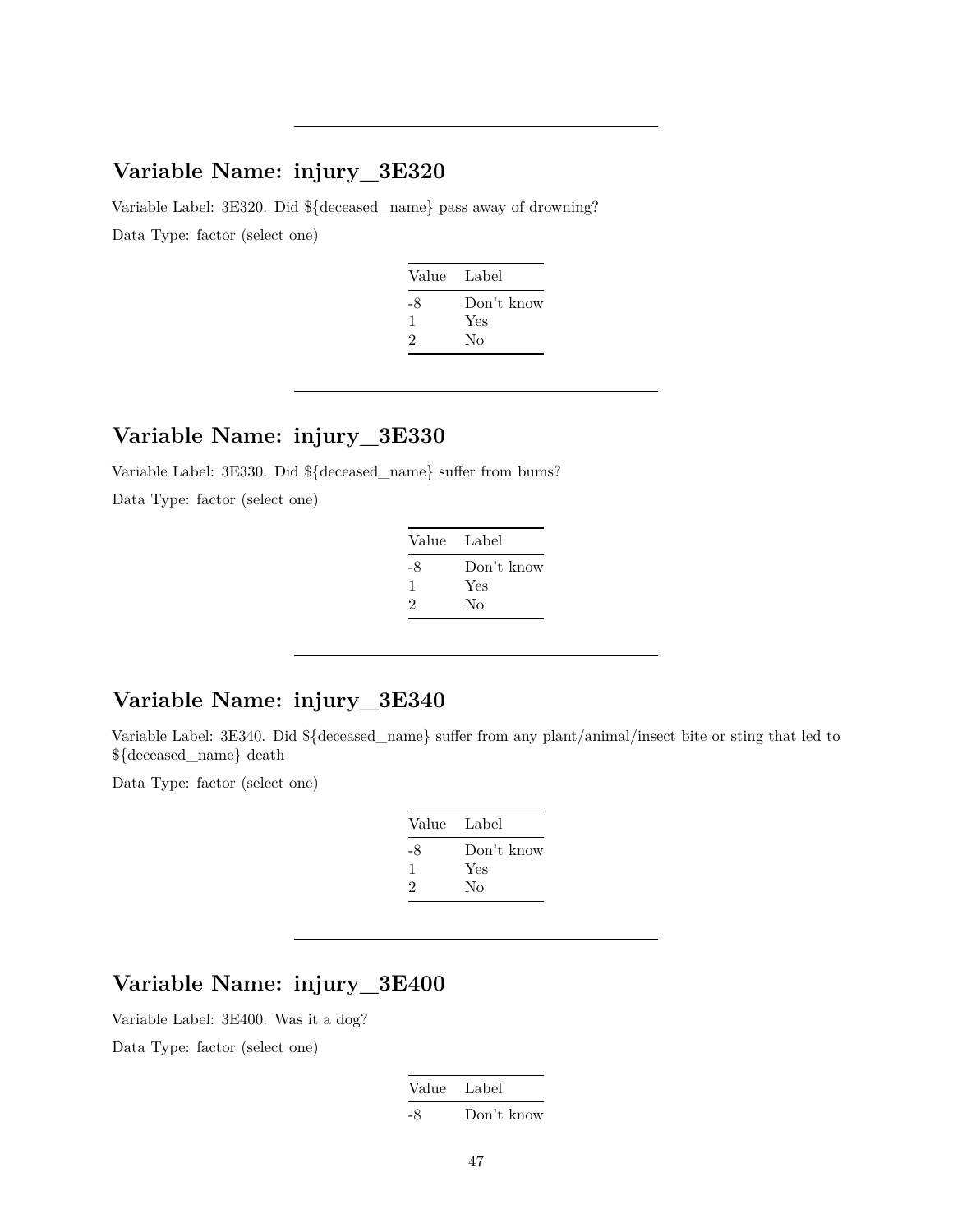| Label |
|-------|
| Yes   |
| No    |
|       |

Variable Label: 3E410. Was it a snake? Data Type: factor (select one)

| Value | - Label    |
|-------|------------|
| -8    | Don't know |
| ı     | Yes        |
| 2     | Nο         |

#### **Variable Name: injury\_3E420**

Variable Label: 3E420. Was it an insect?

Data Type: factor (select one)

| Value Label |            |
|-------------|------------|
| -8          | Don't know |
| ı           | Yes        |
| 2           | Nο         |
|             |            |

# **Variable Name: injury\_3E500**

Variable Label: 3E500. Was \${deceased\_name} injured by force of nature? Data Type: factor (select one)

| Value Label |            |
|-------------|------------|
| -8          | Don't know |
| ı           | Yes        |
| 2           | No         |
|             |            |

# **Variable Name: injury\_3E510**

Variable Label: 3E510. Was there any poisoning?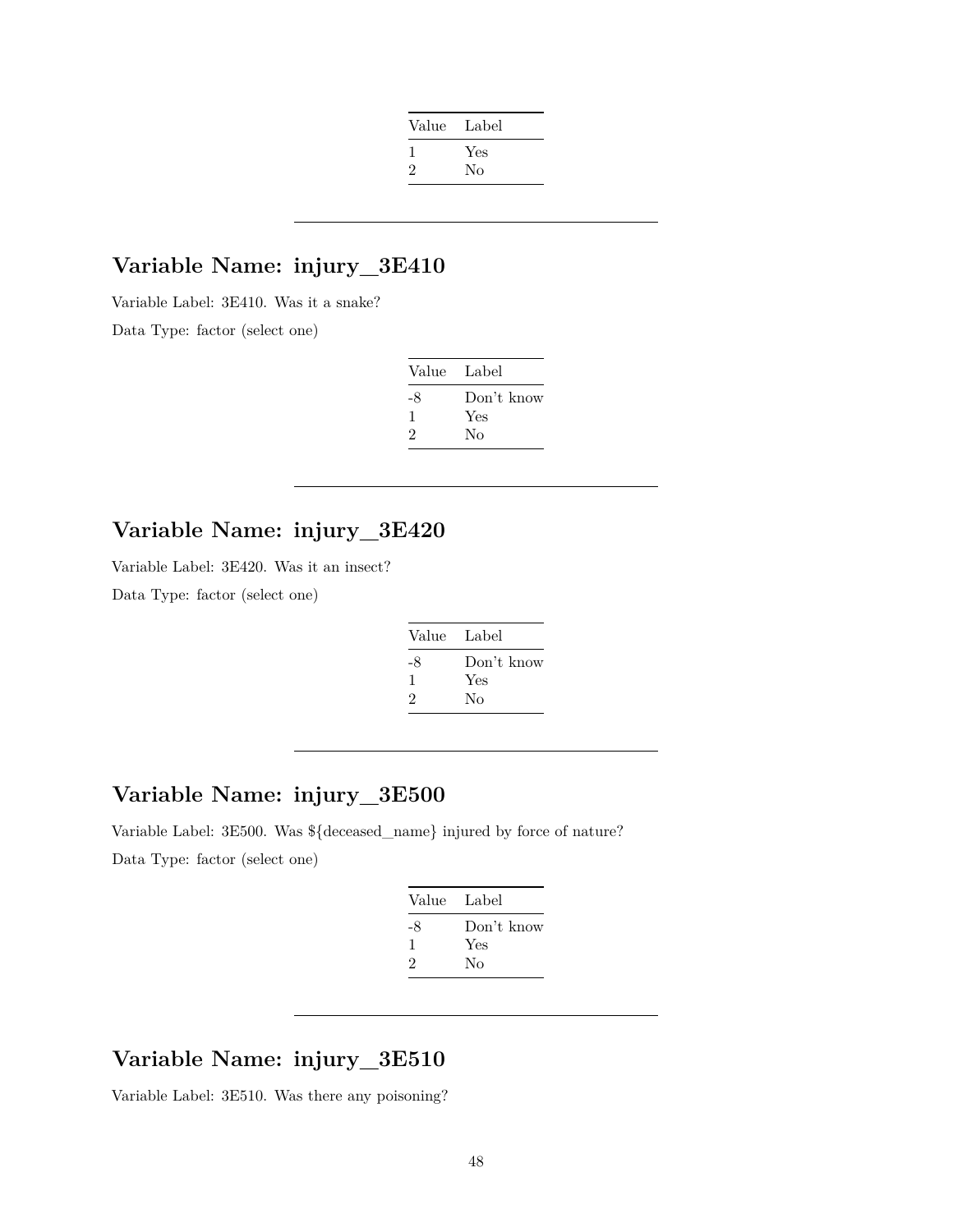Data Type: factor (select one)

| Value Label |            |
|-------------|------------|
| -8          | Don't know |
| -1          | Yes        |
| 2           | No         |

# **Variable Name: injury\_3E520**

Variable Label: 3E520. Was \${deceased\_name} subject to violence or assault?

Data Type: factor (select one)

| Value | Label      |
|-------|------------|
| -8    | Don't know |
| J.    | Yes        |
| 2     | Nο         |

# **Variable Name: injury\_3E530**

Variable Label: 3E530. Was the injury or accident intentionally inflicted by someone else? Data Type: factor (select one)

| Value | Label      |
|-------|------------|
| -8    | Don't know |
| 1     | Yes        |
| 2     | No         |
|       |            |

# **Variable Name: injury\_3E600**

Variable Label: 3E600. Was \${deceased\_name} injured by a fire arm?

Data Type: factor (select one)

| Value Label |            |
|-------------|------------|
| -8          | Don't know |
| 1           | Yes        |
| 2           | No         |
|             |            |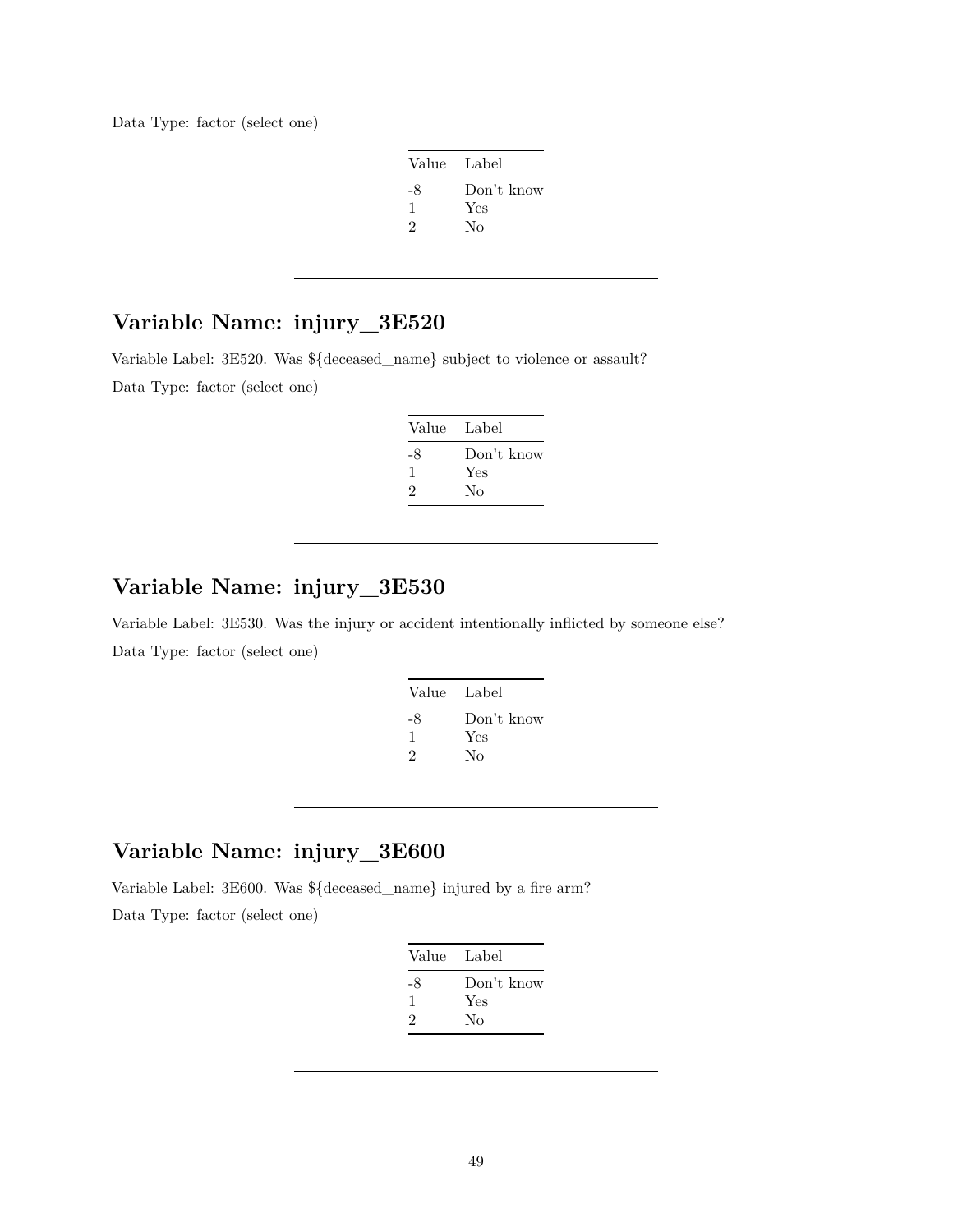Variable Label: 3E610. Was \${deceased\_name} injured from a stab, cut, or pierce? Data Type: factor (select one)

| Value | - Label    |
|-------|------------|
| -8    | Don't know |
| ı     | Yes        |
| 2     | No         |
|       |            |

# **Variable Name: injury\_3E620**

Variable Label: 3E620. Was \${deceased\_name} injured by machinery?

Data Type: factor (select one)

| Value Label |            |
|-------------|------------|
| -8          | Don't know |
| I.          | Yes        |
| 2           | Nο         |

## **Variable Name: injury\_3E630**

Variable Label: 3E630. Was \${deceased\_name} struck by an animal or object? Data Type: factor (select one)

| Value Label |
|-------------|
| Don't know  |
| Yes         |
| Nο          |
|             |

# **Variable Name: injury\_3E700**

Variable Label: 3E700. Do you think that \${deceased\_name} committed suicide? Data Type: factor (select one)

| Value Label |
|-------------|
| Don't know  |
| Yes         |
| Nο          |
|             |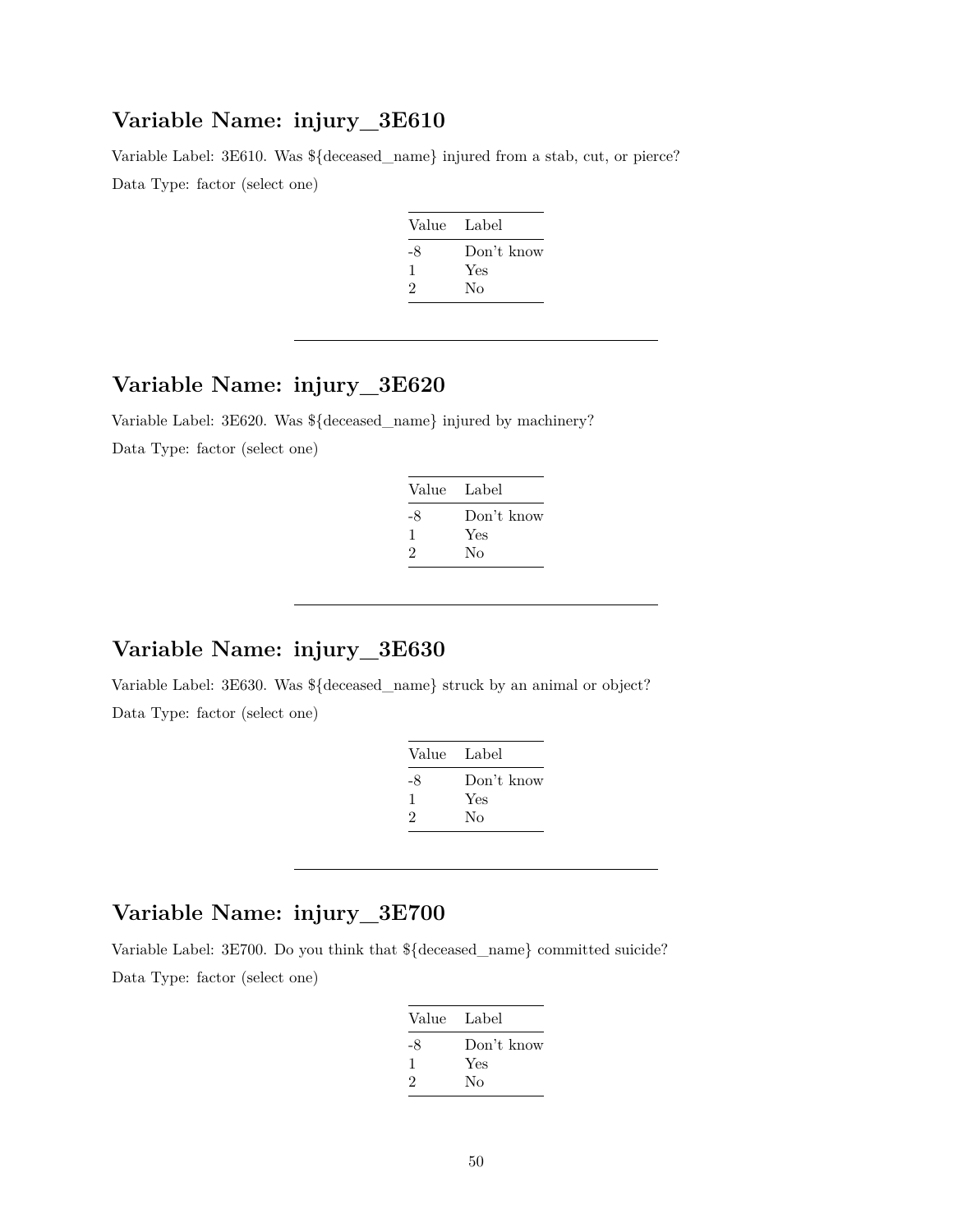#### **Variable Name: acknowledge\_section7**

Variable Label: SECTION 7. SYMPTOMS AND SIGNS NOTED DURING THE FINAL ILLNESS OF INFANTS

Data Type: acknowledge

#### **Variable Name: symptom\_3D190**

Variable Label: 3D190. Was the baby born similar than normal, weighing under 2.5kg?

Data Type: factor (select one)

| Value Label  |                         |
|--------------|-------------------------|
| -8<br>ı<br>2 | Don't know<br>Yes<br>Nο |
|              |                         |

#### **Variable Name: symptom\_3D210**

Variable Label: 3D210. How many weeks was the pregnancy when the baby was born? Data Type: string

### **Variable Name: symptom\_3D390**

Variable Label: 3D390. Did the baby have bulging of the fontanelle? Data Type: factor (select one)

| Value Label |            |
|-------------|------------|
| -8          | Don't know |
| -1          | Yes        |
| 2           | Nο         |

# **Variable Name: symptom\_3D400**

Variable Label: 3D400. Did the baby have a sunken fontanelle? Data Type: factor (select one)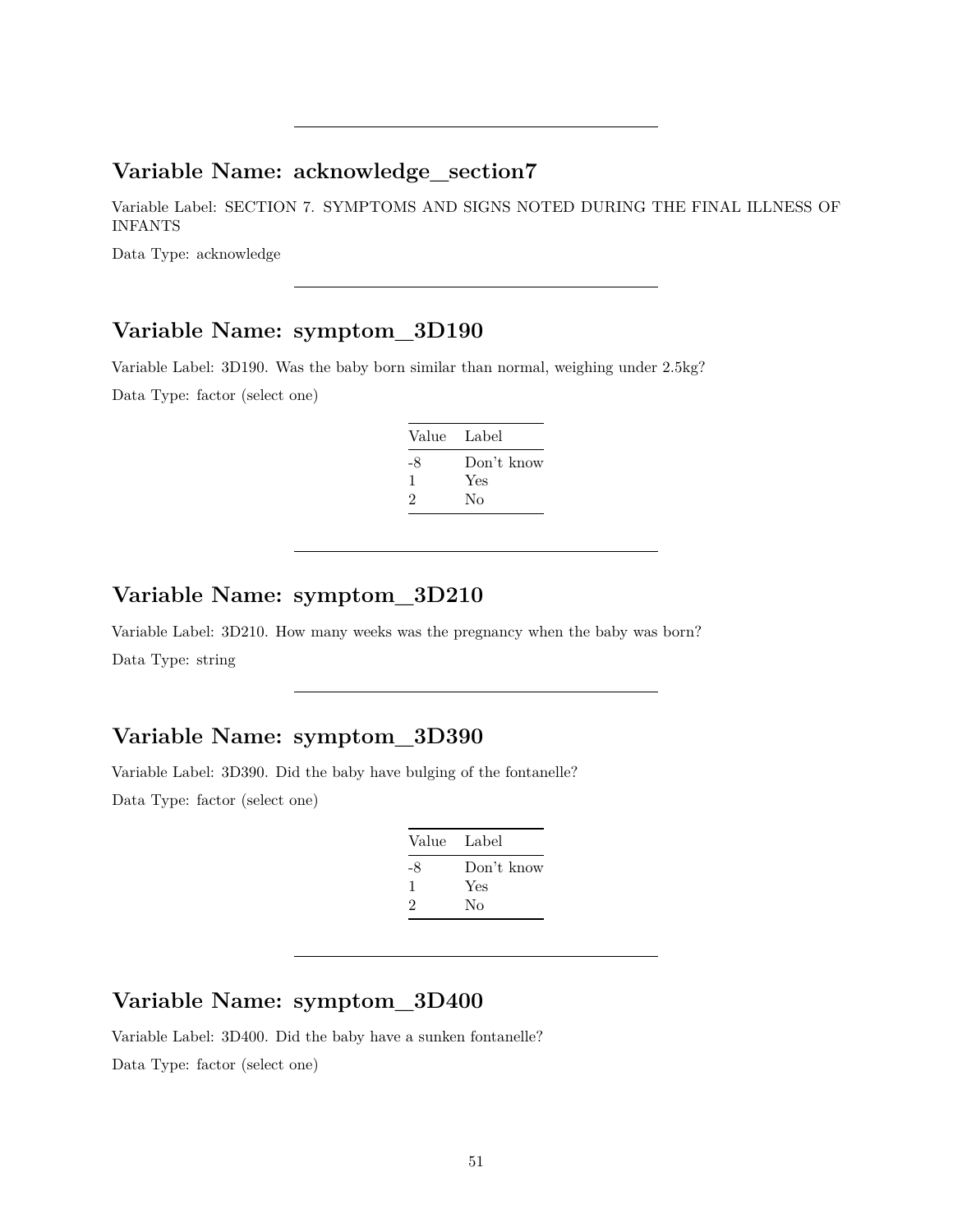| Value Label |            |
|-------------|------------|
| -8          | Don't know |
| 1           | Yes        |
| 2           | No         |
|             |            |

# **Variable Name: acknowledge\_section8**

Variable Label: SECTION 8. SYMPTOMS NOTED DURING THE FINAL ILLNESS FOR ALL CHILDREN Data Type: acknowledge

# **Variable Name: symptom\_3D220**

Variable Label: 3D220. Did the child have any noticeable malformation? Data Type: factor (select one)

| Value | - Label    |
|-------|------------|
| -8    | Don't know |
| ı     | Yes        |
| 2     | No         |

### **Variable Name: symptom\_3D240**

Variable Label: 3D240. Did the child have a swelling or defect on the back? Data Type: factor (select one)

| Value Label |            |
|-------------|------------|
| -8          | Don't know |
| ı           | Yes        |
| 2           | Nο         |
|             |            |

# **Variable Name: symptom\_3D250**

Variable Label: 3D250. Did the child have a very large head? Data Type: factor (select one)

| Value Label |            |
|-------------|------------|
| -8          | Don't know |
|             | Yes        |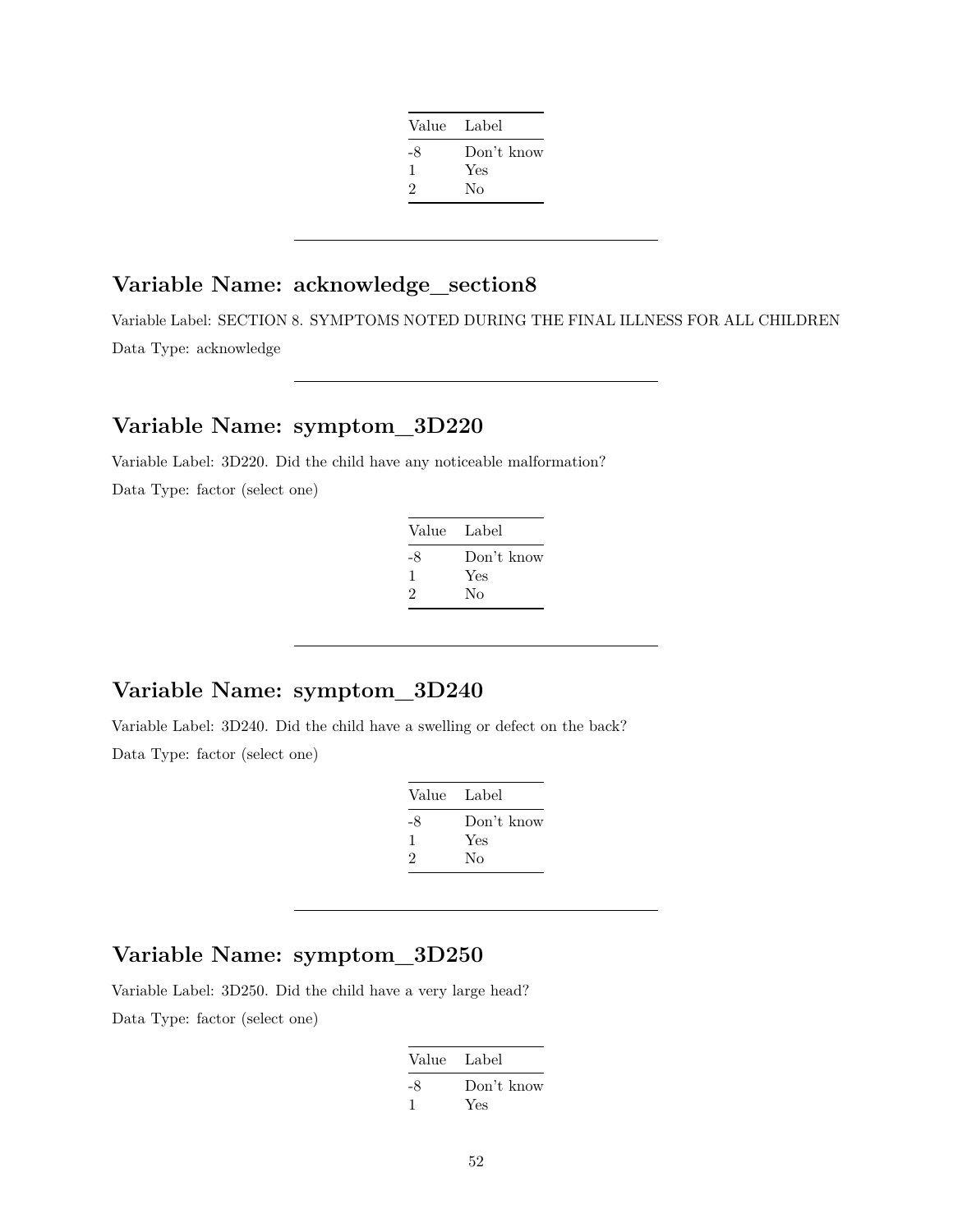| Value Label   |    |
|---------------|----|
| $\mathcal{Z}$ | Nο |

Variable Label: 3D260. Did the child have a very small head? Data Type: factor (select one)

| Value Label |            |
|-------------|------------|
| -8          | Don't know |
| ı           | Yes        |
| 2           | Nο         |

# **Variable Name: symptom\_3B100**

Variable Label: 3B100. Did \${deceased\_name} have a fever?

Data Type: factor (select one)

| Value Label |            |
|-------------|------------|
| -8          | Don't know |
| 1           | Yes        |
| 2           | No         |

# **Variable Name: symptom\_3B110**

Variable Label: 3B110. For how long did \${deceased\_name} has a fever? Data Type: factor (select one)

| Value | Label      |
|-------|------------|
| -8    | Don't Know |
| 1     | Days       |
| 2     | Week       |
| 3     | Month      |
| 4     | Year       |

#### **Variable Name: symptom\_3B110\_day**

Variable Label: If time is in days, please specify in how many days?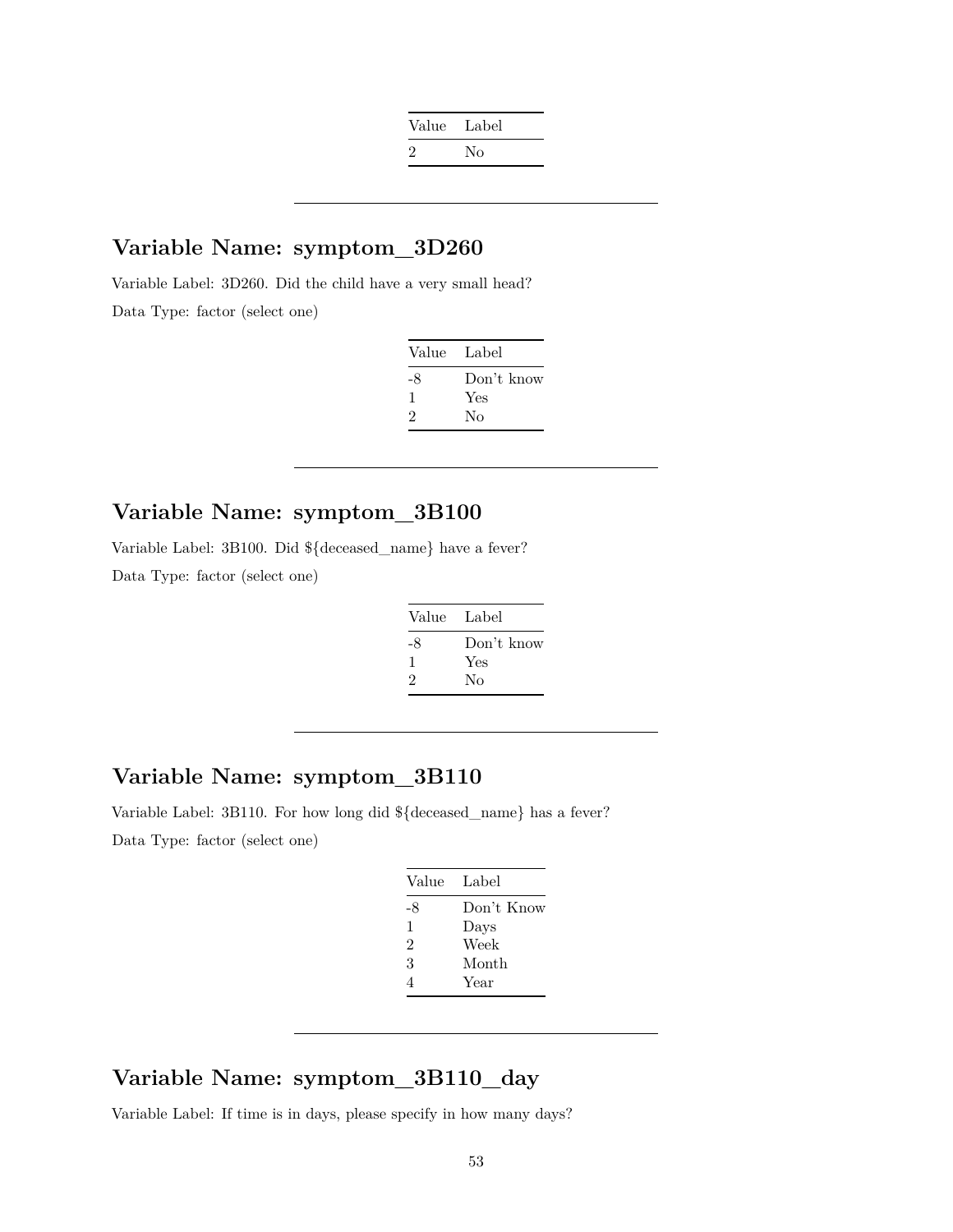# **Variable Name: symptom\_3B110\_week**

Variable Label: If time is in weeks, please specify in how many weeks? Data Type: integer

# **Variable Name: symptom\_3B110\_month**

Variable Label: If time is in month, please specify in how many months? Data Type: integer

# **Variable Name: symptom\_3B110\_year**

Variable Label: If time is in year, please specify in how many years? Data Type: integer

# **Variable Name: symptom\_3B120**

Variable Label: 3B120. Did \${deceased\_name} have night sweats? Data Type: factor (select one)

| Value Label |            |
|-------------|------------|
| -8          | Don't know |
|             | Yes        |
| 2           | Nο         |
|             |            |

# **Variable Name: symptom\_3B130**

Variable Label: 3B130. Did \${deceased\_name} have a cough? Data Type: factor (select one)

| Value | Label      |
|-------|------------|
| -8    | Don't know |
| ı     | Yes        |
| 2     | Nο         |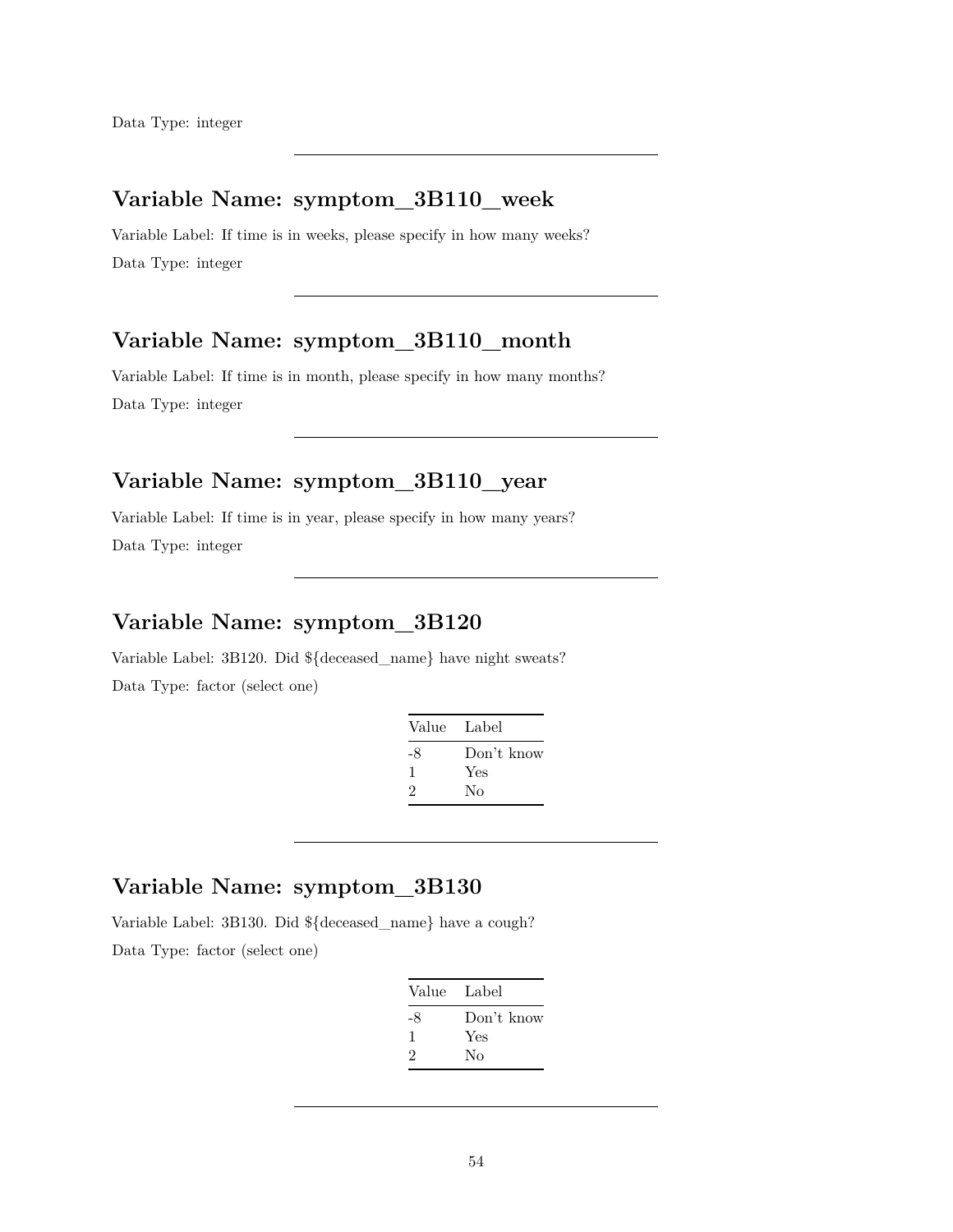Variable Label: 160. 3B140. For how long did \${deceased\_name} have a cough? Data Type: factor (select one)

| Value Label |            |
|-------------|------------|
| -8          | Don't Know |
| 1           | Days       |
| 2           | Week       |
| 3           | Month      |
| Δ           | Year       |

# **Variable Name: symptom\_3B140\_day**

Variable Label: If time is in days, please specify in how many days? Data Type: integer

#### **Variable Name: symptom\_3B140\_week**

Variable Label: If time is in weeks, please specify in how many weeks? Data Type: integer

# **Variable Name: symptom\_3B140\_month**

Variable Label: If time is in month, please specify in how many months? Data Type: integer

# **Variable Name: symptom\_3B140\_year**

Variable Label: If time is in year, please specify in how many years? Data Type: integer

#### **Variable Name: symptom\_3B170**

Variable Label: 3B170. Did s/he make a whooping sound when coughing? Data Type: factor (select one)

| Value Label |            |
|-------------|------------|
| -8          | Don't know |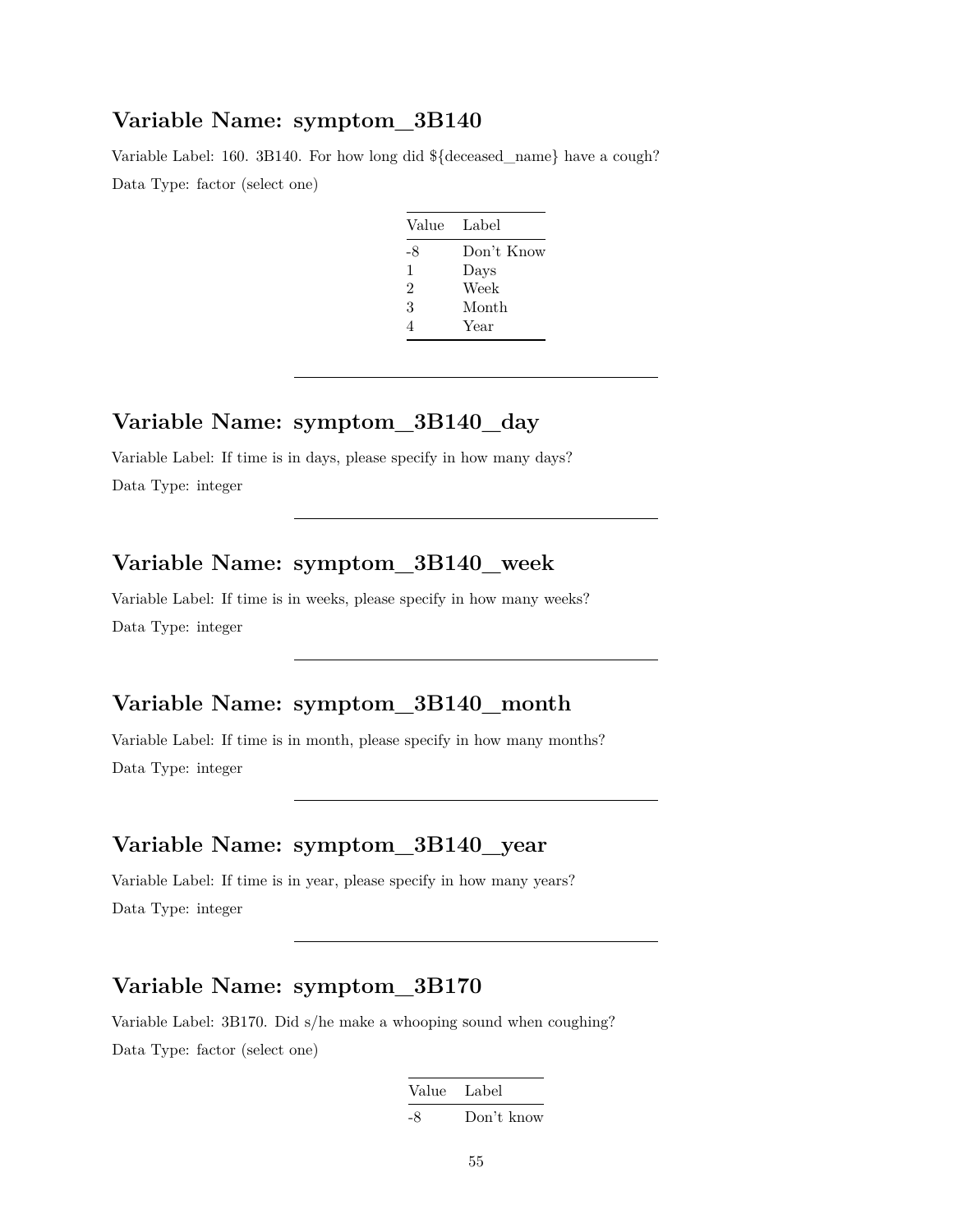| Value | Label |
|-------|-------|
|       | Yes   |
| 2     | No    |
|       |       |

Variable Label: 3B150. Was the cough productive with sputum? Data Type: factor (select one)

| Value | - Label    |
|-------|------------|
| -8    | Don't know |
| H     | Yes        |
| 2     | Nο         |

# **Variable Name: symptom\_3B160**

Variable Label: 3B160. Did \${deceased\_name} cough out blood?

Data Type: factor (select one)

| Don't know |
|------------|
| Yes        |
| No         |
|            |

# **Variable Name: symptom\_3B180**

Variable Label: 3B180. Did \${deceased\_name} have any breathing problem? Data Type: factor (select one)

| Value Label |            |
|-------------|------------|
| -8          | Don't know |
| 1           | Yes        |
| 2           | Nο         |
|             |            |

# **Variable Name: symptom\_3B190**

Variable Label: 3B190. Did \${deceased\_name} have fast breathing?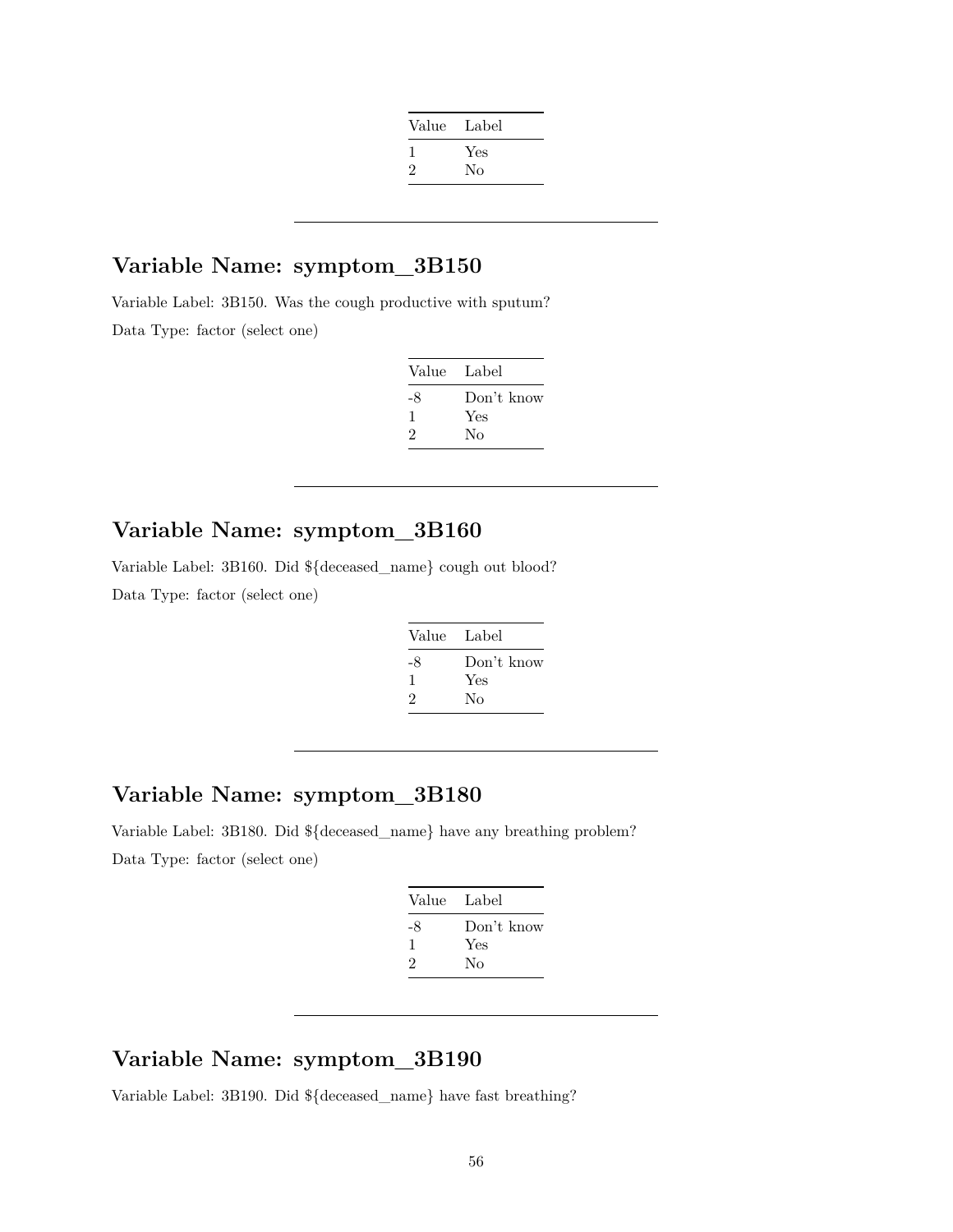Data Type: factor (select one)

| Value Label |            |
|-------------|------------|
| -8          | Don't know |
| 1           | Yes        |
| 2           | Nο         |

## **Variable Name: symptom\_3B200**

Variable Label: 3B200. For how long did \${deceased\_name} have fast breathing? Data Type: factor (select one)

| Value | - Label    |
|-------|------------|
| -8    | Don't Know |
| 1     | Days       |
| 2     | Week       |
| 3     | Month      |
| 4     | Year       |

### **Variable Name: symptom\_3B200\_day**

Variable Label: If time is in days, please specify in how many days? Data Type: integer

# **Variable Name: symptom\_3B200\_week**

Variable Label: If time is in weeks, please specify in how many weeks? Data Type: integer

# **Variable Name: symptom\_3B200\_month**

Variable Label: If time is in month, please specify in how many months? Data Type: integer

#### **Variable Name: symptom\_3B200\_year**

Variable Label: If time is in year, please specify in how many years? Data Type: integer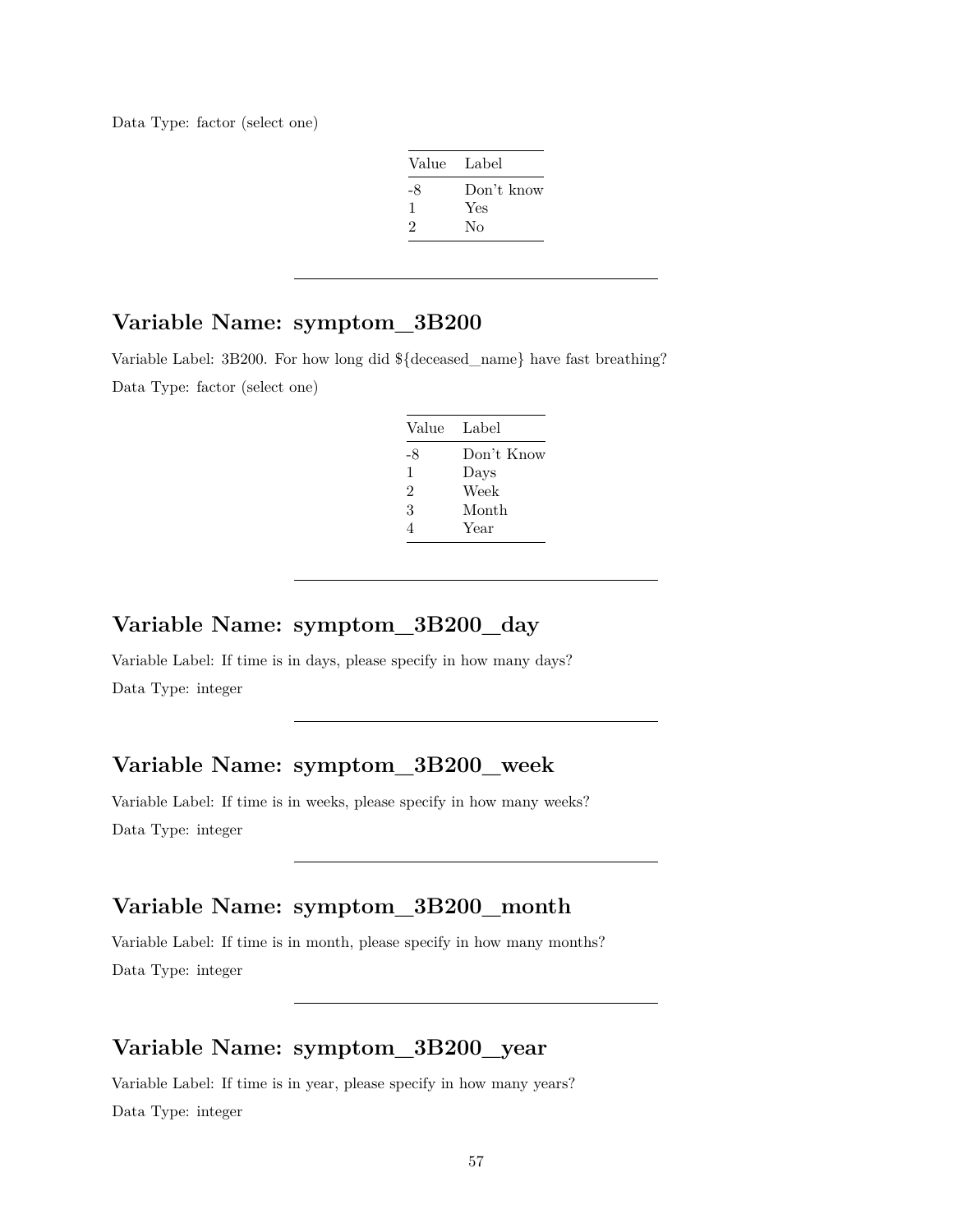Variable Label: 3B210. Did \${deceased\_name} have breathlessness? Data Type: factor (select one)

| Value Label |            |
|-------------|------------|
| -8          | Don't know |
| $\perp$     | Yes        |
| 2           | Nο         |
|             |            |

# **Variable Name: symptom\_3B220**

Variable Label: 3B220. For how long did \${deceased\_name} have breathlessness? Data Type: factor (select one)

| Value Label |            |
|-------------|------------|
| -8          | Don't Know |
| 1           | Days       |
| 2           | Week       |
| 3           | Month      |
| 4           | Year       |

# **Variable Name: symptom\_3B220\_day**

Variable Label: If time is in days, please specify in how many days? Data Type: integer

### **Variable Name: symptom\_3B220\_week**

Variable Label: If time is in weeks, please specify in how many weeks? Data Type: integer

# **Variable Name: symptom\_3B220\_month**

Variable Label: If time is in month, please specify in how many months? Data Type: integer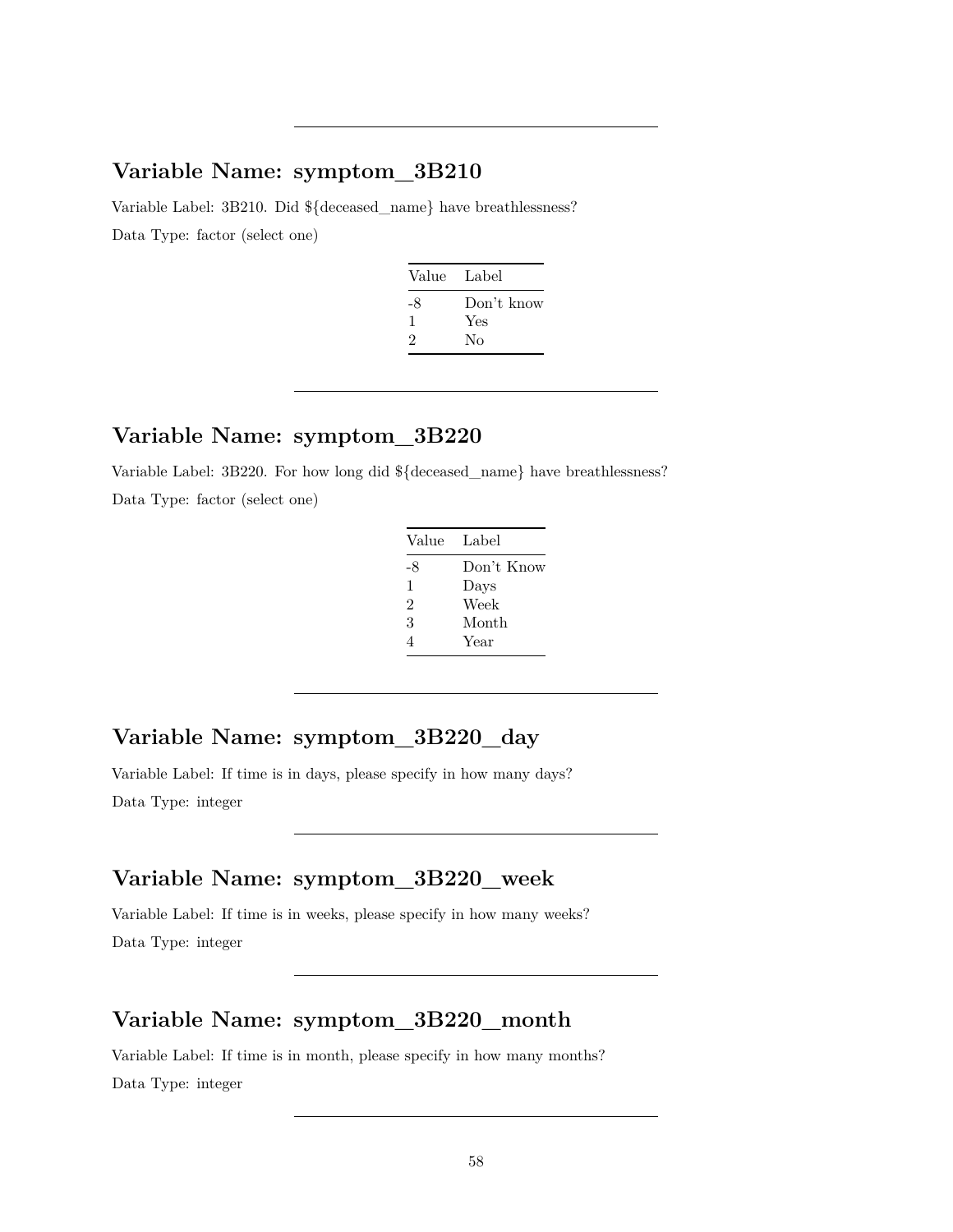#### **Variable Name: symptom\_3B220\_year**

Variable Label: If time is in year, please specify in how many years?

Data Type: integer

### **Variable Name: symptom\_3B230**

Variable Label: 169. 3B230. Was \${deceased\_name} unable to carry out daily routine activities due to breathlessness?

Data Type: factor (select one)

| Value | - Label    |
|-------|------------|
| -8    | Don't know |
| ı.    | Yes        |
| 2     | Nο         |

#### **Variable Name: symptom\_3B240**

Variable Label: 3B240. Was \${deceased\_name} breathless while lying flat?

Data Type: factor (select one)

| Don't know<br>-8<br>Yes<br>1 | Value Label |    |
|------------------------------|-------------|----|
|                              | 2           | Nο |

# **Variable Name: symptom\_3B250**

Variable Label: 3B250. Did you see the lower chest wall/ribs be pulled in as the child breathed? Data Type: factor (select one)

| Value Label |            |
|-------------|------------|
| -8          | Don't know |
| ı           | Yes        |
| 2           | Nο         |
|             |            |

## **Variable Name: symptom\_3B260**

Variable Label: 3B260. Did \${deceased\_name} have noisy breathing (grunting or wheezing)? Demonstrate.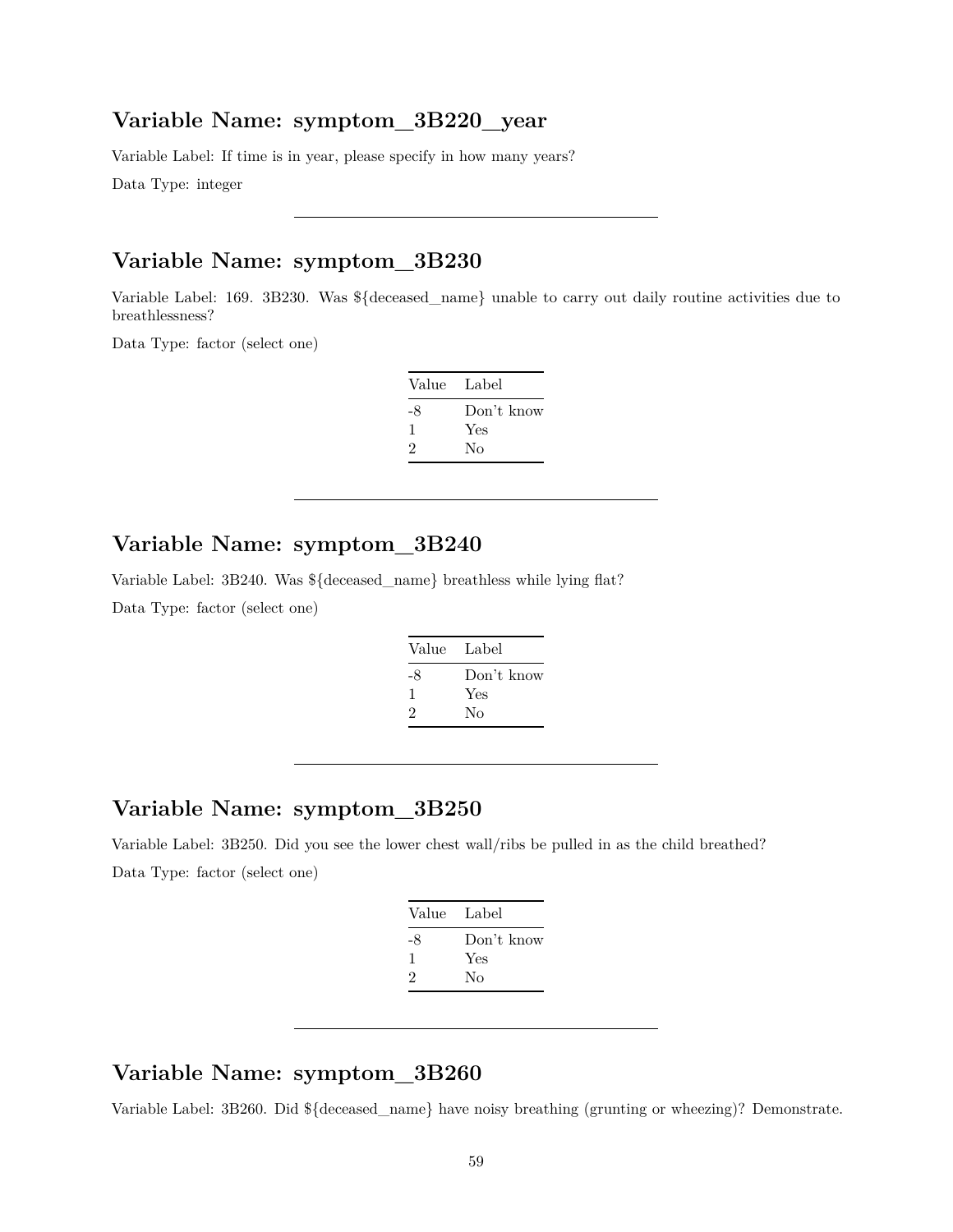Data Type: factor (select one)

| Value Label |            |
|-------------|------------|
| -8          | Don't know |
| -1          | Yes        |
| 2           | Nο         |

# **Variable Name: symptom\_3B270**

Variable Label: 3B270. Did \${deceased\_name} have severe chest pain? Data Type: factor (select one)

| Value Label |
|-------------|
| Don't know  |
| Yes         |
| Nο          |
|             |

# **Variable Name: symptom\_3B280**

Variable Label: 3B280. Did \${deceased\_name} have diarrhea? Data Type: factor (select one)

| Value Label |            |
|-------------|------------|
| -8          | Don't know |
| ı           | Yes        |
| 2           | Nο         |
|             |            |

# **Variable Name: symptom\_3B290**

Variable Label: 3B290. For how long did \${deceased\_name} have diarrhea? Data Type: factor (select one)

| Value | Label      |
|-------|------------|
| -8    | Don't Know |
| 1     | Days       |
| 2     | Week       |
| 3     | Month      |
|       | Year       |
|       |            |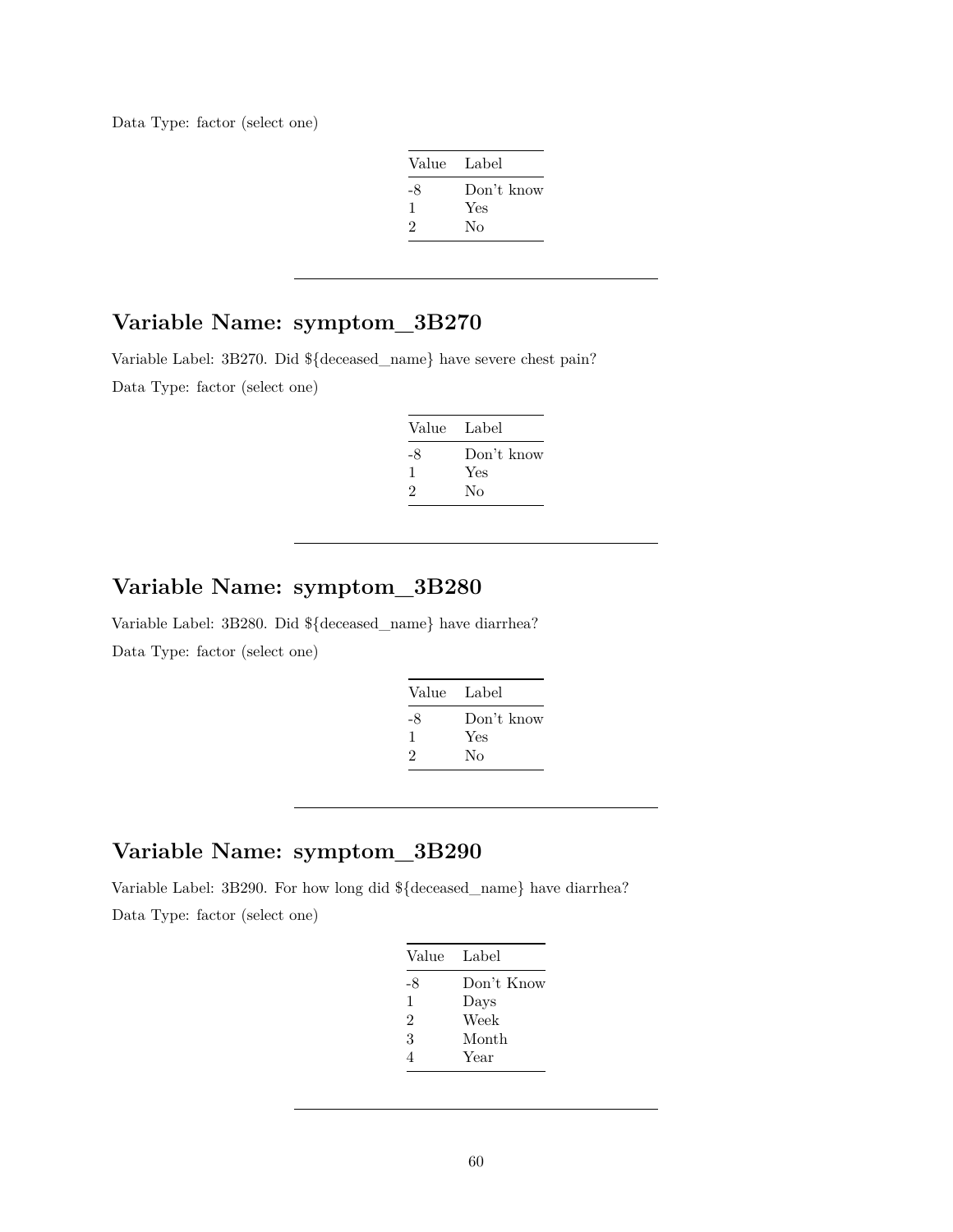#### **Variable Name: symptom\_3B290\_day**

Variable Label: If time is in days, please specify in how many days? Data Type: integer

#### **Variable Name: symptom\_3B290\_week**

Variable Label: If time is in weeks, please specify in how many weeks? Data Type: integer

#### **Variable Name: symptom\_3B290\_month**

Variable Label: If time is in month, please specify in how many months? Data Type: integer

# **Variable Name: symptom\_3B290\_year**

Variable Label: If time is in year, please specify in how many years? Data Type: integer

#### **Variable Name: symptom\_3B300**

Variable Label: 3B300. At any time during the final illness was there blood in the stools? Data Type: factor (select one)

|    | Value Label |
|----|-------------|
| -8 | Don't know  |
| 1  | Yes         |
| 2  | Nο          |
|    |             |

# **Variable Name: symptom\_3B310**

Variable Label: 3B310. Did \${deceased\_name} vomit?

Data Type: factor (select one)

| Value Label |            |
|-------------|------------|
| -8          | Don't know |
| 1           | Yes        |
| 2           | No         |
|             |            |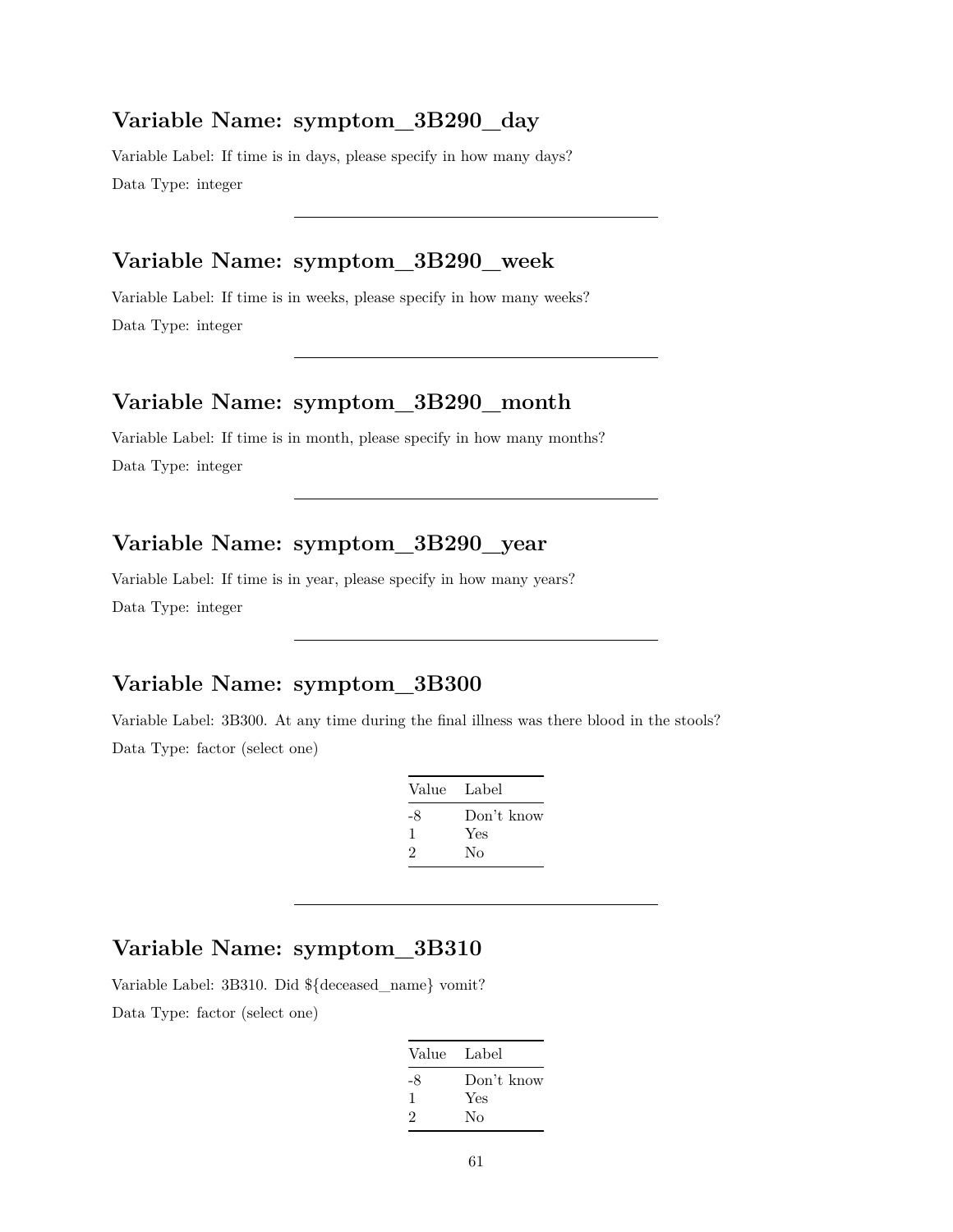Variable Label: 3B320. Did \${deceased\_name} vomit "coffee grounds" or bright red/blood? Data Type: factor (select one)

| Value Label |            |
|-------------|------------|
| -8          | Don't know |
| ı           | Yes        |
| 2           | Nο         |

#### **Variable Name: symptom\_3B330**

Variable Label: 3B330. Did \${deceased\_name} have abdominal/stomach problem?

Data Type: factor (select one)

| Value Label |            |
|-------------|------------|
| -8          | Don't know |
| ı           | Yes        |
| 2           | Nο         |

# **Variable Name: symptom\_3B340**

Variable Label: 3B340. Did \${deceased\_name} have abdominal/stomach pain? Data Type: factor (select one)

| Value Label |                   |
|-------------|-------------------|
| -8<br>ı     | Don't know<br>Yes |
| 2           | Nο                |

# **Variable Name: symptom\_3B350**

Variable Label: 3B350. For how long before death did \${deceased\_name} have severe abdominal/stomach pain?

Data Type: factor (select one)

Value Label -8 Don't Know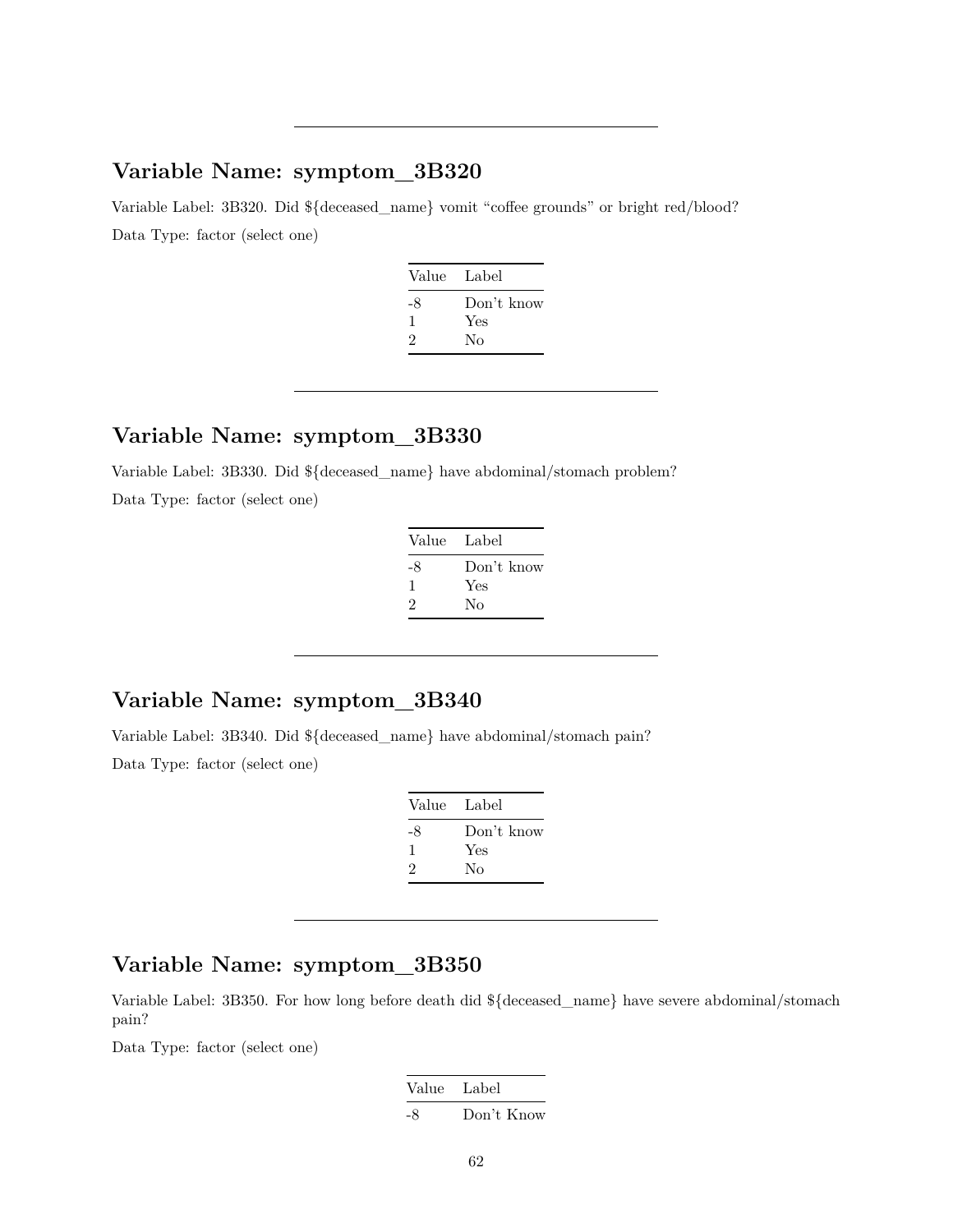| Value          | Label |
|----------------|-------|
| 1              | Days  |
| $\overline{2}$ | Week  |
| 3              | Month |
| 4              | Year  |

# **Variable Name: symptom\_3B350\_day**

Variable Label: If time is in days, please specify in how many days? Data Type: integer

#### **Variable Name: symptom\_3B350\_week**

Variable Label: If time is in weeks, please specify in how many weeks? Data Type: integer

# **Variable Name: symptom\_3B350\_month**

Variable Label: If time is in month, please specify in how many months? Data Type: integer

# **Variable Name: symptom\_3B350\_year**

Variable Label: If time is in year, please specify in how many years? Data Type: integer

# **Variable Name: symptom\_3B360**

Variable Label: 3B360. Did \${deceased\_name} have a more than usual protruding abdomen/stomach ? Data Type: factor (select one)

| Value Label |            |
|-------------|------------|
| -8          | Don't know |
| 1           | Yes        |
| 2           | Nο         |
|             |            |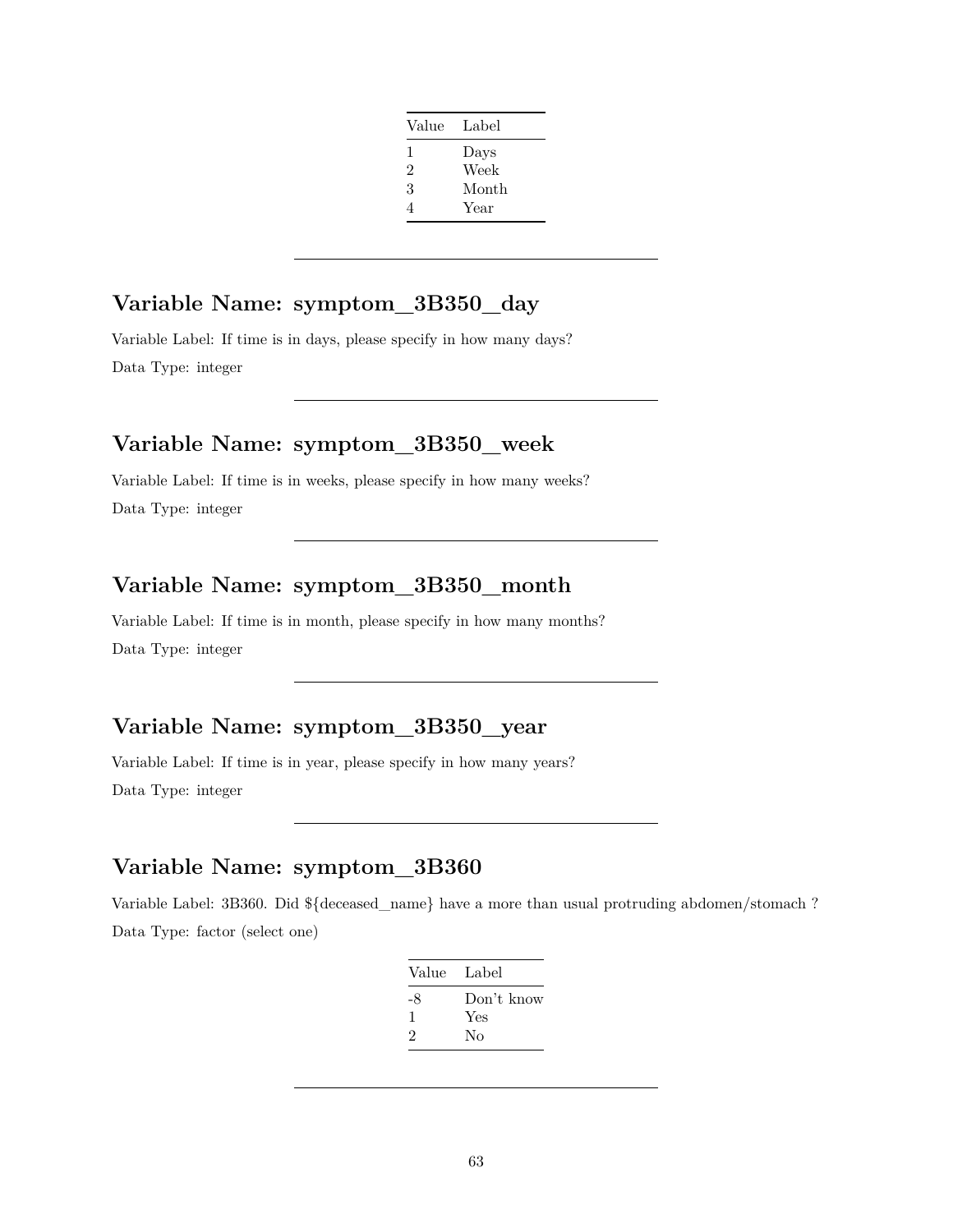Variable Label: 3B370. For how long did \${deceased\_name} have a more than usual protruding abdomen/stomach ?

Data Type: factor (select one)

| Value | Label      |
|-------|------------|
| -8    | Don't Know |
| 1     | Days       |
| 2     | Week       |
| 3     | Month      |
| Δ     | Year       |

### **Variable Name: symptom\_3B370\_day**

Variable Label: If time is in days, please specify in how many days? Data Type: integer

#### **Variable Name: symptom\_3B370\_week**

Variable Label: If time is in weeks, please specify in how many weeks? Data Type: integer

#### **Variable Name: symptom\_3B370\_month**

Variable Label: If time is in month, please specify in how many months? Data Type: integer

### **Variable Name: symptom\_3B370\_year**

Variable Label: If time is in year, please specify in how many years? Data Type: integer

# **Variable Name: symptom\_3B380**

Variable Label: 3B380. Did \${deceased\_name} have any lump inside the abdomen/stomach ? Data Type: factor (select one)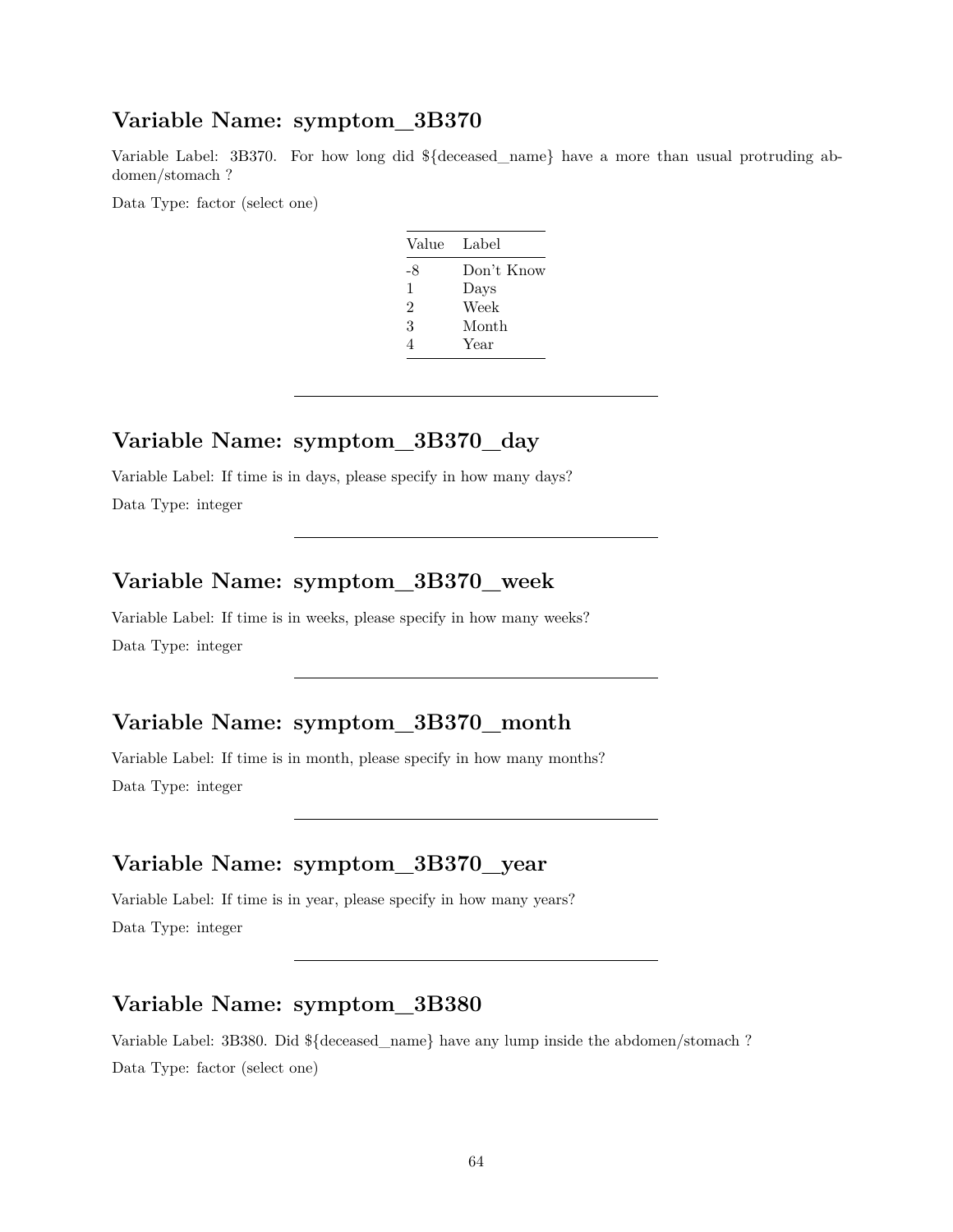| Value Label |            |
|-------------|------------|
| -8          | Don't know |
| ı           | Yes        |
| 2           | Nο         |
|             |            |

Variable Label: 3B390. For how long did \${deceased\_name} have the lump inside the abdomen/stomach ? Data Type: factor (select one)

| Value Label |            |
|-------------|------------|
| -8          | Don't Know |
| 1           | Days       |
| 2           | Week       |
| 3           | Month      |
| 4           | Year       |

# **Variable Name: symptom\_3B390\_day**

Variable Label: If time is in days, please specify in how many days? Data Type: integer

### **Variable Name: symptom\_3B390\_week**

Variable Label: If time is in weeks, please specify in how many weeks? Data Type: integer

# **Variable Name: symptom\_3B390\_month**

Variable Label: If time is in month, please specify in how many months? Data Type: integer

# **Variable Name: symptom\_3B390\_year**

Variable Label: If time is in year, please specify in how many years? Data Type: integer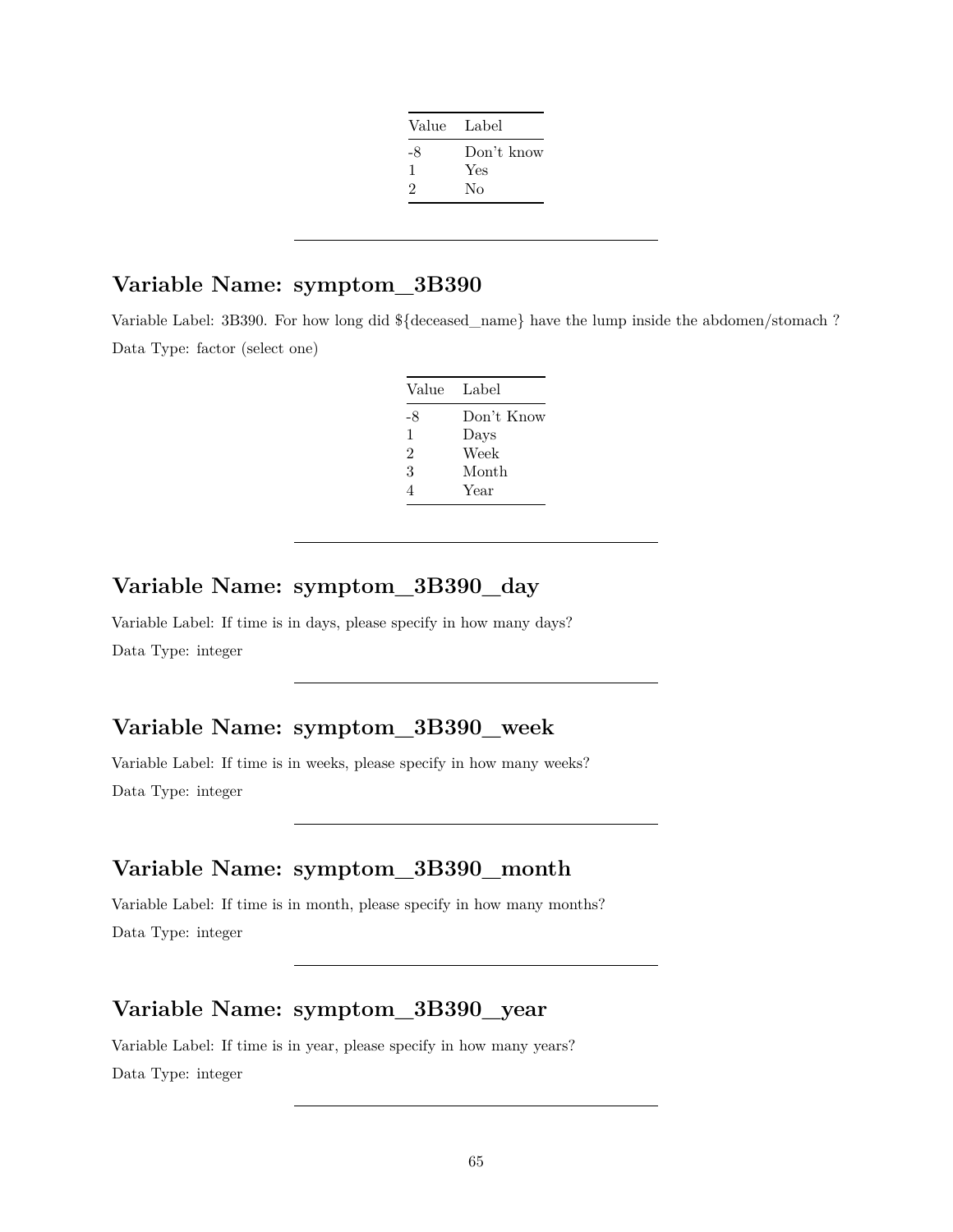Variable Label: 3B400. Did \${deceased\_name} have a severe headache? Data Type: factor (select one)

| Value | Label      |
|-------|------------|
| -8    | Don't know |
| 1     | Yes        |
| 2     | Nο         |

# **Variable Name: symptom\_3B405**

Variable Label: 3B405. Did \${deceased\_name} have a stiff or painful neck?

Data Type: factor (select one)

| Value Label |
|-------------|
| Don't know  |
| Yes         |
| Nο          |
|             |

# **Variable Name: symptom\_3B410**

Variable Label: 3B410. For how long did \${deceased\_name} have a stiff or painful neck? Data Type: factor (select one)

| Value | Label      |
|-------|------------|
| -8    | Don't Know |
| 1     | Days       |
| 2     | Week       |
| 3     | Month      |
| 4     | Year       |
|       |            |

# **Variable Name: symptom\_3B410\_day**

Variable Label: If time is in days, please specify in how many days?

Data Type: integer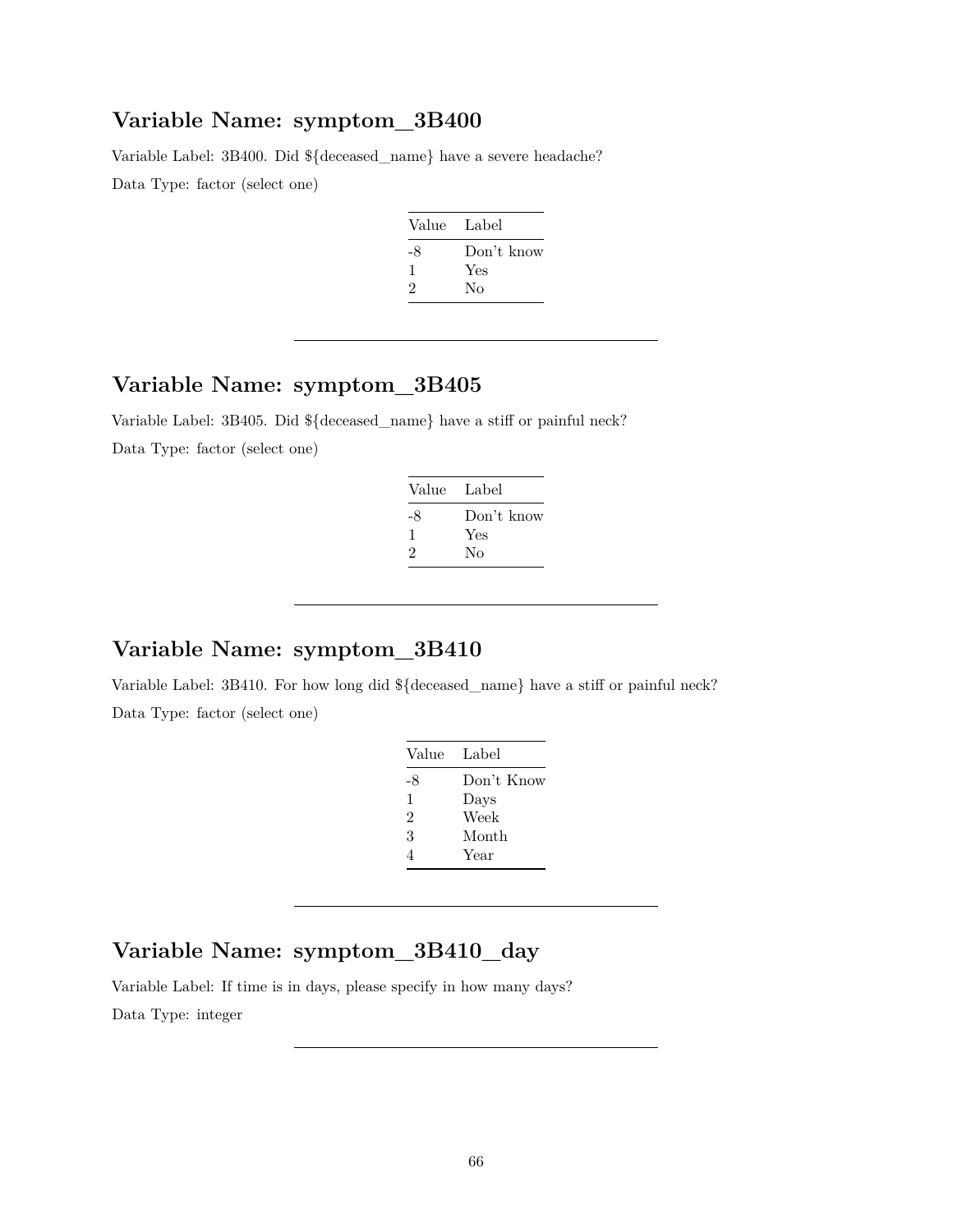#### **Variable Name: symptom\_3B410\_week**

Variable Label: If time is in weeks, please specify in how many weeks? Data Type: integer

#### **Variable Name: symptom\_3B410\_month**

Variable Label: If time is in month, please specify in how many months? Data Type: integer

#### **Variable Name: symptom\_3B410\_year**

Variable Label: If time is in year, please specify in how many years? Data Type: integer

## **Variable Name: symptom\_3B420**

Variable Label: 3B420. Did \${deceased\_name} have mental confusion?

Data Type: factor (select one)

| -8<br>Yes<br>1 | Value Label |
|----------------|-------------|
| 2<br>Nο        | Don't know  |

# **Variable Name: symptom\_3B430**

Variable Label: 3B430. For how long did \${deceased\_name} have mental confusion? Data Type: factor (select one)

| Value          | Label      |
|----------------|------------|
| -8             | Don't Know |
| 1              | Days       |
| $\mathfrak{D}$ | Week       |
| 3              | Month      |
| 4              | Year       |
|                |            |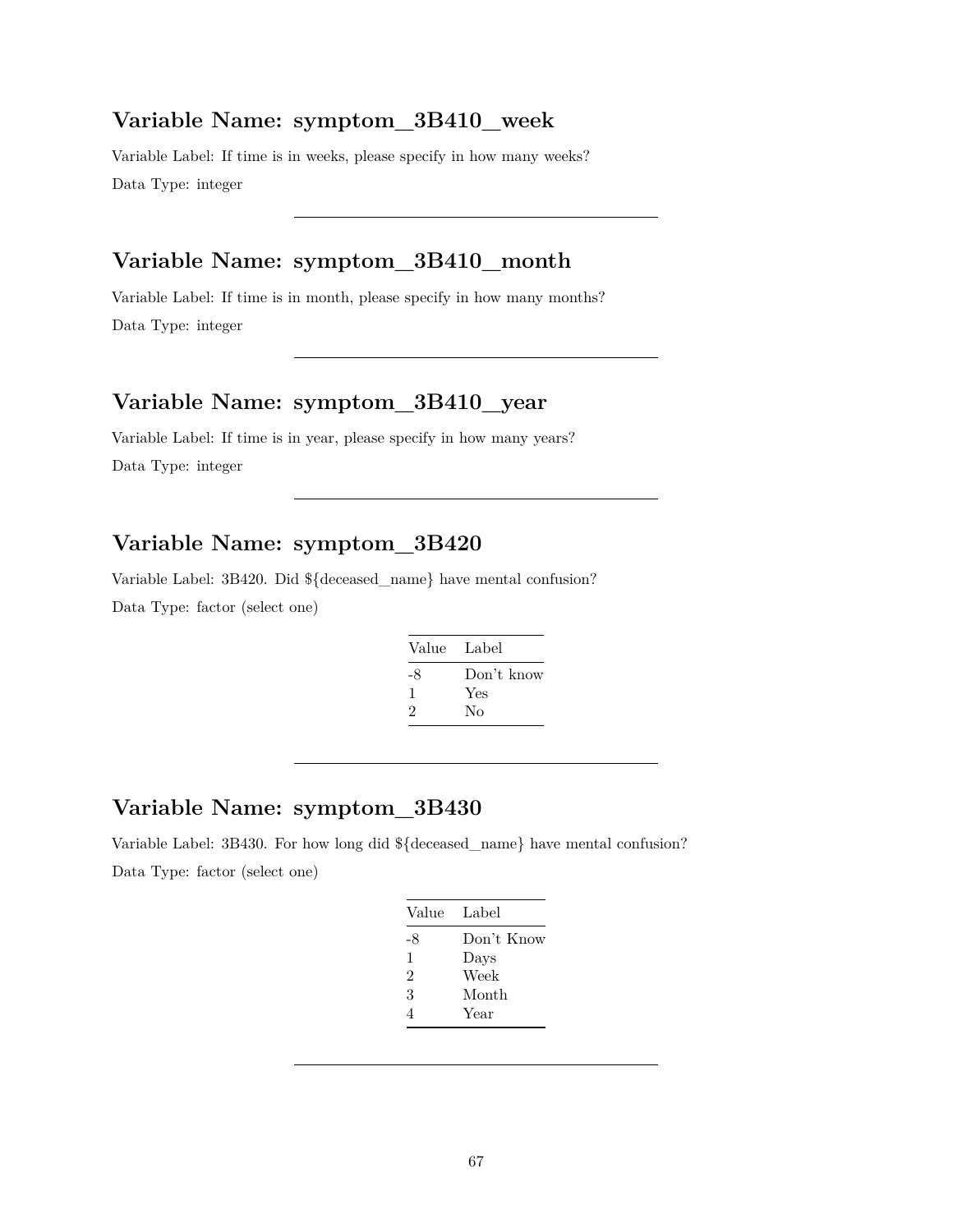#### **Variable Name: symptom\_3B430\_day**

Variable Label: If time is in days, please specify in how many days? Data Type: integer

#### **Variable Name: symptom\_3B430\_week**

Variable Label: If time is in weeks, please specify in how many weeks? Data Type: integer

#### **Variable Name: symptom\_3B430\_month**

Variable Label: If time is in month, please specify in how many months? Data Type: integer

# **Variable Name: symptom\_3B430\_year**

Variable Label: If time is in year, please specify in how many years? Data Type: integer

#### **Variable Name: symptom\_3B440**

Variable Label: 3B440. Was \${deceased\_name} unconscious for more than 24 hours? Data Type: factor (select one)

| Value Label |
|-------------|
| Don't know  |
| Yes         |
| Nο          |
|             |

# **Variable Name: symptom\_3B450**

Variable Label: 3B450. Did the unconscious start suddenly, quickly (at least within a single day)? Data Type: factor (select one)

| Value Label |            |
|-------------|------------|
| -8          | Don't know |
| ı           | Yes        |
| 2           | Nο         |
|             |            |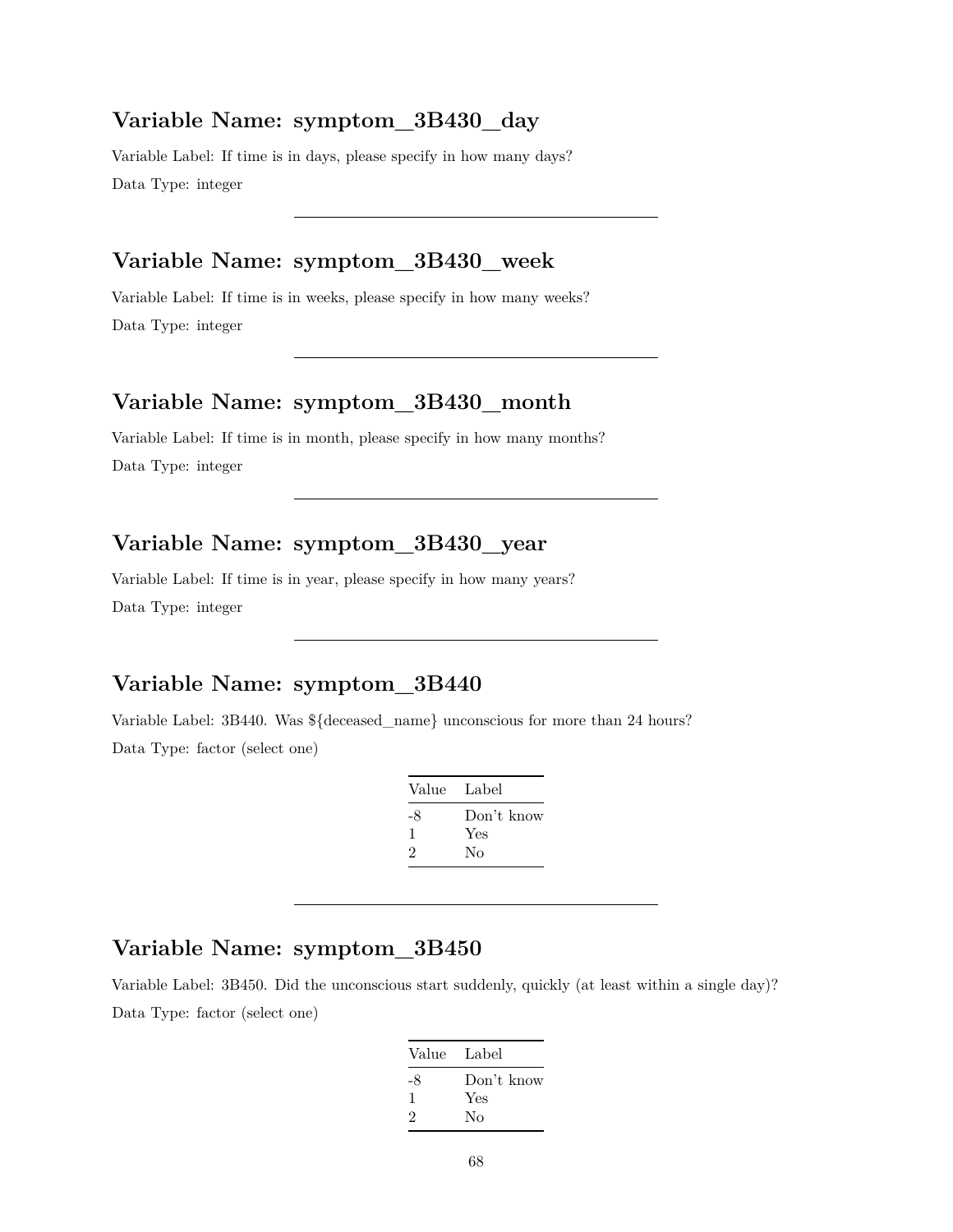Variable Label: 3B460. Did \${deceased\_name} have convulsions? Data Type: factor (select one)

| Value Label |            |
|-------------|------------|
| -8          | Don't know |
| ı           | Yes        |
| 2           | Nο         |
|             |            |

#### **Variable Name: symptom\_3B470**

Variable Label: 3B470. For how long did \${deceased\_name} convulsions? (Minutes) Data Type: integer

# **Variable Name: symptom\_3B480**

Variable Label: 3B480. Did \${deceased\_name} became unconscious immediately after the convulsion? Data Type: factor (select one)

| Don't know |
|------------|
| Yes        |
| Nο         |
|            |

# **Variable Name: symptom\_3B490**

Variable Label: 3B490. Did \${deceased\_name} have any urine problem?

Data Type: factor (select one)

| Value | Label      |
|-------|------------|
| -8    | Don't know |
| 1     | Yes        |
| 2     | Nο         |
|       |            |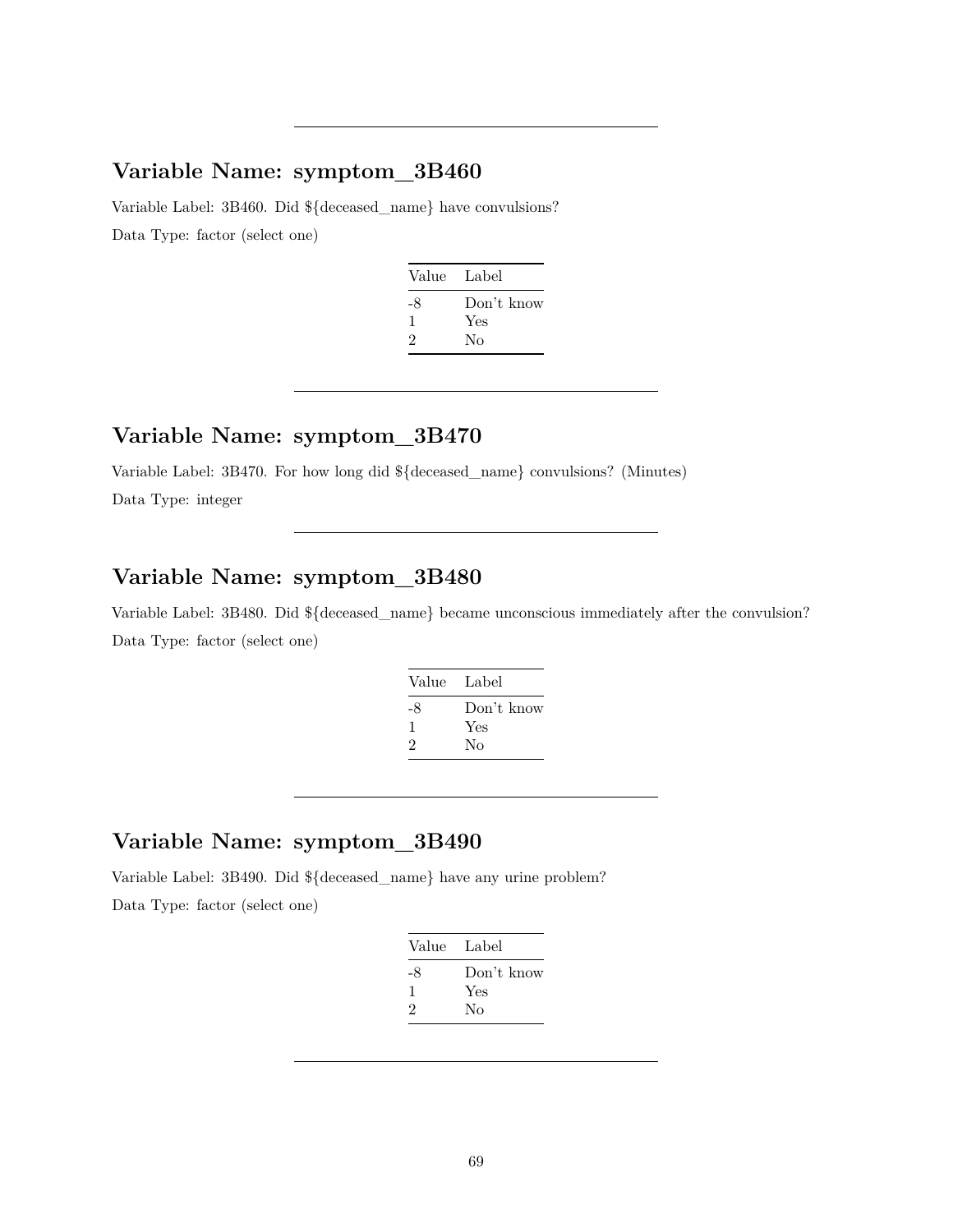Variable Label: 3B500. Did \${deceased\_name} pass no urine at all? Data Type: factor (select one)

| Value Label |
|-------------|
| Don't know  |
| Yes         |
| Nο          |
|             |

# **Variable Name: symptom\_3B510**

Variable Label: 3B510. Did \${deceased\_name} go to urinate more than usual?

Data Type: factor (select one)

| Value Label |
|-------------|
| Don't know  |
| Yes         |
| Nο          |
|             |

#### **Variable Name: symptom\_3B520**

Variable Label: 3B520. During the final illness did \${deceased\_name} ever pass blood in the urine? Data Type: factor (select one)

| Label      |
|------------|
| Don't know |
|            |
|            |
|            |

### **Variable Name: symptom\_3B530**

Variable Label: 3B530. Did \${deceased\_name} have any skin problem?

Data Type: factor (select one)

| Value Label |            |
|-------------|------------|
| -8          | Don't know |
| ı           | Yes        |
| 2           | Nο         |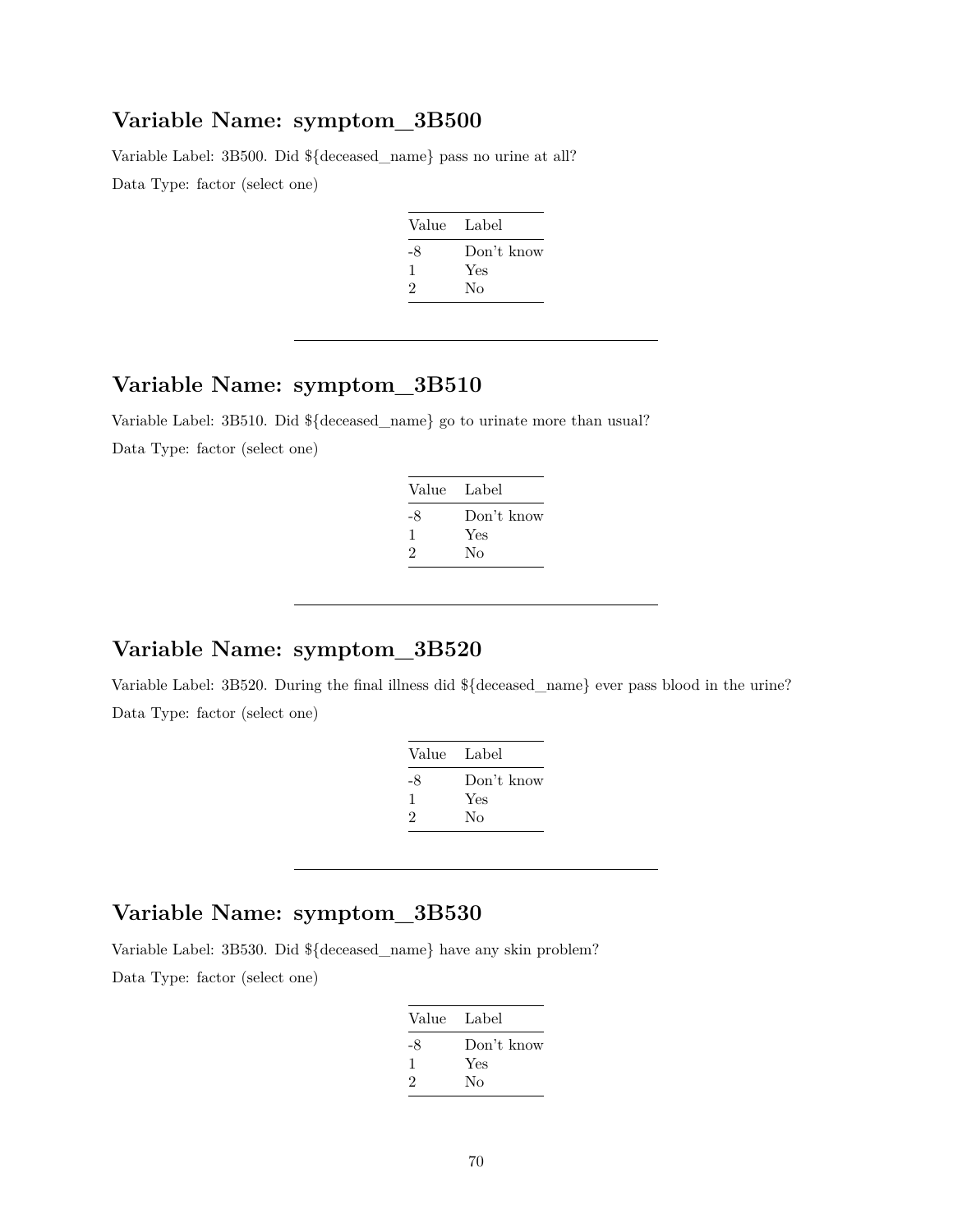Variable Label: 3B540. Did  $\{\text{deceased}\}$  name} have any ulcers, abscess or sores anywhere except on the feet? Data Type: factor (select one)

| Value Label |
|-------------|
| Don't know  |
| Yes         |
| Nο          |
|             |

#### **Variable Name: symptom\_3B550**

Variable Label: 3B550. Did \${deceased\_name} have any ulcers, abscess or sores on the feet that were not also on other parts of the body?

Data Type: factor (select one)

| Value Label |
|-------------|
| Don't know  |
| Yes         |
| Nο          |
|             |

### **Variable Name: symptom\_3B560**

Variable Label: 3B560. During the illness that led to death, did \${deceased\_name} have any skin rash? Data Type: factor (select one)

| Value | Label      |
|-------|------------|
| -8    | Don't know |
| 1     | Yes        |
| 2     | No         |

#### **Variable Name: symptom\_3B570**

Variable Label: 3B570. For how long did \${deceased\_name} have the skin rash Data Type: factor (select one)

> Value Label -8 Don't Know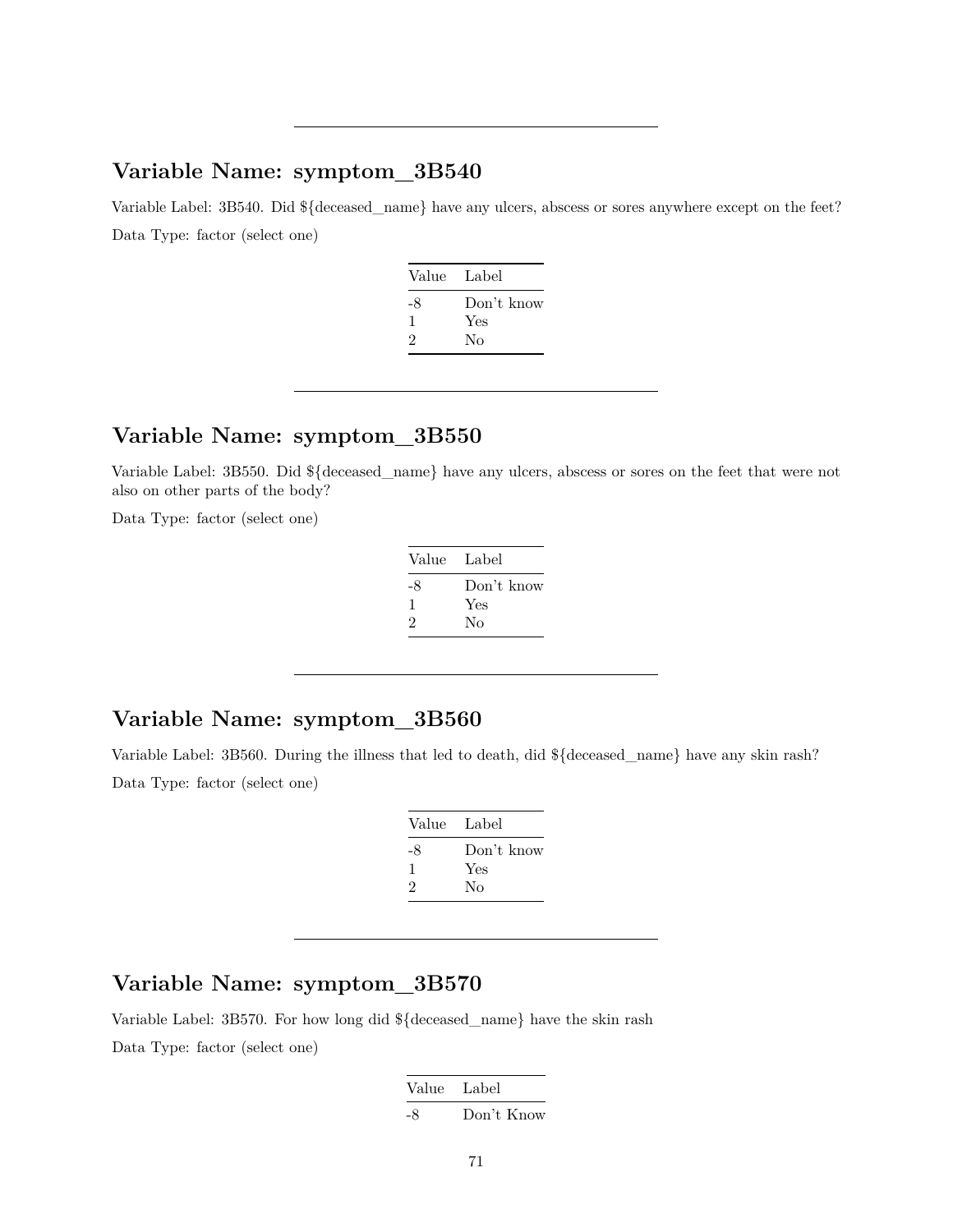| Value          | Label |
|----------------|-------|
| 1              | Days  |
| $\overline{2}$ | Week  |
| 3              | Month |
| 4              | Year  |

# **Variable Name: symptom\_3B570\_day**

Variable Label: If time is in days, please specify in how many days? Data Type: integer

# **Variable Name: symptom\_3B570\_week**

Variable Label: If time is in weeks, please specify in how many weeks? Data Type: integer

# **Variable Name: symptom\_3B570\_month**

Variable Label: If time is in month, please specify in how many months? Data Type: integer

# **Variable Name: symptom\_3B570\_year**

Variable Label: If time is in year, please specify in how many years? Data Type: integer

# **Variable Name: symptom\_3B580**

Variable Label: 3B580. Did \${deceased\_name} have measles rash? Data Type: factor (select one)

| Value Label |            |
|-------------|------------|
| -8          | Don't know |
| 1           | Yes        |
| 2           | Nο         |
|             |            |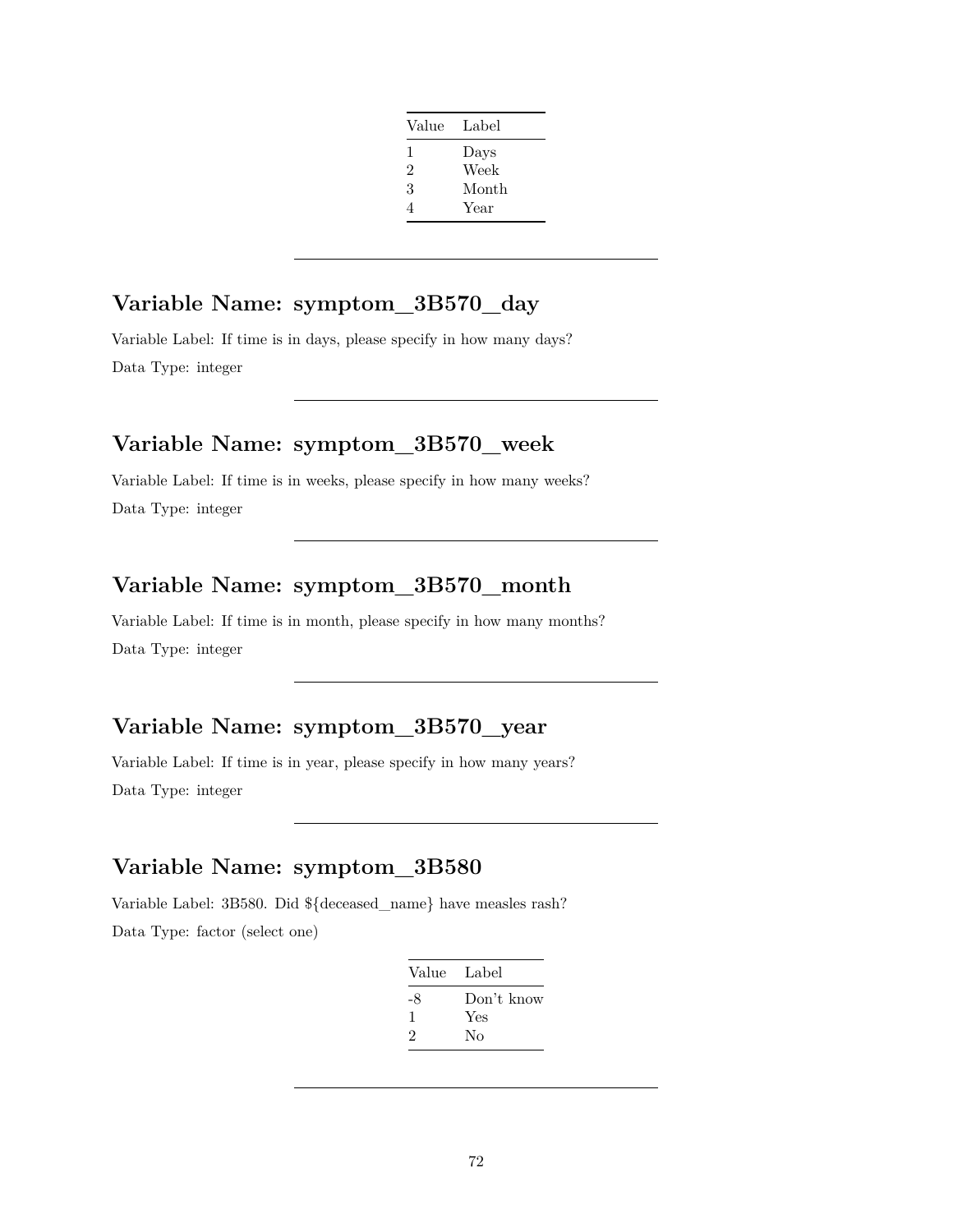Variable Label: 3B590. Did \${deceased\_name} ever have shingles/herpes zoster

Data Type: factor (select one)

| Value Label |
|-------------|
| Don't know  |
| Yes         |
| Nο          |
|             |

### **Variable Name: symptom\_3B600**

Variable Label: 3B600. Did \${deceased\_name} have bleeding from the nose, mouth, or anus? Data Type: factor (select one)

| Value Label |
|-------------|
| Don't know  |
| Yes         |
| Nο          |
|             |

#### **Variable Name: symptom\_3B610**

Variable Label: 3B610. Did \${deceased\_name} have noticeable weight loss? Data Type: factor (select one)

| Value Label |            |
|-------------|------------|
| -8          | Don't know |
|             | Yes        |
| 2           | No         |
|             |            |

### **Variable Name: symptom\_3B620**

Variable Label: 3B620. Was \${deceased\_name} severely thin or wasted?

| Value Label |
|-------------|
| Don't know  |
| Yes         |
| Nο          |
|             |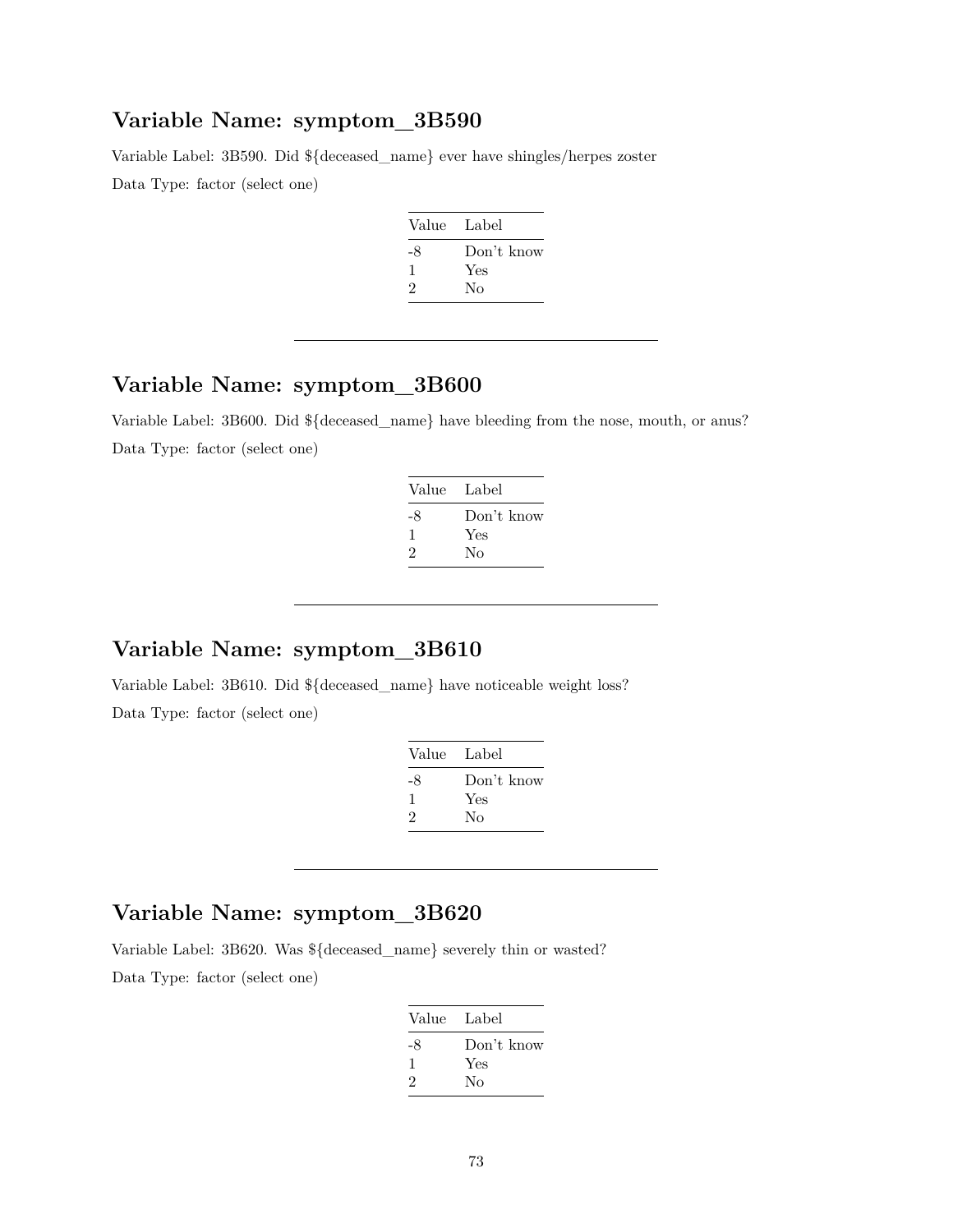Variable Label: 3B630. Did \${deceased\_name} have mouth sores or white patches in the mouth or in the tongue?

Data Type: factor (select one)

| Value Label |            |
|-------------|------------|
| -8          | Don't know |
| 1           | Yes        |
| 2           | No         |
|             |            |

# **Variable Name: symptom\_3B640**

Variable Label: 3B640. Did \${deceased\_name} have stiffness of the whole body or was unable to open the mouth?

Data Type: factor (select one)

| Value | Label      |
|-------|------------|
| -8    | Don't know |
| 1     | Yes        |
| 2     | No         |
|       |            |

### **Variable Name: symptom\_3B650**

Variable Label: 3B650. Did \${deceased\_name} have swelling (puffiness) of the face?

Data Type: factor (select one)

| Value Label |            |
|-------------|------------|
| -8          | Don't know |
| л.          | Yes        |
| 2           | Nο         |

### **Variable Name: symptom\_3B660**

Variable Label: 3B660. Did \${deceased\_name} have both feet swollen?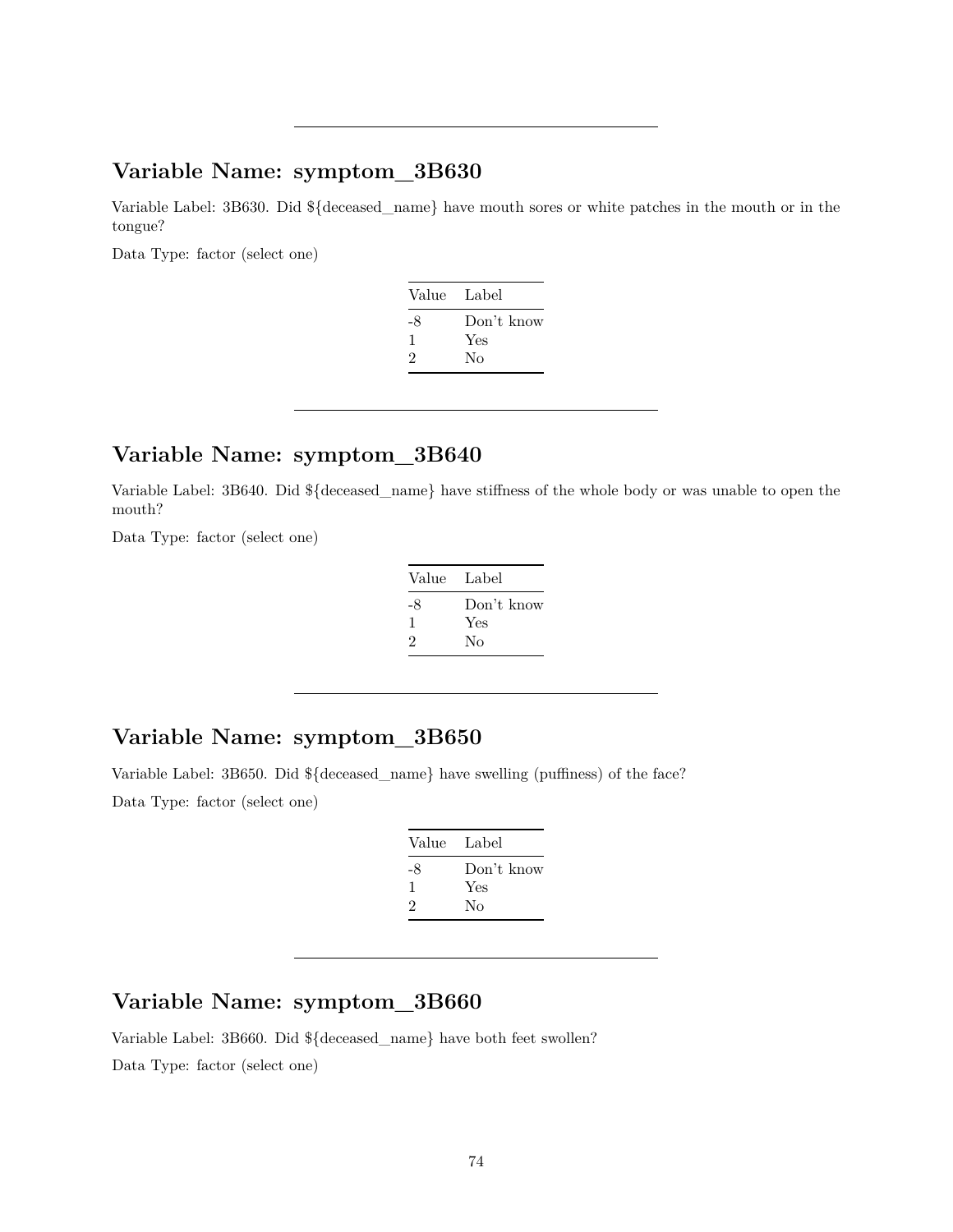| Value Label |            |
|-------------|------------|
| -8          | Don't know |
| ı           | Yes        |
| 2           | Nο         |
|             |            |

Variable Label: 3B670. Did \${deceased\_name} have any lumps Data Type: factor (select one)

| Value Label |
|-------------|
| Don't know  |
| Yes         |
| Nο          |
|             |

### **Variable Name: symptom\_3B680**

Variable Label: 3B680. Did \${deceased\_name} have a lumps or lesions in the mouth? Data Type: factor (select one)

| Value | - Label    |
|-------|------------|
| -8    | Don't know |
| 1     | Yes        |
| 2     | No         |
|       |            |

### **Variable Name: symptom\_3B690**

Variable Label: 3B690. Did \${deceased\_name} have any lumps on the neck? Data Type: factor (select one)

| Value Label |            |
|-------------|------------|
| -8          | Don't know |
| ı           | Yes        |
| 2           | Nο         |
|             |            |

#### **Variable Name: symptom\_3B700**

Variable Label: 3B700. Did \${deceased\_name} have any lumps on the armpit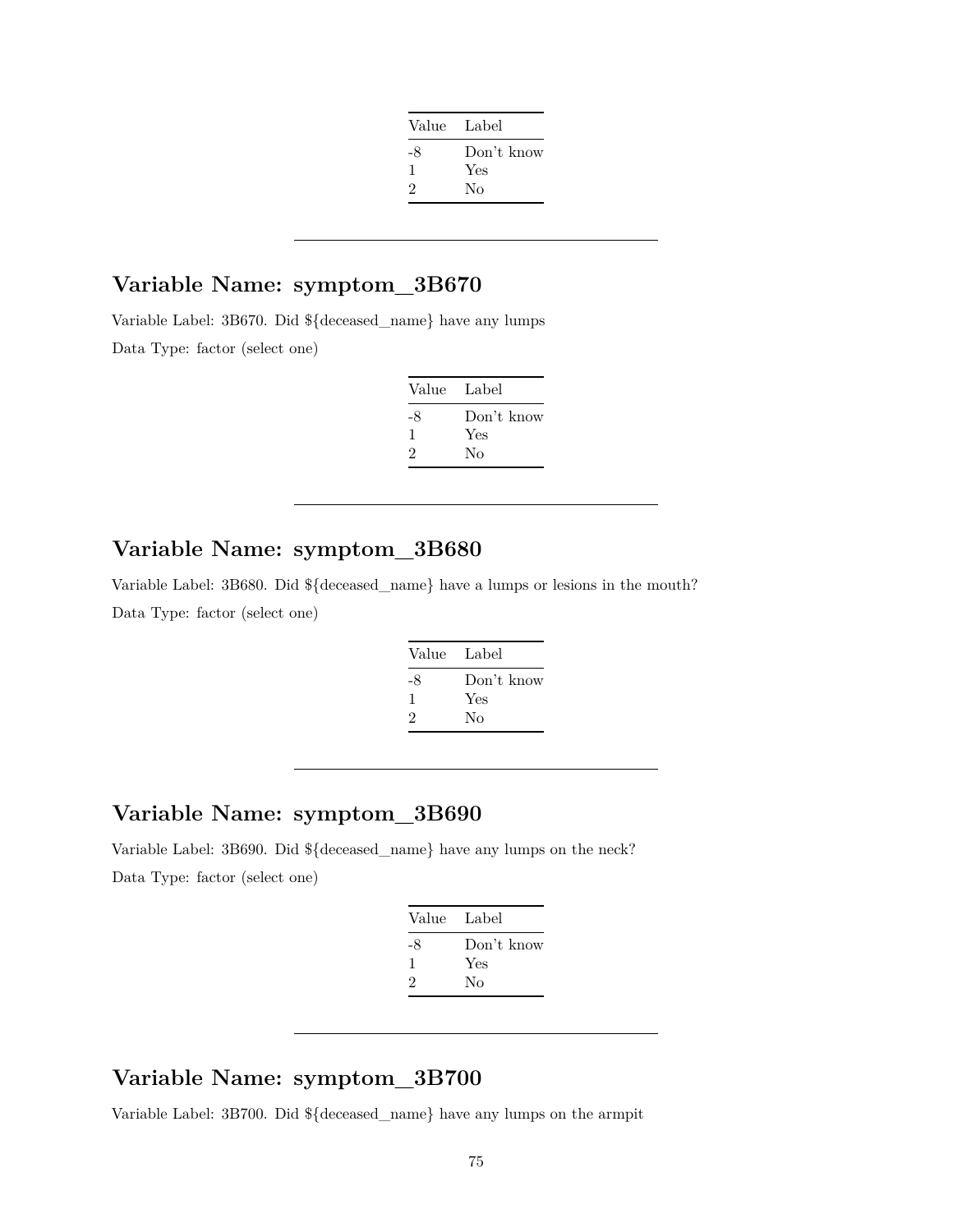Data Type: factor (select one)

| Value Label |            |
|-------------|------------|
| -8          | Don't know |
| ı           | Yes        |
| 2           | Nο         |

# **Variable Name: symptom\_3B710**

Variable Label: 3B710. Did \${deceased\_name} have any lumps on the groin Data Type: factor (select one)

| Value | Label      |
|-------|------------|
| -8    | Don't know |
| л.    | Yes        |
| 2     | Nο         |

### **Variable Name: symptom\_3B730**

Variable Label: 3B730. Did \${deceased\_name} have paralysis of one side of the body? Data Type: factor (select one)

| Value | Label      |
|-------|------------|
| -8    | Don't know |
| 1     | Yes        |
| 2     | Nο         |
|       |            |

### **Variable Name: symptom\_3B740**

Variable Label: 3B740. Did \${deceased\_name} have difficulty or pain while swallowing liquids? Data Type: factor (select one)

|    | Value Label |
|----|-------------|
| -8 | Don't know  |
| ı  | Yes         |
| 2  | Nο          |
|    |             |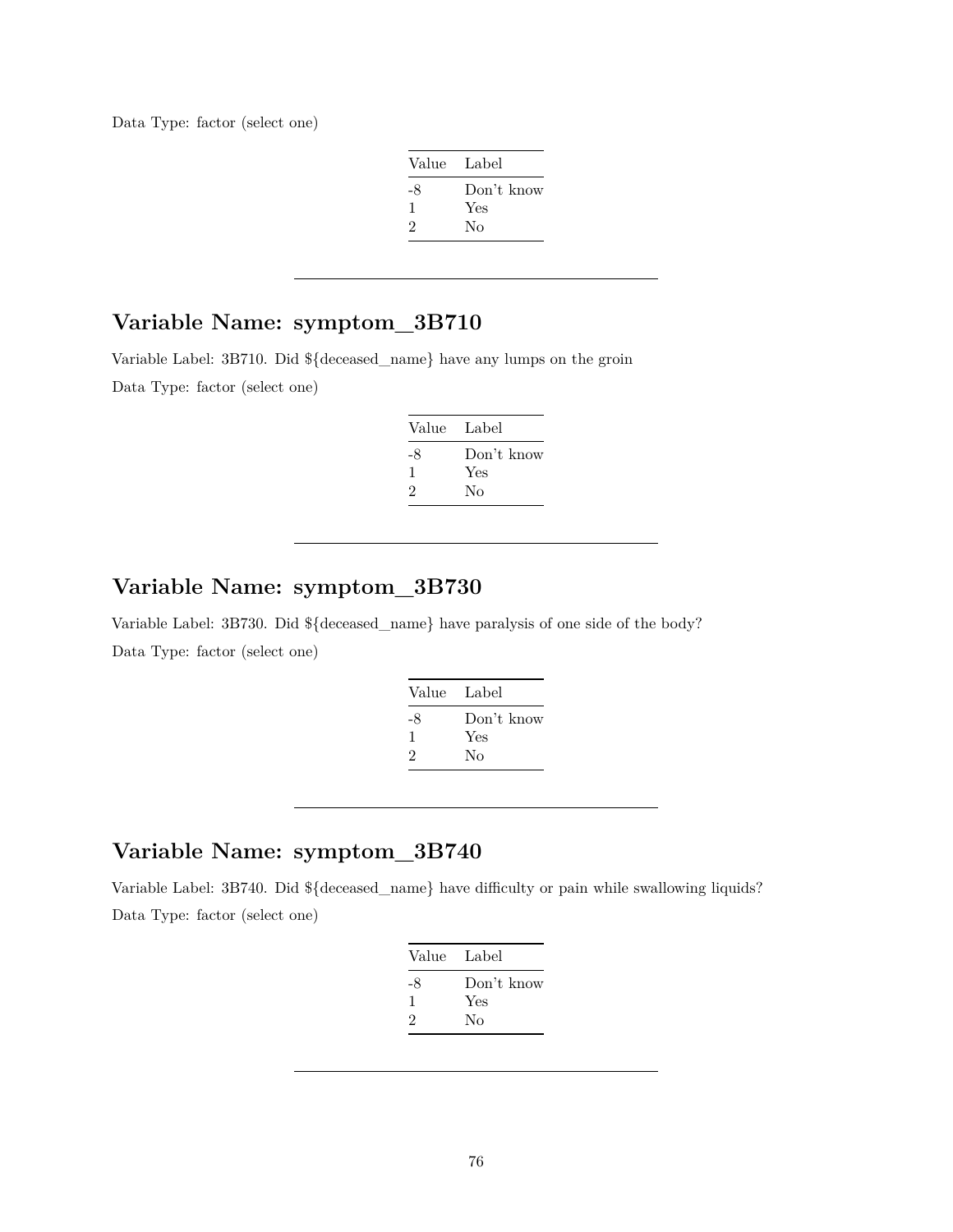Variable Label: 3B750. Did \${deceased\_name} yellow discoloration of the eyes

Data Type: factor (select one)

| Value Label |
|-------------|
| Don't know  |
| Yes         |
| No          |
|             |

# **Variable Name: symptom\_3B760**

Variable Label: 3B760. Did \${deceased\_name} his hair colour change to reddish or yellowish Data Type: factor (select one)

| Value<br>Label |
|----------------|
| Don't know     |
| Yes            |
| Nο             |
|                |

### **Variable Name: symptom\_3B770**

Variable Label: 3B770. Did \${deceased\_name} look pale (thinning/lack of blood) or have pale palms eyes or nail beds?

Data Type: factor (select one)

| Value Label |            |
|-------------|------------|
| -8          | Don't know |
| ı           | Yes        |
| 2           | Nο         |

# **Variable Name: symptom\_3B780**

Variable Label: 3B780. Did \${deceased\_name} have sunken eyes?

| Value Label |            |
|-------------|------------|
| -8          | Don't know |
| 1           | Yes        |
| 2           | Nο         |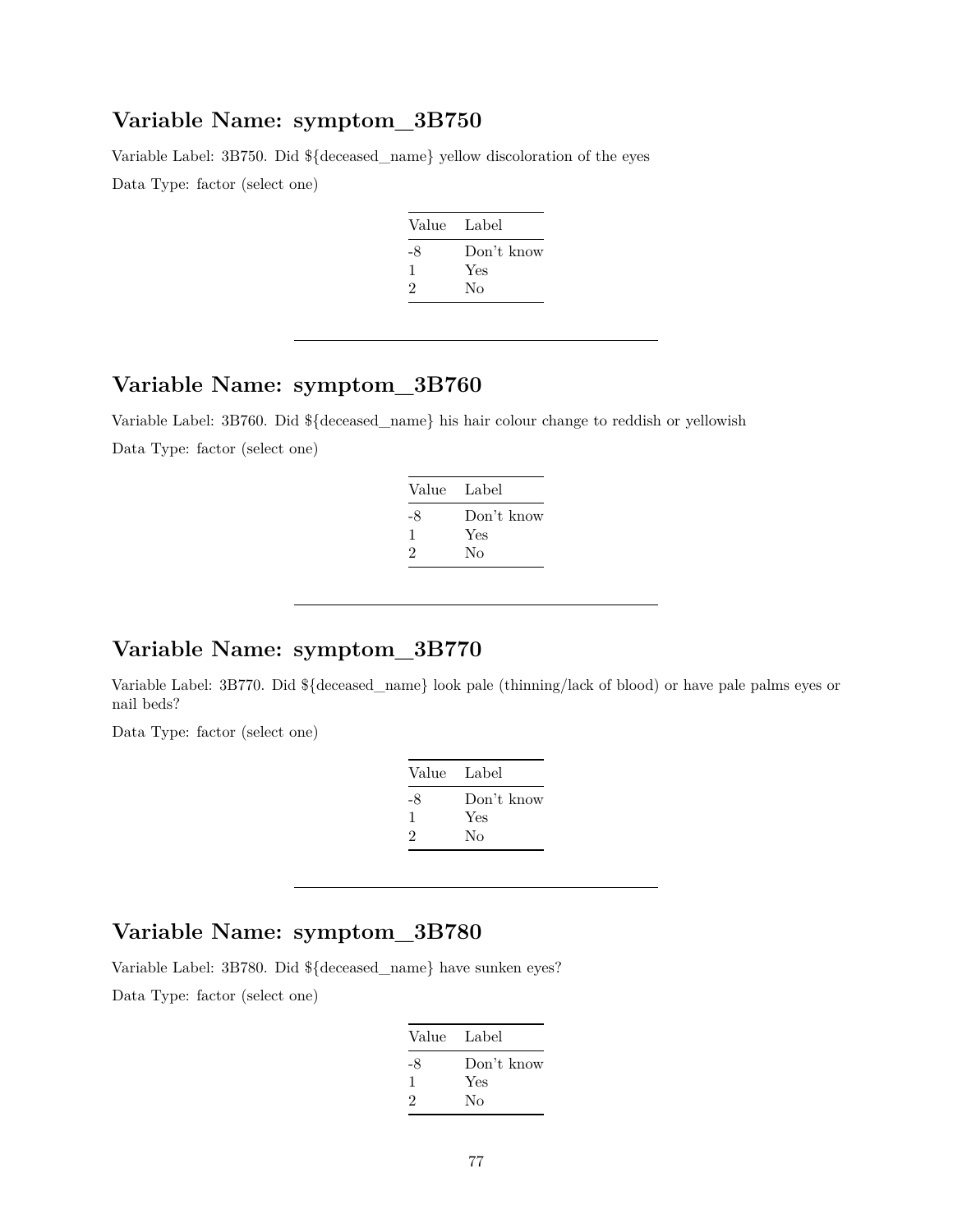Variable Label: 3D270. Was the \${deceased\_name} not growing normally? Data Type: factor (select one)

| Value Label |            |
|-------------|------------|
| -8          | Don't know |
| ı           | Yes        |
| 2           | Nο         |
|             |            |

### **Variable Name: symptom\_3B790**

Variable Label: 3B790. Did \${deceased\_name} drink a lot more water than usual? Data Type: factor (select one)

| Value Label |
|-------------|
| Don't know  |
| Yes         |
| Nο          |
|             |

## **Variable Name: acknowledge\_section9\_pre**

Variable Label: PREGNANCY

Data Type: acknowledge

# **Variable Name: sign\_3C110**

Variable Label: 3C110. Was \${deceased\_name} pregnant at the time of her death? Data Type: factor (select one)

| Value Label |            |
|-------------|------------|
| -8          | Don't know |
| 1           | Yes        |
| 2           | No         |
|             |            |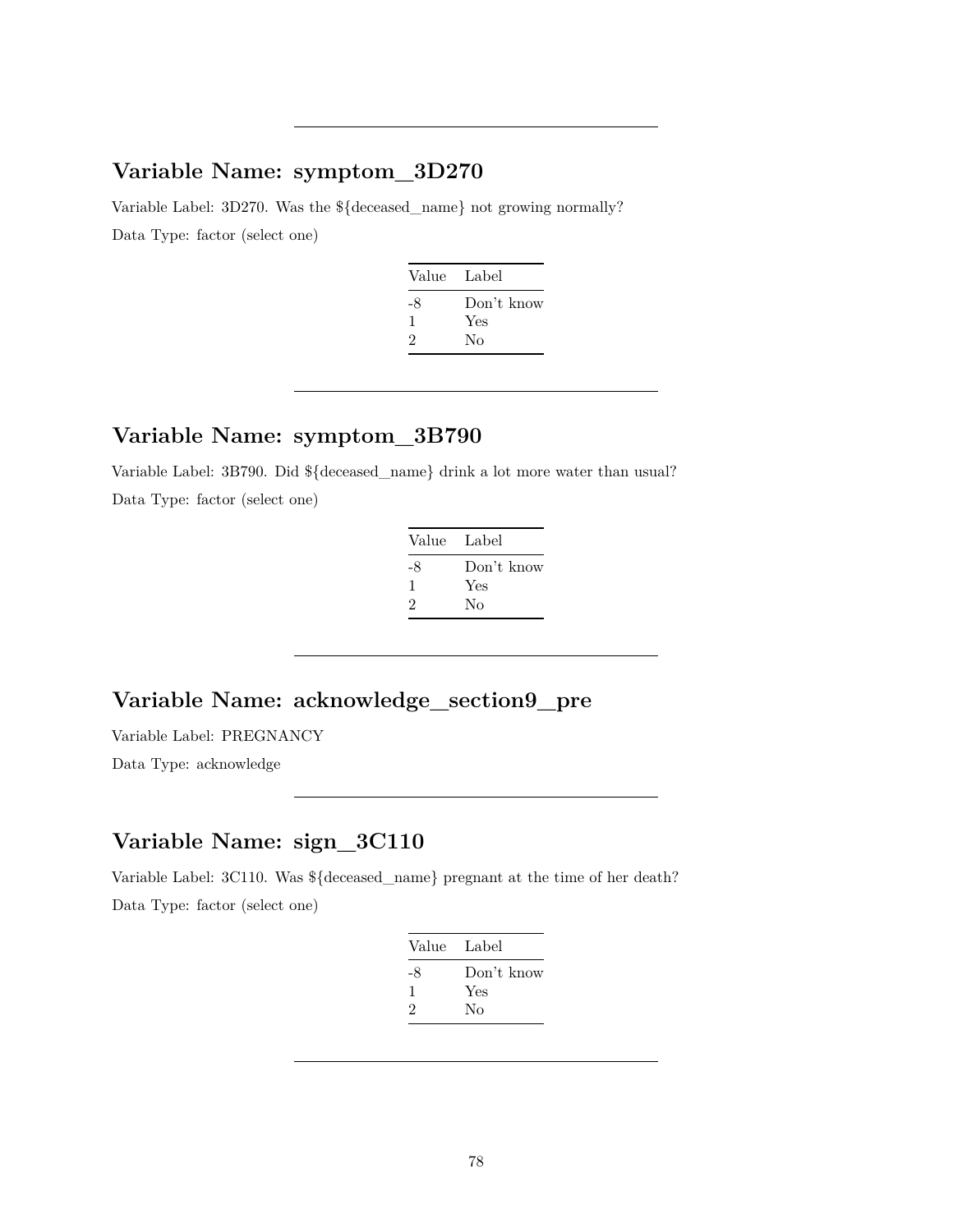### **Variable Name: sign\_3C110\_a**

Variable Label: 3C120. Had  ${\{\text{deseased\_name}\}}$  been pregnant in the 6 weeks prior to her death? Data Type: factor (select one)

| Value Label |            |
|-------------|------------|
| -8          | Don't know |
|             | Yes        |
| 2           | No         |
|             |            |

#### **Variable Name: acknowledge\_section9**

Variable Label: SECTION 9. SYMPTOMS AND SIGNS ASSOCIATED WITH PREGNANCY Data Type: acknowledge

### **Variable Name: sign\_3C130**

Variable Label: 3C130. For how many months had \${deceased\_name} been pregnant? Data Type: integer

### **Variable Name: sign\_3C120\_a**

Variable Label: 3C120a.Did \${deceased\_name} have a miscarriage in the 6 weeks prior to her death? Data Type: factor (select one)

| Value Label |            |
|-------------|------------|
| -8          | Don't know |
| ı           | Yes        |
| 2           | No         |
|             |            |

## **Variable Name: sign\_3C120\_b**

Variable Label: 3C120b. Did \${deceased\_name} have an abortion in the 6 weeks prior to her death? Data Type: factor (select one)

| Value Label |            |
|-------------|------------|
| -8          | Don't know |
| 1           | Yes        |
| 2           | Nο         |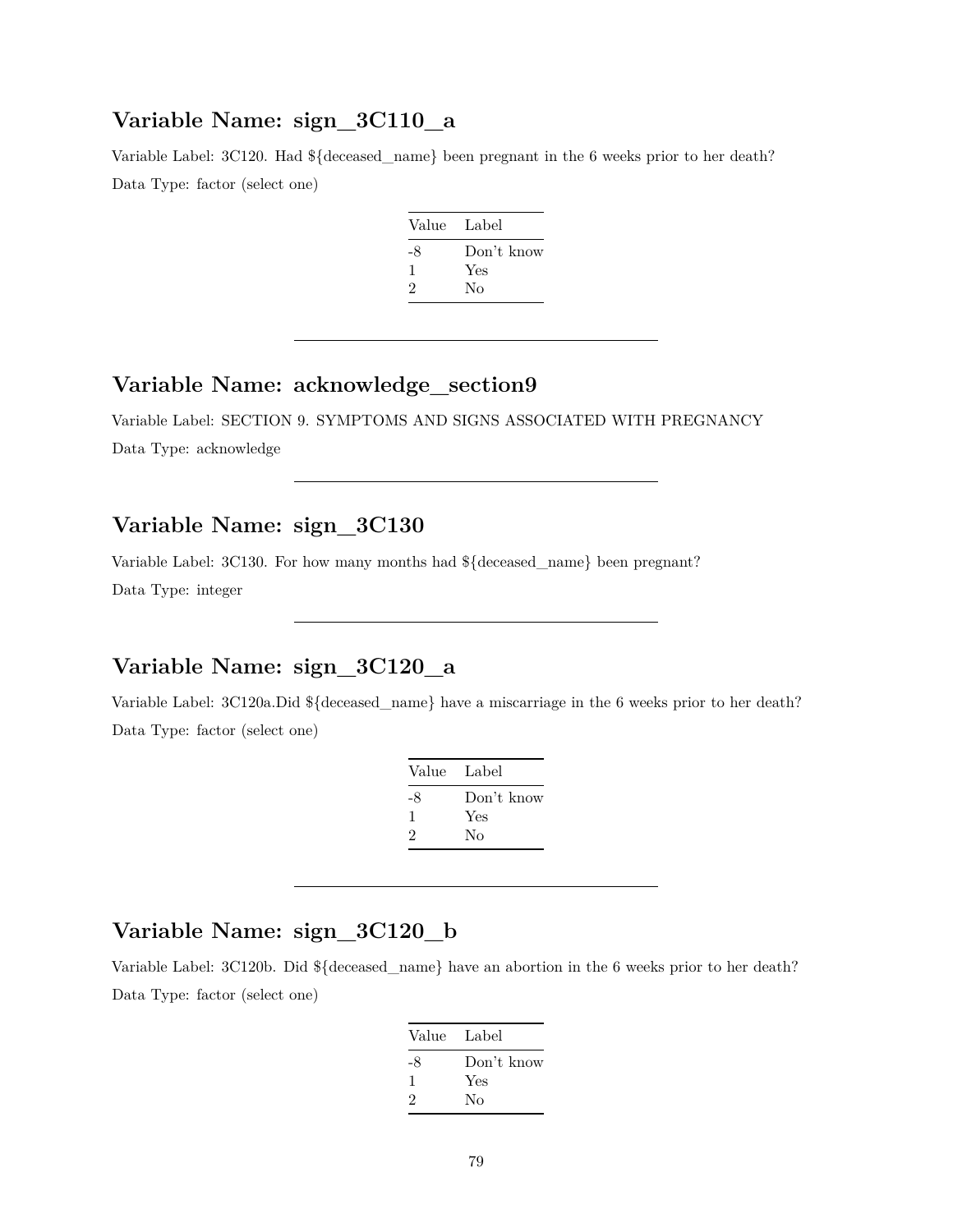### **Variable Name: sign\_3C120\_c**

Variable Label: 3C120c. Did \${deceased\_name} give birth in the 6 weeks prior to her death? Data Type: factor (select one)

| Value Label |            |
|-------------|------------|
| -8          | Don't know |
| ı           | Yes        |
| 2           | Nο         |
|             |            |

### **Variable Name: sign\_check**

Variable Label: \${respondent\_name} said that \${deceased\_name} was not pregnant at the time of her death, but had been pregnant in the 6 weeks before, and hadn't had an abortion, miscarriage or birth ? GO BACK AND CHECK

Data Type: acknowledge

#### **Variable Name: sign\_3C300**

Variable Label: 3C300. Did \${deceased\_name} give birth to a live, healthy baby within 6 weeks of death?

Data Type: factor (select one)

| Value Label |            |
|-------------|------------|
| -8          | Don't know |
| ı           | Yes        |
| 2           | Nο         |
|             |            |

### **Variable Name: sign\_3C210**

Variable Label: 3C210. Did \${deceased\_name} pass away during labour, but undelivered? Data Type: factor (select one)

| Value Label |            |
|-------------|------------|
| -8          | Don't know |
| 1           | Yes        |
| 2           | Nο         |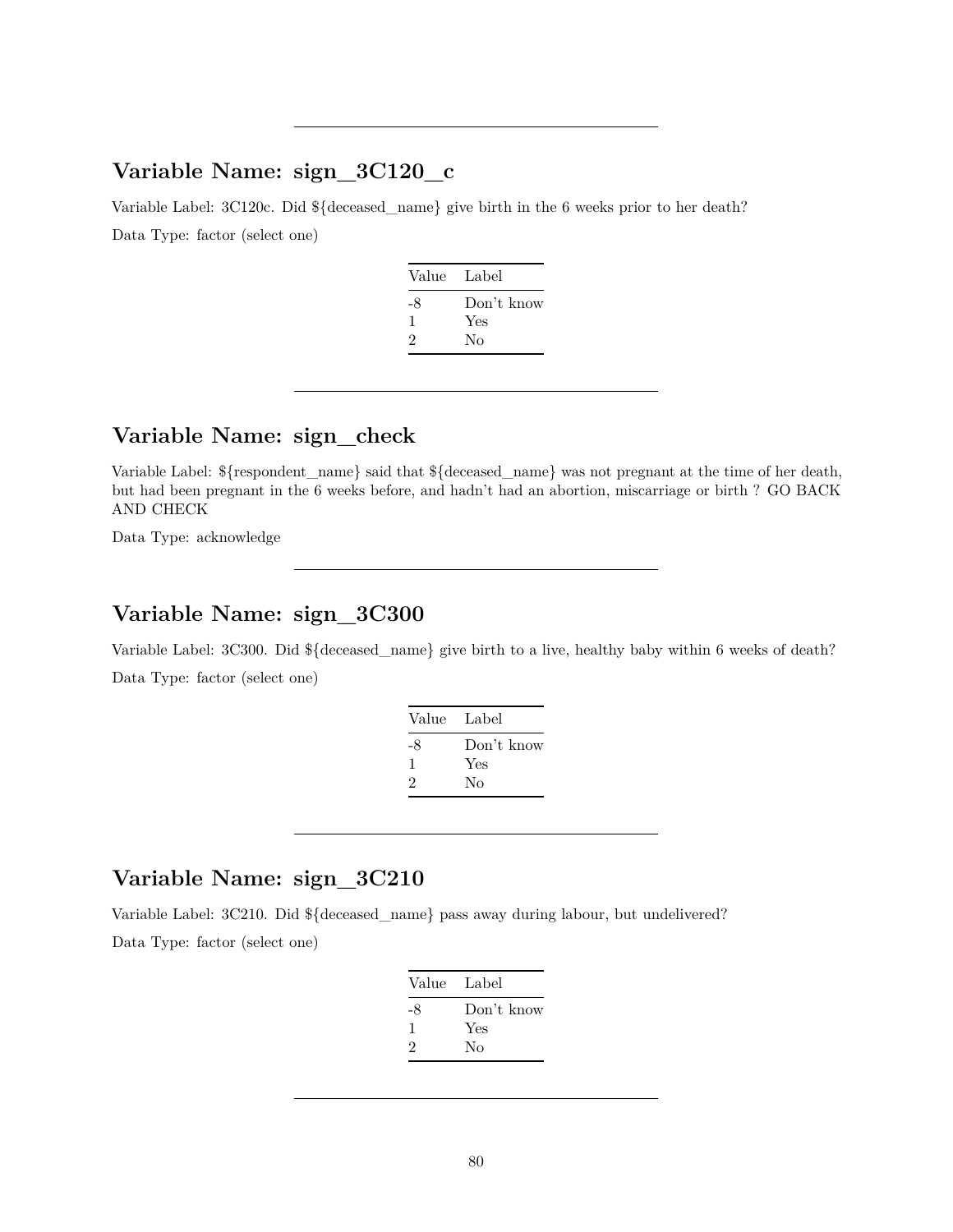#### **Variable Name: sign\_3C200**

Variable Label: 3C200. Did \${deceased\_name} pass away within 24 hours after a miscarriage, an abortion, or a birth?

Data Type: factor (select one)

| Value Label |            |
|-------------|------------|
| -8          | Don't know |
| ı           | Yes        |
| 2           | Nο         |
|             |            |

### **Variable Name: sign\_3C260**

Variable Label: 3C260. During the pregnancy, did \${deceased\_name} suffer from high blood pressure? Data Type: factor (select one)

| Value Label |            |
|-------------|------------|
| -8          | Don't know |
| 1           | Yes        |
| 2           | Nο         |
|             |            |

### **Variable Name: sign\_3C270**

Variable Label: 3C270. During the pregnancy (or after delivery), did \${deceased\_name} have foul smelling vaginal discharge?

Data Type: factor (select one)

| Value | Label      |
|-------|------------|
| -8    | Don't know |
|       | Yes        |
| 2     | Nο         |

### **Variable Name: sign\_3C280**

Variable Label: 3C280. During the last 3 months of pregnancy, did \${deceased\_name} suffer from convulsions? Data Type: factor (select one)

| Value Label |            |
|-------------|------------|
| -8          | Don't know |
| ı           | Yes        |
| 2           | Nο         |
|             |            |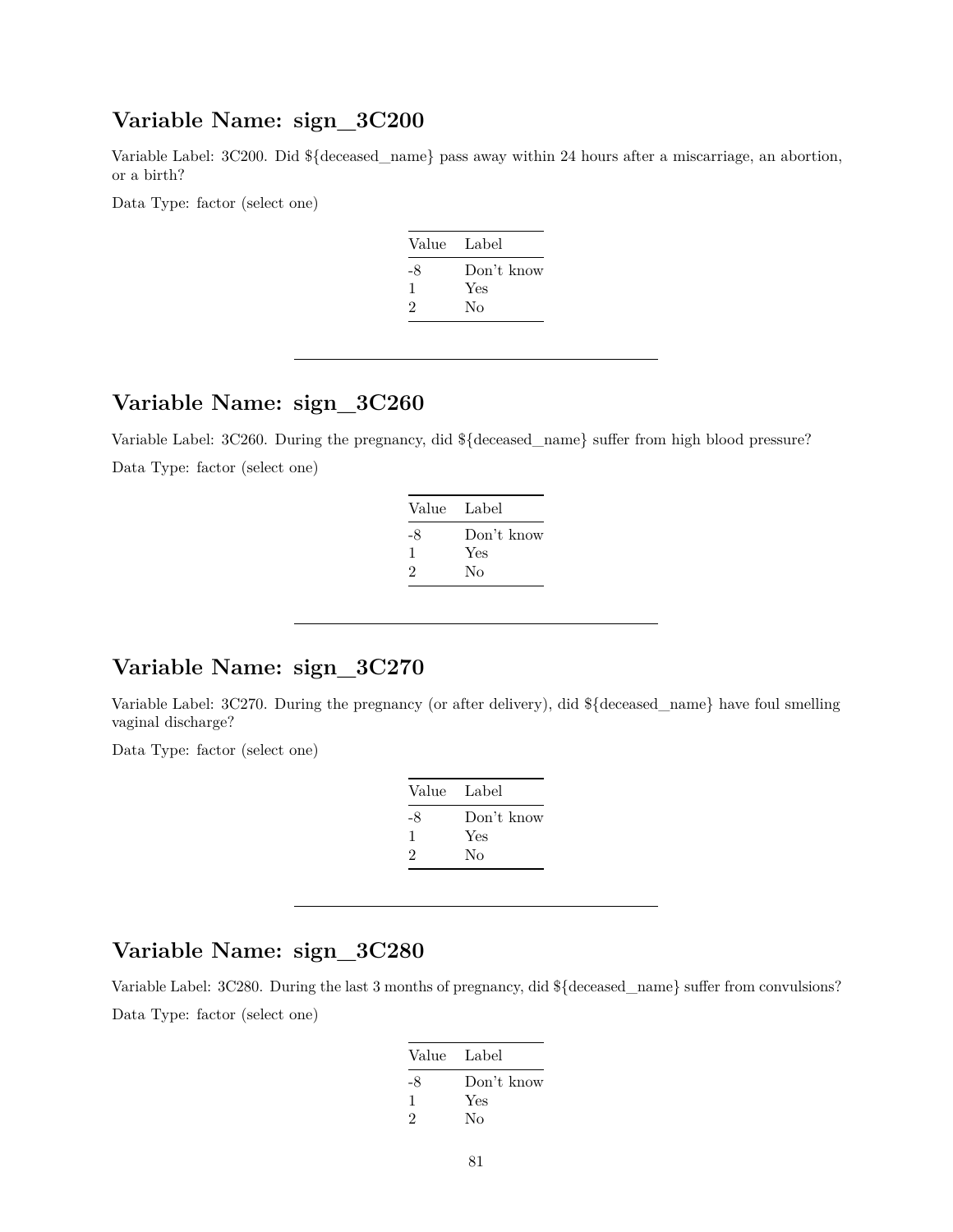Value Label

### **Variable Name: sign\_3C290**

Variable Label: 3C290. During the last 3 months of pregnancy, did \${deceased\_name} suffer from blurred vision?

Data Type: factor (select one)

| Value | Label      |
|-------|------------|
| -8    | Don't know |
| ı     | Yes        |
| 2     | Nο         |

### **Variable Name: sign\_3C310**

Variable Label: 3C310. Was there any vaginal bleeding during pregnancy or after delivery? Data Type: factor (select one)

| Value Label |
|-------------|
| Don't know  |
| Yes         |
| Nο          |
|             |

### **Variable Name: sign\_3C320**

Variable Label: 3C320. Was there vaginal bleeding during the first 6 months of pregnancy? Data Type: factor (select one)

| Value Label |
|-------------|
| Don't know  |
| Yes         |
| Nο          |
|             |

### **Variable Name: sign\_3C330**

Variable Label: 3C330. Was there vaginal bleeding during the last 3 months of pregnancy but before labour started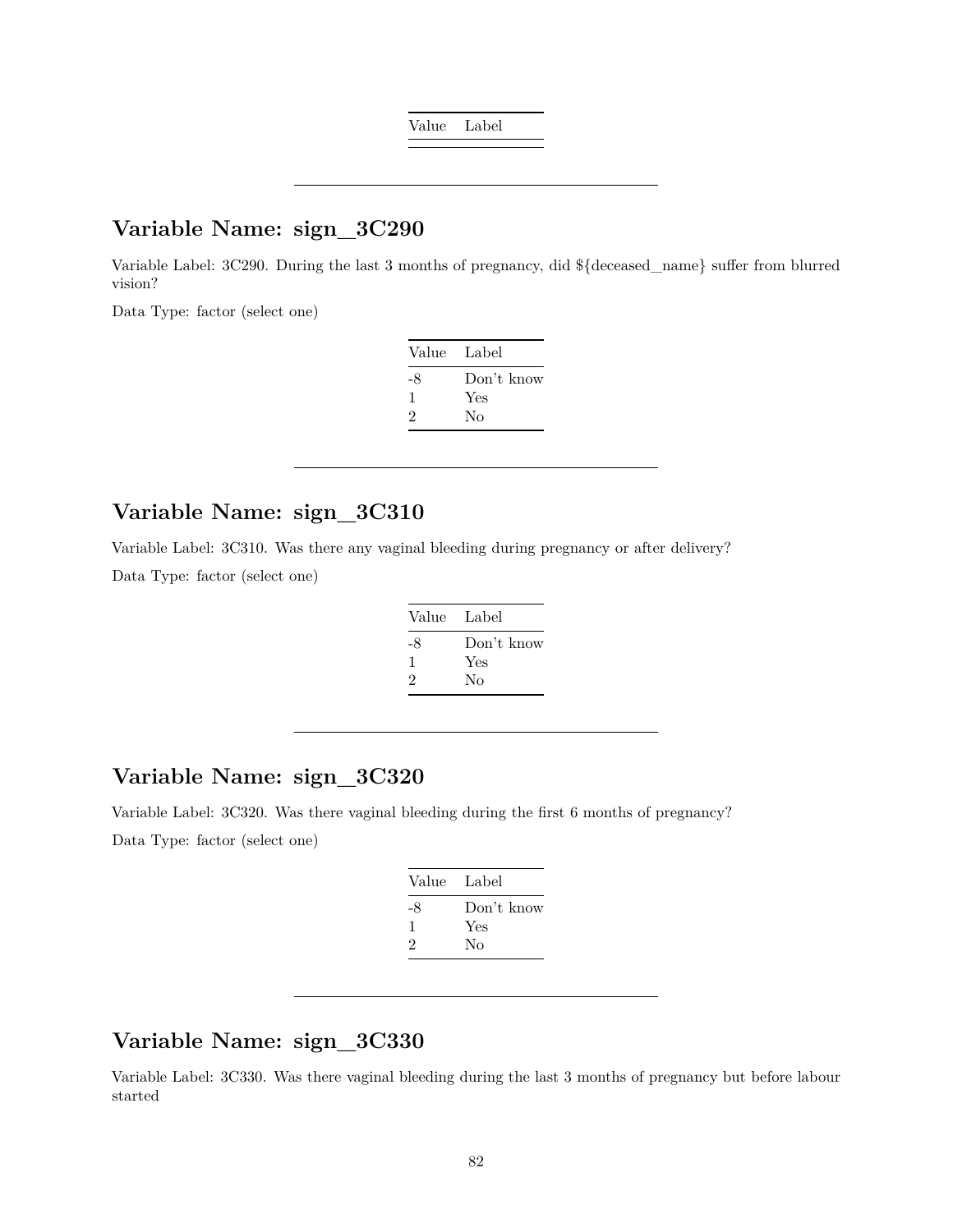Data Type: factor (select one)

| Value Label |            |
|-------------|------------|
| -8          | Don't know |
| -1          | Yes        |
| 2           | Nο         |

# **Variable Name: sign\_3C340**

Variable Label: 3C340. Was there excessive vaginal bleeding during labour? Data Type: factor (select one)

| Value Label |
|-------------|
| Don't know  |
| Yes         |
| Nο          |
|             |

# **Variable Name: sign\_3C350**

Variable Label: 3C350. Was there excessive vaginal bleeding after delivering the baby? Data Type: factor (select one)

| Value | Label      |
|-------|------------|
| -8    | Don't know |
| 1     | Yes        |
| 2     | No         |
|       |            |

### **Variable Name: sign\_3C360**

Variable Label: 3C360. Was the placenta completely delivered?

|    | Value Label |
|----|-------------|
| -8 | Don't know  |
| ı  | Yes         |
| 2  | No          |
|    |             |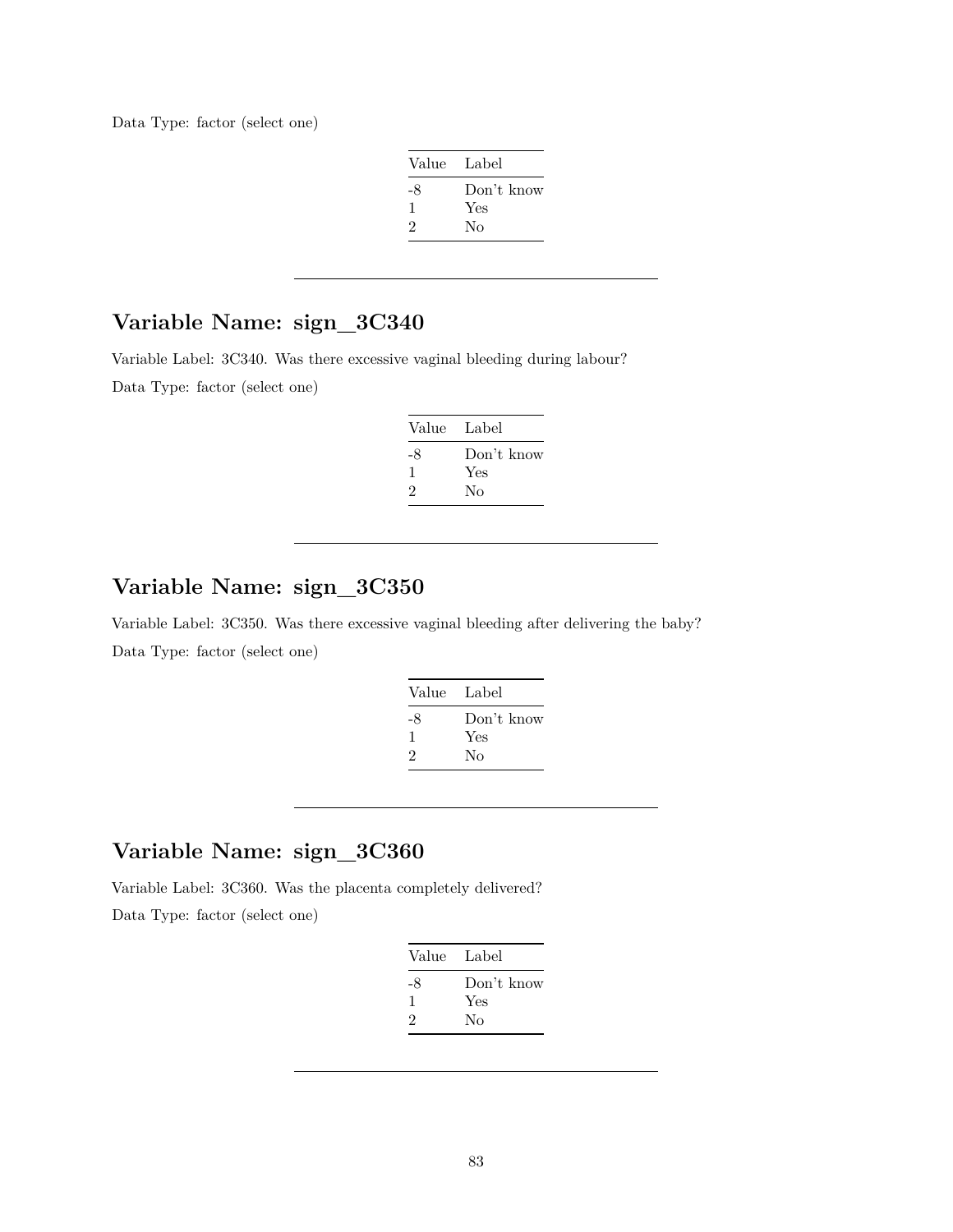#### **Variable Name: sign\_3C365**

Variable Label: 3C365. Did \${deceased\_name} deliver or try to deliver an abnormally positioned baby? Data Type: factor (select one)

| Value Label |            |
|-------------|------------|
| -8          | Don't know |
|             | Yes        |
| 2           | No         |

# **Variable Name: sign\_3C370**

Variable Label: 3C370. Was \${deceased\_name} in labour for unusually long (more than 24 hours)? Data Type: factor (select one)

| Value<br>Label |            |
|----------------|------------|
| -8             | Don't know |
| ı              | Yes        |
| Nο<br>2        |            |

### **Variable Name: sign\_3C380**

Variable Label: 3C380. Had \${deceased\_name} attempted to terminate the pregnancy? Data Type: factor (select one)

| Label      |
|------------|
| Don't know |
| Yes        |
| Nο         |
|            |

# **Variable Name: sign\_3C400**

Variable Label: 3C400. Where did \${deceased\_name} (attempt to) give birth?

| Value | Label            |
|-------|------------------|
| 2     | Hospital<br>Home |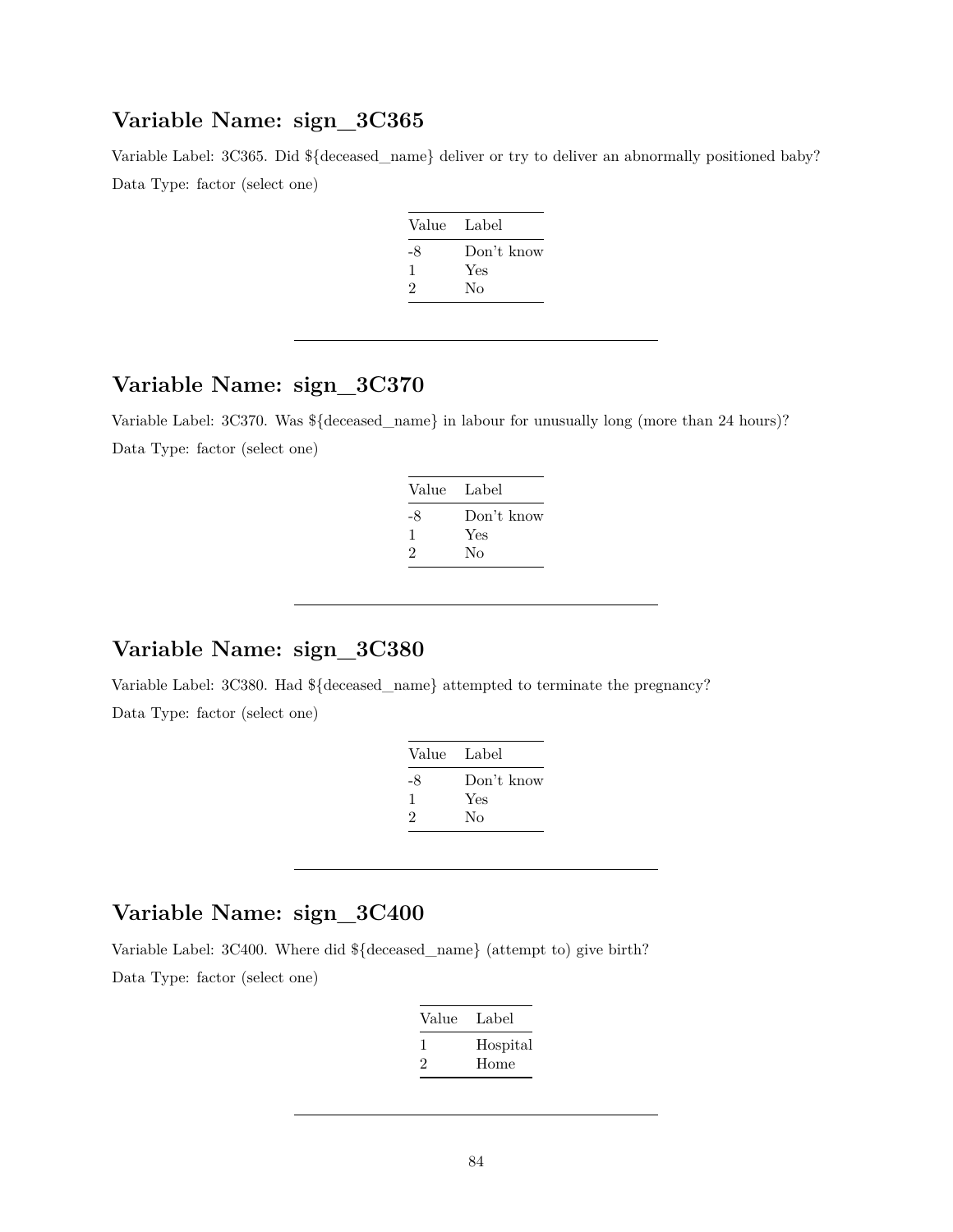#### **Variable Name: sign\_3C420\_other**

Variable Label: If other, please specify. Data Type: string

# **Variable Name: sign\_3C430**

Variable Label: 3C430. Did \${deceased\_name} receive professional assistance for the delivery? Data Type: factor (select one)

| Value Label |            |
|-------------|------------|
| -8          | Don't know |
| ı           | Yes        |
| 2           | Nο         |

### **Variable Name: sign\_3C440**

Variable Label: 3C440. Did \${deceased\_name} have an operation to remove her uterus shortly before death? Data Type: factor (select one)

| Value Label |            |
|-------------|------------|
| -8          | Don't know |
| ı           | Yes        |
| 2           | Nο         |

# **Variable Name: sign\_3C450**

Variable Label: 3C450. What kind of delivery did the \${deceased\_name} have ? Data Type: factor (select one)

| Value Label   |                                                  |
|---------------|--------------------------------------------------|
| -8            | Don't Know                                       |
|               | Normal vaginal delivery                          |
| $\mathcal{D}$ | Assisted delivery with forceps/vacuum extraction |
| 3             | Caesarean section                                |
|               |                                                  |

### **Variable Name: sign\_3C480**

Variable Label: 3C480. Was the baby born more than one month early?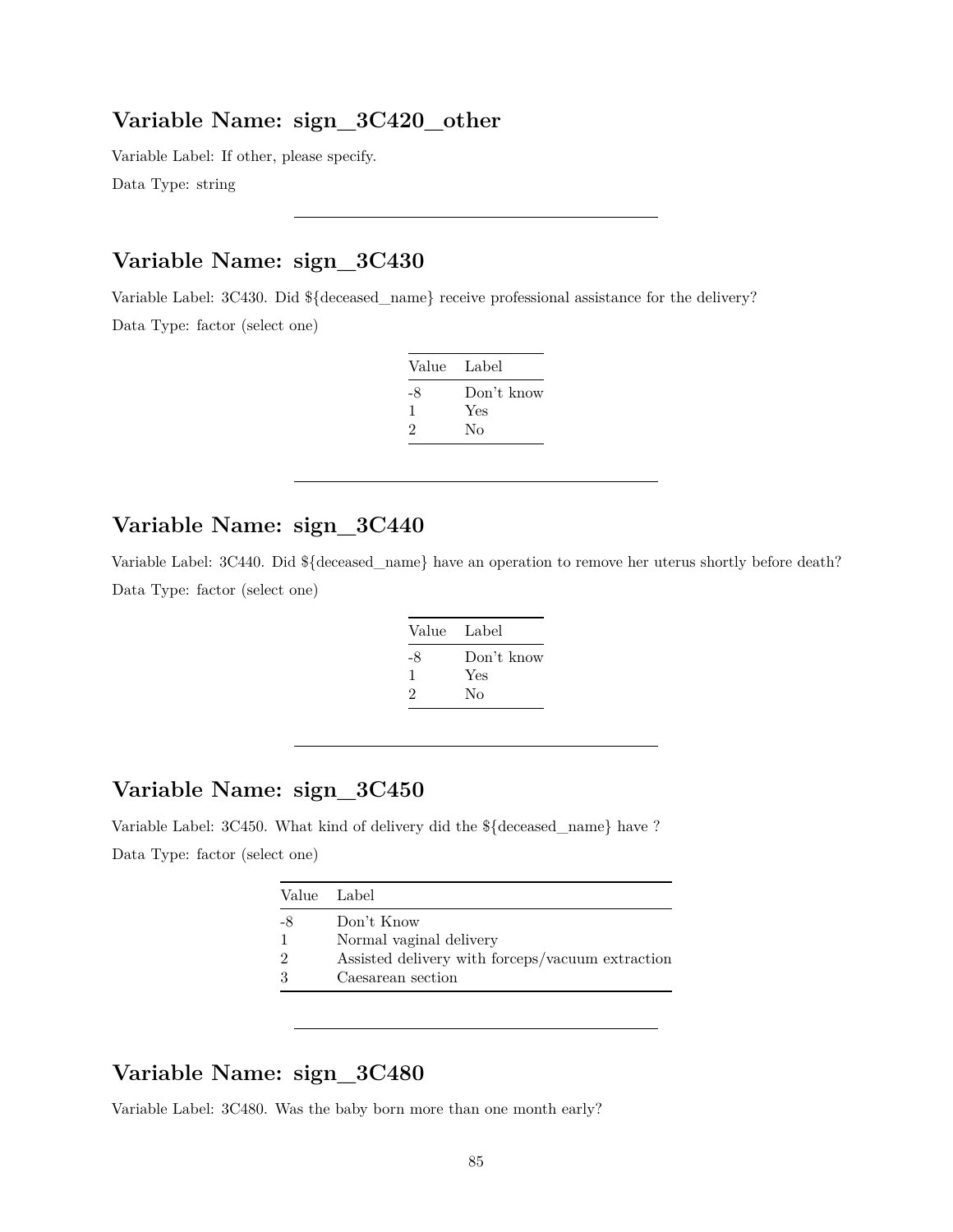Data Type: factor (select one)

| Value Label |            |
|-------------|------------|
| -8          | Don't know |
| 1           | Yes        |
| 2           | Nο         |
|             |            |

# **Variable Name: acknowledge\_section10**

Variable Label: SECTION 10. TREATMENT AND HEALTH SERVIC USE FOR THE FINAL ILLNESS Data Type: acknowledge

### **Variable Name: treatment\_3G100**

Variable Label: 3G100. Was \${deceased\_name} adequately vaccinated?

Data Type: factor (select one)

| Value Label |            |
|-------------|------------|
| -8          | Don't know |
| ı           | Yes        |
| 2           | No         |

#### **Variable Name: treatment\_3G110**

Variable Label: 3G110. Did \${deceased\_name} receive any treatment for the illness that led to death? Data Type: factor (select one)

| Label      |
|------------|
| Don't know |
| Yes        |
| Nο         |
|            |

# **Variable Name: treatment\_3G120**

Variable Label: 3G100. Did \${deceased\_name} receive oral rehydration salts? Data Type: factor (select one)

> Value Label -8 Don't know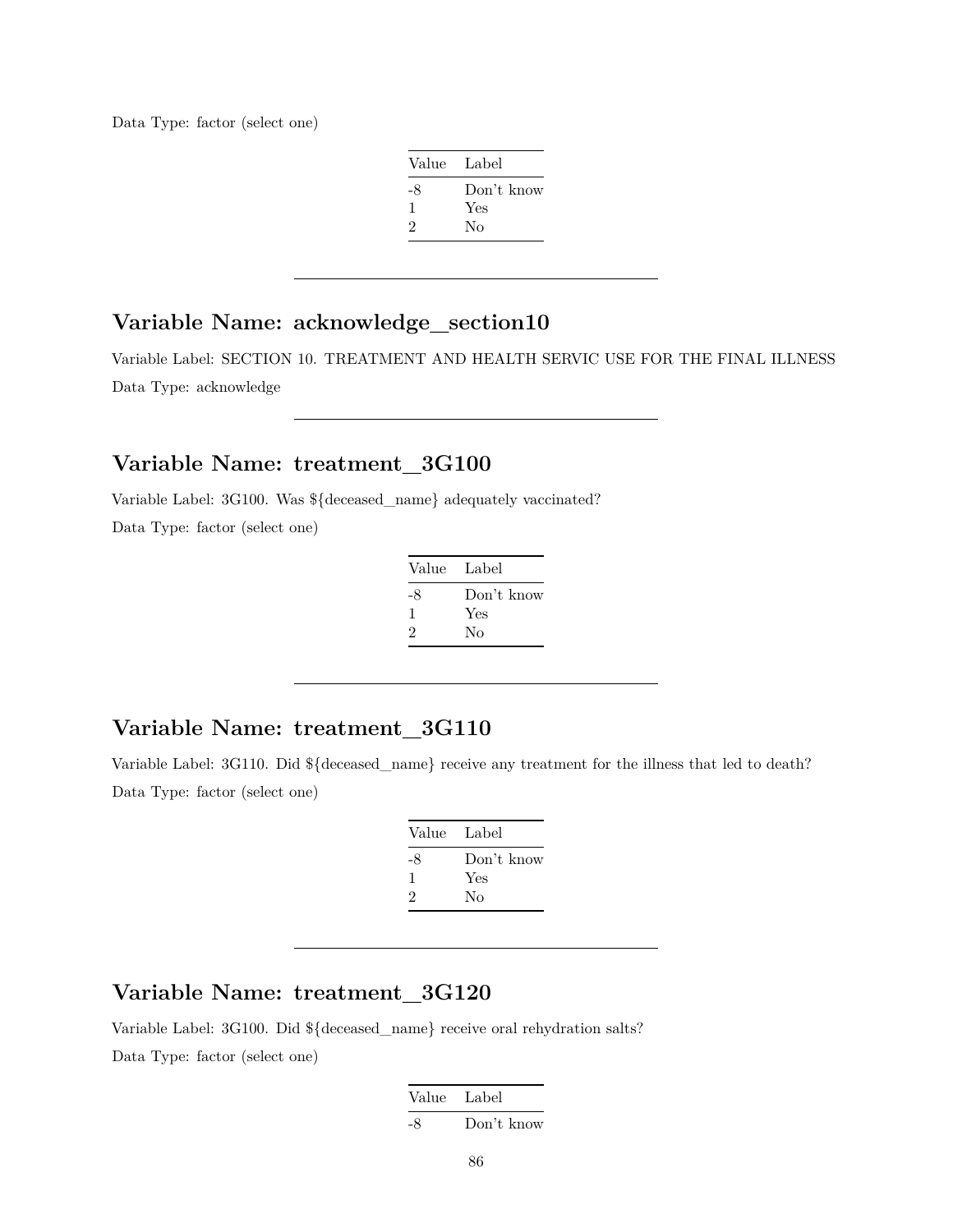| Value | Label |
|-------|-------|
|       | Yes   |
| '2    | No    |
|       |       |

#### **Variable Name: treatment\_3G130**

Variable Label: 3G130. Did \${deceased\_name} receive (or needed) intravenous fluids (drip) treatment? Data Type: factor (select one)

| Value | Label      |
|-------|------------|
| -8    | Don't know |
|       | Yes        |
| 2     | Nο         |
|       |            |

#### **Variable Name: treatment\_3G140**

Variable Label: 3G140. Did \${deceased\_name} receive (or needed) a blood transfusion?

Data Type: factor (select one)

| Value Label |
|-------------|
| Don't know  |
| Yes         |
| Nο          |
|             |

### **Variable Name: treatment\_3G150**

Variable Label: 3G150. Did \${deceased\_name} receive (or needed) treatment/food through a tube passed through the nose?

Data Type: factor (select one)

| Value Label |            |
|-------------|------------|
| -8          | Don't know |
| ı           | Yes        |
| 2           | Nο         |
|             |            |

#### **Variable Name: treatment\_3G160**

Variable Label: 3G160. Did  ${\{\text{deseased\_name}\}}$  receive (or needed) injectable (IV or IM) antibiotics?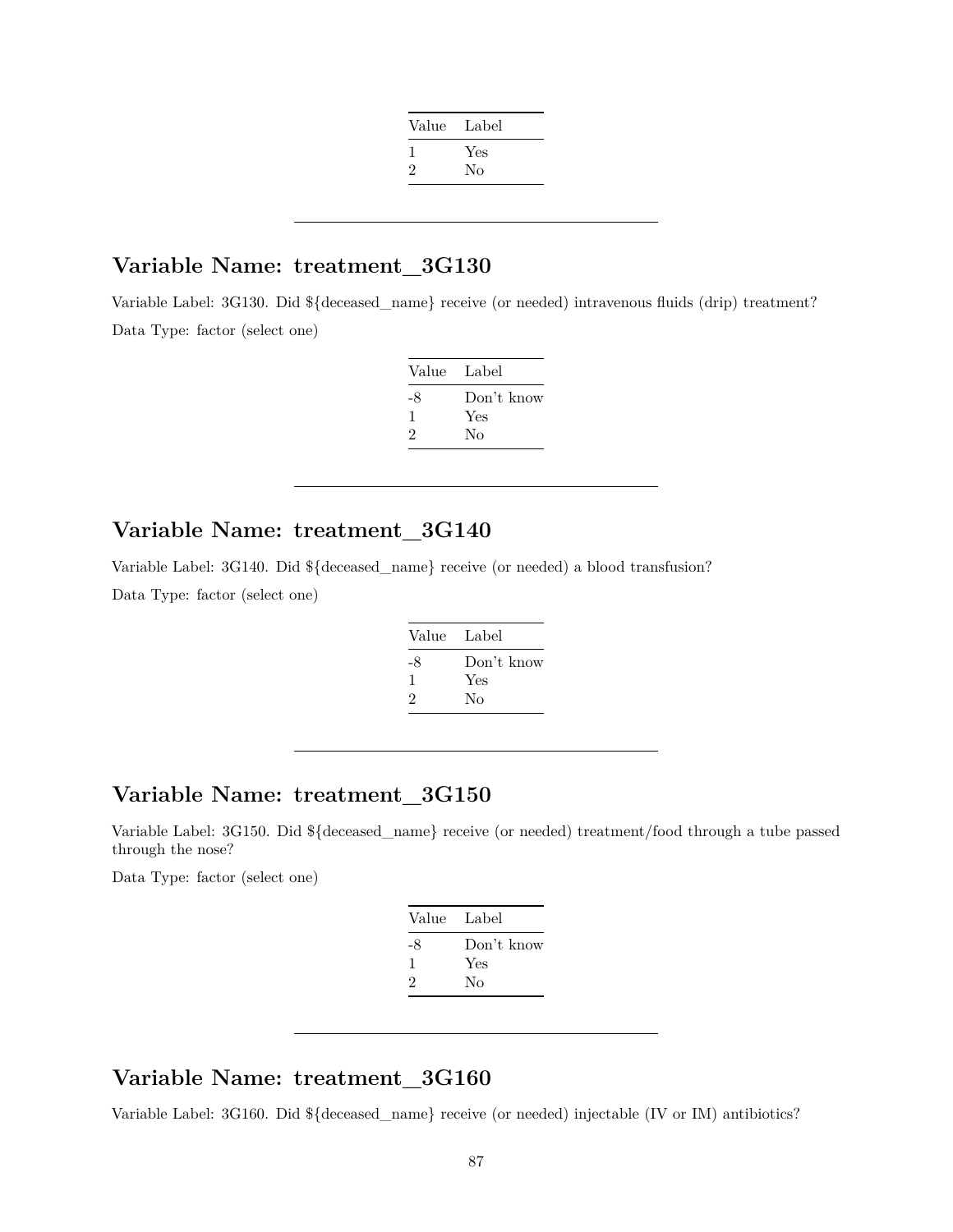Data Type: factor (select one)

| Value Label |            |
|-------------|------------|
| -8          | Don't know |
| -1          | Yes        |
| 2           | Nο         |

### **Variable Name: treatment\_3G170**

Variable Label: 3G170. Did \${deceased\_name} have (or needed) an operation for the illness? Data Type: factor (select one)

| Value Label |            |
|-------------|------------|
| -8          | Don't know |
| ı.          | Yes        |
| 2           | Nο         |

#### **Variable Name: treatment\_3G180**

Variable Label: 3G180. Did \${deceased\_name} have the operation within 1 month before ? Data Type: factor (select one)

| Value | Label      |
|-------|------------|
| -8    | Don't know |
| 1     | Yes        |
| 2     | Nο         |
|       |            |

### **Variable Name: treatment\_3G190**

Variable Label: 3G190. Was \${deceased\_name} discharged from the hospital very ill? Data Type: factor (select one)

| Value Label |            |
|-------------|------------|
| -8          | Don't know |
| ı           | Yes        |
| 2           | Nο         |
|             |            |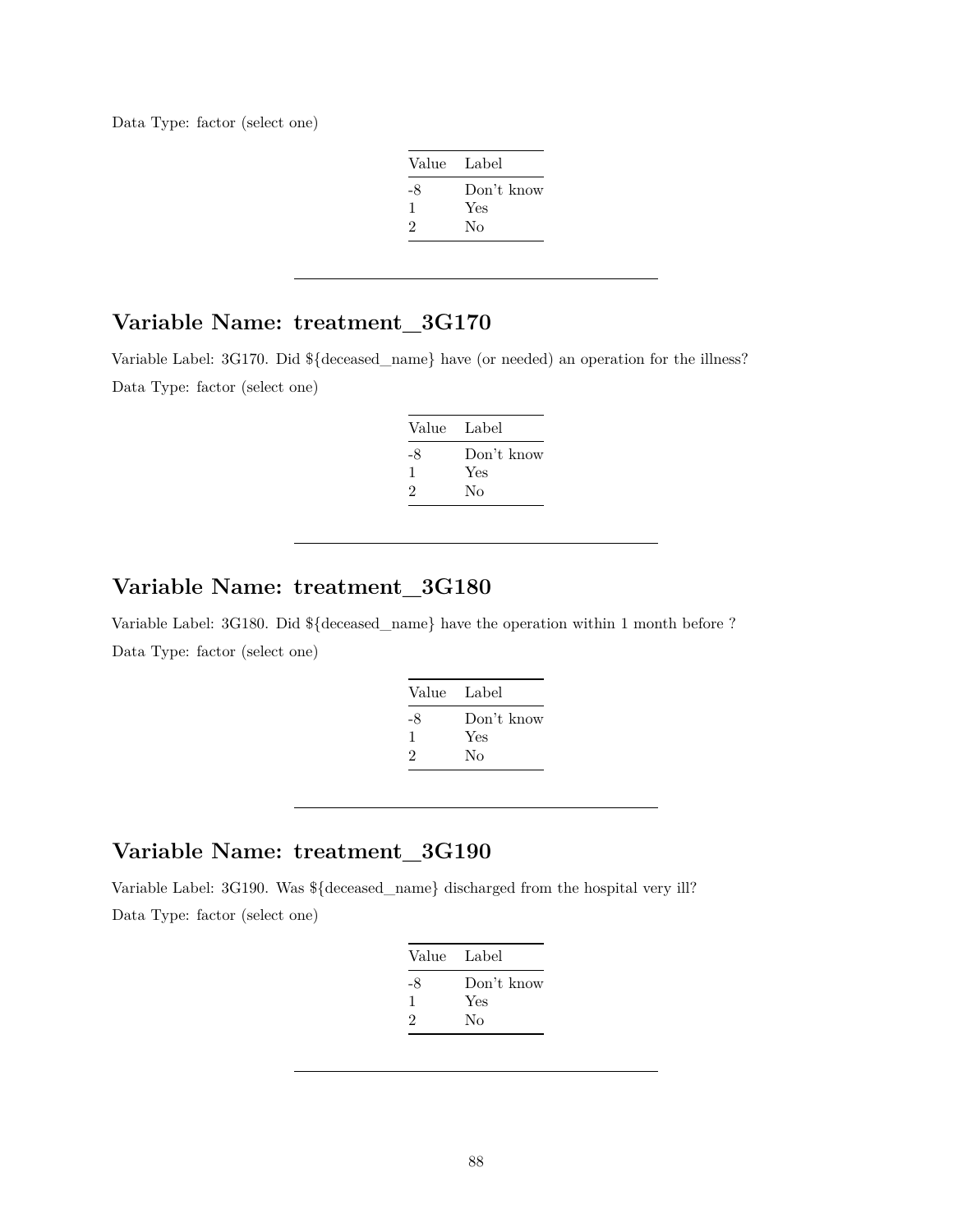#### **Variable Name: acknowledge\_section11**

Variable Label: SECTION 11. BACKGROUND

Data Type: acknowledge

# **Variable Name: background\_4A100**

Variable Label: 4A100. In the final days before death, did \${deceased\_name} travel to a hospital or health facility?

Data Type: factor (select one)

| Value Label |            |
|-------------|------------|
| -8          | Don't know |
| ı           | Yes        |
| 2           | Nο         |

### **Variable Name: background\_4A110**

Variable Label: 4A110. Did s/he use motorised transport to get to the hospital or health facility? Data Type: factor (select one)

| Value Label |            |
|-------------|------------|
| -8          | Don't know |
| 1           | Yes        |
| 2           | Nο         |

### **Variable Name: background\_4A120**

Variable Label: 4A120. Were there any problems during admission to the hospital or health facility? Data Type: factor (select one)

|    | Value Label |
|----|-------------|
| -8 | Don't know  |
| л. | Yes         |
| 2  | No          |
|    |             |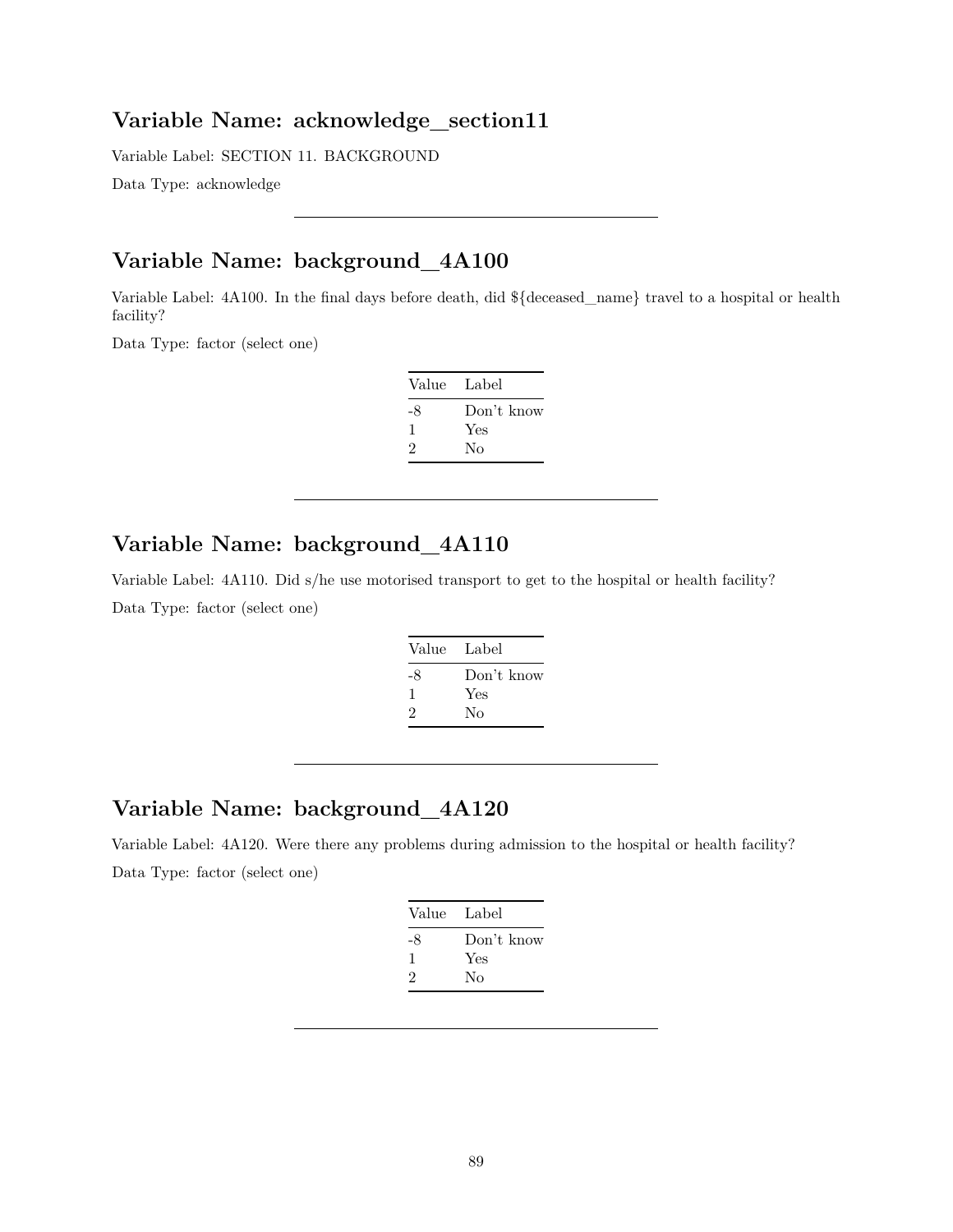#### **Variable Name: background\_4A130**

Variable Label: 4A130. Were there any problems with the way s(he) was treated (medical treatment, procedures, inter-personal attitudes, respect, dignity) in the hospital or health facility?

Data Type: factor (select one)

| Value Label |            |
|-------------|------------|
| -8          | Don't know |
| ı           | Yes        |
| 2           | Nο         |
|             |            |

### **Variable Name: background\_4A140**

Variable Label: 4A140. Were there any problems getting medications or diagnostic tests in the hospital or health facility?

Data Type: factor (select one)

| Value        | Label      |
|--------------|------------|
| -8           | Don't know |
| $\mathbf{I}$ | Yes        |
| 2            | No         |
|              |            |

### **Variable Name: background\_4A150**

Variable Label: 4A150. Does it take more than 2 hours to get to the nearest hospital or health facility from the \${deceased\_name}'s household?

Data Type: factor (select one)

| Value Label |            |
|-------------|------------|
| -8          | Don't know |
| 1           | Yes        |
| 2           | Nο         |

### **Variable Name: background\_4A160**

Variable Label: 4A160. In the final days before death, were there any doubts whether medical care was needed?

| Value Label |            |
|-------------|------------|
| -8          | Don't know |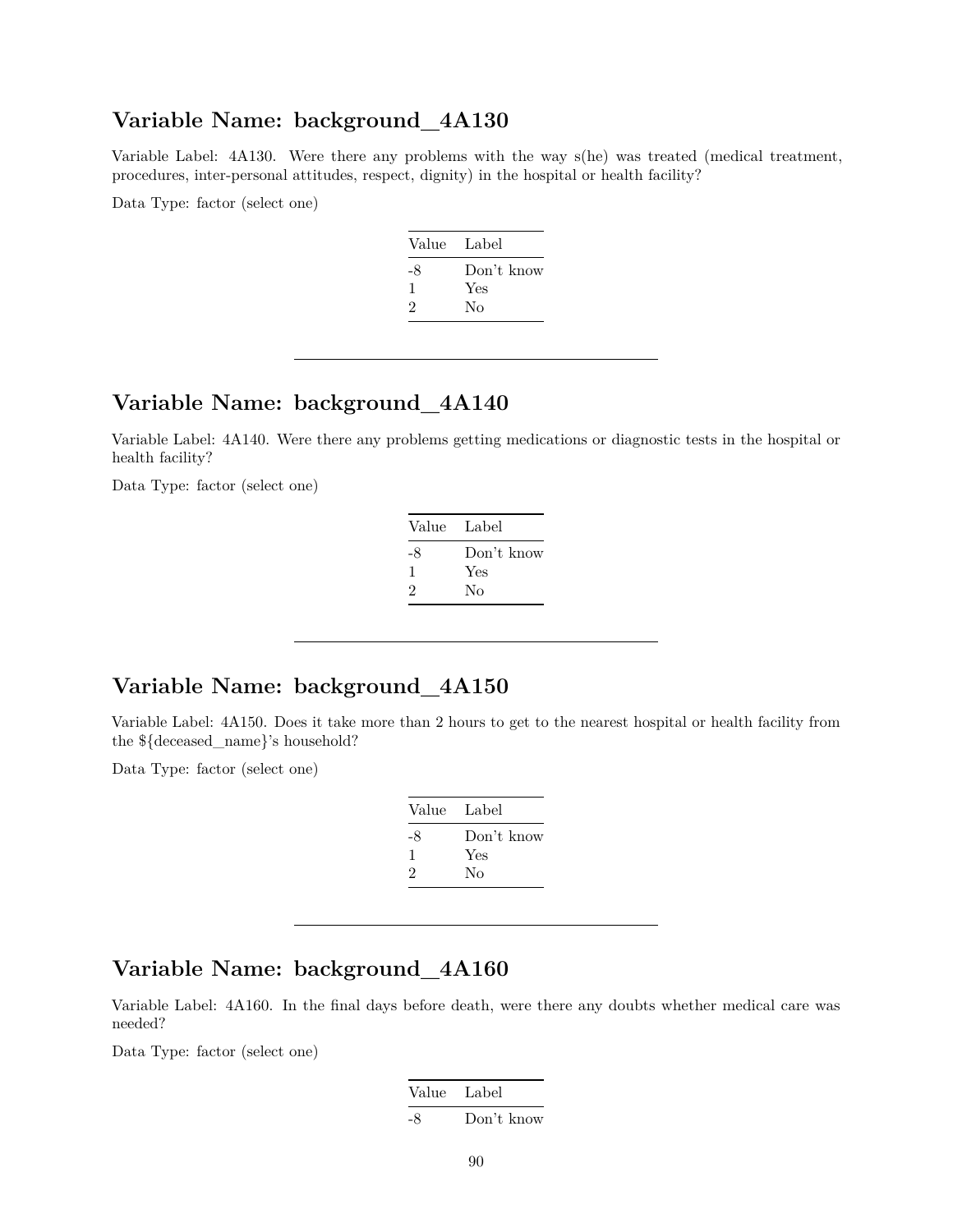| Value Label |     |
|-------------|-----|
|             | Yes |
| 2           | No  |
|             |     |

### **Variable Name: background\_4A170**

Variable Label: 4A170. In the final days before death, was traditional medicine used? Data Type: factor (select one)

| Value Label |
|-------------|
| Don't know  |
| Yes         |
| Nο          |
|             |

### **Variable Name: background\_4A180**

Variable Label: 4A180. In the final days before death, did anyone use a telephone or cell phone to call for help?

Data Type: factor (select one)

| Value | Label      |
|-------|------------|
| -8    | Don't know |
| 1     | Yes        |
| 2     | No         |
|       |            |

### **Variable Name: background\_4A190**

Variable Label: 4A190. Over the course of illness, did the total costs of care and treatment prohibit other household payments?

|    | Value Label |
|----|-------------|
| -8 | Don't know  |
|    | Yes         |
| 2  | No          |
|    |             |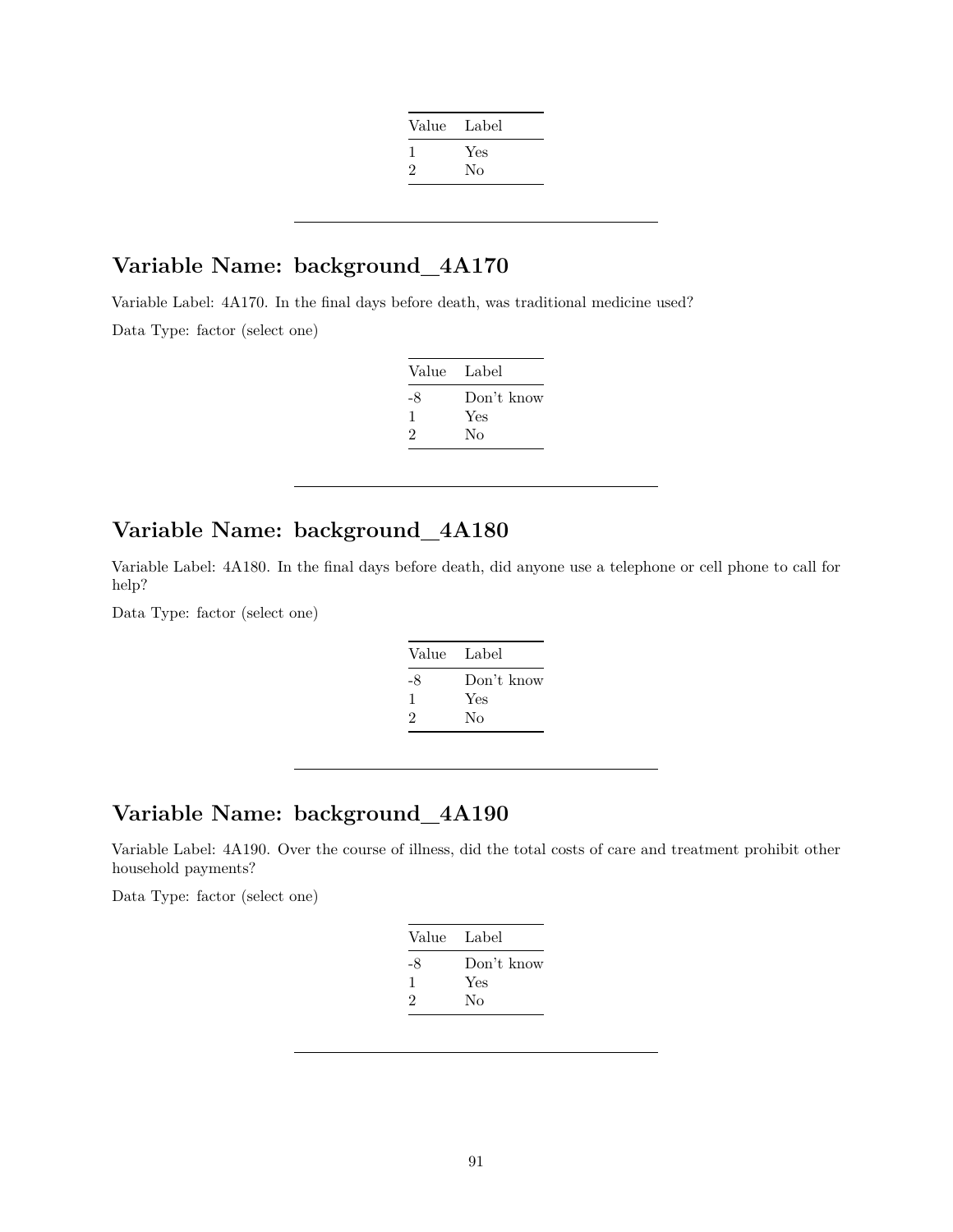#### **Variable Name: acknowledge\_observation**

Variable Label: Observation Data Type: acknowledge

# **Variable Name: interview\_language**

Variable Label: What was the main language in which the interview was conducted? Data Type: factor (select one)

| Value | Label           |
|-------|-----------------|
| 1     | Bahasa Malaysia |
| 2     | Chinese         |
| 3     | Tamil           |
| 4     | English         |
| 5     | Other           |

### **Variable Name: knowing\_deceased**

Variable Label: Do you, the data collector, know if the person who passed away was a SEACO participant? Data Type: factor (select one)

| Value | Label           |
|-------|-----------------|
| 1     | Definitely, yes |
| 2     | Probably, yes   |
| 3     | Do not know     |
| 4     | Probably, no    |
| 5     | Definitely, no  |

#### **Variable Name: ID\_Recorder**

Variable Label: Enter the ID Recorder used in this interview?

Data Type: string

### **Variable Name: recorder\_file**

Variable Label: Enter the name of file recorder you saved in recorder for this interview Data Type: string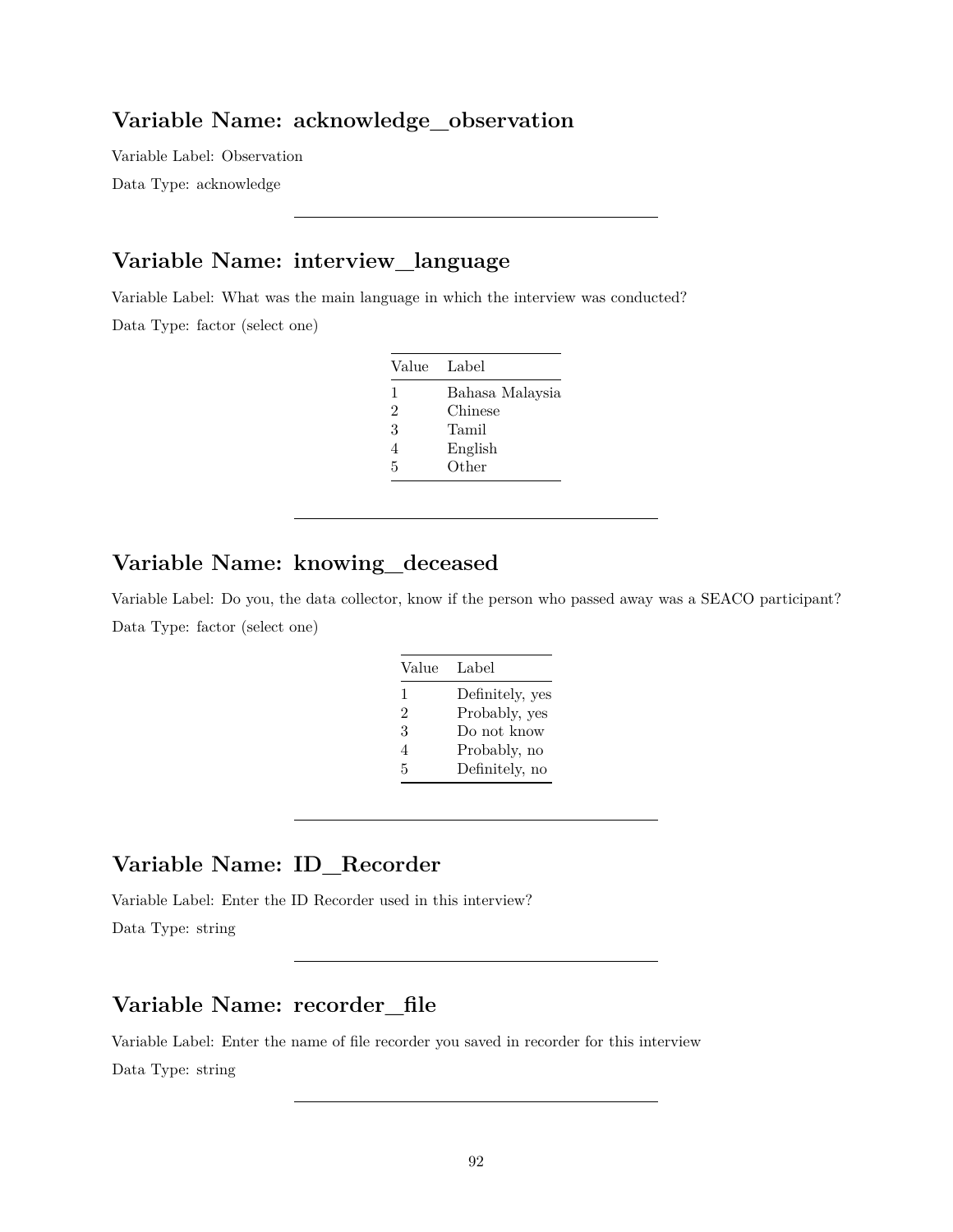### **Variable Name: interview\_language\_other**

Variable Label: If other, please specify.

Data Type: string

# **Variable Name: category**

Variable Label: Category of field note:

Data Type: factor (select multiple)

| Value          | Label                  |
|----------------|------------------------|
| -9             | None                   |
| -8             | Others                 |
| 1              | Health and medicine    |
| $\overline{2}$ | Household information  |
| 3              | No respond/feedback    |
| $\overline{4}$ | Technical              |
| 5              | Respondent's feedback  |
| 6              | Academic achievement   |
| 7              | Communication          |
| 9              | Respondent's complaint |

# **Variable Name: categoryReason1**

Variable Label: Health and medicine

Data Type: factor (select multiple)

| Value | Label                                      |
|-------|--------------------------------------------|
| -8    | <b>Others</b>                              |
|       | Responden/ isi rumah menghadapi masalah    |
|       | $keshatan/$ uzur.                          |
|       | Responden/ isi rumah merupakan OKU (pekak/ |
|       | bisu/kabur penglihatan/buta/mental/lumpuh/ |
|       | masalah pembelajaran/masalah pendengaran/  |
|       | syndrom down).                             |
| 3     | Sawan                                      |

# **Variable Name: categoryReason2**

Variable Label: Household information

Data Type: factor (select multiple)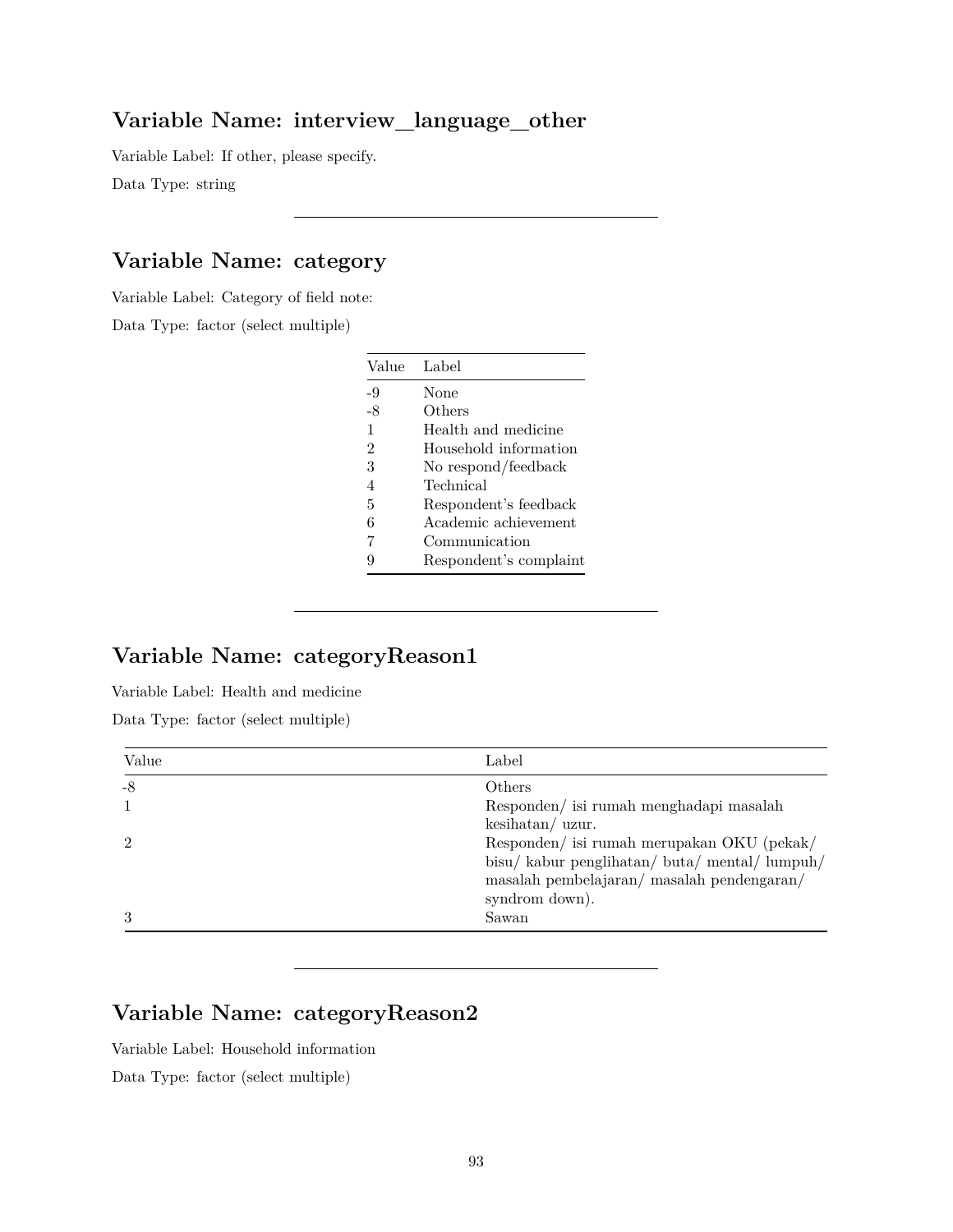| Value          | Label                                                                                                |
|----------------|------------------------------------------------------------------------------------------------------|
| $-8$           | Others                                                                                               |
|                | Nombor IC/ tarikh lahir isi rumah tidak lengkap.                                                     |
| $\overline{2}$ | Kad pengenalan (IC/ MyKid) tidak bersama ketua<br>rumah/ bersama wakil isi rumah lain (ibu/ bapa)    |
| $\mathcal{S}$  | yang simpan.<br>Responden lelaki tetapi hujung nombor IC<br>bernombor genap/ perempuan tetapi hujung |
| $\overline{4}$ | nombor IC bernombor ganjil.<br>Lupa nombor ic/ mykid isi rumah.                                      |

# **Variable Name: categoryReason3**

Variable Label: No respond/feedback

Data Type: factor (select multiple)

| Value         | Label                                           |
|---------------|-------------------------------------------------|
| $-8$          | Others                                          |
|               | Rumah dalam pembinaan/ pengubahsuaian/          |
|               | roboh/ usang.                                   |
| $\mathcal{D}$ | Rumah adalah homestay/rumah tumpangan/          |
|               | rumah kebajikan/tempat sembahyang/pejabat/      |
|               | rumah burung/stor/lain-lain fungsi rumah.       |
| 3             | Kediaman tidak berpenghuni.                     |
|               | Pintu terbuka/ tingkap/ TV terbuka tetapi tiada |
|               | penghuni yang keluar.                           |
| 5             | Ibu bapa/ penjaga tiada di rumah.               |
| 6             | Responden pulang ke rumah sebulan sekali.       |
|               | Responden cuti/ kerja/ berada di rumah tidak    |
|               | menentu/ jarang/ susah nak berjumpa.            |
| 8             | Responden telah berpindah.                      |
| 9             | Responden hanya ada di rumah waktu malam.       |

# **Variable Name: categoryReason4**

Variable Label: Technical

Data Type: factor (select multiple)

| Value | Label                                                                                              |
|-------|----------------------------------------------------------------------------------------------------|
| -8    | Others<br>IC Scanner tidak berfungsi.                                                              |
|       | Barkod gagal di scan kerana koyak/ terlindung<br>dengan contengan/ $cat/$ pudar/ $terlalu$ tinggi/ |
|       | hilang/tidak dapat.                                                                                |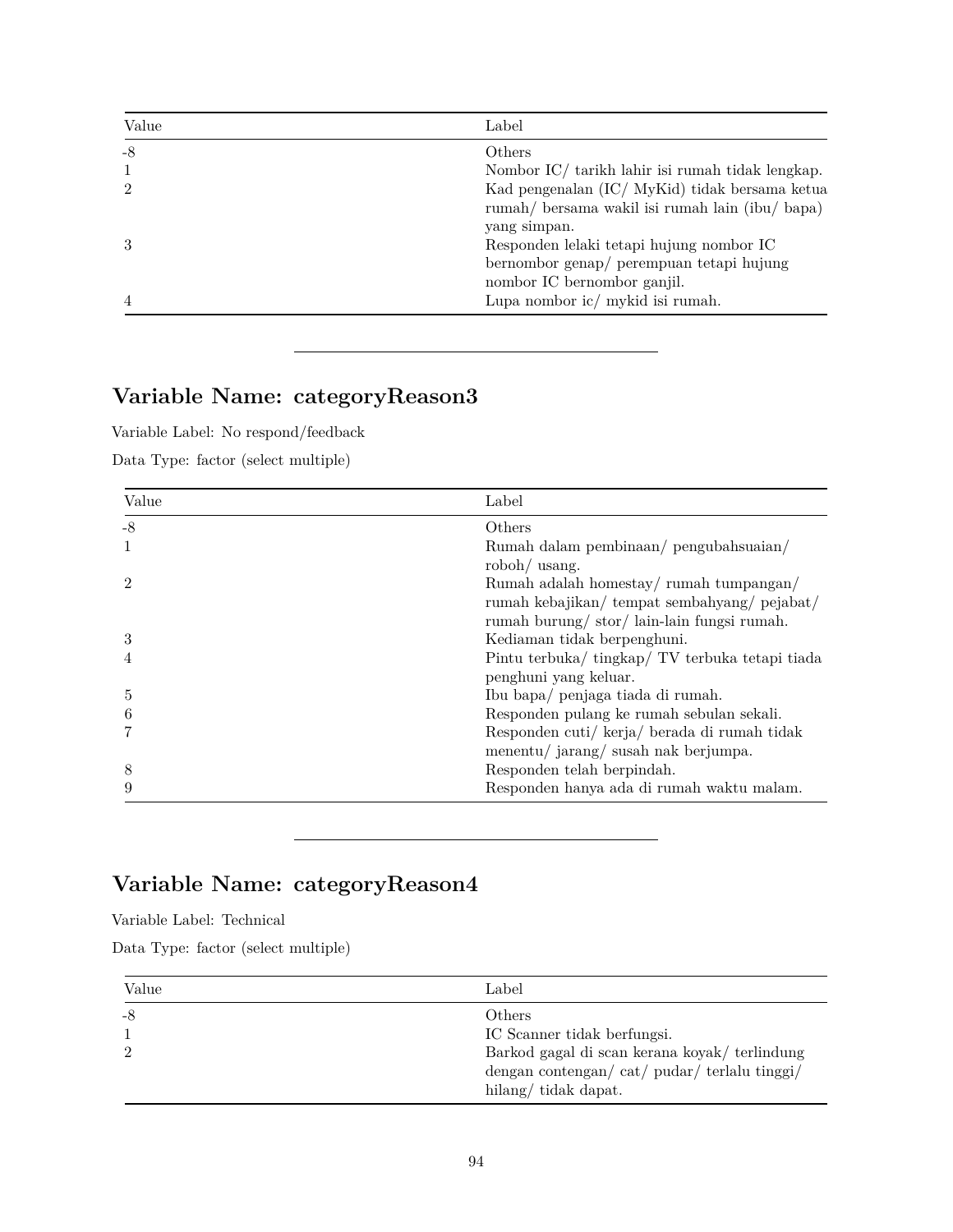# **Variable Name: categoryReason5**

Variable Label: Respondent's feedback

Data Type: factor (select multiple)

| Value | Label                                                                                                              |
|-------|--------------------------------------------------------------------------------------------------------------------|
| $-8$  | Others                                                                                                             |
| 1     | Responden memberikan kerjasama dengan baik.                                                                        |
| 2     | Responden sibuk dan tiada masa.                                                                                    |
| 3     | Responden tidak berminat untuk sertai.                                                                             |
| 4     | Anak/ibu bapa/suami/penjaga tidak memberi<br>kebenaran.                                                            |
| 5     | Responden menjawab soalan dengan cepat/sambil<br>lewa (nak atau tak nak).                                          |
| 6     | Responden enggan berkongsi maklumat gaji.                                                                          |
|       | Ragu-ragu untuk memberikan nombor ic.                                                                              |
| 8     | Tidak menetap di rumah (hanya tempoh waktu<br>tertentu sahaja akan ada di rumah).                                  |
| 9     | Responden tinggal seorang di rumah.                                                                                |
| 10    | Responden (polis) beritahu surat kebenaran tidak<br>valid.                                                         |
| 11    | Responden tidak selesa berkongsi tentang<br>kerohanian/keagamaan.                                                  |
| 12    | Kurang percaya kerana ada kes orang memakai<br>vest datang ke rumah untuk check gas/ buat<br>perkara mencurigakan. |

# **Variable Name: categoryReason6**

Variable Label: Academic achievement

Data Type: factor (select multiple)

| Value                  | Label                                                                                                                                                                                                   |
|------------------------|---------------------------------------------------------------------------------------------------------------------------------------------------------------------------------------------------------|
| $-8$<br>$\overline{2}$ | <b>Others</b><br>Responden bersekolah di sekolah persendirian.<br>Responden bersekolah di sekolah luar Malaysia<br>(cth Indonesia, Myanmar, Vietnam, Singapura)<br>tahap pencapaian pendidikan sekolah. |

# **Variable Name: categoryReason7**

Variable Label: Communication

Data Type: factor (select multiple)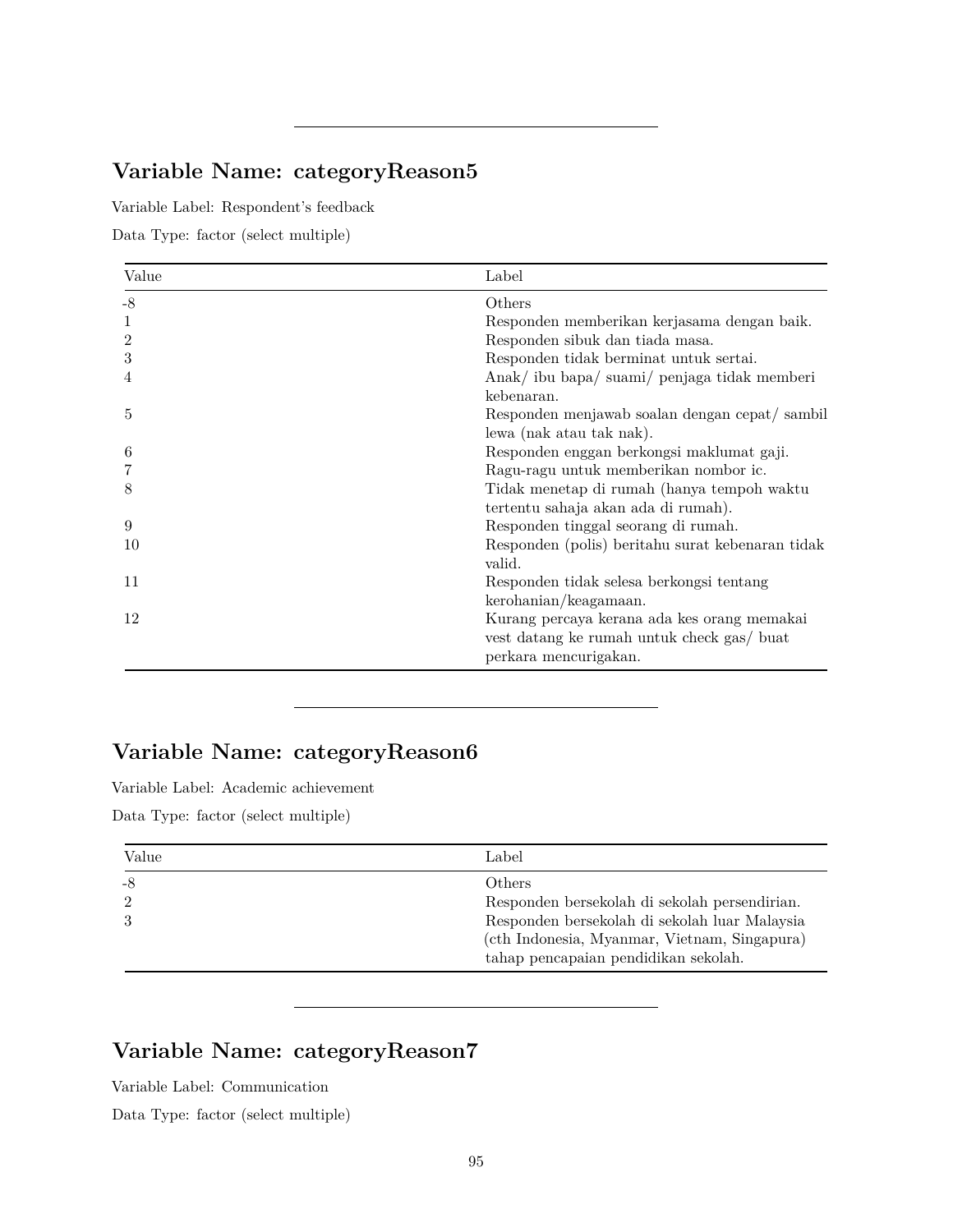| Value Label    |                                                                    |
|----------------|--------------------------------------------------------------------|
| -8             | Others                                                             |
| $\mathbf{1}$   | Respondentidak/kurang faham/fasih Bahasa Melayu.                   |
| $\overline{2}$ | Responden terlalu berusia/tidak bersekolah dan tidak faham soalan. |

# **Variable Name: categoryReason9**

Variable Label: Respondent's complaint

Data Type: factor (select multiple)

| Value | Label                                               |
|-------|-----------------------------------------------------|
| -8    | Others                                              |
|       | Responden marah dan minta untuk jangan datang lagi. |
| 2     | Soalan terlalu banyak dan mengambil masa yang lama. |
| 3     | SEACO selalu datang.                                |
|       | Meghalau DC.                                        |
| 5     | Tiada apa-apa manfaat rsponden itu sendiri dapat.   |
|       |                                                     |

#### **Variable Name: categoryReasonOther1**

Variable Label: Health and medicine Data Type: string

# **Variable Name: categoryReasonOther2**

Variable Label: Household information

Data Type: string

### **Variable Name: categoryReasonOther3**

Variable Label: No respond/feedback Data Type: string

### **Variable Name: categoryReasonOther4**

Variable Label: Technical Data Type: string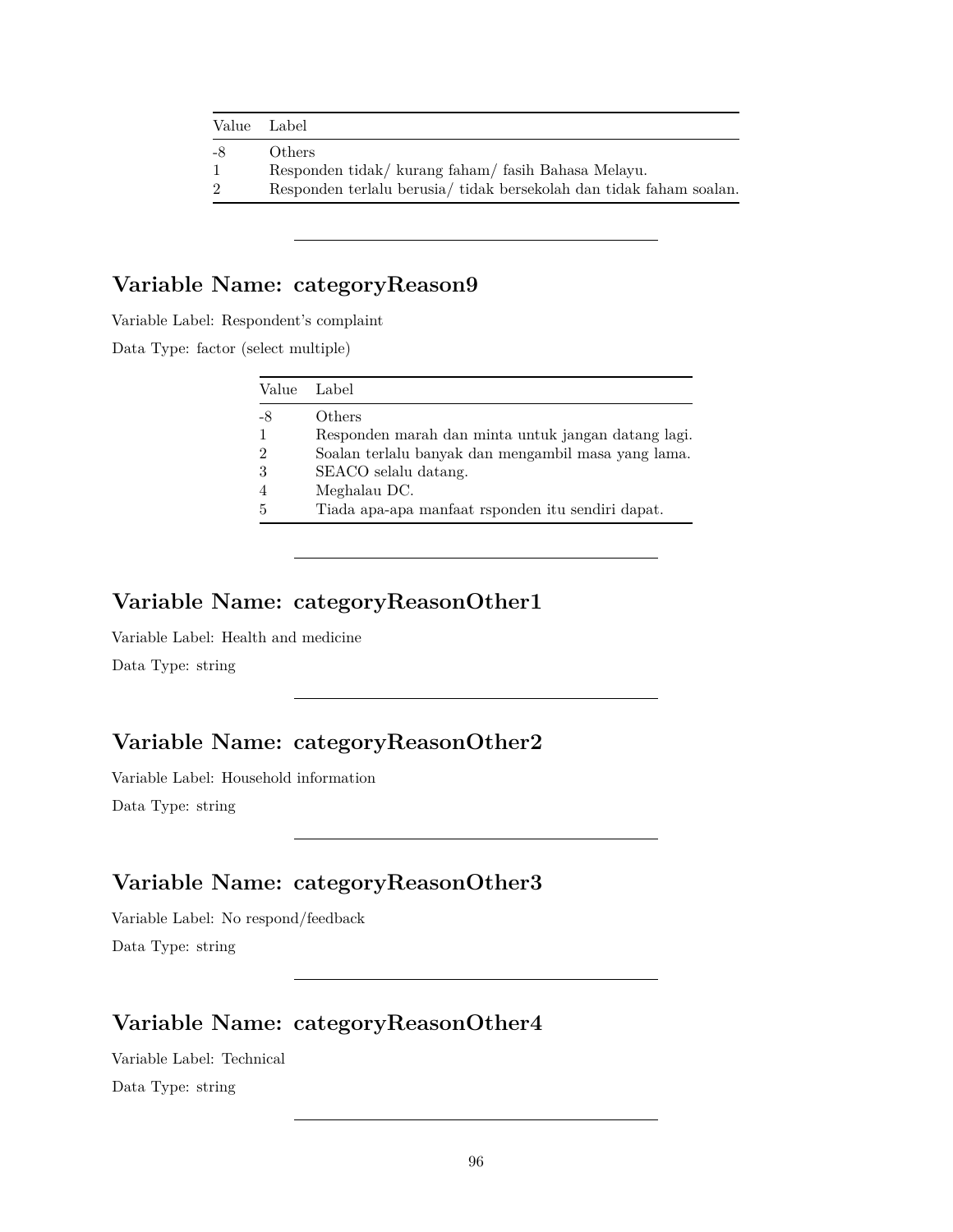### **Variable Name: categoryReasonOther5**

Variable Label: Respondent's feedback Data Type: string

### **Variable Name: categoryReasonOther6**

Variable Label: Academic achievement Data Type: string

### **Variable Name: categoryReasonOther7**

Variable Label: Communication Data Type: string

# **Variable Name: categoryReasonOther9**

Variable Label: Respondent's complaint Data Type: string

# **Variable Name: field\_notes**

Variable Label: Field notes Data Type: string

### **Variable Name: address\_summaryKey**

Variable Label: Please enter the address of the \${deceased\_name}. Data Type: string

# **Variable Name: checkAddreSummary**

Variable Label: NULL Data Type: unknown (calculate)